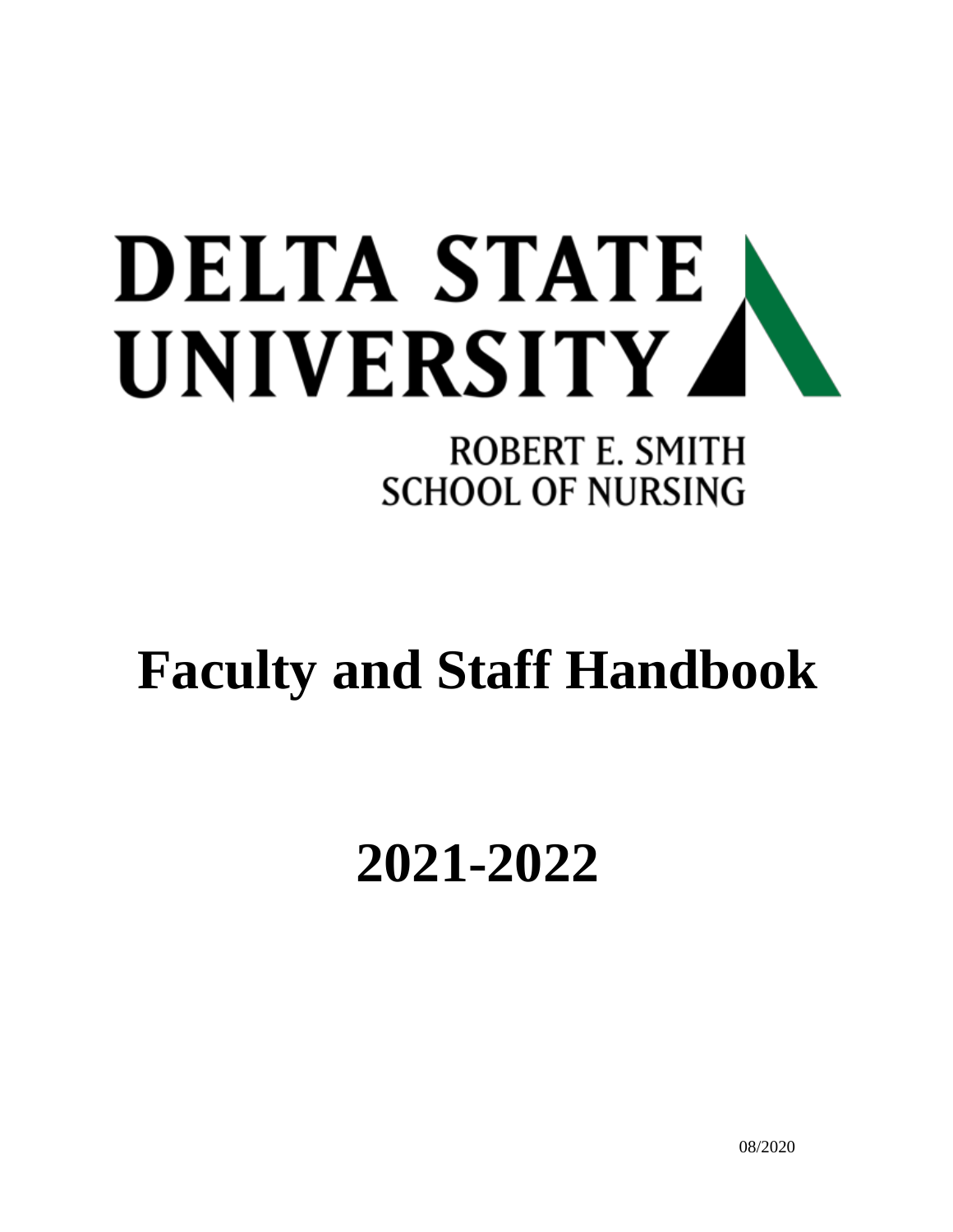### **Table of Contents**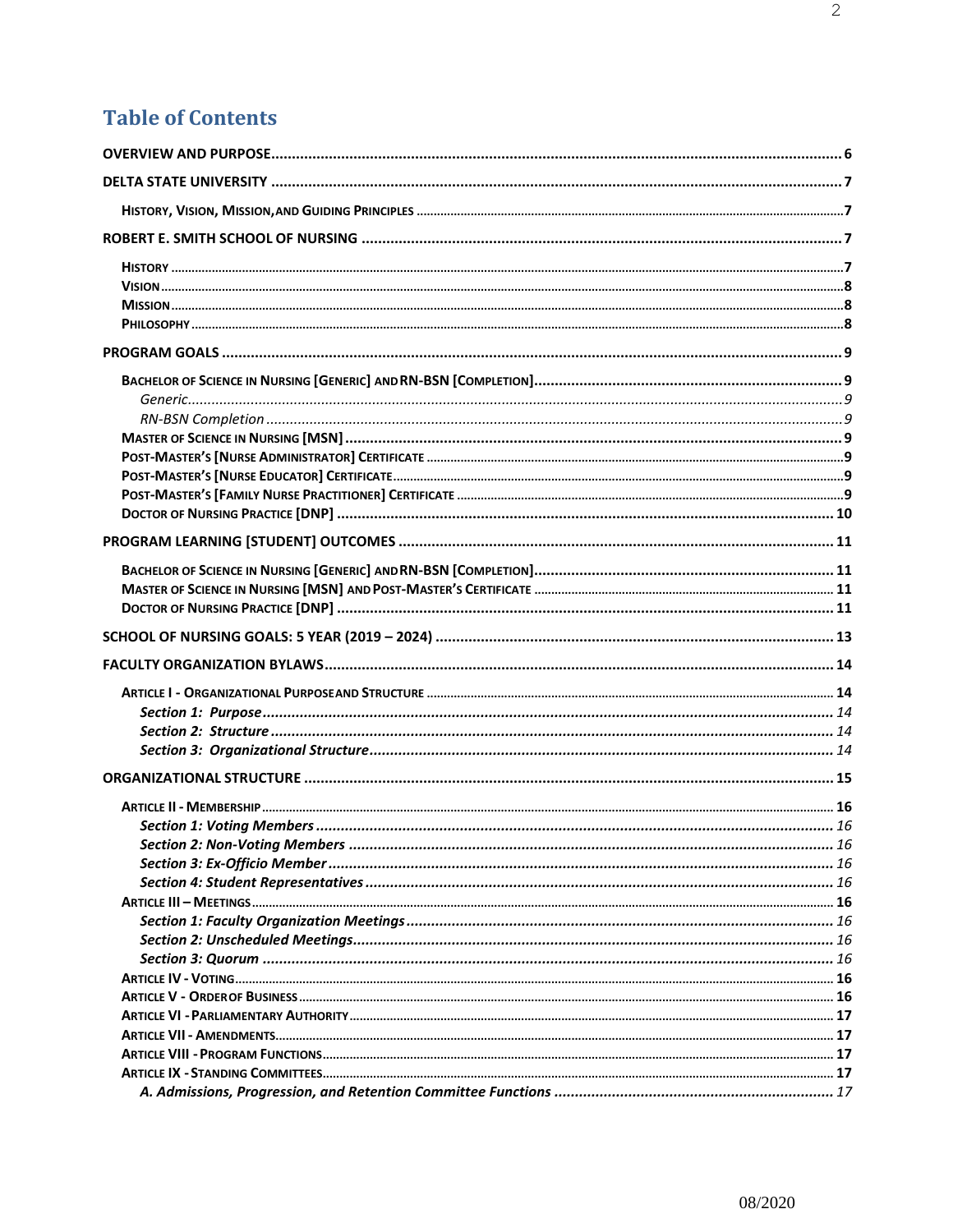| Supply Request. | 30 |
|-----------------|----|
|                 |    |
|                 |    |
|                 |    |
|                 |    |
|                 |    |
|                 |    |
|                 |    |
|                 |    |
|                 |    |
|                 |    |
|                 |    |
|                 |    |
|                 |    |
|                 |    |
|                 |    |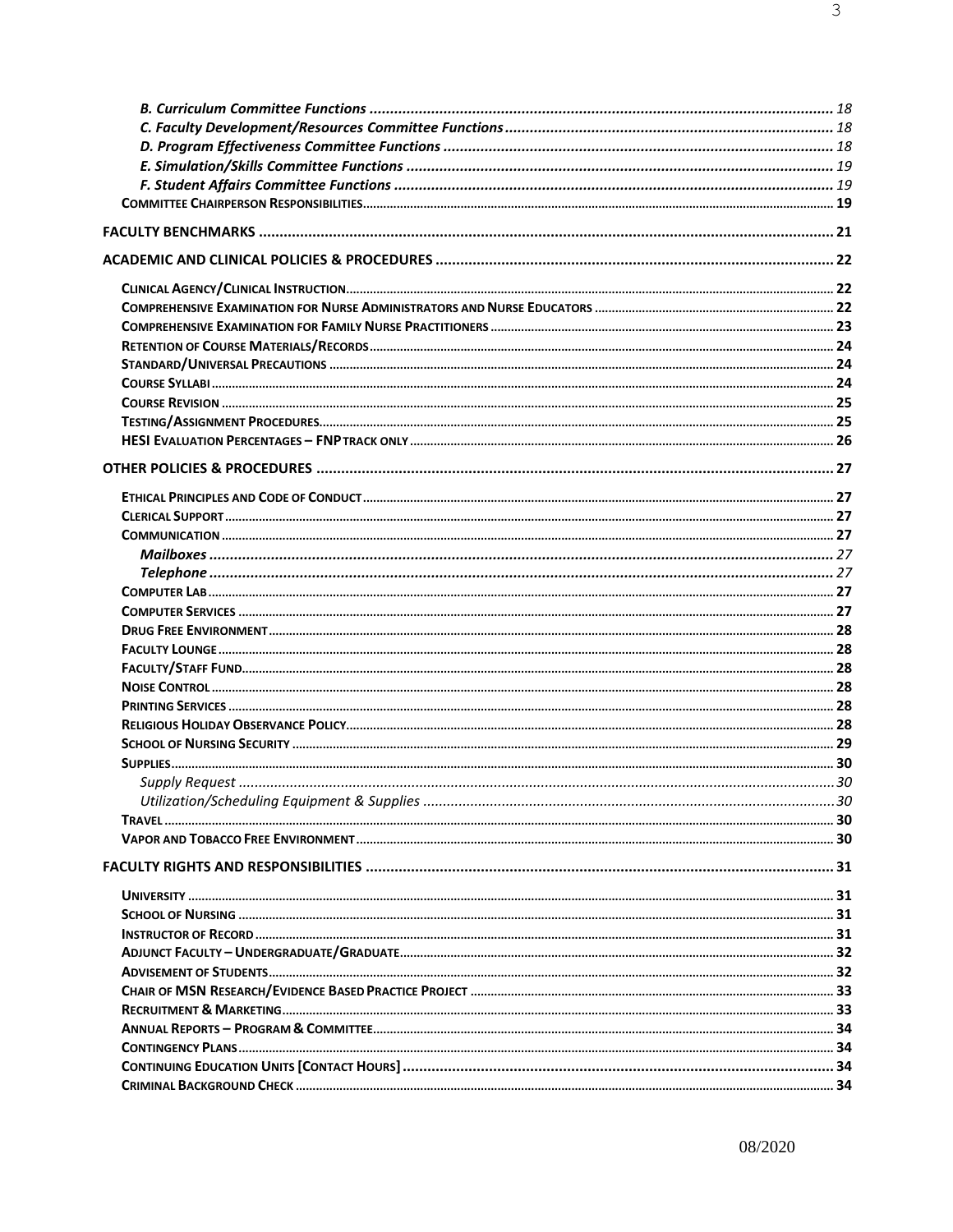|                   | Evaluation of the Robert E. Smith School of Nursing (Master Plan for Evaluation - MPE)  39 |  |
|-------------------|--------------------------------------------------------------------------------------------|--|
|                   |                                                                                            |  |
|                   |                                                                                            |  |
|                   |                                                                                            |  |
|                   |                                                                                            |  |
|                   |                                                                                            |  |
|                   |                                                                                            |  |
|                   |                                                                                            |  |
|                   |                                                                                            |  |
|                   |                                                                                            |  |
|                   |                                                                                            |  |
|                   |                                                                                            |  |
|                   |                                                                                            |  |
|                   |                                                                                            |  |
|                   |                                                                                            |  |
| <b>APPENDIX A</b> |                                                                                            |  |
| <b>APPENDIX B</b> |                                                                                            |  |
| <b>APPENDIX C</b> |                                                                                            |  |
| <b>APPENDIX D</b> |                                                                                            |  |
| <b>APPENDIX E</b> |                                                                                            |  |
| <b>APPENDIX F</b> |                                                                                            |  |
| <b>APPENDIX G</b> |                                                                                            |  |
| <b>APPENDIX H</b> |                                                                                            |  |
| <b>APPENDIX I</b> |                                                                                            |  |
| <b>APPENDIX J</b> |                                                                                            |  |
| <b>APPENDIX K</b> |                                                                                            |  |
| <b>APPENDIX L</b> |                                                                                            |  |
| <b>APPENDIX M</b> |                                                                                            |  |
| <b>APPENDIX N</b> |                                                                                            |  |
| <b>APPENDIX O</b> |                                                                                            |  |
| <b>APPENDIX P</b> |                                                                                            |  |
| <b>APPENDIX Q</b> |                                                                                            |  |
|                   |                                                                                            |  |
|                   |                                                                                            |  |
|                   |                                                                                            |  |
|                   |                                                                                            |  |
|                   |                                                                                            |  |
|                   |                                                                                            |  |
|                   |                                                                                            |  |
|                   |                                                                                            |  |
|                   |                                                                                            |  |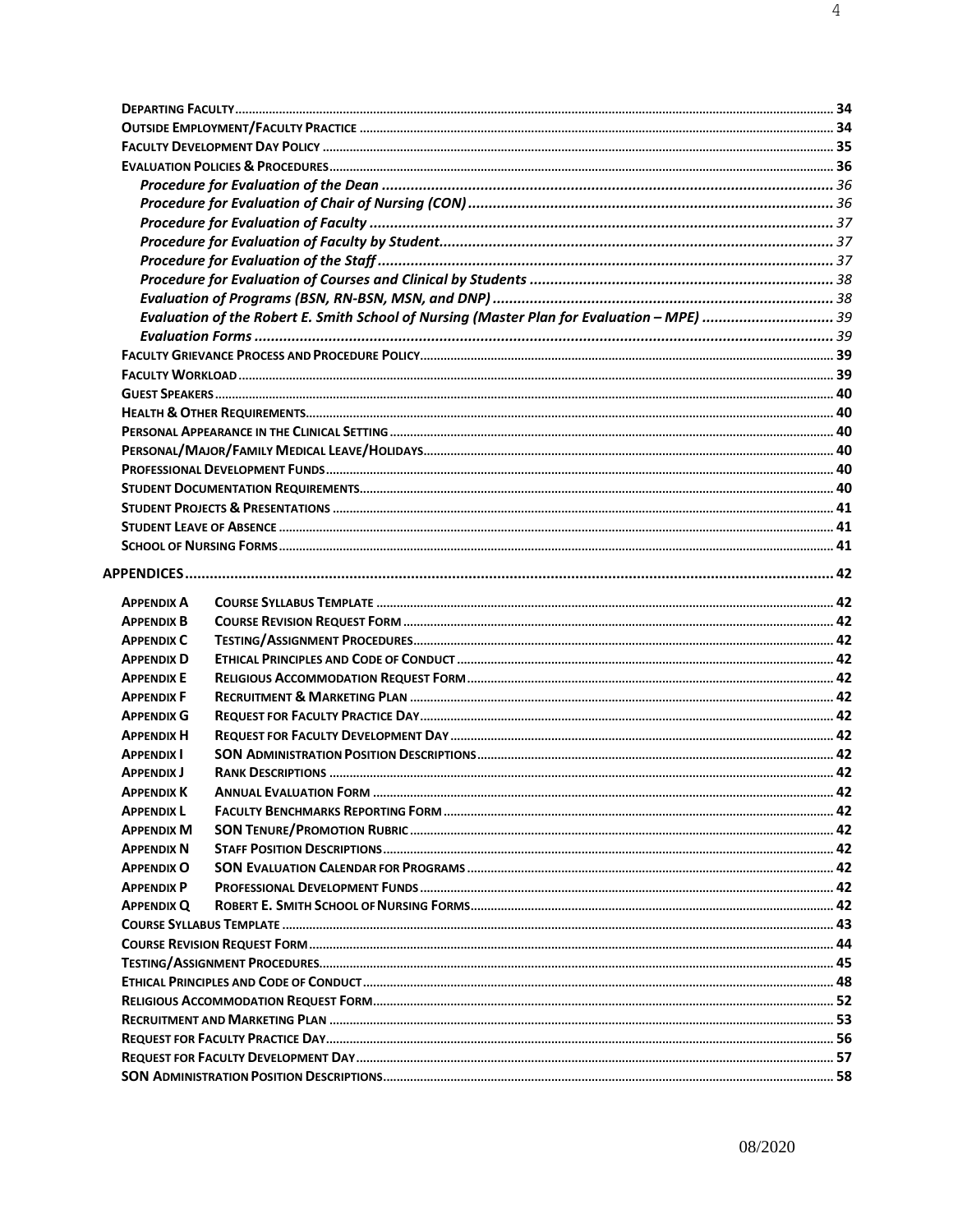#### **Americans with Disabilities Act**

Delta State University is committed to a policy of equal employment and educational opportunity. Delta State University does not discriminate on the basis of race, color, religion, national origin, sex, age, disability, or veteran status. This policy extends to all programs and activities supported by the University.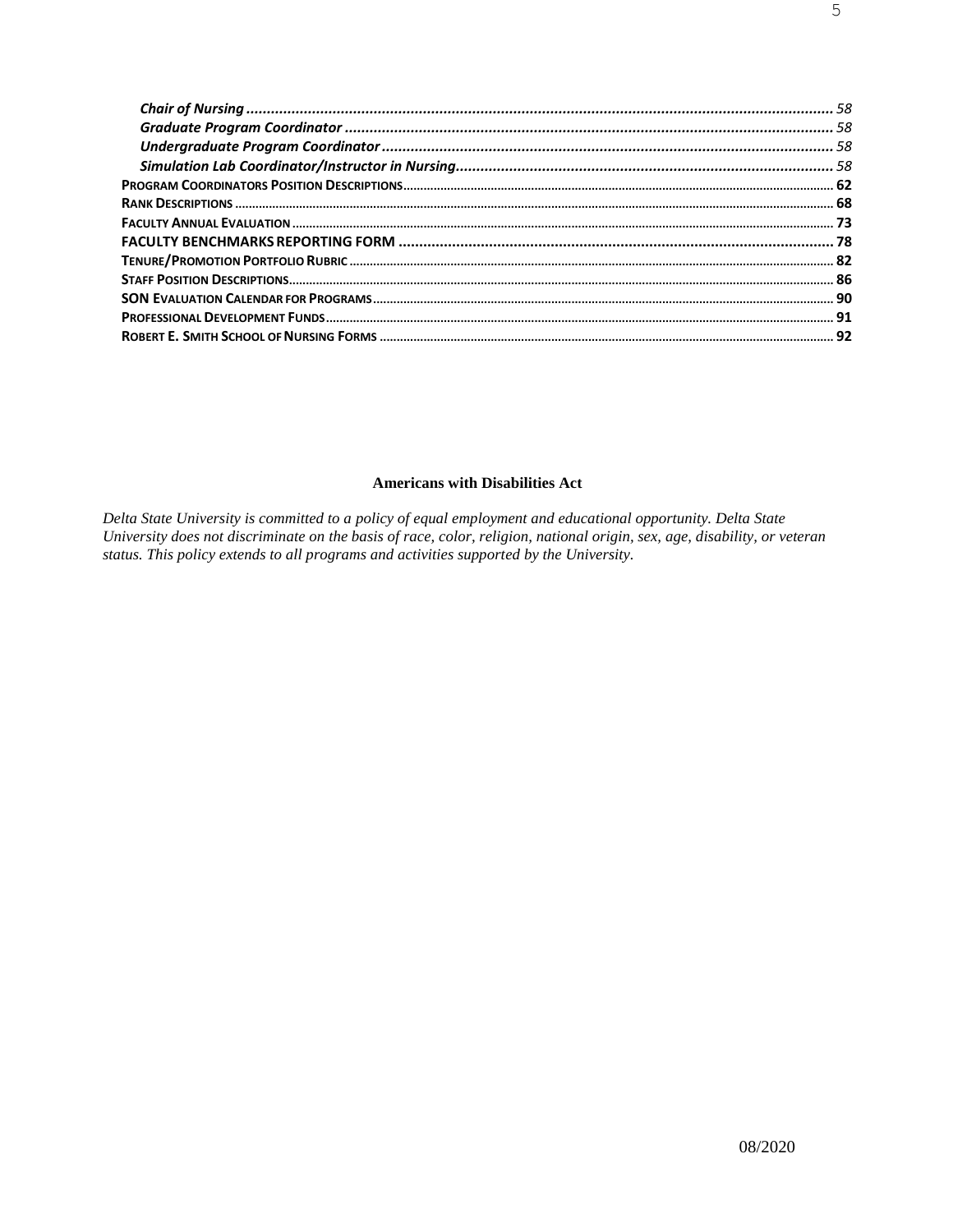# **The Faculty and Staff Handbook Overview and Purpose**

<span id="page-5-0"></span>Official policies of the university are available online at [http://www.deltastate.edu/policies/.](http://www.deltastate.edu/policies/)

The School of Nursing Policies and Procedures are congruent with those of the University. The policies were established to create a safe and productive academic and work environment. Nursing faculty and staff are expected to be familiar with and adhere to university policies.

The Robert E. Smith School of Nursing (SON) Faculty and Staff Handbook was prepared to provide information and guidance to nursing faculty regarding policies and procedures specific to the SON. It is intended to help nursing faculty and staff to meet their responsibilities.

University and department policies are subject to change at any time. Faculty and staff are responsible for familiarizing themselves with current policies. Individuals with questions about a particular policy should contact the department noted in that policy.

Policies in the Faculty and Staff Handbook are reviewed annually by members of the SON Faculty Development and Resources Committee. An updated version of the handbook is added to the SON website each summer. Policies may be reviewed on an as needed basis during the academic year. Approved revised policies are placed on the Nursing Shared Drive prior to the annual summer handbook upload to the website.

The Faculty and Staff Handbook is available online at: [http://www.deltastate.edu/school-of](http://www.deltastate.edu/school-of-nursing/resources/)[nursing/resources/](http://www.deltastate.edu/school-of-nursing/resources/)

*Origination Date: 01/2019*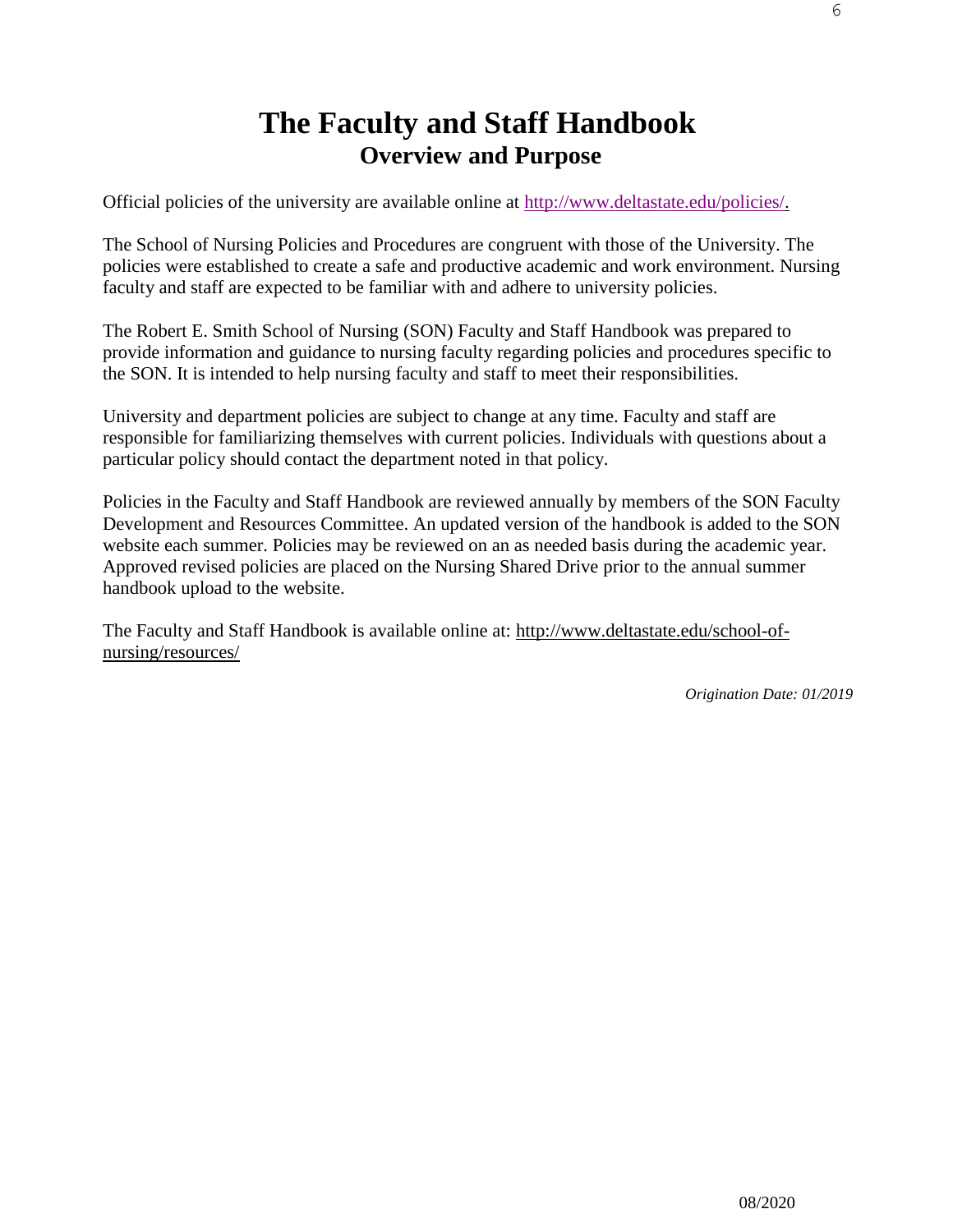# **Delta State University**

**History, Vision, Mission, and Guiding Principles**

<span id="page-6-1"></span><span id="page-6-0"></span>The history, vision, mission and guiding principles for Delta State University are available at <http://www.deltastate.edu/about-dsu/>

The history, vision, mission, and philosophy of the Robert E. Smith School of Nursing are congruent with the University.

### **Robert E. Smith School of Nursing History**

<span id="page-6-4"></span><span id="page-6-3"></span><span id="page-6-2"></span>Established in 1977 as the fifth educational unit within DSU, the School of Nursing (SON) was approved to offer a curriculum leading to the degree of Bachelor of Science in Nursing. The new school was expected to help meet the need for an increased number of educationally prepared registered nurses for the underserved, rural areas of the northern Mississippi Delta. In the early 1990's, the Mississippi legislature allocated funding to start two new masters' in nursing degree programs committed to the preparation of nurse practitioners due to the state's need to adequately staff its rural health clinics and in response from the Community of Interest (COI).

The SON was selected as one of those choices. In 1994, the new master's program was accredited by the Mississippi IHL for enrollment of students in 1995. Subsequently, a curriculum option to prepare Nurse Educators and Nurse Administrators was made available. In 2008, a Mississippi educational consortium for specialized advanced practice nursing was established among the five universities for the Gerontological Nurse Practitioner (GNP) and Psychiatric Mental Health Nurse Practitioner (PMHNP) programs of study. As of April 2009, the School of Nursing academic unit has been named the Robert E. Smith School of Nursing through contributions of a very generous donor, Mr. Robert E. Smith. In Fall 2013, the Doctor of Nursing Practice (DNP) degree program was offered to allow registered nurses at the associate, baccalaureate, and master's level to advance their education by earning the degree and seeking eligibility, if needed, to take the Family Nurse Practitioner certification exam.

Within the BSN degree program, two pathways are available to applicants: a BSN or an RN- BSN Completion curriculum. The baccalaureate program provides enhanced online course delivery through the learning management system for both the BSN and RN-BSN programs. The BSN program continues to offer a blend of the traditional classroom with online learning and the RN-BSN program courses are delivered online. Since 1981, the undergraduate program in nursing has produced 874 baccalaureate nurses for the Mississippi Delta and southeastern region. The BSN degree program has been continuously accredited since its inception by the Mississippi IHL and by the National League for Nursing/NLNAC from 1978 to 2006. In 2000, accreditation was granted by Commission on Collegiate Nursing Education (CCNE) for a ten- year period. Continued accreditation for the baccalaureate program was granted by CCNE in 2020 for a tenyear term, extending to 2030.

08/2020 In 1998, the Delta Health Education Project (DHEP) stimulated the development of an online format for the MSN program. In 2000, the SON started offering master's content online. Since Fall 2002, the MSN program is fully online and has produced approximately 313 graduates. Within the MSN program, two options are available: Nurse Educator (NE) and Family Nurse Practitioner (FNP). The master's program was accredited by the NLN/NLNAC through 2004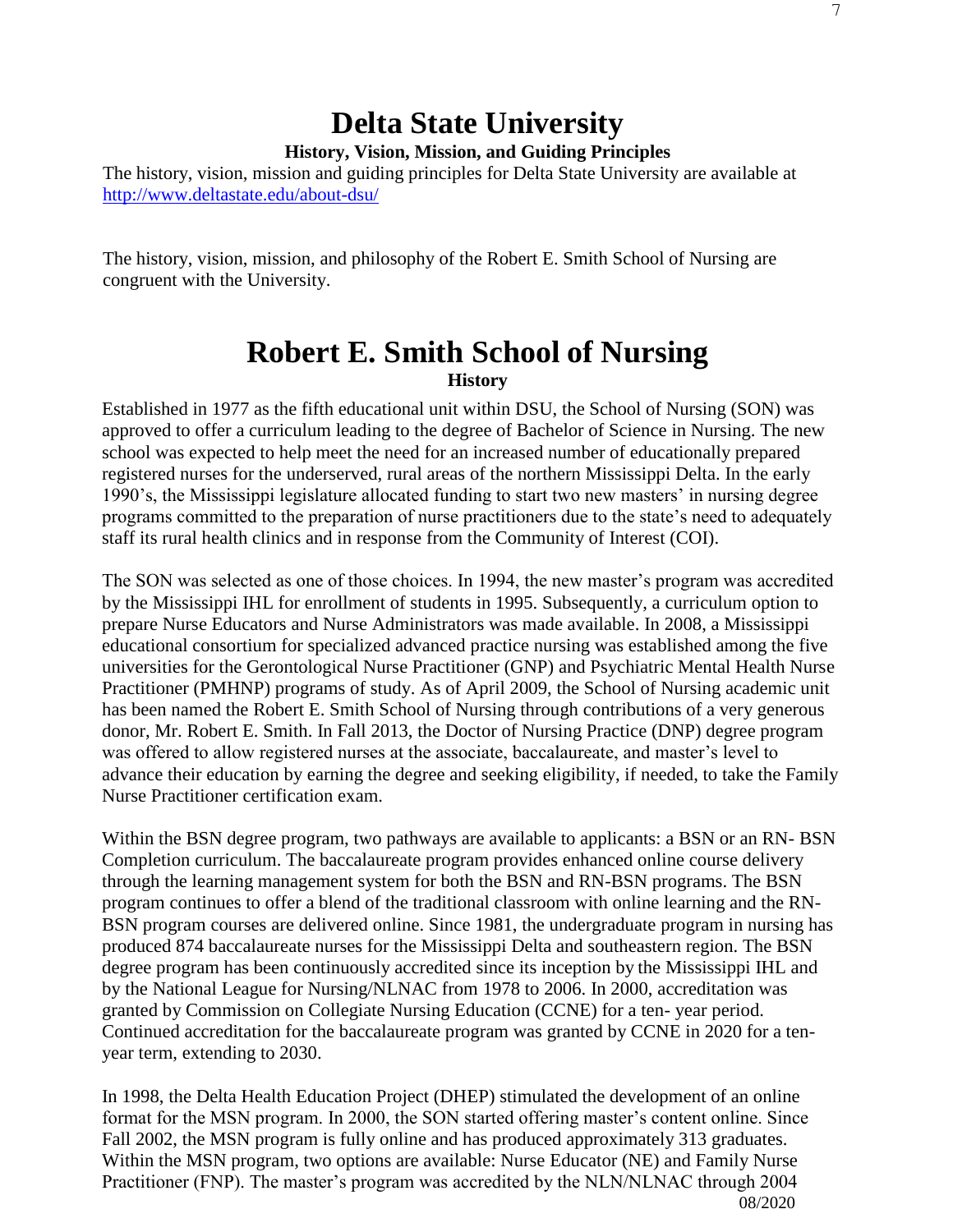and initially accredited by CCNE in 2000, with reaccreditation approved in 2005 for 10 years. Continued accreditation for the master's program was granted by CCNE in 2020 for a ten-year term, extending to 2030.

A Post-Graduate APRN Certificate Program with a FNP focus was initially accredited by CCNE in 2015 for a five-year term, extending to 2020. Continued accreditation for the Post-Graduate APRN Certificate Program was granted by CCNE in 2020 for a ten-year term, extending to 2030.

Within the DNP program, three options have been available: BSN-DNP, Post Master's (Non-FNP) – DNP, and Post Master's (FNP) – DNP. This program is offered in an online format with options of a full-time or part-time status. The DNP degree program was initially accredited by CCNE in 2015. Continued accreditation for the DNP program was granted by CCNE for a fiveyear term, extending to 2020. Continued accreditation for the DNP program was granted by CCNE in 2020 for a ten-year term, extending to 2030.

#### **Vision**

<span id="page-7-0"></span>*Robert E. Smith School of Nursing. . . Transforming healthcare in the Mississippi Delta and beyond. . . one exceptional nurse at a time!*

*Origination: 4/14*

#### **Mission**

The mission of Delta State University Robert E. Smith School of Nursing is to transform healthcare in the Mississippi Delta and beyond by preparing graduates to be nurse leaders at the baccalaureate, master, and doctoral levels through excellence in education, evidence-based research, interprofessional practice, and multidimensional partnerships in a diverse society.

*Origination: 12/96*

#### **Philosophy**

<span id="page-7-1"></span>The philosophy of the faculty of the Delta State University Robert E. Smith School of Nursing is consistent with the goals and mission of the University. The faculty believes clinical and theoretical scholarly inquiry fosters the development of the nursing profession. Nursing embodies the art and science of caring, which is the nurturing, skillful act of being with another to promote optimum health and derives its mission of service from societal needs.

Society is the organizing framework composed of individuals, families, and communities that is governed by morals, ethics and laws. We believe that each individual is unique and possesses the right to informed choices in the attainment of health care services.

Health is a dynamic state of being influenced by the spiritual, cultural, psychological, physical and societal components, which interact with the environment. The state of health is influenced by the perception of the individual and society. Nursing facilitates the health status of the individual through interacting with systems, assisting in the movement toward an optimum level of well-being. *Origination: 12/96*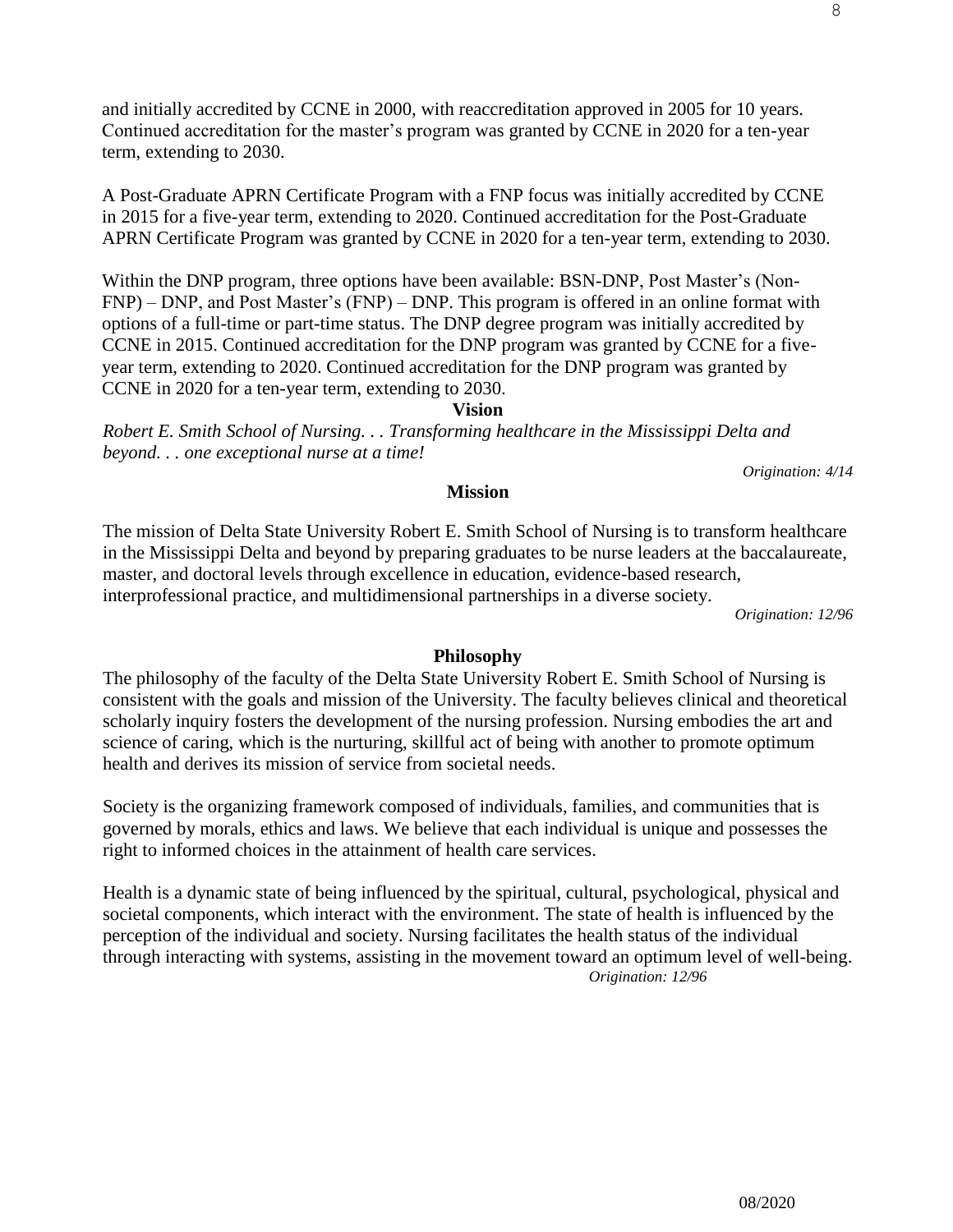# **Program Goals**

#### **Bachelor of Science in Nursing [Generic] and RN-BSN [Completion]**

#### <span id="page-8-2"></span><span id="page-8-1"></span><span id="page-8-0"></span>*Generic*

- 1. Prepare graduates who are able to obtain licensure as a Registered Nurse
- 2. Prepare graduates who can competently and professionally deliver nursing care
- 3. Prepare graduates to pursue education beyond the baccalaureate level

#### <span id="page-8-3"></span>*RN-BSN Completion*

- 1. Prepare associate degree nurses for professional advancement by expanding knowledge and skills in nursing assessment, community health, and management – utilizing evidence-based practice, health policy, and informatics to promote safe, competent care
- 2. Prepare associate degree nurses to provide nursing care in collaboration with other health care providers, patients, families, and communities to promote health and disease prevention
- 3. Prepare graduates to pursue education beyond the baccalaureate level

#### **Master of Science in Nursing [MSN]**

- <span id="page-8-4"></span>1. Provide masters nursing education that builds on the generalist foundation
- 2. Prepare graduates for advanced professional nursing roles with specific functional and clinical abilities
- <span id="page-8-5"></span>3. Prepare graduates academically to pursue education beyond the master's level

#### **Post-Master's [Nurse Educator] Certificate**

- <span id="page-8-6"></span>1. Provide master prepared nurses with the knowledge and skills to assume the advanced role as a nursing educator
- 2. Prepare master prepared nurses to improve health outcomes at the system, population, or individual patient levels
- 3. Prepare master prepared nurses academically to pursue education beyond the master'slevel

#### **Post-Master's [Family Nurse Practitioner] Certificate**

- <span id="page-8-7"></span>1. Provide master prepared nurses with the knowledge and skills to assume the advanced practice role as a family nurse practitioner
- 2. Prepare master prepared nurses to improve health outcomes at the system, population, or individual patient levels
- 3. Prepare master prepared nurses academically to pursue education beyond the master's level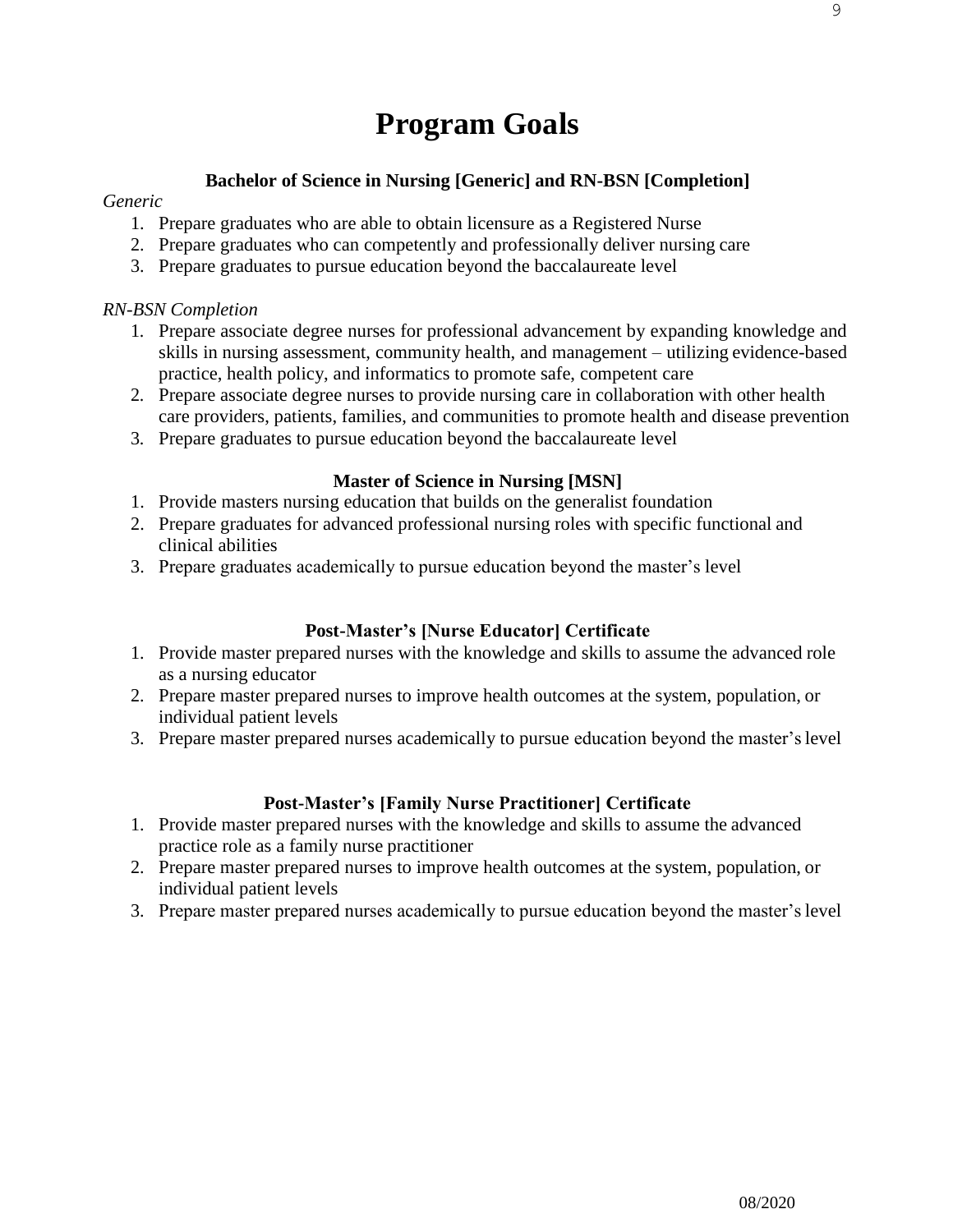#### **Doctor of Nursing Practice [DNP]**

- <span id="page-9-0"></span>1. Provide doctoral nursing education that builds on prior nursing education
- 2. Provide graduates with enhanced knowledge and skills to practice as competent and professional family nurse practitioners
- 3. Prepare graduates to be leaders in the profession and to deliver high-quality health care through the dissemination of evidence-based practice initiatives to patients, families, communities, and populations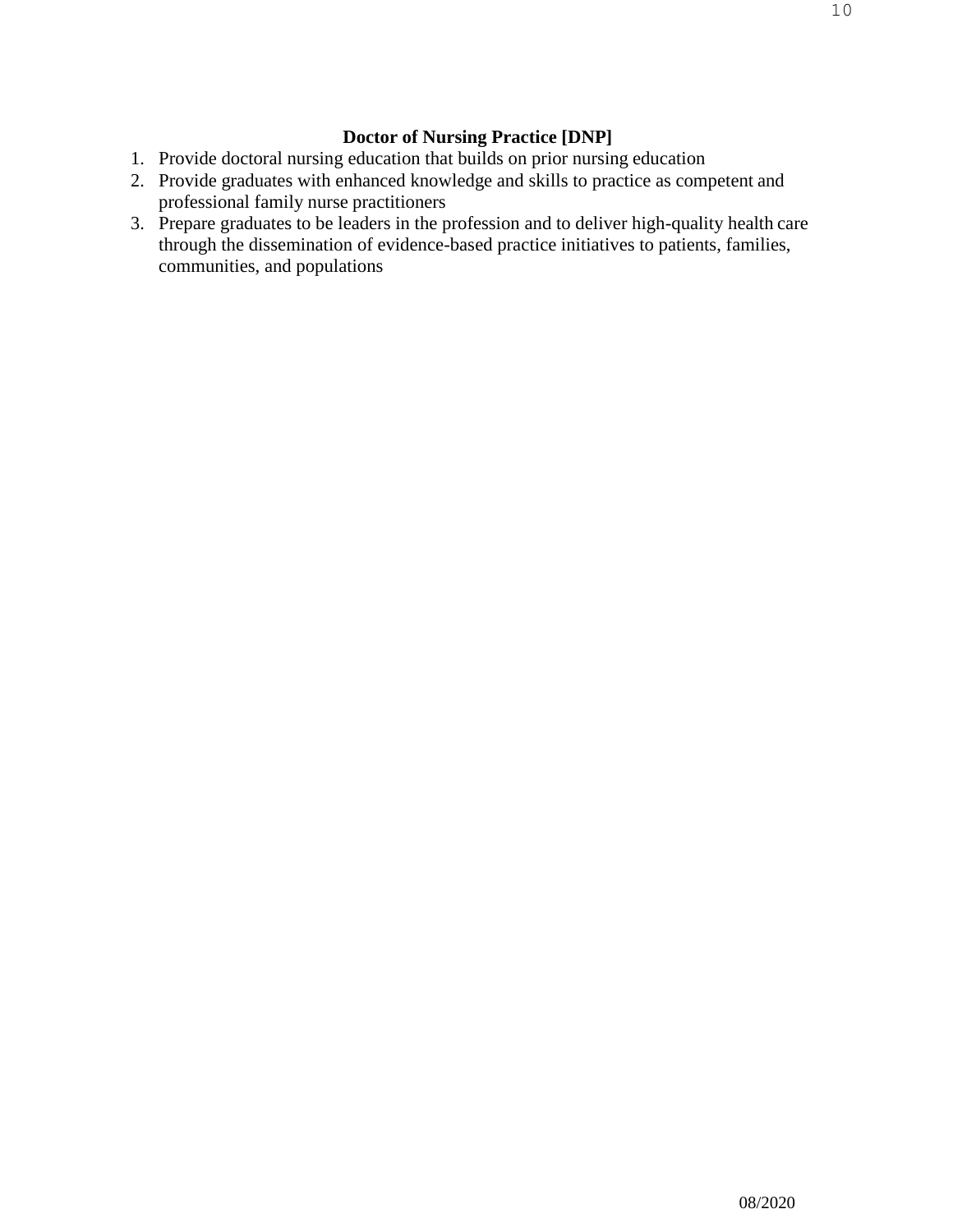# **Program Learning [Student] Outcomes**

#### **Bachelor of Science in Nursing [Generic] and RN-BSN [Completion]**

- <span id="page-10-1"></span><span id="page-10-0"></span>1. Apply nursing, natural, and behavioral science concepts to the practice of nursing.
- 2. Utilize the nursing process and standards of care to deliver safe, comprehensive nursing care to diverse clients in a collaborative environment.
- 3. Practice as a self-directed nursing leader who is accountable to self, society, and the evolving nursing profession.
- 4. Utilize research in the delivery of health care.
- 5. Advocate for improvement in healthcare through participation in professional and political processes.
- 6. Provide individualized nursing care that focuses on health promotion and disease and injury prevention.
- 7. Apply information and patient care technology to improve healthcare delivery from an interdisciplinary approach. *Origination: 05/10*

#### **Master of Science in Nursing [MSN] and Post-Master's Certificate**

- <span id="page-10-2"></span>1. Integrate nursing, related sciences, and emerging evidence to improve health outcomes and safety for diverse populations.
- 2. Utilize leadership skills to design and implement strategies that improve care delivery and outcomes.
- 3. Contribute to the integration of healthcare services to improve quality and safety across the continuum of care.
- 4. Translate theory and research to provide evidence-based nursing practice and improve outcomes.
- 5. Promote the use of information and communication technologies to provide safe, quality, and cost-effective healthcare.
- 6. Analyze and interpret the effects of healthcare policies, ethics, and regulatory processes to influence practice and outcomes.
- 7. Employ collaborative leadership strategies to advocate, mentor, and function within inter-professional teams and partnerships.
- 8. Integrate individual and population-based health promotion and prevention strategies to provide equitable, efficient, and effective global healthcare.
- 9. Apply advanced knowledge, skills, and competencies to design, implement, and evaluate direct and indirect care for individuals, families, and communities.*Origination: 05/11*

#### **Doctor of Nursing Practice [DNP]**

- <span id="page-10-3"></span>1. Develop and evaluate new practice approaches based on science from nursing and other disciplines.
- 2. Employ leadership skills to design and evaluate strategies that improve care delivery and outcomes for diverse populations.
- 3. Lead interprofessional teams and partnerships to analyze and improve health outcomes for individuals, families, and communities.
- 4. Assume a leadership role in the application and dissemination of best evidence for practice to promote efficient, effective, and equitable patient-centered care.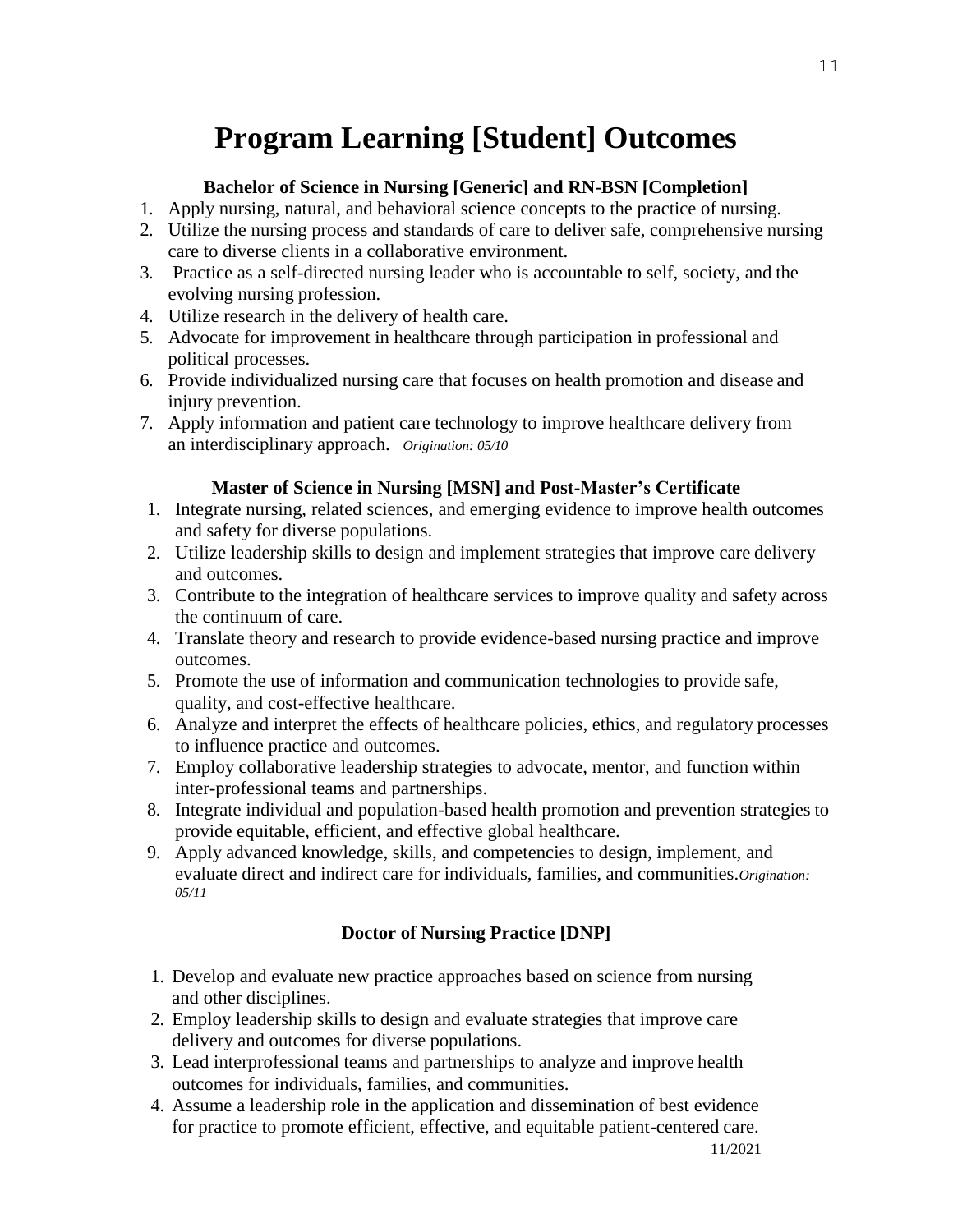- 5. Design, influence, and implement health care and ethical policies that affect financing, practice regulation, access to care, and outcomes for the individual, families, and communities.
- 6. Analyze scientific data and synthesize concepts to develop, implement, and evaluate interventions that address health promotion and disease prevention for culturally diverse populations.
- 7. Utilize and evaluate information and communication technologies to improve health care and to implement change in health care systems.
- 8. Utilize advanced clinical judgment and specialty focused competencies to improve the care of diverse populations. *Origination: 01/12*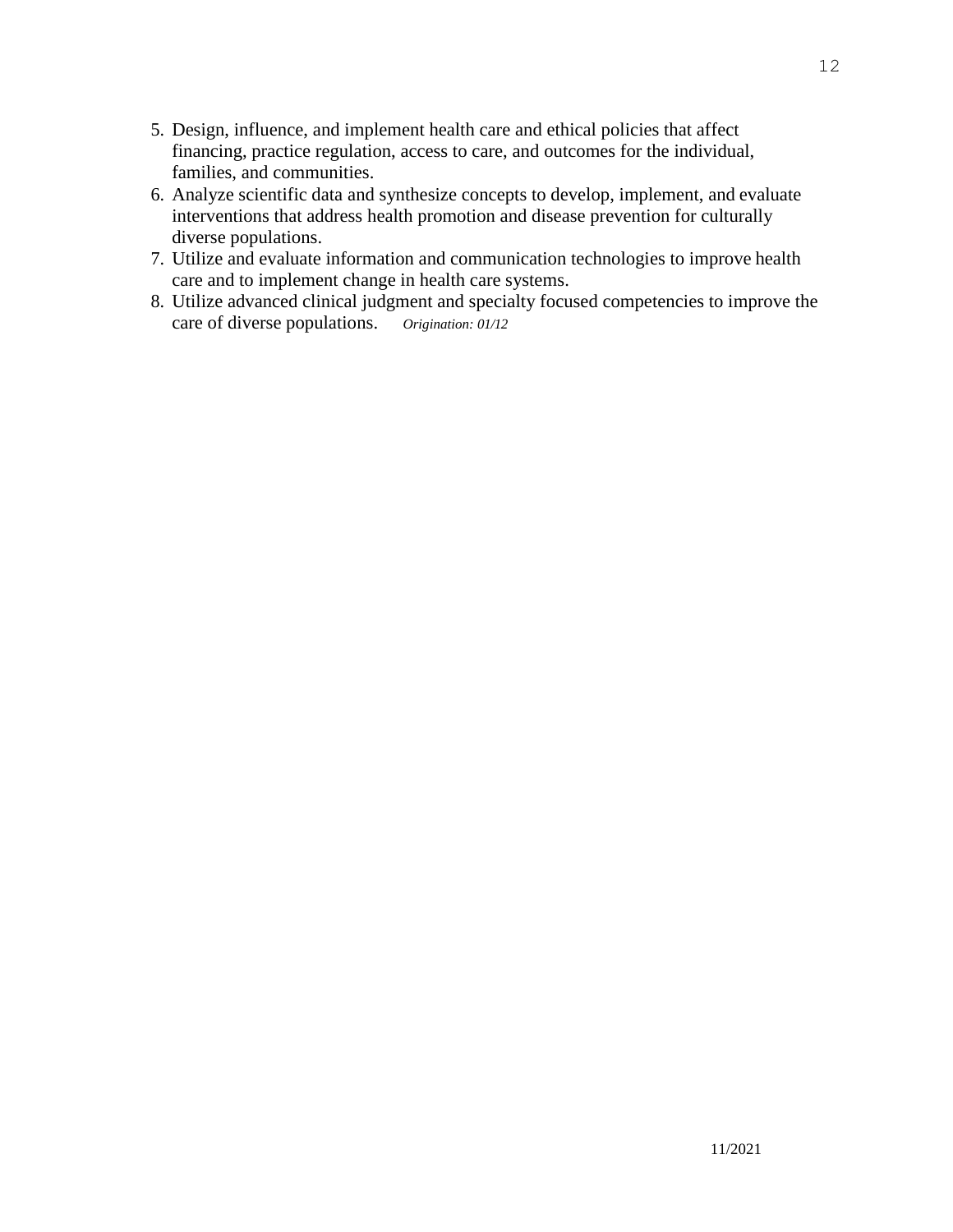# **School of Nursing Goals: 5 Year (2019 – 2024)**

#### <span id="page-12-0"></span>**The Robert E. Smith School of Nursing will:**

- 1. Continue to develop and maintain high quality graduate and undergraduate curricula that are sensitive to health care needs of the diverse society.
	- a. Collect data related to program effectiveness annually
	- b. Recruit and retain qualified nursing faculty
	- c. Participate in educational consortium agreements
	- d. Incorporate innovative technology into the curriculum
	- e. Promote educational opportunities for nursing faculty
- 2. Increase enrollment and graduation rates.
	- a. Enhance marketing and recruitment plan
	- b. Develop a student retention plan
	- c. Enhance physical learning environment
	- d. Evaluate and maintain current support resources
- 3. Continue to maintain community support.
	- a. Increase active participation with the community of interest (COI)
	- b. Maintain current and establish new relationships with donors for scholarships
- 4. Strive to increase university outreach, service, and partnership initiatives to benefit the citizens of the region.
	- a. Support evidence-based research initiatives to improve healthcare
	- b. Participate in service-learning activities
	- c. Provide continuing education initiatives
	- d. Seek partnership opportunities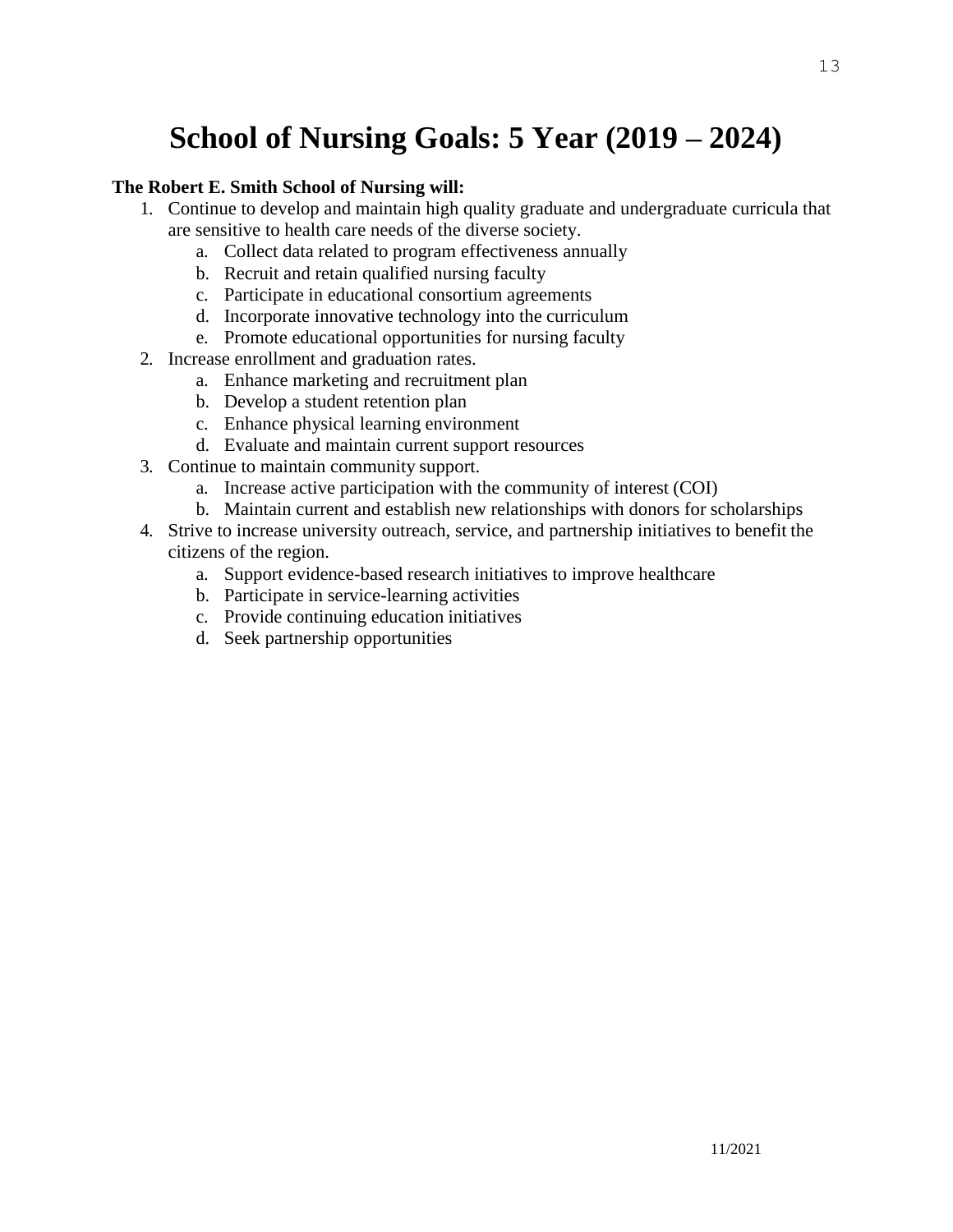# **Faculty Organization Bylaws**

#### **Article I - Organizational Purpose and Structure**

#### <span id="page-13-2"></span><span id="page-13-1"></span><span id="page-13-0"></span>*Section 1: Purpose*

The purpose of this organization shall be to provide a regular, systematic means to participate in school governance and policymaking.

#### <span id="page-13-3"></span>*Section 2: Structure*

The Faculty Organization will include the Dean; the Chair of Nursing (CON); all faculty members (full-time, part-time and adjunct); two staff members: Administrative Secretary to the Dean and Senior Secretary to the faculty.

Delta State University offers two programs of study: the undergraduate and graduate. The undergraduate program includes a Bachelor of Science in Nursing with options for the generic and registered nurse student. The graduate program includes a Master of Science in Nursing, Post- Graduate APRN Certificate, and Doctor of Nursing Practice. Each program will have separate curriculum, resources, and admission functions within the Faculty Organization Meeting. Standing Committees will be: Faculty Development and Resources; Program Effectiveness; Simulation/Skills; and Student Affairs with ad hoc committees created as necessary.

#### <span id="page-13-4"></span>*Section 3: Organizational Structure*

Delta State University and Robert E. Smith School of Nursing (see next page for Organizational Chart)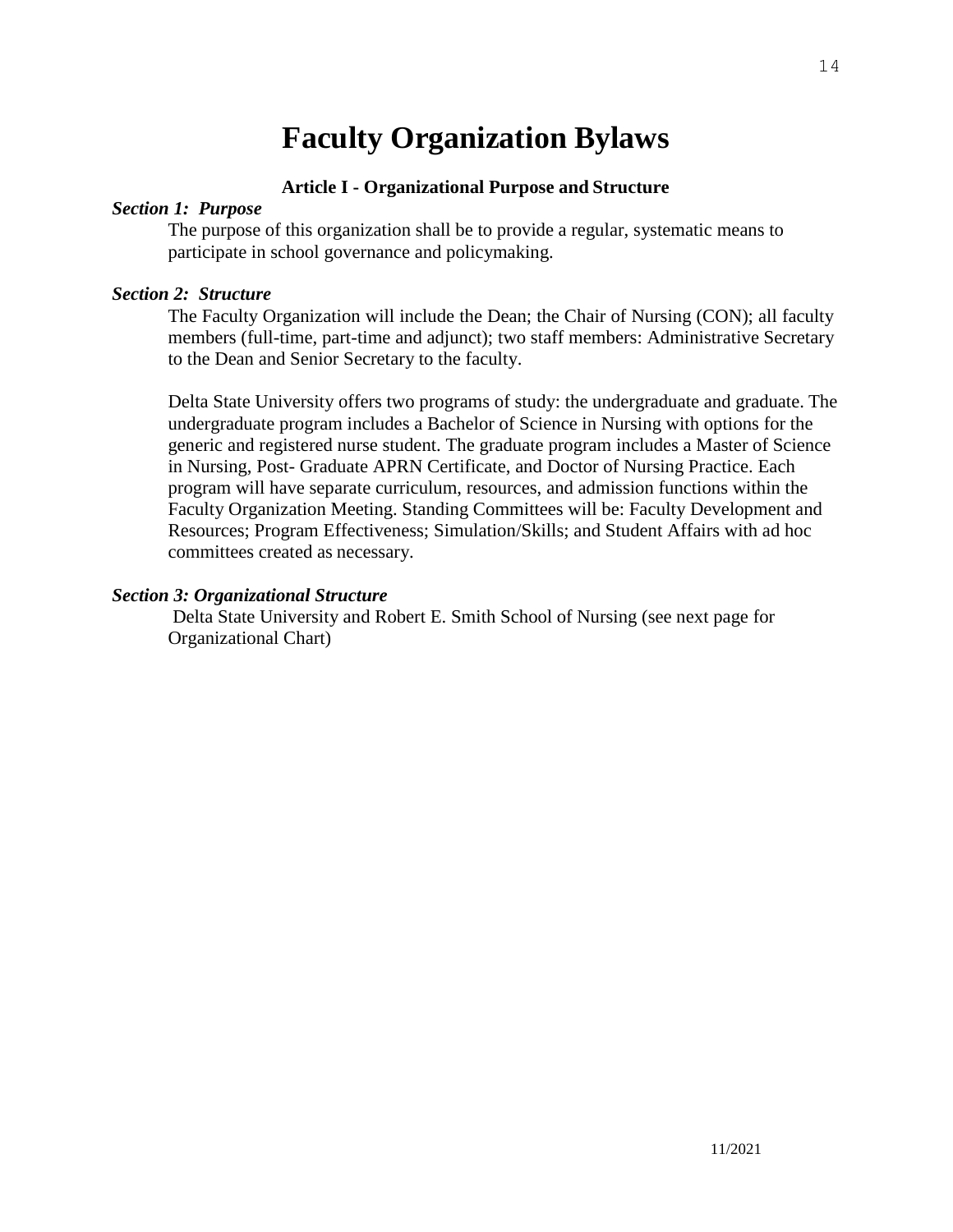# <span id="page-14-0"></span>**Organizational Structure Delta State University and Robert E. Smith School of Nursing**

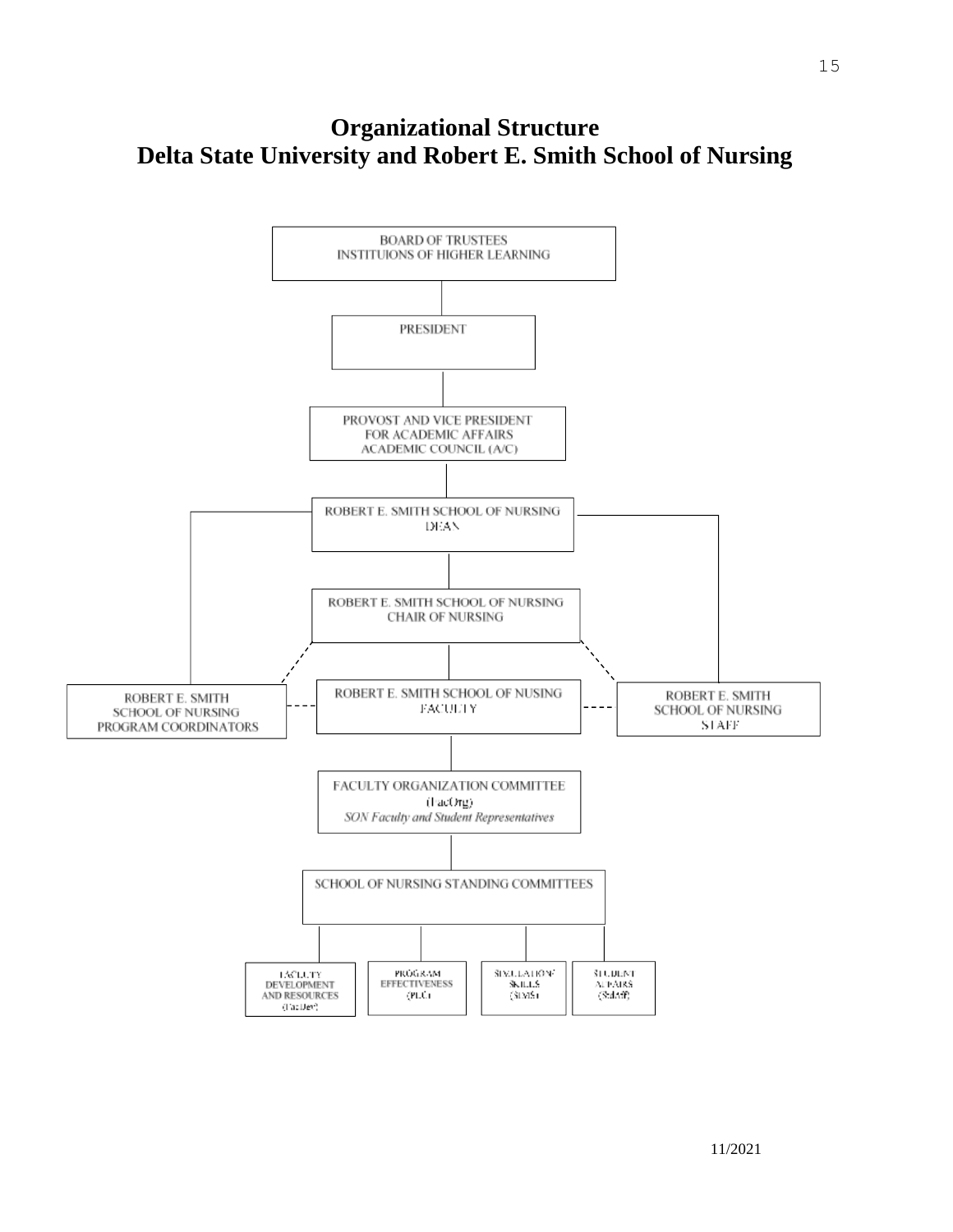#### **Article II - Membership**

#### <span id="page-15-0"></span>*Section 1: Voting Members*

All full-time and part-time faculty members are eligible to vote on amendments to Bylaws, committee chairs, and matters submitted to a vote in the Faculty Organization.

#### <span id="page-15-1"></span>*Section 2: Non-Voting Members*

Any individual who is not a full-time or part-time faculty but is currently involved in curriculum or implementation of clinical practice is considered a non-voting member of the Faculty Organization and is eligible to participate as a non-voting member of select standing committees as deemed necessary.

#### <span id="page-15-2"></span>*Section 3: Ex-Officio Member*

The Dean and CON are ex-officio members of all standing committees.

#### <span id="page-15-3"></span>*Section 4: Student Representatives*

Annually, during the fall semester, incoming undergraduate and graduate classes will select a representative to serve on all Robert E. Smith School of Nursing committees throughout their program of study. The student representative will not participate in issues deemed confidential or sensitive.

#### **Article III – Meetings**

#### <span id="page-15-5"></span><span id="page-15-4"></span>*Section 1: Faculty Organization Meetings*

Faculty Organization meetings will be held monthly, and as needed, on a designated day. In the absence of the Dean, the Faculty Organization meeting will be chaired by theCON or a member appointed by the Dean.

#### <span id="page-15-6"></span>*Section 2: Unscheduled Meetings*

Unscheduled meetings may be set by the chairperson or by twenty (20) percent of voting members.

#### <span id="page-15-8"></span><span id="page-15-7"></span>*Section 3: Quorum*

Fifty-one (51) percent of the faculty organization membership constitutes a quorum.

#### **Article IV - Voting**

All full-time and part-time faculty members will have voting privileges. The Dean or presiding chairperson will vote only when necessary to break a tie.

#### **Article V - Order of Business**

<span id="page-15-9"></span>The order of business at each regularly scheduled meeting of the Faculty Organization shall be determined by the Dean or appointed chairperson. Faculty may request, in writing, topics to be placed on the agenda. The agenda will be distributed to faculty members one week in advance of meetings. A motion to suspend the rules requires seventy-five (75) percent of the voting members present. Agenda item(s) that have been circulated less than one week prior to the meeting may be brought to the floor for discussion following the suspension of the rules.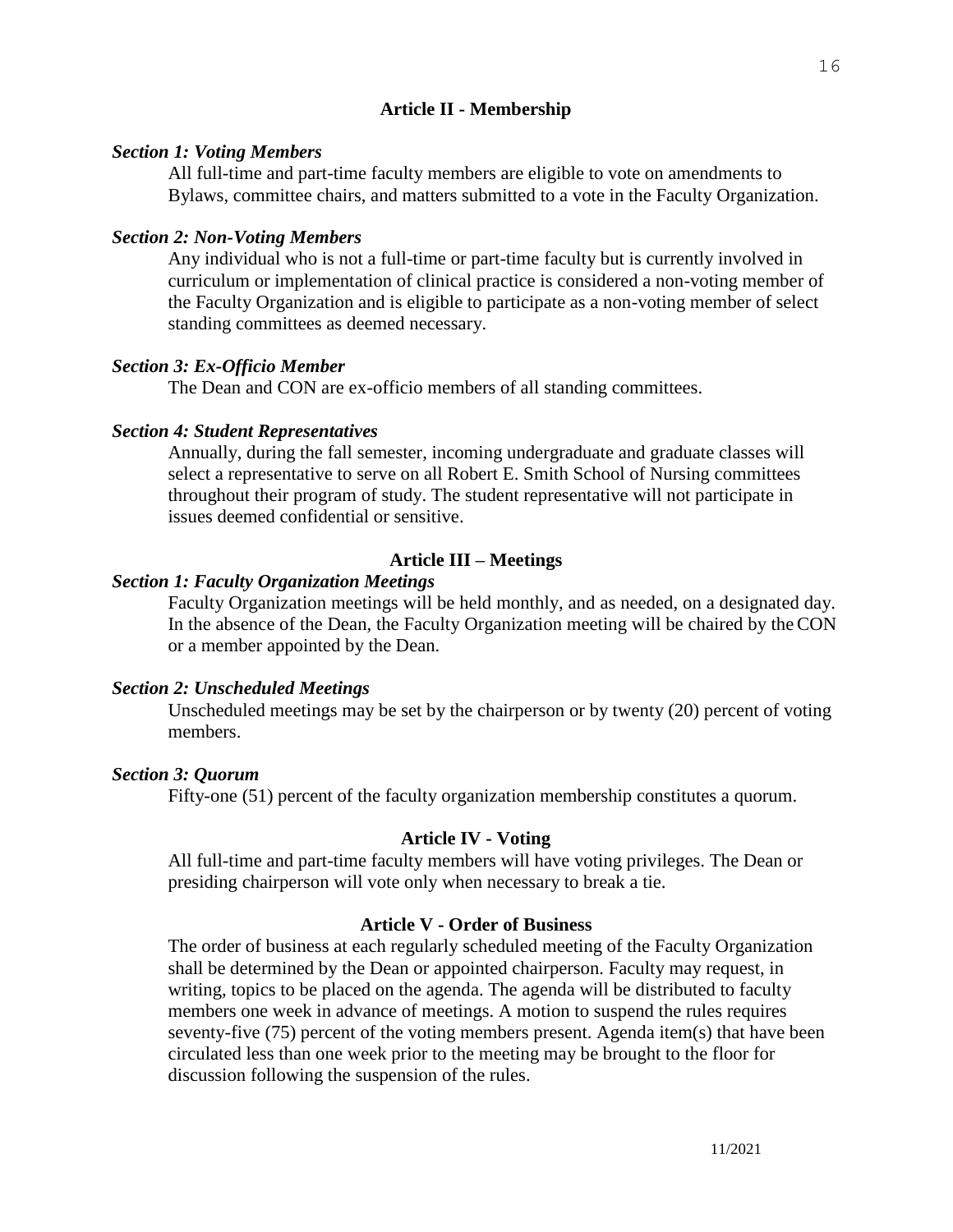#### **Article VI - Parliamentary Authority**

<span id="page-16-0"></span>The rules contained in the current edition of *Robert's Rules of Order Newly Revised* 11th edition (2011) shall govern the Faculty Organization in all cases to which they are applicable and in which they are not inconsistent with these bylaws and any special rules of order the Faculty Organization may adopt.

#### **Article VII - Amendments**

<span id="page-16-1"></span>Amendments to these Bylaws may be adopted at any faculty meeting provided that written notice of the amendment is given to the members no less than one week in advance.

#### **Article VIII - Program Functions**

<span id="page-16-2"></span>Undergraduate and graduate program meetings are held to address admission, curriculum, and resource issues specific to each program. During all Faculty Organization meetings, these agenda items will be addressed or discussed and a vote taken as a faculty unit. Ad hoc committees may be formed to gather additional information on related issues or for further discussion, recommendations, and/or decision.

#### *A. Curriculum Functions:*

- 1. Recommend academic policy changes for publication in student handbook and other Robert E. Smith School of Nursing / University publications.
- 2. Assess the theoretical and clinical components of the curriculum for consistency with the mission, philosophy, and program outcomes of the Robert E. Smith School of Nursing, as well as accreditation and professional standards.
- 3. Review summaries of course evaluations (from students, faculty, preceptors and community) and make recommendations for curriculum revisions based on this data.
- 4. Provide input for completion of accreditation and other reports as indicated.
- 5. Review and analyze the results of standardized tests and licensure/certification exams.
- 6. Recommend the need for consultation to ensure all nursing curriculum meet set standards.
- 7. Monitor for adherence to testing policies and improvement of test item writing.
- 8. Review faculty recommendations for course changes (i.e. textbook, syllabi, etc.).
- 9. Monitor courses for adherence to SON policies.
- 10. Collaborate with all Standing Committees regarding conduction of needs assessment related to academic curricula.

#### *B. Admission Functions:*

- 1. Review applications of persons seeking admission.
- 2. Select applicants and make admission recommendations to Dean.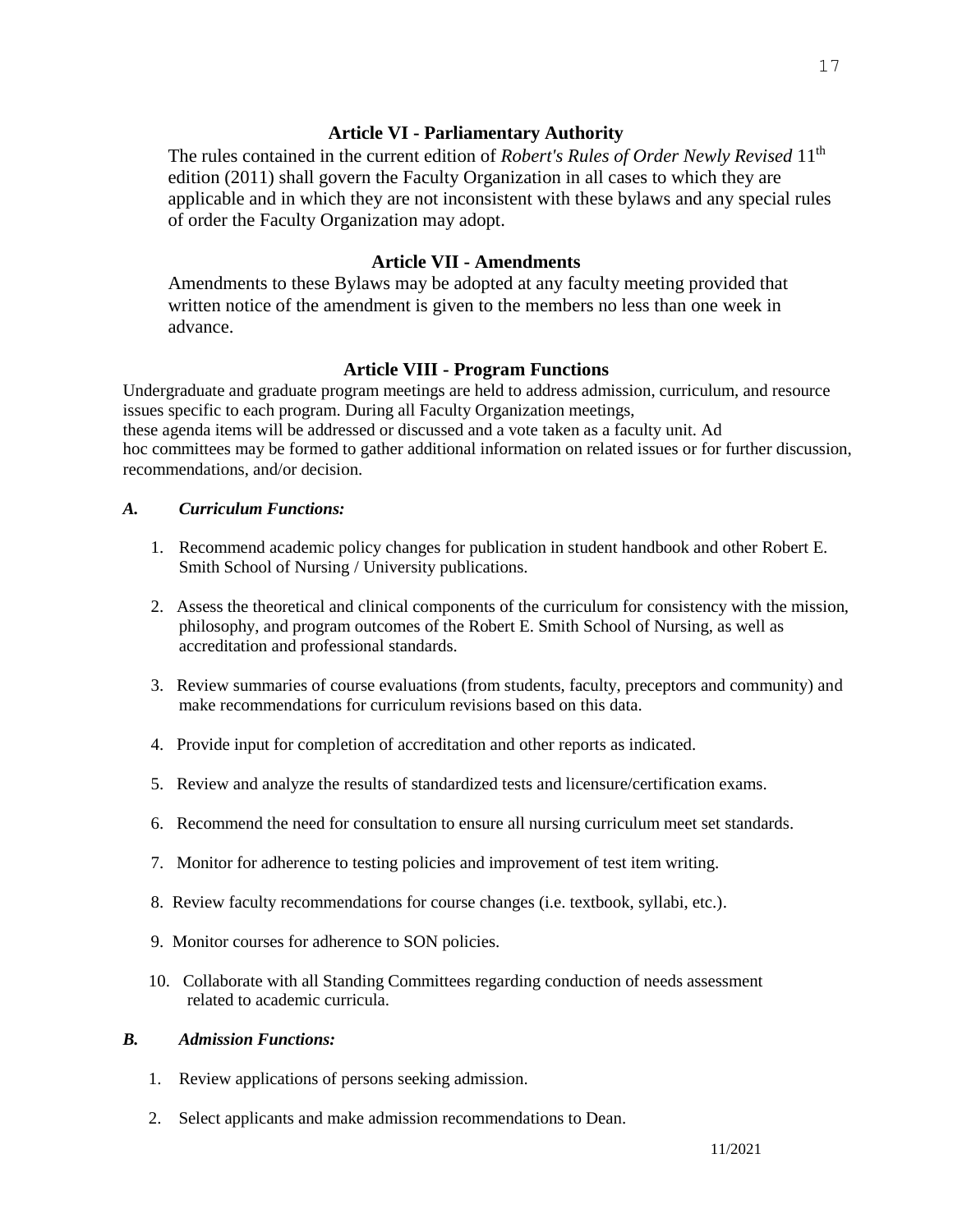3. Evaluate graduate and undergraduate admission criteria for congruence with institution and other relevant standards. Recommend changes in admission policies for inclusion in DSU and Robert E. Smith School of Nursing publications.

#### *C. Resource Functions:*

- 1. Suggest removal of outdated books, materials, and software and the ordering of new materials and software.
- 2. Plan and coordinate with University personnel (library, OIT, etc.) the purchase of resources to meet the needs of the Robert E. Smith School of Nursing.
- 2. Investigate methods for greater utilization of the library and the computer lab by nursing students and faculty.
- 3. Apprise the faculty of new library holdings, computer software and hardware products, and services.
- 4. Annually review library holdings and computer lab software programs by the nursing faculty and make appropriate recommendations.

#### **Article IX - Standing Committees**

<span id="page-17-0"></span>Standing Committee Membership will be comprised of a Chair, selected faculty, and student representatives. All committees will make recommendations/findings to the Faculty Organization for consideration or adoption. Committees will be formed primarily by self-selection and secondarily by appointment for faculty representation.

*The following Standing Committees will address both graduate and undergraduate programs: Faculty Development & Resources Committee (FacDev), Program Effectiveness Committee (PEC), Simulation Skill Committee (SIM), and Student Affairs Committee (StdAff). (See Organizational Structure)*

#### <span id="page-17-2"></span><span id="page-17-1"></span>*A. Faculty Development/Resources Committee Functions*

- 1. Review annually the Faculty & Staff Handbook and recommend revisions as needed.
- 2. Organize continuing education and training opportunities.
- 3. Guide the Faculty Research Grant process.
- 4. Coordinate the identification of needed faculty resources.
- 5. Coordinate the evaluation of university and school of nursing environments.
- 6. Facilitate faculty retention through mentoring.
- 7. Collect, analyze, and report Master Plan of Evaluation (MPE) benchmarks relevant to committee functions.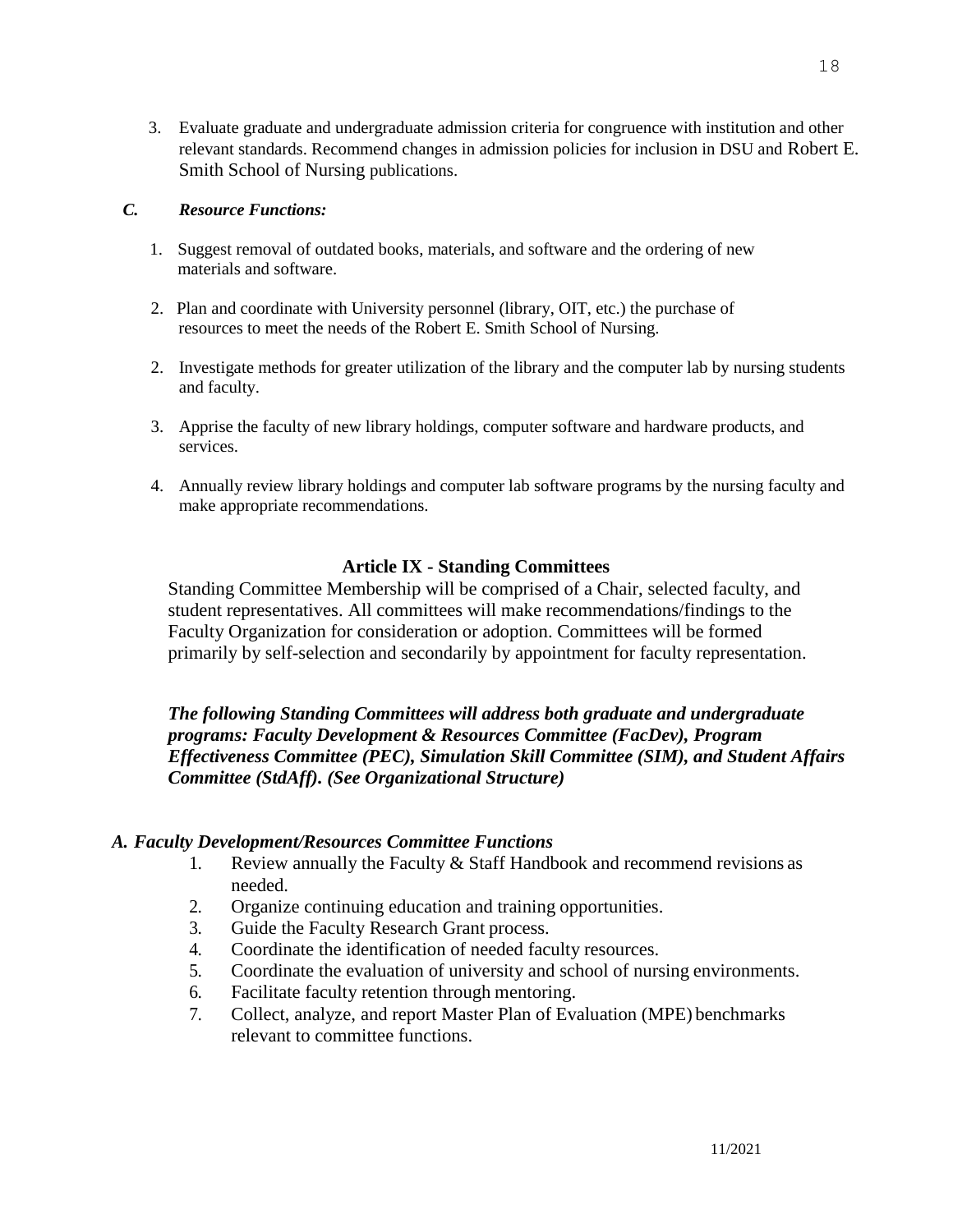#### <span id="page-18-0"></span>*B. Program Effectiveness Committee Functions*

- 1. Collect, analyze, and report Alumni One- & Three-Year Survey at one- and three-year intervals within timeframe of accreditation standards.
- 2. Collect, analyze, and report End of Program Satisfaction Surveys.
- 3. Collect, analyze, and report Employer Surveys.
- 4. Review annually and revise as needed School of Nursing evaluation tools.
- 5. Annually review and revise as needed Robert E. Smith School of Nursing Rank Descriptions.
- 6. Annually review, revise, and/or report Robert E. Smith School of Nursing Five-Year Plan for congruency with the University's strategic plan.
- 7. Annually review and revise as needed Robert E. Smith School of Nursing bylaws.
- 8. Review annually and revise as needed MPE data collection processes/benchmarks based on CCNE standards.
- 9. Coordinate MPE data collection, analysis, and reporting to Fac. Org.
- 10. Collect, analyze, and report Master Plan of Evaluation (MPE) benchmarks relevant to committee functions.

#### <span id="page-18-1"></span>*C. Simulation/Skills Committee Functions*

- 1. Review annually the Simulation/Skills Center Policies and Procedures Manual and recommend revisions as needed.
- 2. Collect, analyze, and report outcomes across all program levels.
- 3. Review requests and recommend for approval assets, simulation-based programming, or resources.
- 4. Coordinate simulation/skills training for faculty.

#### <span id="page-18-2"></span>*D. Student Affairs Committee Functions*

- 1. Review annually and as needed the Robert E. Smith School of Nursing Undergraduate and Graduate Handbooks.
- 2. Arrange student participation in Robert E. Smith School of Nursing,University, professional, and community events.
- 3. Coordinate criteria as needed for nursing student awards and honors.
- 4. Select students for scholarships and other financial assistance at the national, state, and local levels.
- 5. Coordinate student representation for SON Committees each semester.
- 6. Review annually and make recommendations as needed to Robert E. Smith School of Nursing Marketing and Recruitment Plan.
- 7. Coordinate School of Nursing major events.
- 8. Collect, analyze, and report Master Plan of Evaluation (MPE) benchmarks relevant to committee functions.

#### **Committee Chairperson Responsibilities**

<span id="page-18-3"></span>The chair of each committee is selected by the committee members or appointed by the Dean for a term of two (2) years, beginning in the month of January.

1. Plan with the committee, goals/actions for the year, including those necessaryto meet: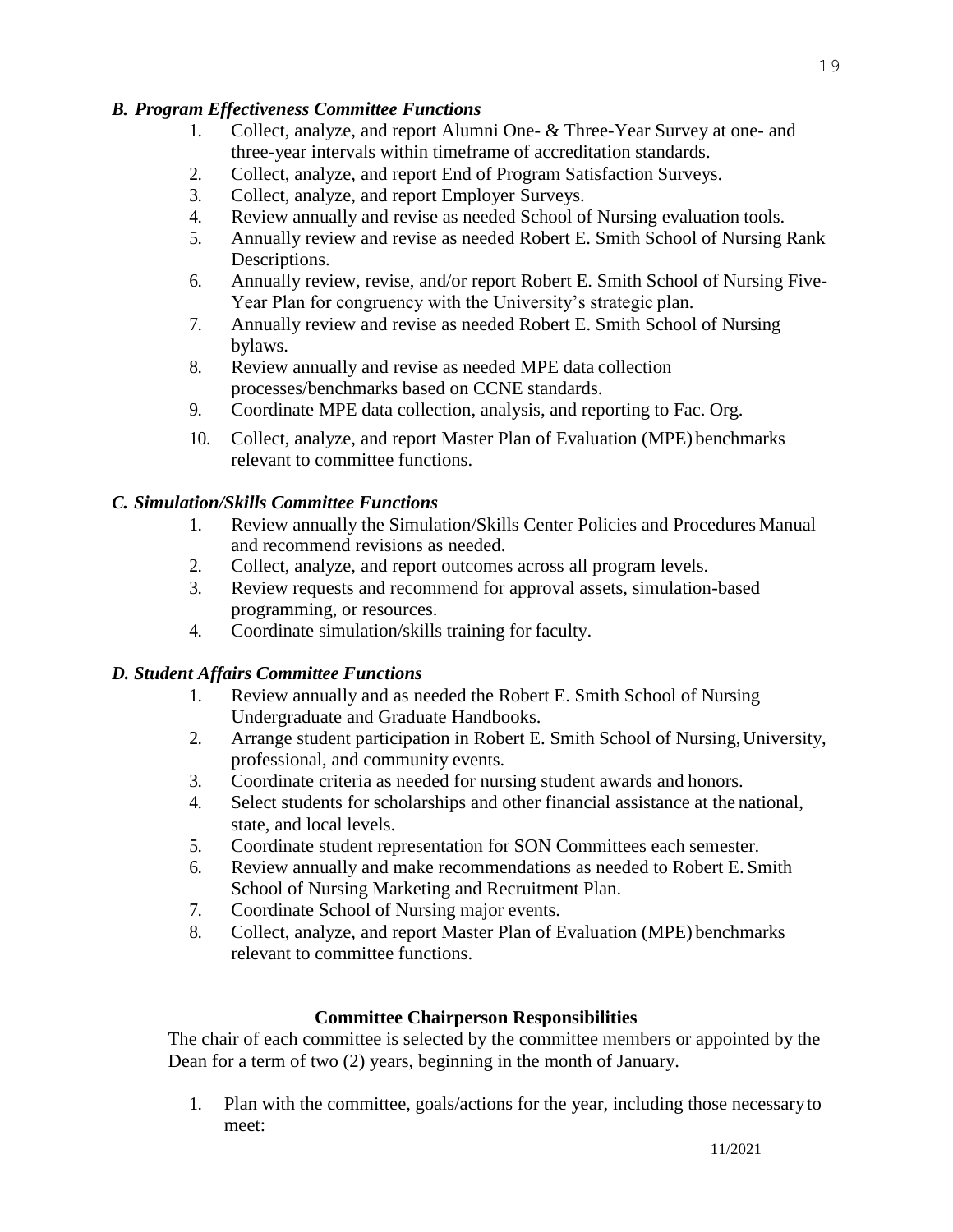- a. strategic plan for the committee
- b. bylaws function for the committee
- c. unfinished business
- d. requests from faculty or administration for action
- 2. Distribute to members the agenda and any relevant materials in a timelymanner.
- 3. Organize and conduct the meeting, providing guidance for accomplishment of agenda items.
- 4. Plan for recording minutes of the meeting that clearly reflect agenda items, discussion, and action; include any relevant materials as attachments.
- 5. Establish a recorder for each meeting.
- 6. Follow up any requests for additional information after the meeting and share in future meetings.
- 7. Plan committee activities to meet time frames necessary for faculty approval of committee work.
- 8. Make sure the minutes and committee materials are prepared, distributed, approved, corrected and forwarded to the master minute book in the Dean's office.
- 9. Plan for additional committee meetings if needed to accomplish goals forthe year.
- 10. Submit Annual Report of committee work relative to goals/actions/projects accomplished by the end of each calendar year (to be appended to the Robert E. Smith School of Nursing Annual Report).
- 11. Develop and/or maintain written policies and procedures for committee actions.
- 12. Orient new committee chairs to functions and status of work to be accomplished, and relinquish any materials and minutes to new committee chairperson.

*Origination Date: 8/9 Revised: 4/16, 11/17, 11/18,11/20*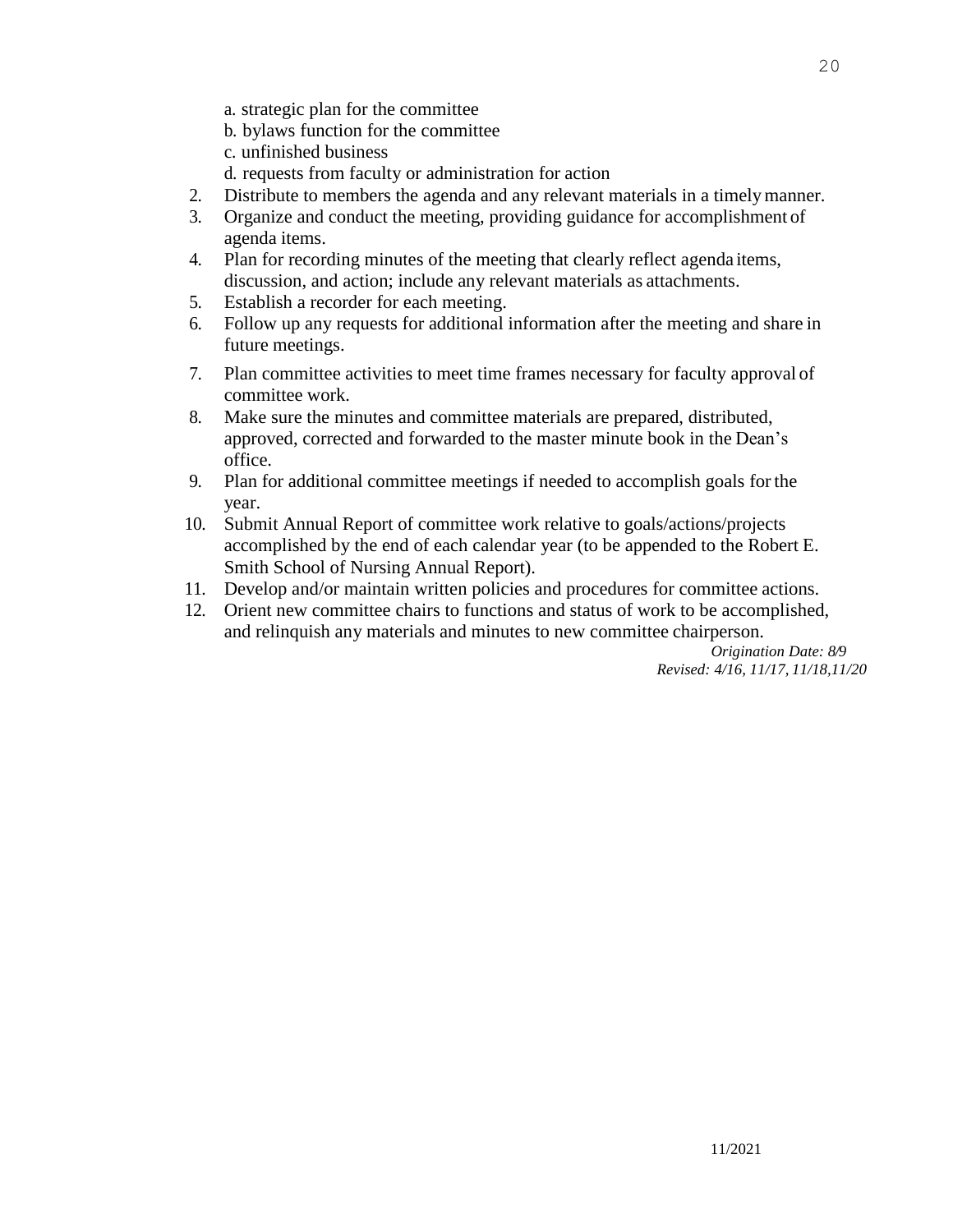# **FACULTY BENCHMARKS**

#### <span id="page-20-0"></span>*Teaching*

- 1. 100% of nursing faculty attain at least 10 contact hours annually
- 2. 80% of nursing faculty attain mean scores of 3.0 or above on all course/ faculty/clinical evaluations each semester
- 3. 100% of nursing faculty participate in academic advisement each semester forstudents enrolled and/or pursuing enrollment in nursing programs
- 4. 40% of nursing faculty incorporate simulation activities into the Clinical/Practicum courses in which they teach

#### *Research/Scholarship*

- 5. 40% of tenure track nursing faculty present peer-reviewed research at the state, regional, national, or international level
- 6. 10% of nursing faculty are published in a peer reviewed journal/book/other as an author, reviewer, or editor
- 7. 10% of nursing faculty submit a grant or serve as a grant reviewer

#### *Service*

- 8. 100% of nursing faculty serve on two or more SON committees
- 9. 75% of nursing faculty serve on one or more University committees, council, taskforce, or other appointed/elected positions
- 10. 70% of nursing faculty participate in two or more recruitment events annually (Note: Faculty members in their first year of employment will not be required to meet this benchmark)
- 11. 75% of nursing faculty hold membership in professional organizations at state, national, or international levels
- 12. 40% of nursing faculty hold leadership positions in professional organizations at state, regional, national, or international levels
- 13. 60% of nursing faculty participate in community services relevant to the profession (health fairs, educational sessions, poster presentations, oral presentations)

#### *Practice*

14. 60% of nursing faculty engage in faculty practice to maintain nursing competency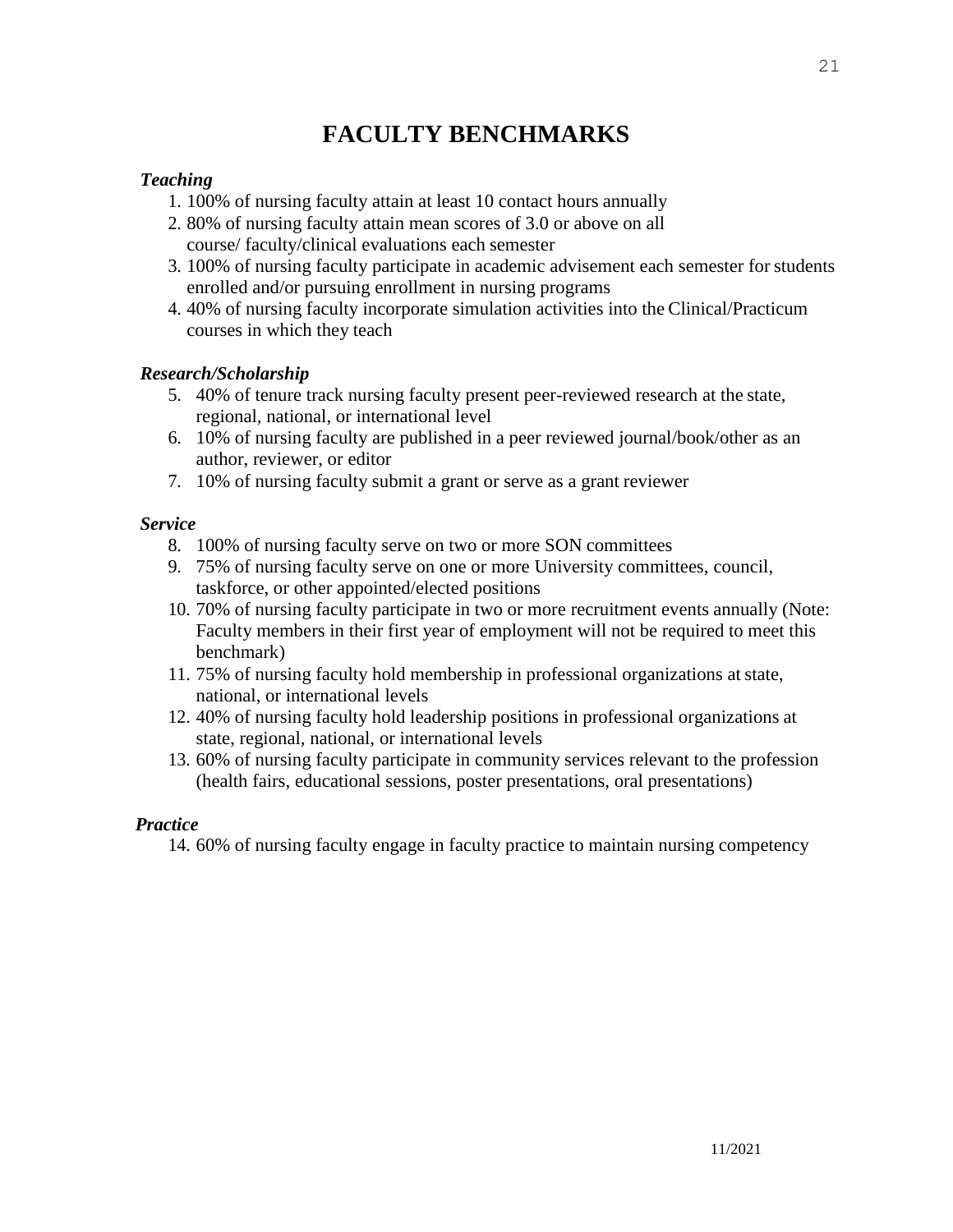# <span id="page-21-0"></span>**ACADEMIC AND CLINICAL POLICIES & PROCEDURES**

#### **Clinical Agency/Clinical Instruction**

<span id="page-21-1"></span>Clinical agencies are used to provide clinical instruction based on the following criteria:

- 1. Course Objectives
- 2. Agency census and available space on designated clinical learning dates as noted in clinical placement software
- 3. Recommendation of faculty and students regarding appropriateness of agency for clinical learning
- 4. Preference of faculty member regarding agency
- 5. Contractual agreements on file in the Administrative Secretary's office
- 6. Clinical Site and Preceptor Agreements on file in the Robert E. Smith School of Nursing

The clinical coordinator (IOR of course) will be the liaison between the clinical agency, student, and Robert E. Smith School of Nursing for completion of necessary agreements and documentation for clinical learning.

#### **Comprehensive Examination for Nurse Educators**

#### <span id="page-21-2"></span>**1. Scheduling of the Comprehensive Examination**

The Graduate Program Comprehensive Examination (GPCE) will be administered to students during the semester they anticipate completing all MSN requirements. Students should contact their individual faculty advisor to request permission to take the written GPCE at the beginning of the semester in which the GPCE is given. Following review of the student's records and plan of study for completeness, the advisor will complete the GPCE form, Graduate Examination Application and Outcome Form, certifying that the student is qualified to take the exam and forward this form to the Chair of Nursing (CON). Status of the student's success on the exam must be filed at least two weeks prior to the end of the semester.

#### **2. Development of Comprehensive Examination**

Synthesis type questions reflective of the curriculum will be developed by graduate faculty and submitted to the CON. Comprehensive examination questions with accompanying criteria will be submitted, reviewed, and approved by graduate faculty prior to use. Questions are designed to demonstrate the student has adequate knowledge of the program content, and can critically think (analysis and synthesis of core and special area content). Faculty will maintain a secured test bank of approved comprehensive examination items. Graduate faculty will complete construction of the exam and criteria for evaluating at least two weeks prior to testing to allow for faculty review and revision. The exam will be secured by the faculty secretary and CON prior to administration. Examination questions will vary each semester.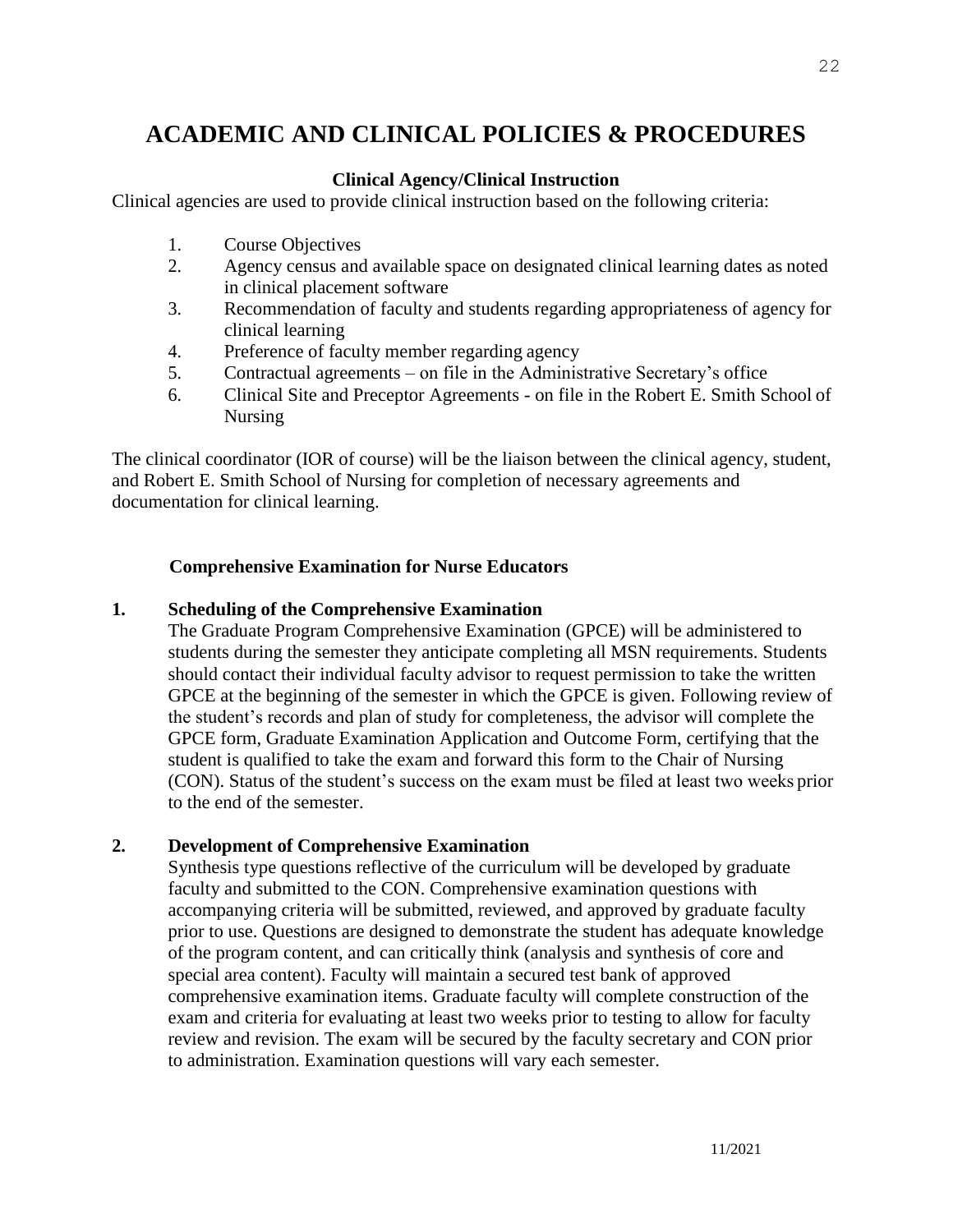#### **3. Administration of the Comprehensive Examination**

The GPCE will be administered only once each semester. The CON will select the person(s) responsible for administering and monitoring the exam, as well as the testing site. The exam will be administered and submitted through the Canvas portal with each student receiving an assigned code created by the CON or faculty secretary. The student will be instructed to place this code number on EACH separate page of the written exam. The faculty secretary will download and distribute to assigned faculty for grading. The assigned codes on the exam will not be matched with the student until the final evaluation process is complete.

#### **4. Evaluation of the Comprehensive Examination**

The faculty secretary will make a copy of each student's exam for evaluation purposes. There will be no names on the exam copies, only assigned codes. The faculty secretary will match the assigned code number with the student's name only after the final grade has been determined. A content qualified graduate faculty member will be identified for each exam. Graduate faculty members will use the previously approved evaluation criteria for grading. Graduate faculty members may make comments directly on the provided exam copy. Successful completion of the exam requires that the student earns an overall 83. If necessary, a second identified graduate faculty member will use the evaluation criteria, review comments made by the readers, and make the final decision. All comprehensive examination grading will be completed within two weeks of the exam date. Following final determination of student GPCE success, the Graduate Program will meet to review and evaluate the outcomes and make any recommendations for change. The CON will officially notify the student of the exam results.

#### **5. Repeat Administration of the Comprehensive Examination**

In the event the student is unsuccessful, the student must register for one hour of nursing credit in NUR 689 Individual Studies the subsequent semester in order to be allowed to retake the examination. In the event of two unsuccessful comprehensive examination attempts, it will be necessary for the student to request graduate program approval for continuing in the program. If approval is granted, the student will be required to complete a program of remediation approved by the graduate faculty prior to the third and final comprehensive examination attempt. An unsuccessful third attempt will result in dismissal from the program.

#### **Comprehensive Examination for Family Nurse Practitioners**

<span id="page-22-0"></span>Two APRN-FNP and one APEA Post Predictor University Exam are administered during the semester of anticipated graduation. A minimum score of 800 on at least one of the APRN-FNP Exams or a minimum of 70% on the APEA Post Predictor-University Exam is a graduation requirement. If the before mentioned scores are not achieved, a written comprehensive examination will be administered and students must earn an overall score of 83. In the event the student is unsuccessful, the student must register for one hour of nursing credit in NUR 689 Individual Studies the subsequent semester and complete a program remediation approved by the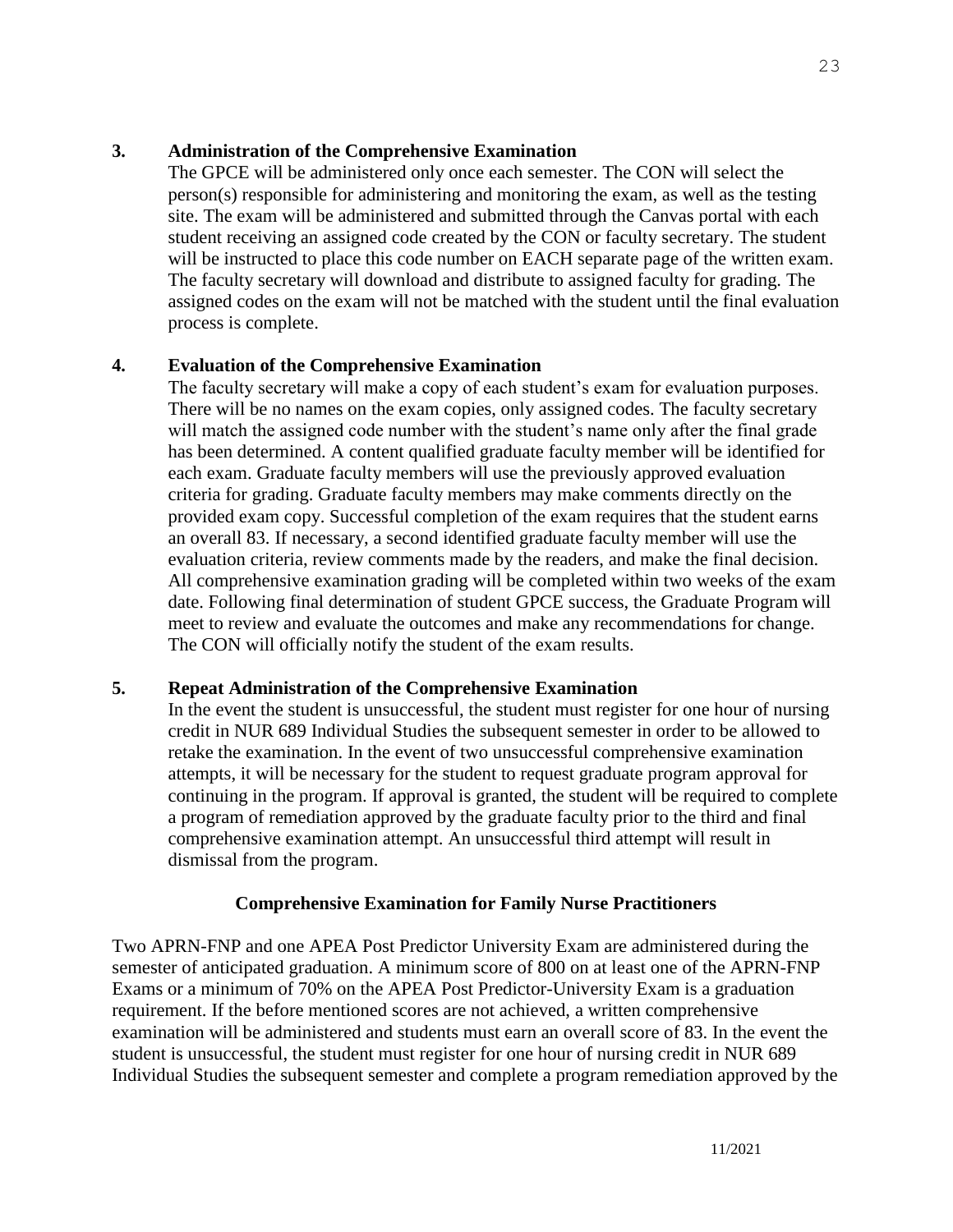graduate faculty in order to be allowed to retake the examination. In the event of two unsuccessful comprehensive written examination attempts, the student will be dismissed from the program. The preparation and administration of the comprehensive examination is the responsibility of the SON Graduate Program Coordinator. The student will receive written notice of examination results from the Graduate Program Coordinator.

#### **Retention of Course Materials/Records**

<span id="page-23-0"></span>Student's tests, papers, exams, etc., called point sources, and from which grades are recorded, will be retained by the individual faculty member or the faculty secretary for a minimum of 12 months after graduation and successful completion of the NCLEX-RN for BSN students or NP certification exam. Student point sources become the property of the Robert E. Smith School of Nursing.

#### **Standard/Universal Precautions**

<span id="page-23-1"></span>The Robert E. Smith School of Nursing utilizes the Centers for Disease Control's recommendations related to universal blood and body fluid precautions. Prior to clinical experiences, faculty should attend the clinical agency's training on universal blood and body fluid precautions or complete such training in an alternate format.

If, during a clinical experience, a faculty member has a parenteral, cutaneous, or mucous membrane exposure to blood or other body fluids, the faculty member is to follow the policy of the agency where the incident occurred. In the event that the agency has no exposure policy, the faculty will be referred to the DSU Student Health Center. Any accident which exposes a faculty member, a student, or patient to the risk of transmission of a blood borne disease is to be immediately reported by the faculty member to the agency where the exposure occurred and to the CON. Faculty will not practice parenteral injections, venipunctures, or finger sticks on self, each other, or staff.

No faculty member or student may ethically refuse to treat a patient based solely upon the patient's HIV, AIDS, or HBV status.

See *DSU University Policies*, AIDS and AIDS-Related Conditions Policy [http://www.deltastate.edu/policies/policy/university-policies/employment/employee](http://www.deltastate.edu/policies/policy/university-policies/employment/employee-responsibilities-and-standards/aids-and-aids-related-conditions/)[responsibilities-and-standards/aids-and-aids-related-conditions/](http://www.deltastate.edu/policies/policy/university-policies/employment/employee-responsibilities-and-standards/aids-and-aids-related-conditions/) Current information about occupational exposure to blood borne pathogens: CDC's Division of Healthcare Quality Promotions<https://www.cdc.gov/ncezid/dhqp/index.html> or call 1-800-232-4636 National Institute of Occupational Safety and Health [https://www.cdc.gov/niosh/index.htm or call 1-800-232-4636](https://www.cdc.gov/niosh/index.htm%20or%20call%201-800-232-4636)

#### **Course Syllabi**

<span id="page-23-2"></span>All SON courses adhere to the approved DSU course syllabus template (see **Appendix A**: Course Syllabus Template). Course syllabi are retained on the Nursing Shared Drive by semester/year.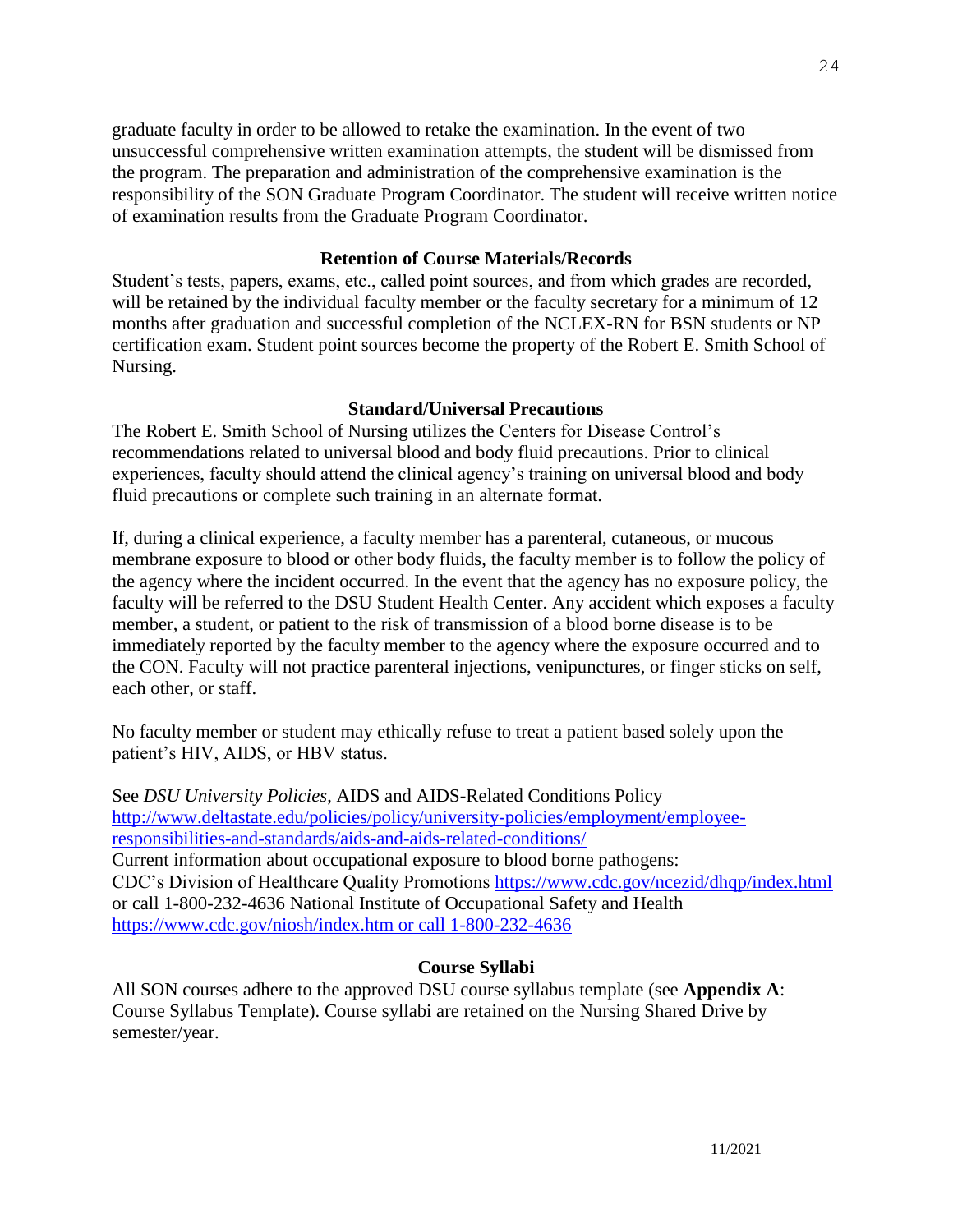All course syllabi are uploaded to the appropriate semester/year folder retained on the Nursing Shared Drive on the first day of the semester by close of business. The course syllabi file is named:

#### • **NUR ###\_name\_spring2020\_course name**

If faculty have multiple courses, one for BSN (generic) and one for RN to BSN (completion), the file is named as follows (ex. NUR 320):

- **NUR 320\_name\_bsn\_spring2020\_coursename**
- **NUR 320\_name\_rnbsn\_spring2020\_course name**

#### **Course Revision**

<span id="page-24-0"></span>Course revisions are necessary based on student evaluations and faculty recommendations. Course revisions that require FacOrg approval include: a change in (1) Course Outcomes/Student Learning Outcomes, (2) Course Evaluation percentages, (3) Textbooks and Resources [required/recommended], and (4) Content/Topical Outline. The process is outlined below:

- 1. Recommendations for change be discussed and agreed upon by the course IOR (Instructor of Record) and all faculty who taught in the course for that semester. These recommendations should be documented on the Course Revision Request Form [see **Appendix B**] with supporting evaluation data and/or rationales for change.
- 2. The Course Revision Request Form should be presented at the program level meetings no later than the specified due date for each semester
	- Fall courses due January  $31<sup>st</sup>$
	- Spring courses due June 30th
	- a. The following items must be included with the Course Revision Request Form.
		- i. New and previous syllabus with any changes highlighted
		- ii. Course content/topical outline
- 3. The Program Level Committees will evaluate the proposed/requested revisions for congruency with professional nursing standards (i.e. Essentials, Competencies, and Scopes of Practice) as well as program and course outcomes. If additional revisions are necessary, the faculty submitting the request will be notified. When revisions are complete, the Course IOR or designee will present to FacOrg for discussion and approval.
- 4. When revisions are approved by FacOrg, the course IOR is responsible for uploading the revised syllabus in the course.

#### **Testing/Assignment Procedures**

<span id="page-24-1"></span>While the Testing Policy is consistent among both undergraduate and graduate programs, the testing/assignment procedures vary between the programs to accommodate online students [see Appendix C: Testing/Assignment Procedures].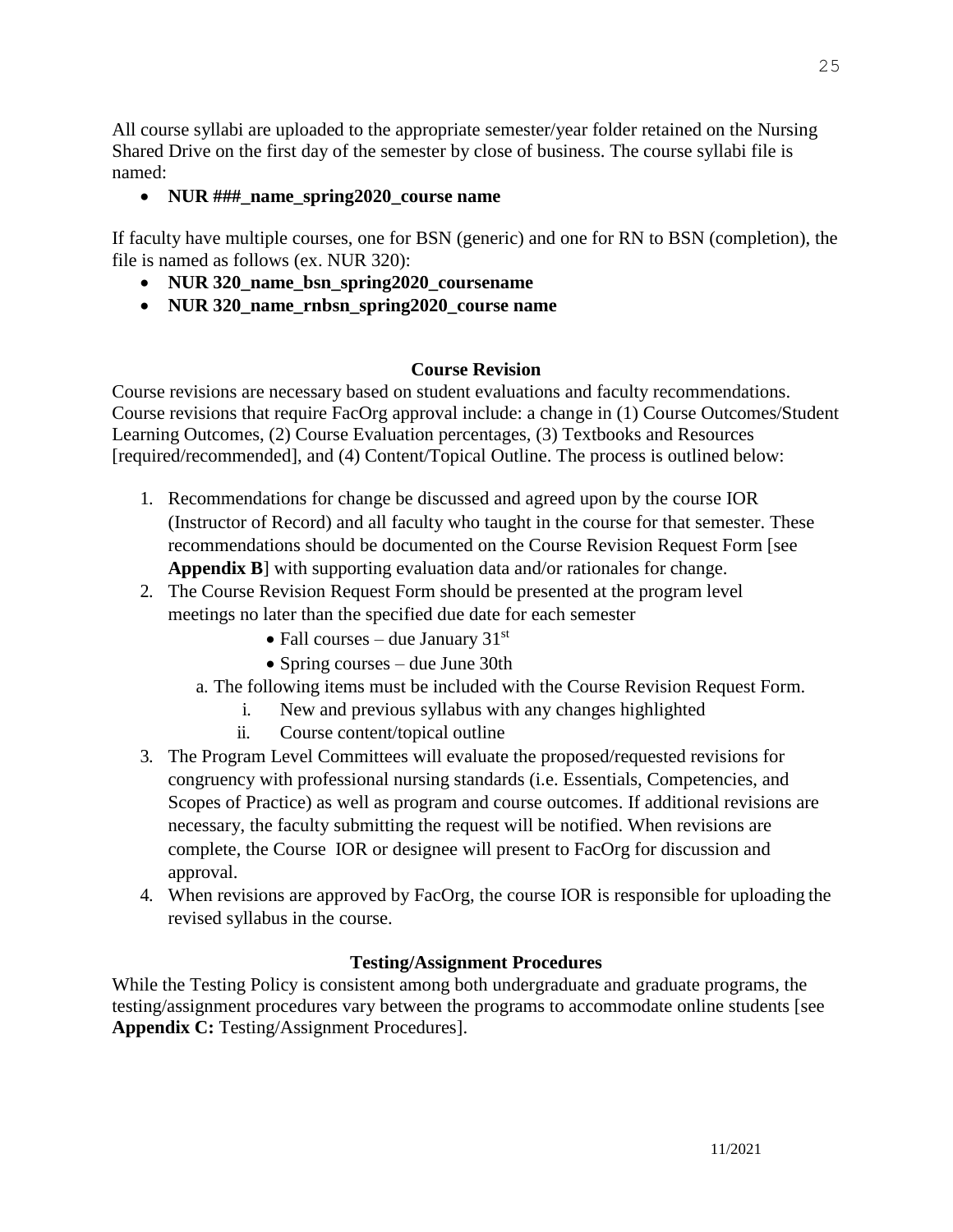#### **HESI Evaluation Percentages – FNP track only**

<span id="page-25-0"></span>Standardized (HESI) exams will be administered at scheduled times throughout the FNP program of study as follows: HESI exam for the three-Ps, Physical Assessment (NUR 625), Pathophysiology (NUR 603), and Pharmacology (NUR605). The APRN-FNP Exam is administered in the final semester in FNP Review (NUR 680).

- Advanced Physical Exam and Assessment (NUR 625) 20%
- Advanced Pathophysiology (NUR  $603$ ) 20% will be given during the semester the student is enrolled in NUR 625
- Advanced Pharmacology (NUR 605) 20%
- APRN-FNP Exam  $(NUR680) 20%$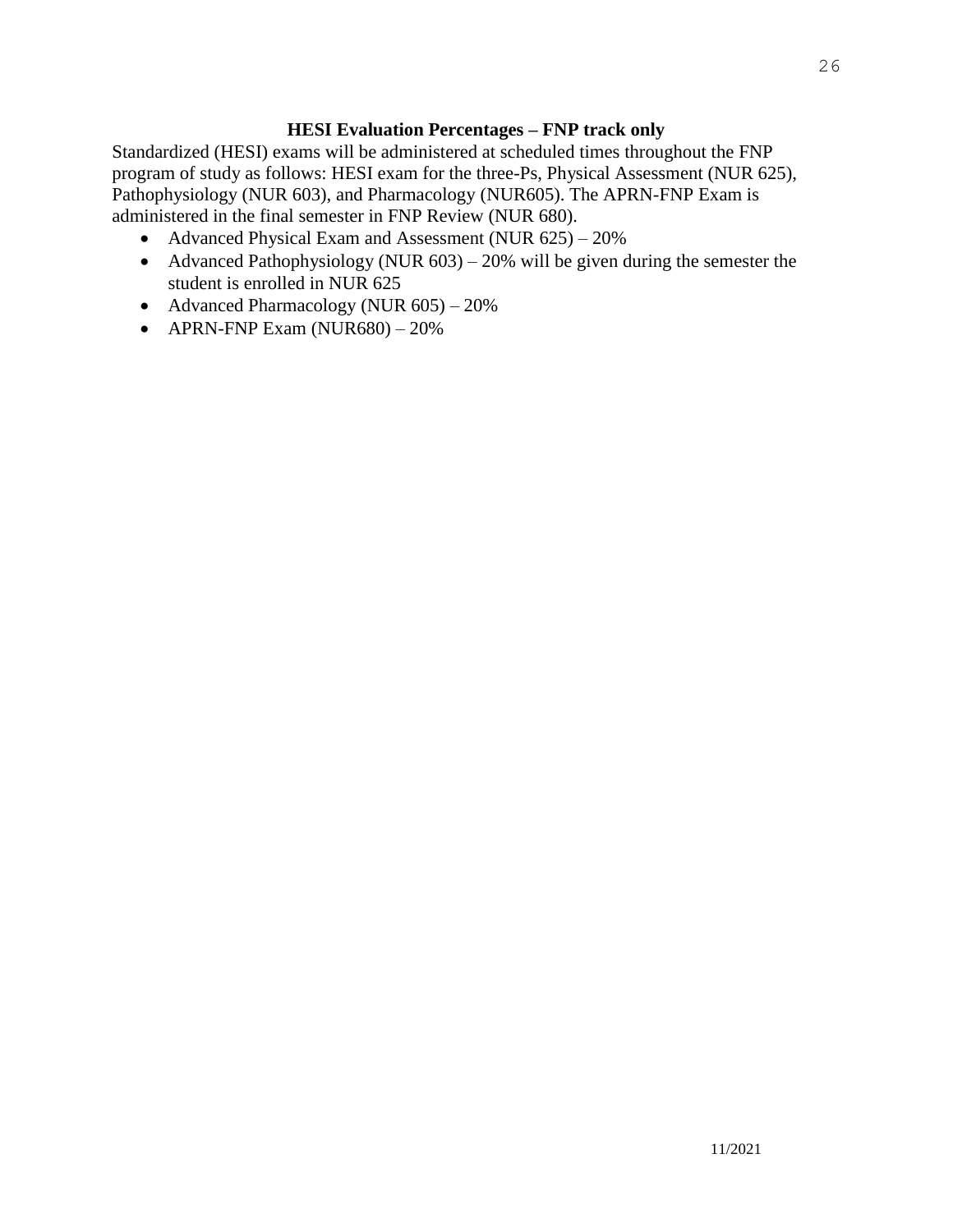## **OTHER POLICIES & PROCEDURES**

#### **Ethical Principles and Code of Conduct**

<span id="page-26-1"></span><span id="page-26-0"></span>The Ethical Principles and Code of Conduct of the Robert E. Smith School of Nursing was developed to be congruent with The University's Work Performance and Code of Conduct [http://www.deltastate.edu/policies/policy/university-policies/employment/employee](http://www.deltastate.edu/policies/policy/university-policies/employment/employee-responsibilities-and-standards/work-performance-and-code-of-conduct/)[responsibilities-and-standards/work-performance-and-code-of-conduct/.](http://www.deltastate.edu/policies/policy/university-policies/employment/employee-responsibilities-and-standards/work-performance-and-code-of-conduct/) Faculty and Staff are required to comply with the policy as described [see **Appendix D:** Ethical Principles and Code of Conduct].

#### **Clerical Support**

<span id="page-26-2"></span>Clerical and administrative services for the faculty are provided through the Administrative Secretary to the Dean, Senior Secretary to the Faculty, and work study students. The Administrative Secretary to the Dean provides administrative support in regards to budget requests and disbursements, faculty travel, recruitment, institutional reports, etc. The Senior Secretary to the Faculty provides clerical support to faculty members and assists with student recruitment and other various student needs.

#### **Communication**

#### <span id="page-26-4"></span><span id="page-26-3"></span>**Mailboxes**

Each faculty member is assigned a mailbox for all extra and interdepartmental mail. Faculty is expected to check their mailbox regularly in order to retain communication with appropriate entities. Campus or stamped mail may be placed in the mail bin of either secretary before 2:00 pm each day.

#### <span id="page-26-5"></span>**Telephone**

Each office is equipped with the Polycom telephone service which is provided through Delta State University's Office of Information Technology (OIT). https://www.deltastate.edu/oit/officeinformation-technology/telecommunications/

#### **Computer Lab**

<span id="page-26-6"></span>The lab is available for students and faculty. NO eating or drinking is allowed in the Computer Lab. At the end of each computer lab session, it is the responsibility of the faculty member to ensure that the lab is returned to order. Use of the Computer Lab should be scheduled with the Senior Secretary.

#### **Computer Services**

<span id="page-26-7"></span>A networked computer, which prints to the designated faculty copier/printer, is provided for each faculty office. Each computer is connected to the campus mainframe, *Banner* and *My DSU*, through which student records, library, and Canvas may be accessed. Periodically campus wide classes are provided for instruction regarding the use of software. In the event of technology problems, the Office of Information Technology (OIT) Department may be contacted by phone (4444) or e-mail ( [helpdesk@deltastate.edu](mailto:helpdesk@deltastate.edu) ).

#### <span id="page-26-8"></span>**[Drug Free Environment](http://www.deltastate.edu/pages/2473.asp?manid=%7bFB1B6D5E-42E1-4E62-9C7F-984DC61E745F%7d&id=%7bC25E0854-8598-4099-9857-06888D5208F5%7d)**

Delta State University is committed to maintaining a drug-free environment in conformity with state and federal laws set forth in the controlled Substances Law of the State of Mississippi.

11/2021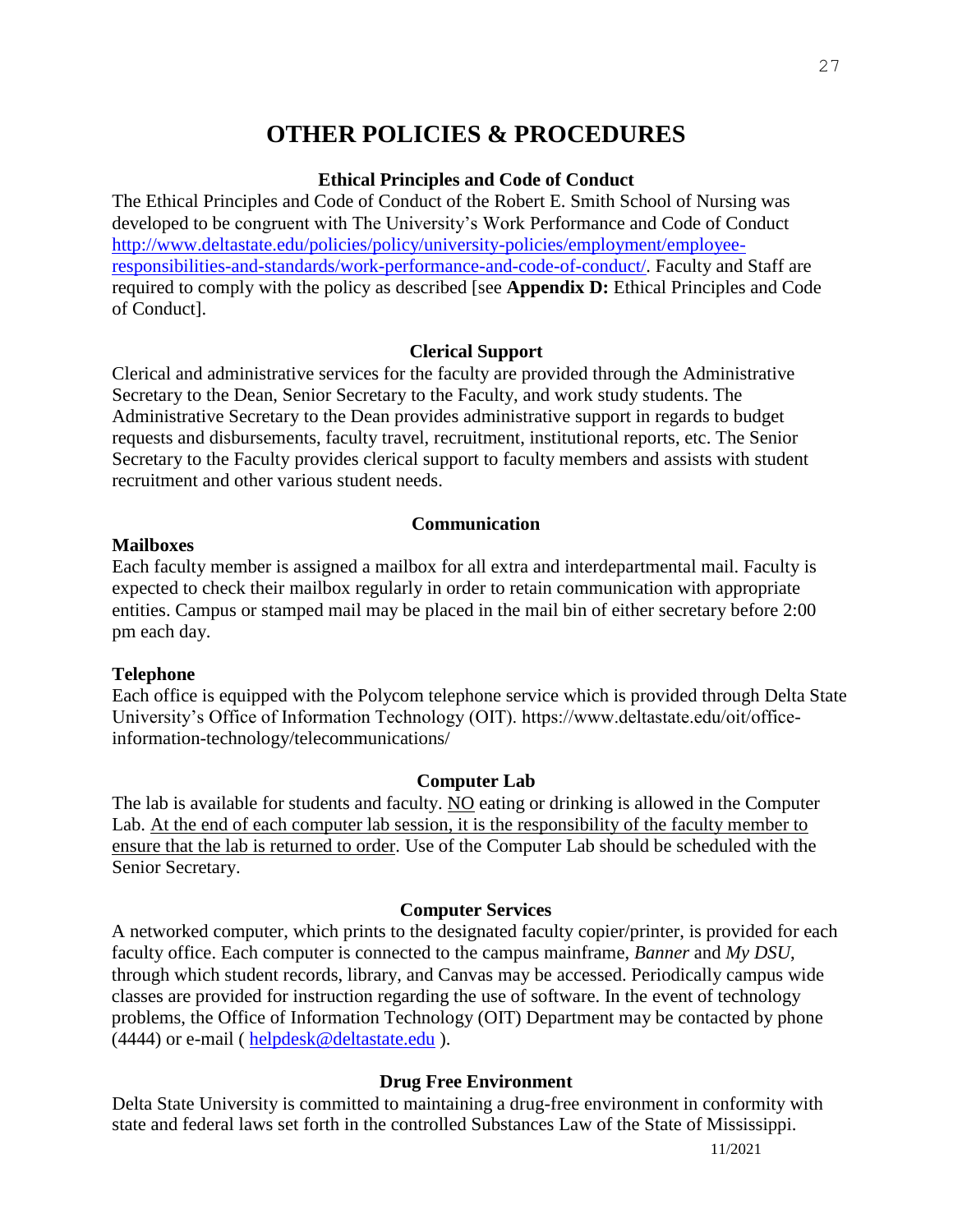Delta State University Robert E. Smith School of Nursing's intent is to maintain learning and teaching environment that is drug and alcohol free. Delta State University reserves the right to test potential employees and/or current employees for alcohol and/or controlled substances pursuant to the Drug and Alcohol Testing policy. See Drug Free Environment policy in the *DSU University Policies.(* [http://www.deltastate.edu/policies/policy/university](http://www.deltastate.edu/policies/policy/university-policies/employment/employee-responsibilities-and-standards/drug-free-environment/)[policies/employment/employee-responsibilities-and-standards/drug-free-environment/](http://www.deltastate.edu/policies/policy/university-policies/employment/employee-responsibilities-and-standards/drug-free-environment/) *)*

#### **Faculty Lounge**

<span id="page-27-0"></span>A lounge is provided for faculty and staff. Faculty is requested to maintain a tidy area when using the lounge. Housekeeping services are provided in the mornings Monday-Friday. Faculty members are requested to avoid leaving odorous garbage or extremely soiled dishes over the weekend. Garbage bags should be taken to the north hall for disposal.

#### **Faculty/Staff Fund**

<span id="page-27-1"></span>Each faculty and staff member who wishes to participate in the faculty/staff fund may contribute \$20.00 per semester (or as designated by the majority of the participants). These fees are payable to the designated Senior Secretary and will be utilized for birthday recognition, illnesses, births, and/or deaths.

#### **Noise Control**

<span id="page-27-2"></span>Faculty is requested to close doors of classrooms during learning activities and to remind students to control noise during the time of class breaks. Signs are also provided for faculty use.

#### **Printing Services**

<span id="page-27-3"></span>The Robert E. Smith School of Nursing provides copying equipment for faculty and staff. The SON has a color printer available for pre-approved projects, such as booklets, recruitment materials and programs. Faculty should request instructions regarding the copy machine prior to its use. In the event of a mechanical failure, the Administrative Secretary to the Dean should be notified. The DSU Post Office and the Instructional Resource Center (IRC) at the Library offer alternative printing services for a fee.

#### **Religious Holiday Observance Policy**

<span id="page-27-4"></span>Delta State University Robert E. Smith School of Nursing (SON) faculty, staff, and students seek to respect and support the diverse religious traditions of the members of the School of Nursing community. As part of this commitment, the School of Nursing makes a reasonable effort to allow members of the community to observe a religious holiday, consistent with the department's obligations, responsibilities, and policies.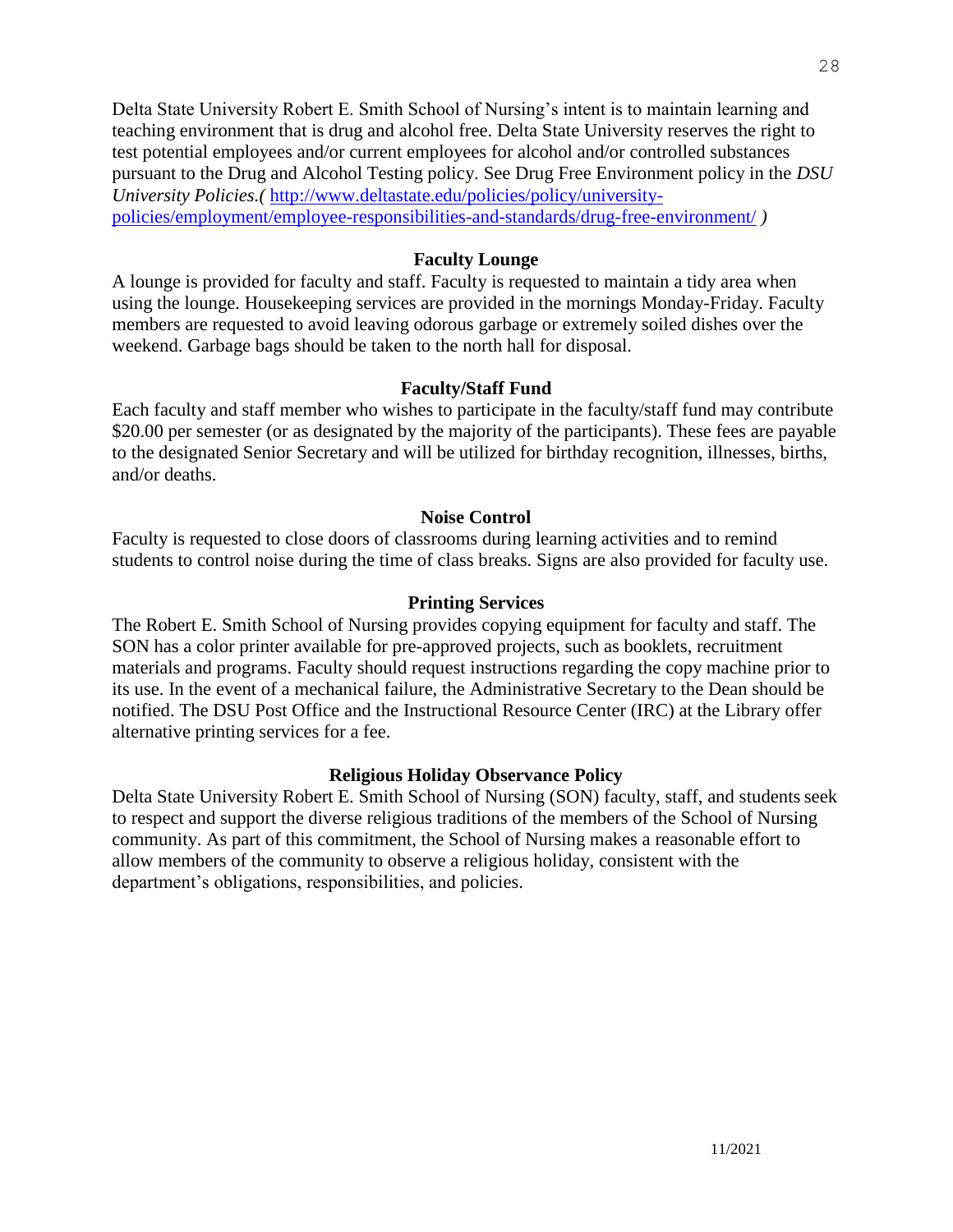Faculty and staff planning for academic and extracurricular activities is done with sensitivity to the diverse religious commitments of the community and an awareness of religious holidays. Scheduling large-scale, one-time academic or extracurricular events on a religious holiday will be avoided whenever possible. Students who expect to miss a scheduled class, test, exam, assignment, or clinical due to the observance of a religious holiday should complete and submit the Religious Accommodation Request Form [see **Appendix E**] to the SON Undergraduate or Graduate Program Coordinator during the first week of the semester.

A student who adheres to the policy and obtains an excused absence due to the observance of a religious holiday shall be permitted the opportunity to make up a test/exam [date and time to be determined by course IOR] and/or extend and assignment due date to the day after the religious holiday. Absence from classes, examinations, or clinical rotations for religious reasons does not relieve students from the responsibility for any part of the course work required during the absence. The student is responsible for completing missed assignments, tests, exams, and clinical, etc. within the specified timeframe determined by the course IOR.

Clinical rotation dates and times in healthcare facilities are scheduled prior to the beginning of each semester. One clinical make-up day is determined during the scheduling process with each facility. Adding additional clinical make-up days are not an option. Students who are unable to complete the clinical course requirements, for whatever reason, will be unsuccessful in the course.

Should a disagreement arise over the implementation of this policy, the matter should be taken to the Chair of Nursing. If no resolution is reached at that level, the issue will be resolved by the Dean and his/her decision shall be final.

#### **School of Nursing Security**

<span id="page-28-0"></span>Faculty members are provided with keys to the front door and personal office. Keys to other rooms in the building may be provided to faculty based on individual assignments. As stated in the *DSU University Policies*, the Administrative Secretary to the Dean will maintain a record of key assignments.

In order to maintain security, faculty members are requested to lock all offices, classrooms, copy room, and faculty lounge during classes and at the end of each day. The campus police will ensure security of the building at designated intervals after 5pm. Outdoor LED lighting and monitored security cameras surround the building to provide a safe environment.

The building may be used after hours by faculty for classes and by community groups/individuals. Any meetings, classes, etc. scheduled after hours must be cleared through the Senior Secretary and the campus police notified to secure the building after completion of these activities.

Faculty who are last to leave the building at the end of the day or evening are responsible for locking all appropriate doors and turning off lights throughout the building. Faculty members are to ensure that students are not allowed to remain in the building unsupervised.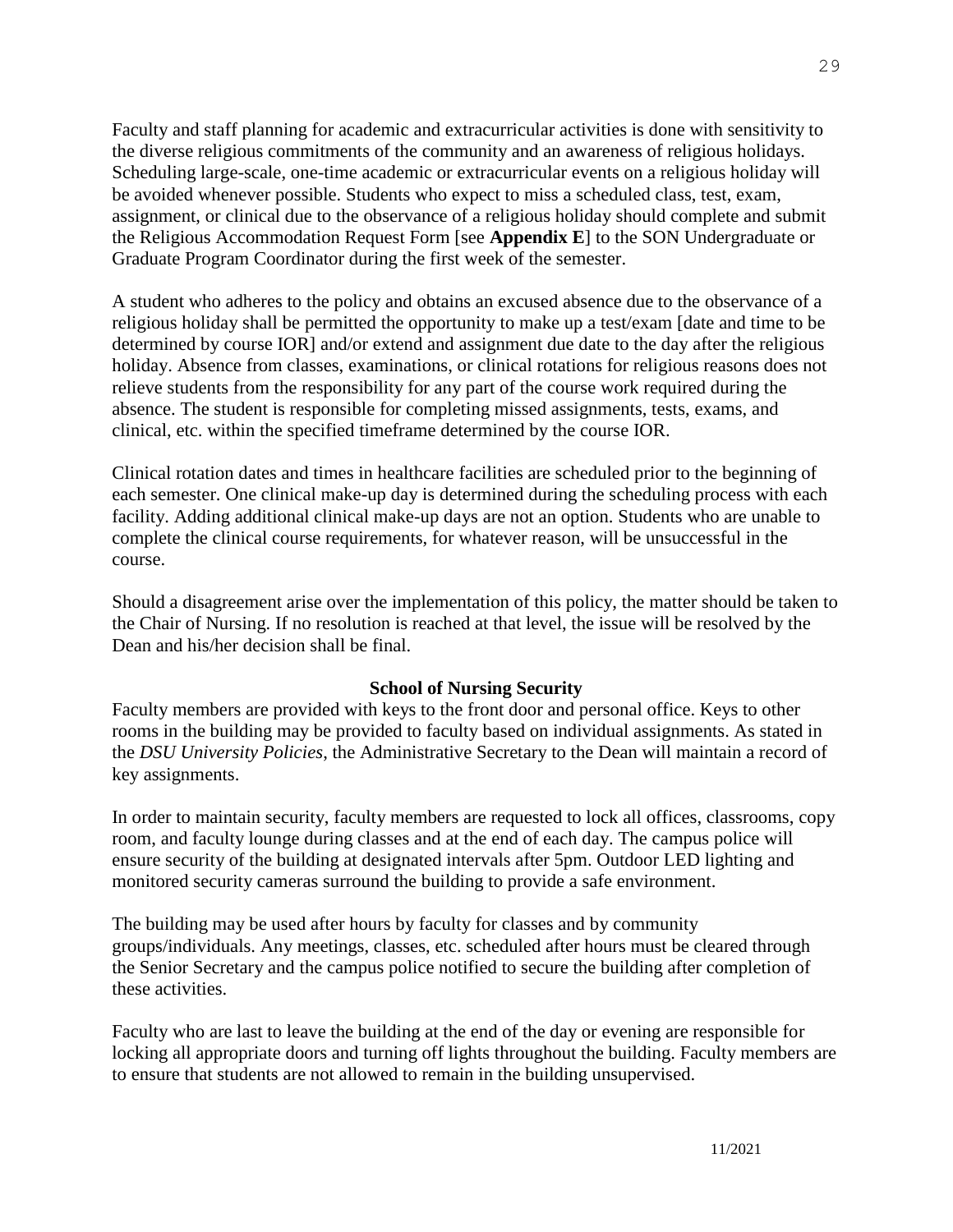In case of an emergency, contact the campus police (ext. 4155). For emergency situations, see Emergencies policy in *DSU University Policies*

[https://www.deltastate.edu/policies/policy/university-policies/academic-and-administrative](https://www.deltastate.edu/policies/policy/university-policies/academic-and-administrative-operations/emergencies/)[operations/emergencies/](https://www.deltastate.edu/policies/policy/university-policies/academic-and-administrative-operations/emergencies/)

#### **Supplies**

#### <span id="page-29-1"></span><span id="page-29-0"></span>*Supply Request*

Selected office supplies are kept in a designated area and are available for administration, faculty, and staff use. Both secretaries provide inventory control and supplies may be requested from them. Faculty's input on instructional-technical supplies will be solicited by the Dean annually before budget completion. Reimbursement and supply purchase policies are available from the Administrative Secretary to the Dean. See *DSU University Policies* regarding Procurement.<http://www.deltastate.edu/policies/policy/university-policies/procurement/>

#### <span id="page-29-2"></span>*Utilization/Scheduling Equipment & Supplies*

The Administrative Secretary to the Dean and Senior Secretary are responsible for scheduling of equipment use, maintaining computer software, and operations of computer terminals in the Computer Lab. The Simulation Lab Coordinator is responsible for scheduling, using, and maintaining equipment and supplies in the Skills/Simulation Lab. Equipment and supplies kept in the Skills/Simulation Lab may be removed through the permission (verbal/written) of the Simulation Lab Coordinator.

All purchased supplies and equipment are subject to internal inventory. All bar-coded items are inventoried annually. No equipment may be removed from the Robert E. Smith School of Nursing without permission of the Dean.

#### <span id="page-29-3"></span>**[Travel](http://www.deltastate.edu/pages/2473.asp?manid=%7b0F8D52DF-E386-484A-9893-EC46CED11DDA%7d)**

Faculty may be reimbursed for clinical travel outside the city limits at Dean's discretion and availability of funds. Travel request must be submitted three days prior to travel date or seven days prior to the travel date if an advance is being requested. Request forms for travel should be completed and returned to the Administrative Secretary to the Dean prior to travel for approval. Incomplete travel forms will not be processed and may result in denial of travel request. Faculty members are responsible for making hotel reservations. All mileage for automobile travel is calculated from Cleveland to the destination. All receipts must be submitted and travel forms signed within three days following travel. For policies on travel, reimbursement, etc., see the Administrative Secretary to the Dean or *DSU University Policies* regarding University Travel. [http://www.deltastate.edu/policies/policy/university-policies/university-travel/travel](http://www.deltastate.edu/policies/policy/university-policies/university-travel/travel-authorization-and-reimbursement/)[authorization-and-reimbursement/](http://www.deltastate.edu/policies/policy/university-policies/university-travel/travel-authorization-and-reimbursement/)

#### **Vapor and [Tobacco Free Environment](http://www.deltastate.edu/pages/2473.asp?manid=%7bFB1B6D5E-42E1-4E62-9C7F-984DC61E745F%7d&id=%7bA9637DB8-3304-40FE-B90E-0B6B5B29D865%7d)**

<span id="page-29-4"></span>Delta State University prohibits the use of all vapor devices and tobacco products, which includes but is not limited to; the emitting or discharging into the environment of any secondhand tobacco smoke from whatever conveyance or location, on its campus or during university business. This policy applies to all students, faculty, staff and visitors on Delta State University property, in its facilities, or while conducting business. See Vapor and Tobacco Free Environment Policy accessed: [http://www.deltastate.edu/policies/policy/university-](http://www.deltastate.edu/policies/policy/university-policies/employment/employee-responsibilities-and-standards/vapor-and-tobacco-free-environment-policy/)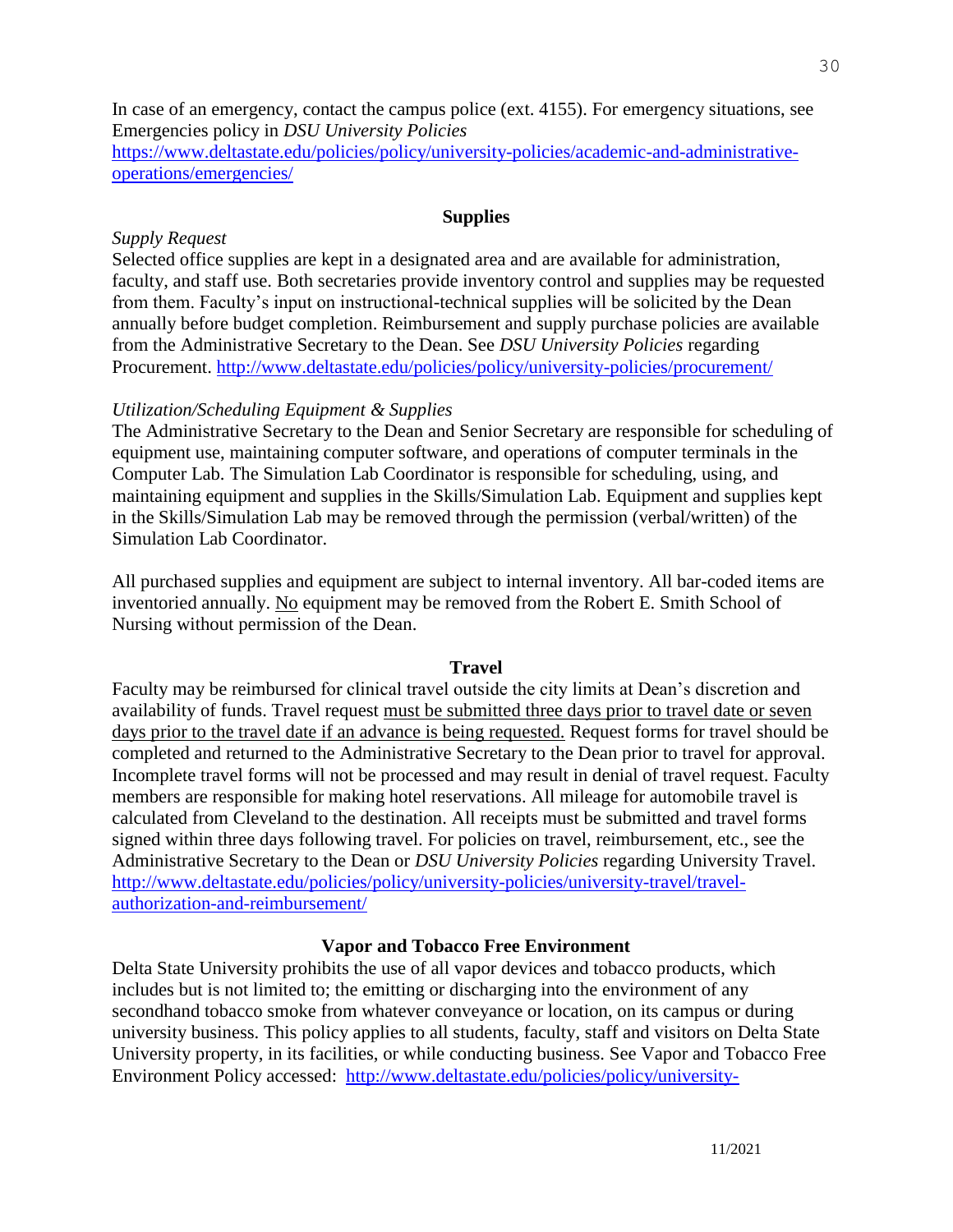[policies/employment/employee-responsibilities-and-standards/vapor-and-tobacco-free](http://www.deltastate.edu/policies/policy/university-policies/employment/employee-responsibilities-and-standards/vapor-and-tobacco-free-environment-policy/)[environment-policy/](http://www.deltastate.edu/policies/policy/university-policies/employment/employee-responsibilities-and-standards/vapor-and-tobacco-free-environment-policy/)

# **FACULTY RIGHTS AND RESPONSIBILITIES**

#### **University**

<span id="page-30-1"></span><span id="page-30-0"></span>The SON Faculty Rights and Responsibilities are primarily those of the University. Proper functioning of the academic program involves many details. Systematic compliance with the regulations governing the various aspects of the entire process lends itself to a smoothly operating and efficient academic program. A faculty member should be familiar with the University catalogs and become familiar with all regulations concerning the academic program.

The University policy regarding Faculty Rights and Responsibilities is available online at [http://www.deltastate.edu/policies/policy/university-policies/employment/employee](http://www.deltastate.edu/policies/policy/university-policies/employment/employee-responsibilities-and-standards/rights-and-responsibilities-faculty/)[responsibilities-and-standards/rights-and-responsibilities-faculty/.](http://www.deltastate.edu/policies/policy/university-policies/employment/employee-responsibilities-and-standards/rights-and-responsibilities-faculty/)

#### **School of Nursing**

<span id="page-30-2"></span>Additional policies and guidelines for the SON specifically are included in the SON Faculty and Staff Handbook.

#### **Instructor of Record**

<span id="page-30-3"></span>The Dean/CON designates a faculty member as Instructor of Record for each course.

#### **Duties and Responsibilities**

- 1. Keep the Dean/CON/UG-G Program Coordinators informed regarding student's grades and overall progression in course activities.
- 2. Ensure that plans for essential content, nursing skills, and clinical learning experiences are included in the course syllabus and implemented during instruction in the course.
- 3. Ensure a copy of course syllabus is stored electronically on the Nursing Shared Drive.
- 4. Promote annual course evaluations of each student in the course.
- 5. Ensure students are counseled regarding their progress in the course and recommendations for alternative learning experiences are made to facilitate mastery of essential course content and clinical nursing skills.
- 6. Create, foster, and maintain a positive learning environment during course experiences.
- 7. Confer with the Dean/CON/UG-G Program Coordinators regarding course teaching methods to ensure consideration of course objectives and individual student needs.
- 8. Provide student learning objectives to clinical agency personnel.
- 9. Consult and plan to provide clinical learning experiences relevant to course objectives with appropriate clinical agency personnel.
- 10. Evaluate individual students' and overall class performance on the relevant nationally recognized tests administered for diagnostic purposes.
- 11. Modify course learning experiences as necessary to improve knowledge deficitsindicated by all available course related evaluative test scores.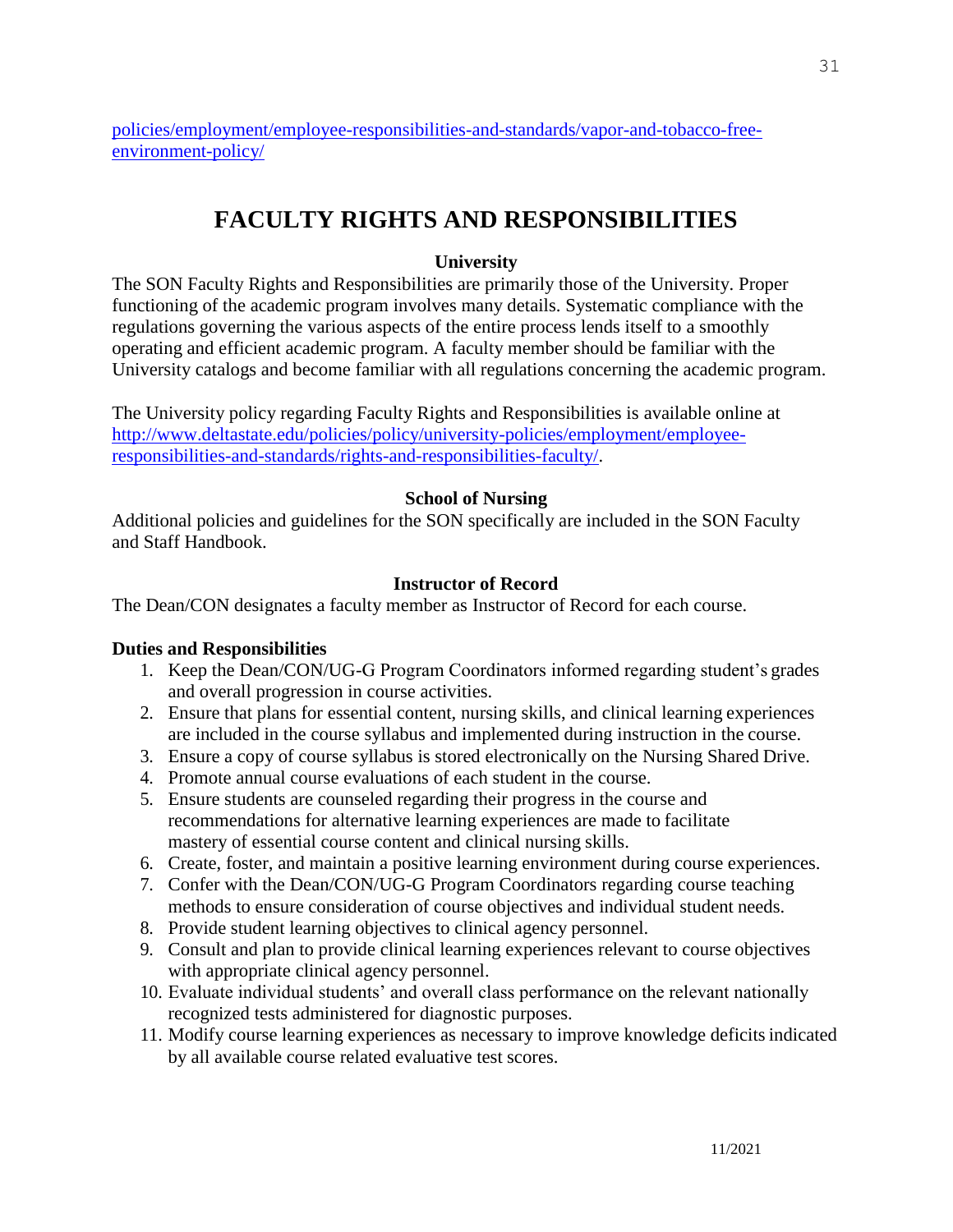- 12. Counsel students regarding test scores and recommend appropriate learning experiences to improve the knowledge deficits identified.
- 13. Record and submit student midterm and final grades at DSU Online as required to Registrar and CON each semester. See Grades and Credits Policy accessed: [http://www.deltastate.edu/policies/policy](http://www.deltastate.edu/policies/policy/university-policies/academics-students/grades-and-credits/) [/university-policies/academics-students/grades-and-credits/](http://www.deltastate.edu/policies/policy/university-policies/academics-students/grades-and-credits/)
- 14. Evaluat the course based upon students' grades, personal observations, and evaluations from the students, clinical agency, and other faculty members assisting with instruction in the course.
- 15. Make appropriate revisions to the course based upon comments/recommendations from the evaluation data.
- 16. Meet with course faculty periodically to ensure consistency and open communication regarding teaching responsibilities, student progress, test construction, development of course materials, recording of absences, etc.
- 17. Prepare textbook orders according to the following schedule:
	- a. Fall Book Orders due by March 1st
	- b. Spring Book Orders due by October 1st
	- c. Summer Book Orders due by February 1st

#### **Adjunct Faculty – Undergraduate/Graduate**

#### <span id="page-31-0"></span>**Duties and Responsibilities**

- 1. Attend appropriate course planning and evaluation meetings as scheduled.
- 2. Complete course assigned duties consistent with course objectives and direction of Instructor of Record.
- 3. Report promptly to Instructor of Record any student's failure to meet standards ofsafe clinical progress or failure to maintain a grade of at least a "C" or better for undergraduate students or at least a "B" or better for graduate students on clinical performance.
- 4. Submit all course grades and documents to the Instructor of Record according to the methods and time schedule identified in the course syllabus.
- 5. Participate in final course evaluation procedures by the students, Instructor of Record, UG-G Program Coordinators, and CON.
- 6. Attend faculty organization and program meetings whenever possible.
- 7. Maintain accessibility for student conferences.
- 8. Comply with general policies and procedures of the Robert E. Smith School of Nursing and Delta State University.
- 9. Evaluate weekly required student paperwork.
- 10. Confer as required with assigned students to discuss progress in course performance.
- 11. Conduct mid-term/final evaluation(s) for each assigned student according to designated criteria for the particular course.

#### **Advisement of Students**

<span id="page-31-1"></span>Faculty members are assigned advisees in the faculty member's primary teaching program. Advisor/advisee assignments are distributed at the beginning of each academic year or as enrollment changes. Faculty advisors should be available to students throughout the semester during office hours to discuss programs of study, progression issues, and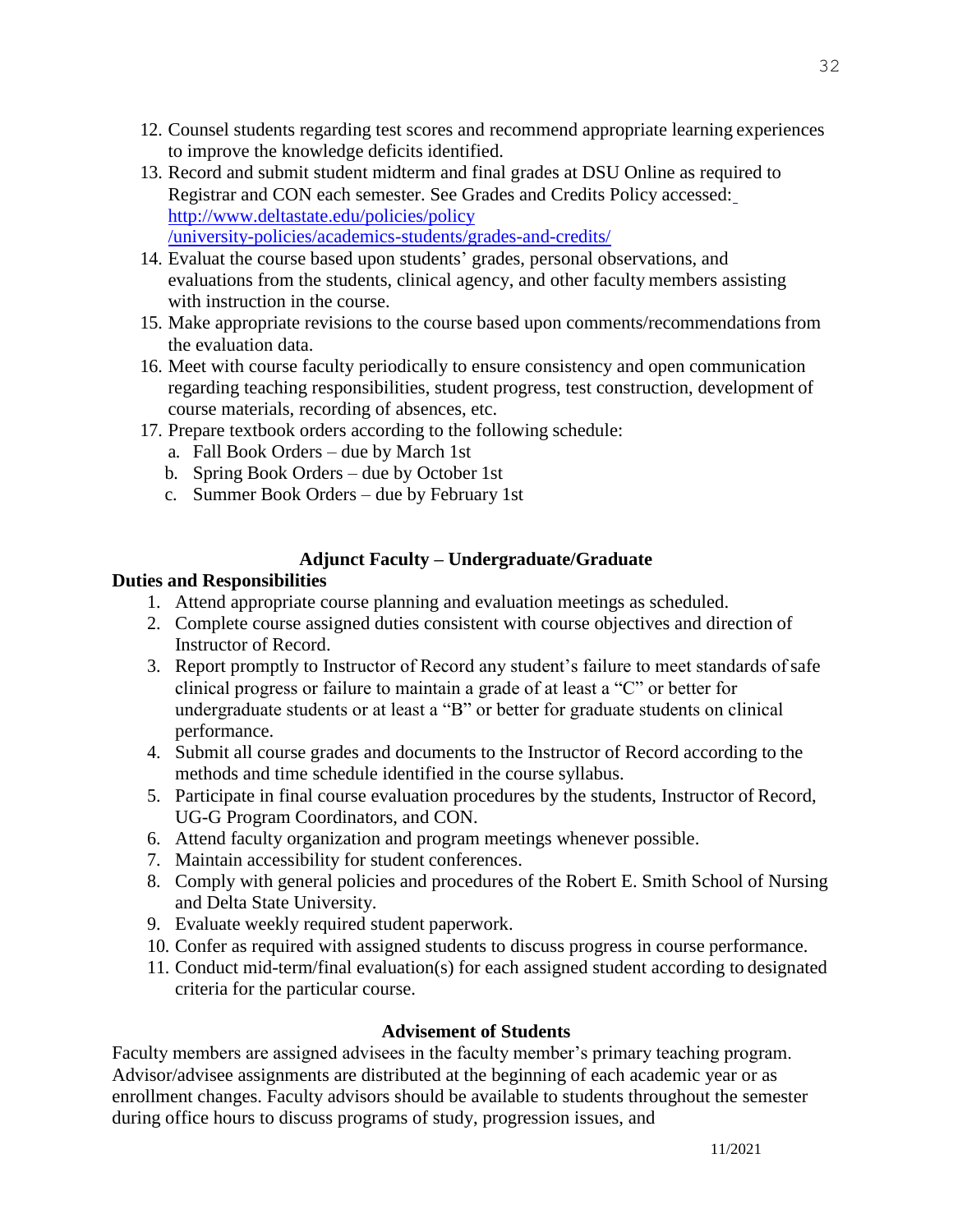remediation/enhancement strategies. Additionally, advisor responsibilities include (1) verifying eligibility of students who are candidates for graduation; and (2) identification of appropriate faculty members to serve as Chair and/or committee members [if needed] of a research project/thesis. To ensure confidentiality, student file folders are kept in a locked filed cabinet in the Senior Secretary's office.

During Early Registration each semester, faculty advisors schedule dates and times to meet with students regarding their program of study and to issue personal identification numbers (PIN). This advisement may be face-to-face, by phone, written correspondence, or conferencing software to accommodate distance learning students. All advisement interactions should be documented [paper in the student's file folder]. Faculty are responsible for maintaining Faculty Advisement Documentation Table for inclusion on the benchmark report [see Appendix L: Faculty Benchmark Reporting Form] with a concise statement reflected on the annual evaluation form [see **Appendix K:** Annual Evaluation Form] and on the Nursing Shared Drive.

#### **Chair of MSN Research/Evidence Based Practice Project**

#### <span id="page-32-0"></span>**Duties:**

- 1. Approves initial and final research/evidence-based practice project contract
- 2. Reviews and provides timely feedback of research/evidence-based practice project drafts
- 3. Provides guidance through Institutional Review Board (IRB) approval process (see *Robert E. Smith School of Nursing Manual for Research/Evidence Based Practice Projects*)
- 4. Ensures the *Robert E. Smith School of Nursing Manual for Research/Evidence Based Practice Projects* is followed
- 5. Monitors progress of project as established in contract
- 6. Assigns grade in a timely manner
- 7. Reports to IOR of Research Project (NUR 687)
- 8. Previews and approves proposed presentation prior to Annual Research Day
- 9. Previews and approves final written research/evidence-based practice project prior to binding of copies
- 10. Ensures specified number of bound copies of research/evidence-based practice project submitted and signed prior to final grade deadline (see *Robert E. Smith School of Nursing Manual for Research/Evidence Based Practice Projects*)
- 11. Assigns final grade of credit or no credit

#### **Recruitment & Marketing**

<span id="page-32-1"></span>In order to effectively recruit and market for the Robert E. Smith School of Nursing, a Recruitment & Marketing plan has been developed and implemented [see **Appendix F:**  Recruitment & Marketing Plan]. SON Faculty are required to participate in at least two recruitment events annually and include the outcomes on the Faculty Benchmark Reporting Form [**Appendix L**].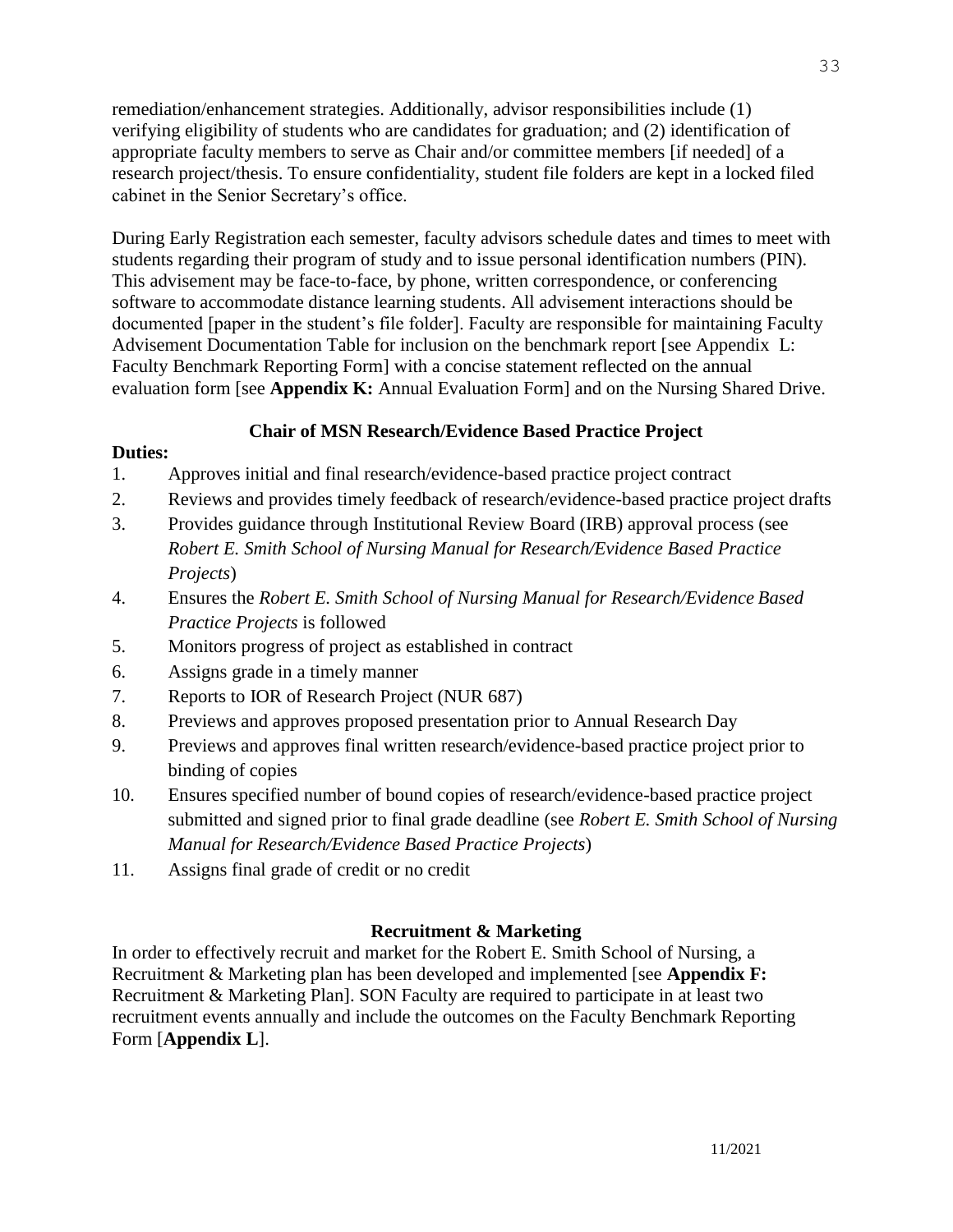#### **Annual Reports – Program & Committee**

<span id="page-33-0"></span>Program and committee annual reports are due by February 1 of the following calendar year. Reports are uploaded to the appropriate folder located on the Nursing Shared drive.

#### **Contingency Plans**

<span id="page-33-1"></span>Faculty should submit contingency plans for each course for which they are assigned. These plans should address faculty coverage for both the theory and clinical portions of the course. Faculty should submit plans that address course content and recommend clinical faculty replacement. These plans will be due at the beginning of each term. Canvas may be used as a substitute contingency plan for an adjunct method of instruction (i.e. independent study module, case study, and online learning activity) for undergraduate courses in the basic program.

#### **Continuing Education Units [Contact Hours]**

<span id="page-33-2"></span>Faculty members are required by the Mississippi Institutions of Higher Learning (IHL) to submit evidence of ten (10) contact hours of continuing education annually. At the beginning of each Fall semester, faculty are to submit evidence of continuing education credits accrued the preceding academic year (August 1 – July 31) to the Administrative Secretary to the Dean.

#### **Criminal Background Check**

<span id="page-33-3"></span>In compliance with Mississippi's Code of 1972, Section 43-11-13, faculty must provide documentation of a criminal background clearance check that includes fingerprinting every two years to the Administrative Secretary to the Dean. The assessment must be conducted at a licensed entity that is certified by the Mississippi State Department of Health.

#### **Departing Faculty**

<span id="page-33-4"></span>Faculty members who are departing from the Robert E. Smith School of Nursing are to complete a checkout process with the Office of Human Resources. See DSU Employee Separation/Transfer Clearance Policy: [http://www.deltastate.edu/policies/policy/university](http://www.deltastate.edu/policies/policy/university-policies/employment/employee-separationtransfer-clearance-policy/)[policies/employment/employee-separationtransfer-clearance-policy/](http://www.deltastate.edu/policies/policy/university-policies/employment/employee-separationtransfer-clearance-policy/)

#### **Outside Employment/Faculty Practice**

<span id="page-33-5"></span>Outside employment is defined to be any compensated service or employment by any entity, other than the university, of a university employee.

• Faculty must submit the *Request for Approval of Outside Employment* fillable document to the Dean of Nursing on or before the specified date provided by the University for all outside employment.

Full-time faculty members in the Robert E. Smith School of Nursing (SON) are expected to adhere to the DSU Outside Employment Policy: [http://www.deltastate.edu/human](http://www.deltastate.edu/human-resources/employment-information/)[resources/employment-information/](http://www.deltastate.edu/human-resources/employment-information/)

• SON faculty shall not engage in outside employment that will interfere with university/department assignments, including teaching, research/scholarship, office hours, advisement, committee assignments, or other duties designated by the SON Dean or Chair.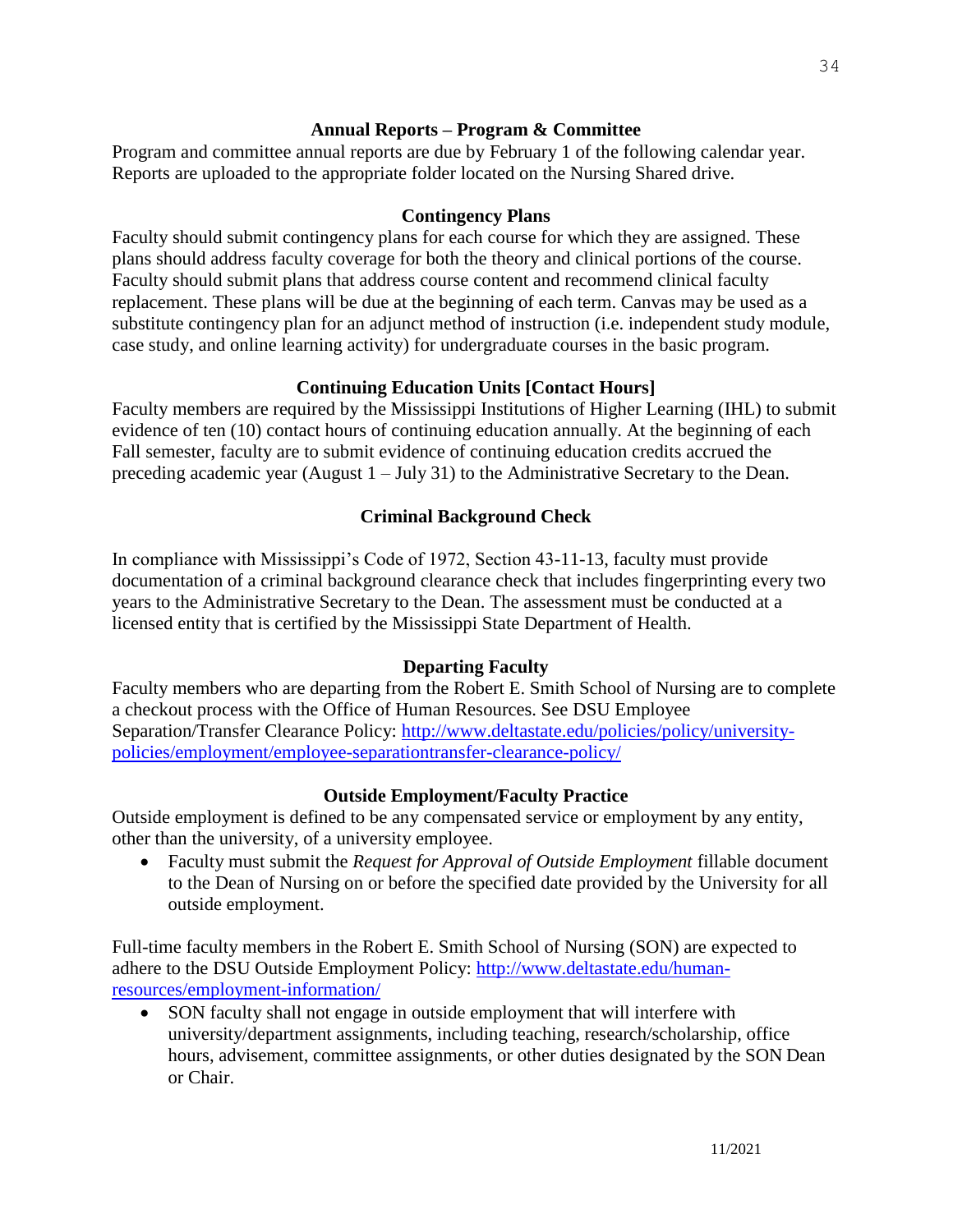Outside employment in the School of Nursing is considered an overload, shall be pursued outside of the regular workday when possible, and must not exceed 20% of the individual's 40 hour workweek obligation to the School of Nursing.

- This does not apply to faculty holidays, time periods when the University is not in session (e.g., time between semesters and summer sessions) or during the summer if a faculty member does not have a summer teaching load.
- *Exception:*

Faculty whose "faculty practice opportunities" cannot be completed outside of the regular workweek hours (e.g., faculty who hold advanced practice certification and must maintain the certification to teach advanced practice students) shall request one "practice day" by completing the *Request for Faculty Practice Day* [See **Appendix G**] and submit to the Chair of Nursing no later than two weeks after a semester begins or at any time a change in practice occurs during the semester.

Non-adherence to university policy and School of Nursing guidelines will be documented and reflected on the faculty member's annual evaluation.

A copy of the approved Outside Employment form will be placed in the SON faculty file.

A copy of the *Request for Faculty Practice Day* will be maintained in the SON faculty file.

- *Request for Faculty Practice Day* form (**Appendix G**)
- *Request for Approval of Outside Employment* fillable document: [http://www.deltastate.edu/docs/human\\_resources/OUTSIDE\\_EMP\\_DSU.pdf](http://www.deltastate.edu/docs/human_resources/OUTSIDE_EMP_DSU.pdf)

#### **Faculty Development Day Policy**

<span id="page-34-0"></span>Faculty whose "faculty development opportunities" cannot be completed outside the regular workweek hours (e.g., faculty who are conducting research, enrolled in a graduate program, etc.) are required to complete the *Request for Faculty Development Day* form and submit to the Chair of Nursing no later than two weeks after a semester begins or at any time a change occurs during the semester.

Non-adherence to the School of Nursing policy will be documented and reflected on the faculty member's annual evaluation.

A copy of the *Request for Faculty Development Day* will be maintained in the SON faculty file.

• **Appendix (H)** *Request for Faculty Development Day* form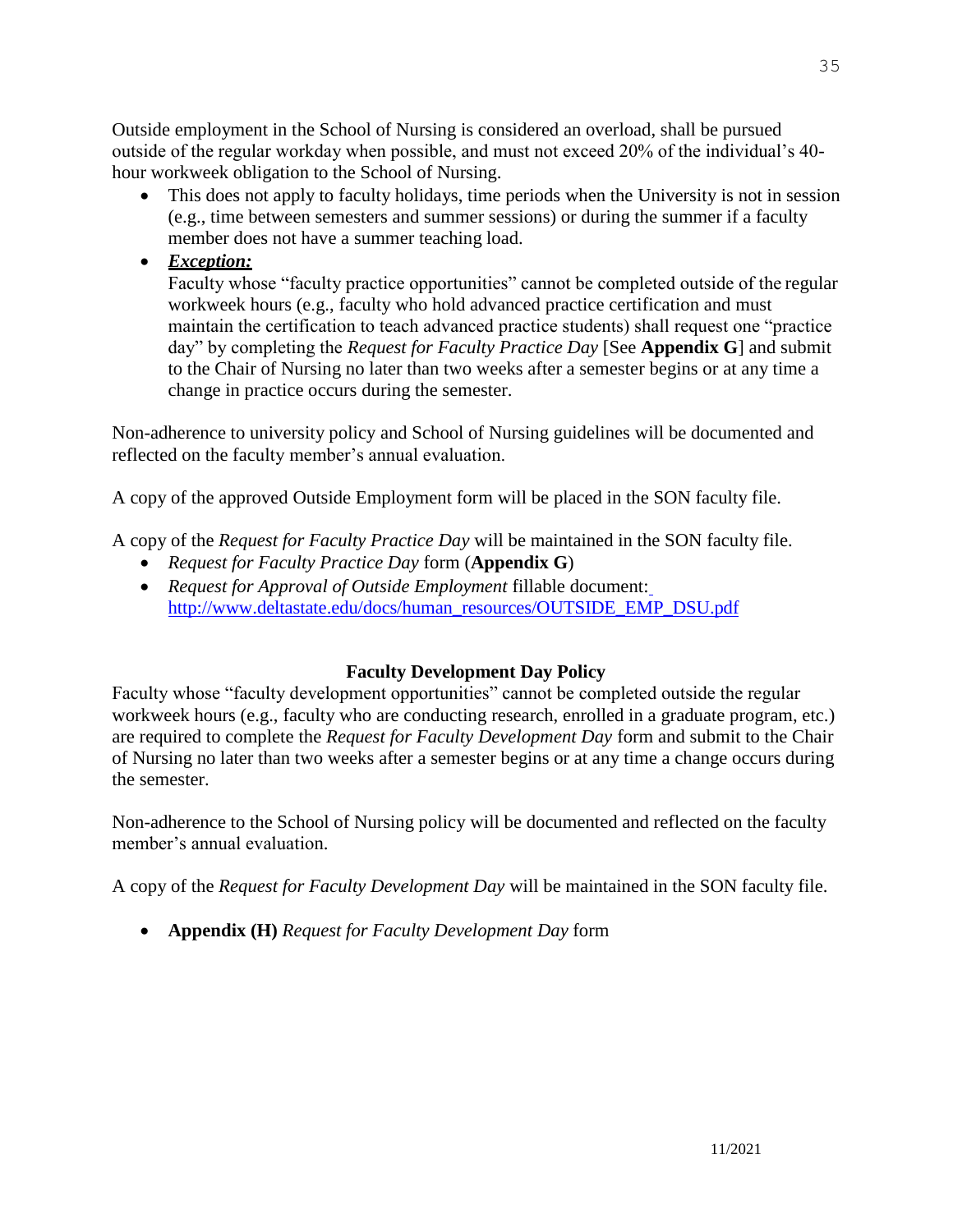#### **Evaluation Policies & Procedures**

<span id="page-35-0"></span>It is the belief of the staff and faculty members in the Robert E. Smith School of Nursing that evaluation is a continuous process quality improvement and safety. The steps in effective evaluation include the following:

- 1. Assess effectiveness
- 2. Identify strengths and weaknesses
- 3. Set goals to improve effectiveness
- 4. Adopt strategies for achieving goals
- 5. Reassess effectiveness and identify improvements

In the Robert E. Smith School of Nursing, evaluation of effectiveness of faculty, administrators, staff, and program is conducted on a semester or annual basis. The procedures outlined below are designed to comply with the evaluation policies found in the *DSU University Policies*. Each of the following evaluation components is addressed in the Robert E. Smith School of Nursing Master Plan for Evaluation (MPE):

- 1. Dean
- 2. Chair of Nursing
- 3. Faculty
	- a. by Dean and CON
	- b. by Students (course and clinical)
- 4. Staff
- 5. Courses and Clinical Evaluations
- 6. Programs
	- a. End of Program Satisfaction Survey (BSN, RN-BSN, MSN, and DNP)
	- b. 1-year Alumni Survey (BSN, RN-BSN, MSN, and DNP)
	- c. Community of Interest (Employers and Advisory Council)
- 7. Library and University Departments
- 8. Master Plan for Evaluation (MPE)

SON Administrative Position Descriptions and Faculty Rank Descriptions are available for review in **Appendix I and Appendix J.**

#### **Procedure for Evaluation of the Dean**

<span id="page-35-1"></span>During the Spring semester, the Dean is evaluated by each full-time faculty member through the Office of Institutional Research and Planning. Evaluation results are discussed with the Dean by the Provost/Vice President for Academic Affairs. The Dean is evaluated by each faculty member every other year during the Spring semester through Faculty senate. Evaluation results are discussed with the Dean by the Chair of Faculty Senate.

#### **Procedure for Evaluation of Chair of Nursing (CON)**

<span id="page-35-2"></span>During the Spring semester, the CON is evaluated by the Dean and full-time faculty. This evaluation is on the basis of teaching, service, scholarship, and leadership.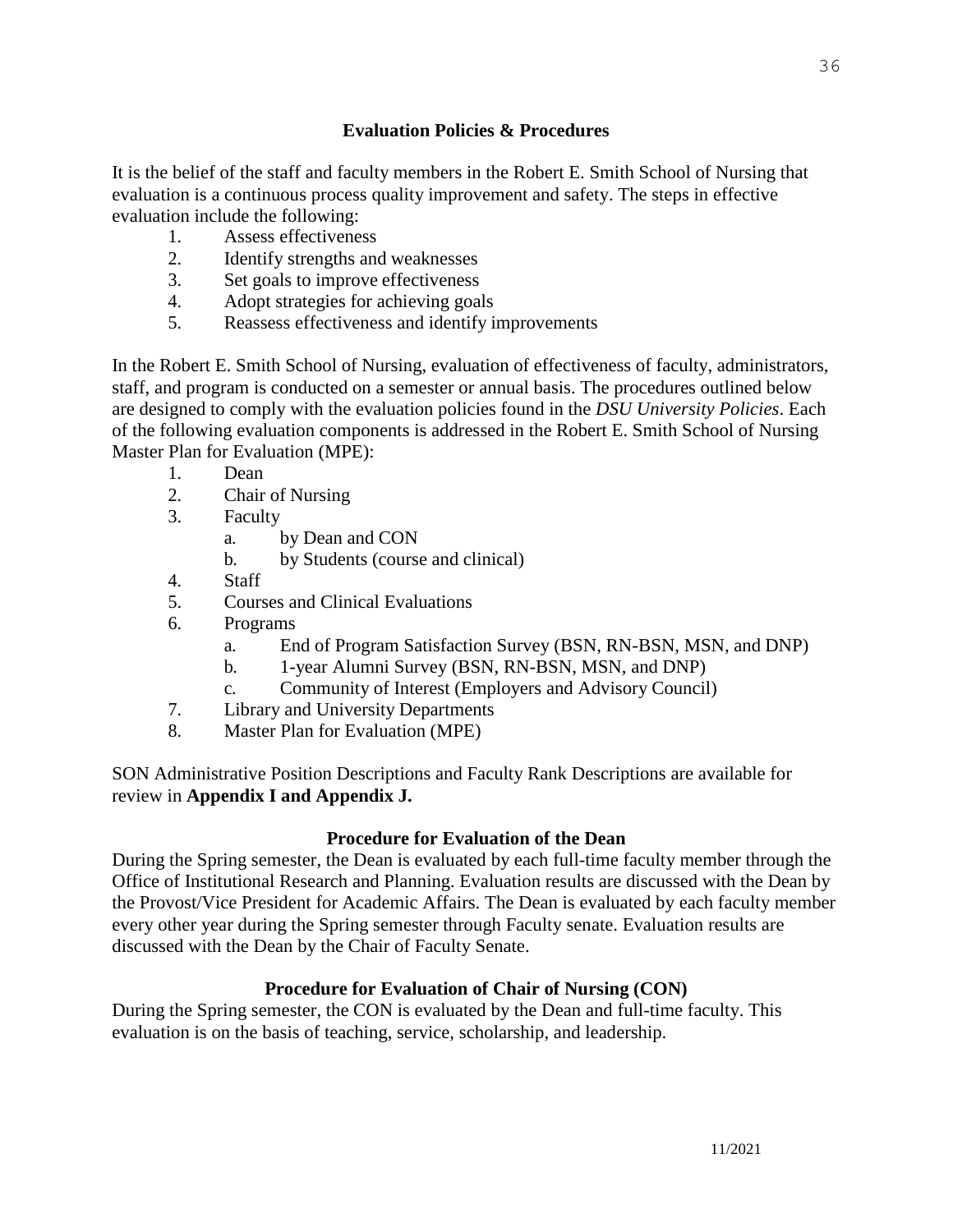# **Procedure for Evaluation of Faculty**

# **Evaluation of Faculty by the Dean and CON**

Each faculty member is to be evaluated annually in the Spring by the Dean/CON in the following areas with collegiality implied:

- a. Teaching Didactic and clinical teaching effectiveness, advising, availability to students, maintaining currency of information in field.
- b. Service University committees, advising student organizations, membership and leadership in professional, business, and related civic organizations related to field.
- c. Scholarship/Research basic research, applied research, professional presentation, other scholarly activity.
- d. Goals Goals established for previous year to improve effectiveness.
- e. Faculty Advisement Documentation Form
- f. Faculty Benchmark Reporting Form Recording of accomplishments for benchmarks established by faculty members [See **Appendix K:** Faculty Benchmark Reporting Form].

Each faculty member completes a professional self-evaluation [See **Appendix L**]. The Dean and CON review portfolios for documented evidence of teaching and goal attainment in teaching, service (university, professional, community, etc.) and scholarship as well as related documentation submitted as part of the Robert E. Smith School of Nursing Tenure/Promotion Portfolio Rubric [see **Appendix M**]. At a scheduled conference the Dean, CON, and the faculty member review the evaluations, discuss areas of strengths and weaknesses and discuss goals for improvement.

# **Procedure for Evaluation of Faculty by Student**

At the end of each semester, the student may complete an evaluation on all faculty members that the student encountered during the semester for didactic and clinical activities. The process is initiated by the Office Institutional Research and Planning and the faculty course designer (IOR) for all students in the program. Students may complete an evaluation, rating the faculty member(s) in each course for the semester in either the didactic and/or clinical components. This information is used in determining the overall effectiveness of the faculty in meeting the course and/or clinical objectives. After all final grades are submitted to the Registrar, each faculty reviews the compiled evaluation scores for each respective area evaluated prior to the termination of the semester. In areas that need improvement, the IOR is responsible for identifying those areas and submitting written recommendations to remedy the deficiencies. This timely review of the data encourages meaningful recommendations for further improvement of instruction prior to the next course offering. All written recommendations and compiled evaluations are attached to the End of Course Report and submitted to the Nursing Shared Drive.

# **Procedure for Evaluation of the Staff**

Staff evaluation is conducted formally at the end of the Spring semester with a scheduled conference between the staff person and the Dean or CON [see **Appendix N** Staff Position Descriptions].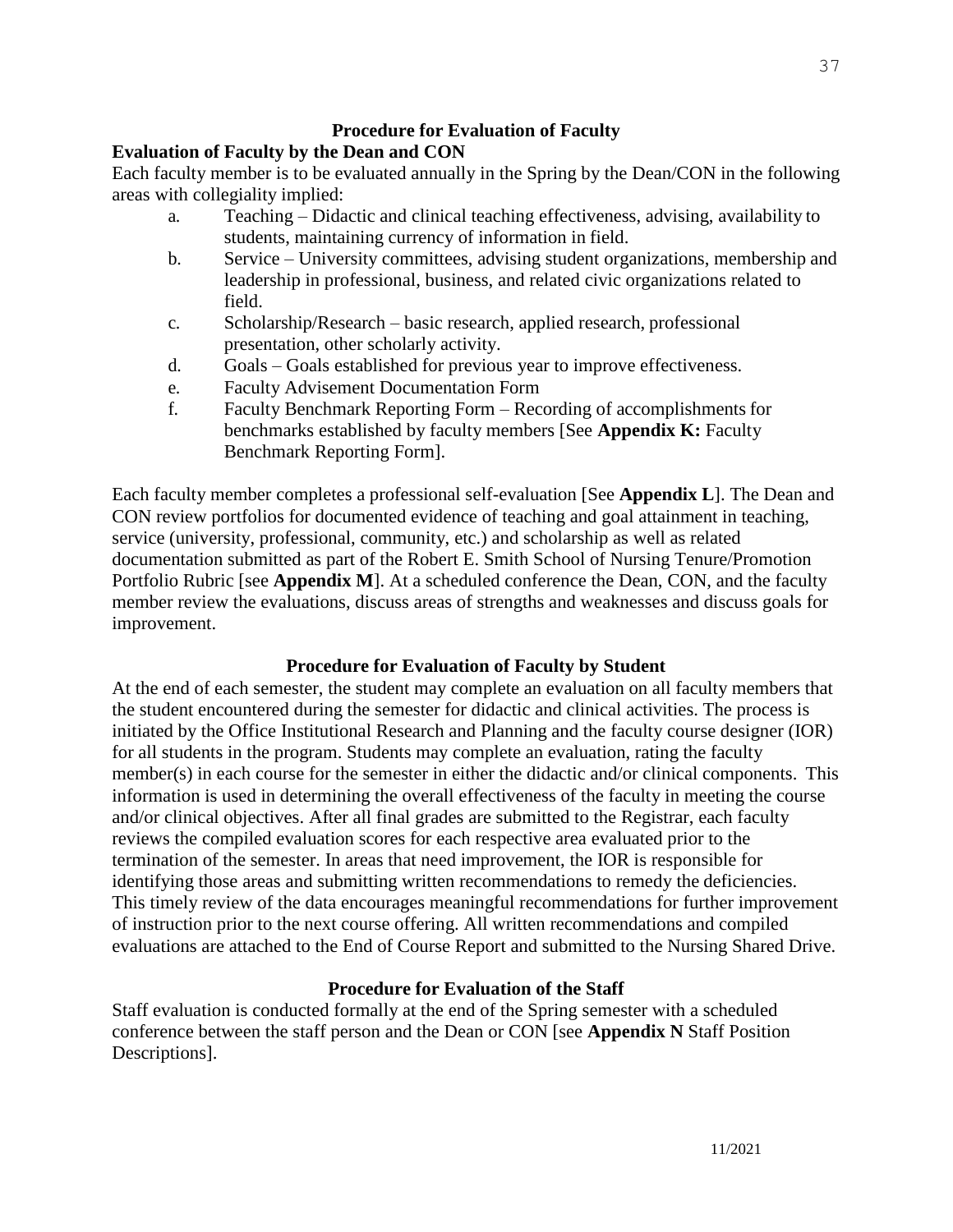## **Procedure for Evaluation of Courses and Clinical by Students**

At the end of each semester, the student completes an evaluation for all didactic and clinical activities that the student encountered during the semester. This evaluation may include:

- 1. Evaluation of Course
- 2. Evaluation of Clinical Agency
- 3. Evaluation of Skills/Simulation Lab
- 4. Preceptor Evaluation
- 5. Preceptorship Agency Evaluation

The process is initiated by the Office Institutional Research and Planning and the faculty course designer for all students in the program. Students may complete an evaluation rating the faculty member(s) in each course for the semester in either the didactic and/or clinical setting. This information is used in determining the overall effectiveness of the faculty in meeting the course and/or clinical objectives. After all final grades are submitted to the Registrar, each faculty reviews the compiled evaluation scores for each respective area evaluated prior to the termination of the semester. In areas that need improvement the IOR is responsible for identifying those areas and submitting written recommendations to remedy the deficiencies. This timely review of the data encourages meaningful recommendations for further improvement of instruction prior to the next course offering. All written recommendations and compiled evaluations are submitted to the Faculty Secretary for filing and to the CON with End of Course reporting forms.

## **Evaluation of Programs (BSN, RN-BSN, MSN, and DNP)**

#### *Program Satisfaction Survey:*

The Program Satisfaction Survey is completed by all graduating nursing students in the undergraduate and graduate programs at completion of each program of study. This data is reviewed and evaluated by the Program Effectiveness Committee (PEC). A report of the findings is presented to the Faculty Organization in the Fall of each year for RN-BSN, MSN, & DNP graduates and the Spring of each year for BSN & DNP graduates [See **Appendix O** SON Evaluation Calendar for Programs].

#### *One Year Alumni Survey:*

One year alumni surveys for RN-BSN, MSN, and DNP are conducted annually each spring/summer. One year graduate surveys for BSN and DNP are conducted annually each fall/spring. Graduate surveys specific for each student's program completed are distributed either electronically or mailed to those graduates within 12 months following graduation. These surveys provide feedback regarding the graduate's perception of the quality of the educational program(s) as well as the program of study in the Robert E. Smith School of Nursing. These data are reviewed and evaluated by the Program Effectiveness Committee (PEC) in terms of how the overall program(s) may be improved. A report of the findings is presented to the Faculty Organization in the Fall and Spring of each year [See **Appendix O** SON Evaluation Calendar for Programs].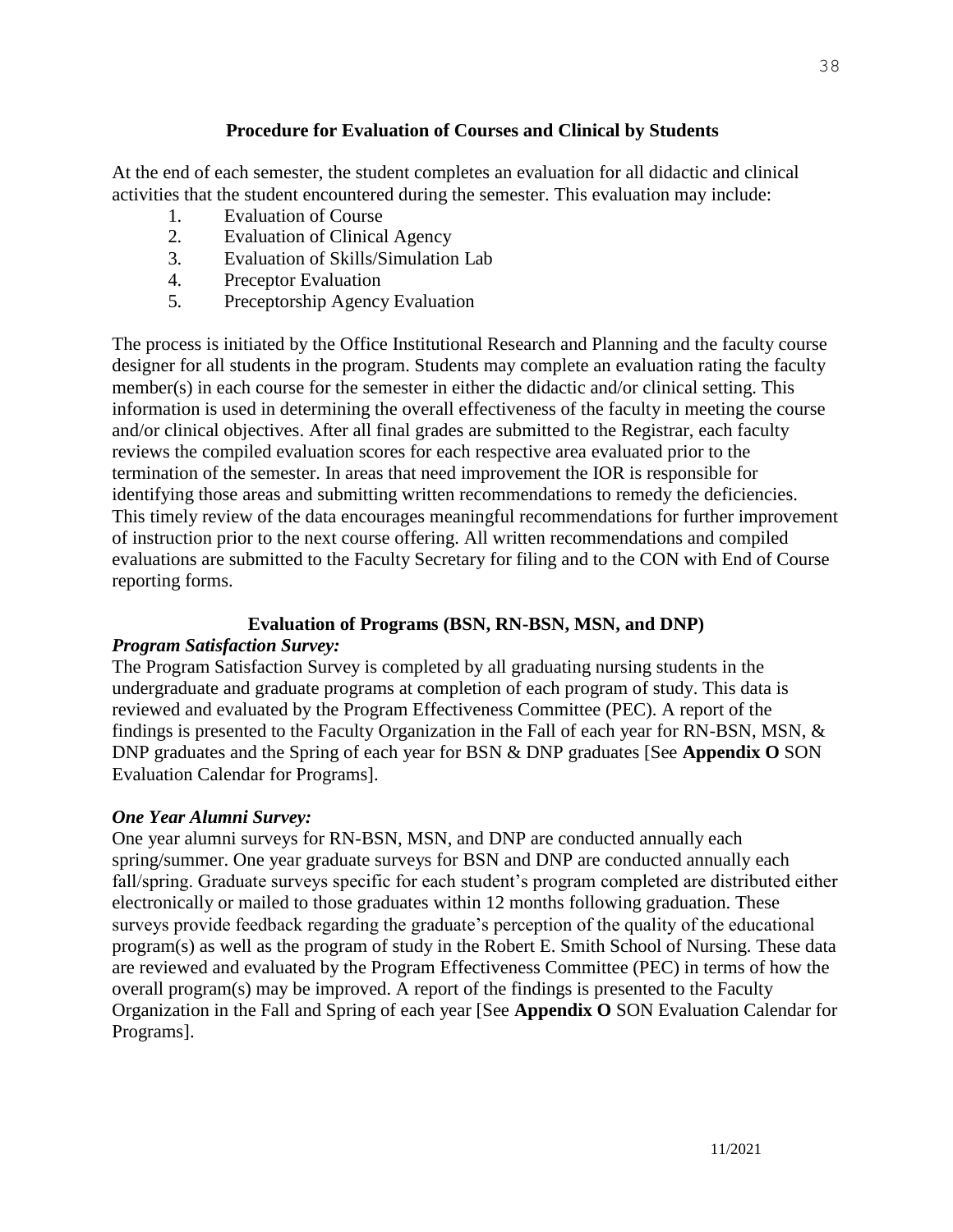## *Evaluation by the Community of Interest (COI):*

Members of the Community of Interest (COI) including graduate employers and members of the Robert E. Smith School of Nursing Advisory Council are surveyed regarding their satisfaction with the graduate's performance. These evaluations are distributed as part of events occurring on campus [i.e. Nurse Career Day and Scholarship Reception] and/or by clinical faculty at the end of each clinical course. These data are reviewed and evaluated by the Program Effectiveness Committee (PEC) in terms of how the overall program(s) may be improved. A report of the findings is presented to the Faculty Organization in the Fall of each year [See **Appendix O** SON Evaluation Calendar for Programs].

## **Evaluation of the Robert E. Smith School of Nursing (Master Plan for Evaluation – MPE)**

In the Fall semester, faculty members review and revise the Robert E. Smith School of Nursing Master Plan for Evaluation (MPE) which includes all evaluation data for the calendar year (including 1-year evaluation data, NCLEX-RN first write pass rate and/or certification examination pass rates, budget, promotions, etc.). Faculty members make suggestions for revisions based on actions/decisions from Faculty Organization meetings and suggest needed program improvements or modifications within the MPE. The MPE is maintained as a component of the Robert E. Smith School of Nursing Annual Report to the Delta State University President's office and is on file in the Dean's office [See **Appendix O** SON Evaluation Calendar for Programs].

## **Evaluation Forms**

Evaluation documents are reviewed on an annual basis by the Program Effectiveness Committee (PEC). Recommended revisions are submitted to the faculty members for approval during scheduled Faculty Organization meetings. An electronic copy of all evaluation documents for the Robert E. Smith School of Nursing is maintained by the PEC chair on the Nursing Shared Drive.

## **Faculty Grievance Process and Procedure Policy**

The Delta State University provides a grievance process and procedure for faculty or academic staff members to resolve work related problems or conditions that may arise between University and employee or between two employees. See the *DSU University* Faculty Grievances Process and Procedures Policy (see [http://www.deltastate.edu/policies/policy/university](http://www.deltastate.edu/policies/policy/university-policies/employment/faculty/faculty-grievances-process-and-procedures-policy/)[policies/employment/faculty/faculty-grievances-process-and-procedures-policy/\)](http://www.deltastate.edu/policies/policy/university-policies/employment/faculty/faculty-grievances-process-and-procedures-policy/).

## **Faculty Workload**

The workload for faculty members in the Robert E. Smith School of Nursing is determined by accreditation standards and DSU policy. See the *DSU University Policies* regarding Rights and Responsibilities of Faculty.

(see [http://www.deltastate.edu/policies/policy/university-policies/employment/employee](http://www.deltastate.edu/policies/policy/university-policies/employment/employee-responsibilities-and-standards/rights-and-responsibilities-faculty/)[responsibilities-and-standards/rights-and-responsibilities-faculty/](http://www.deltastate.edu/policies/policy/university-policies/employment/employee-responsibilities-and-standards/rights-and-responsibilities-faculty/) ).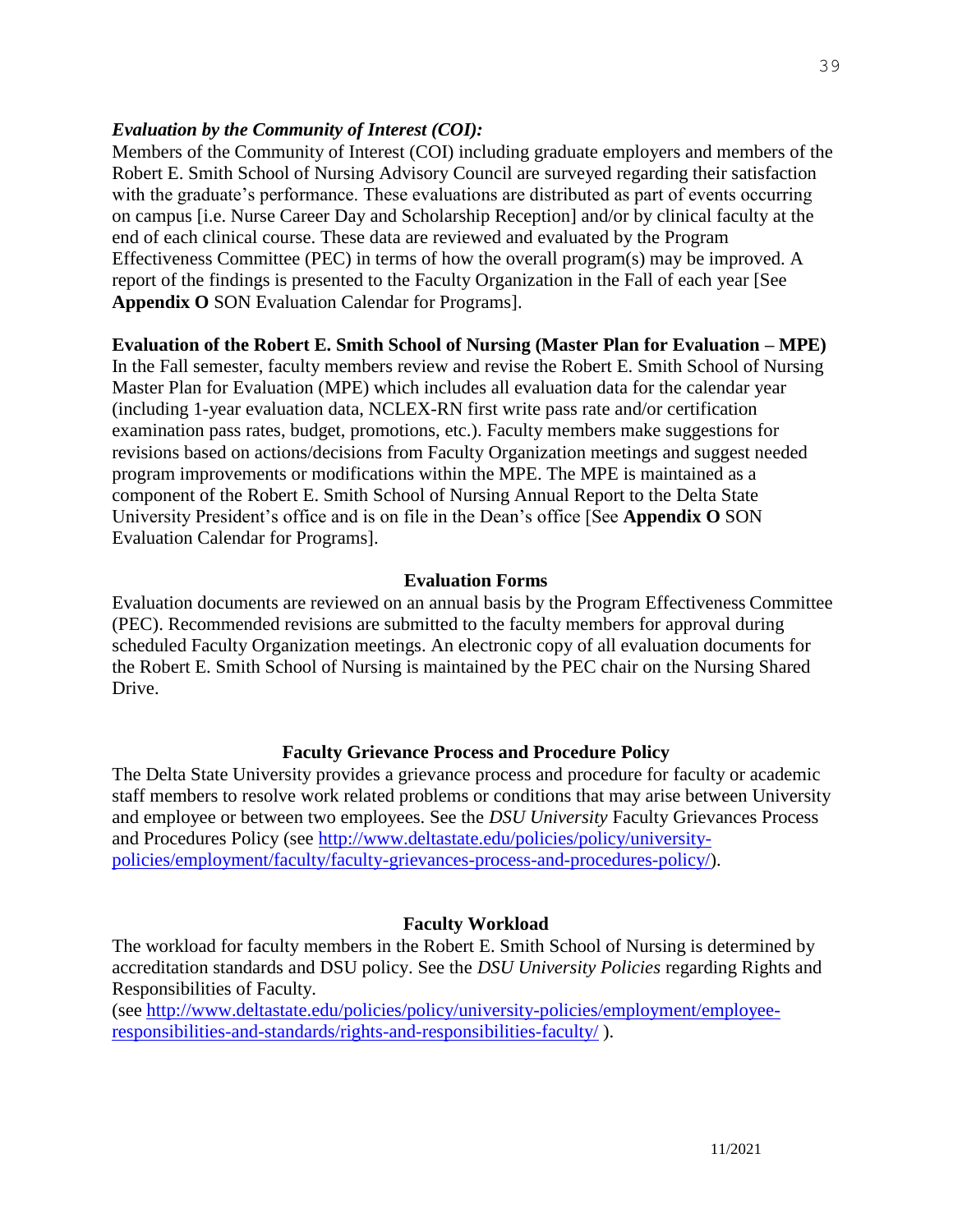Faculty, staff, or students wishing to invite an outside or guest speaker into the Robert E. Smith School of Nursing for a school related event, function, or classroom activity must seek approval from the Chair of Nursing.

#### **Health & Other Requirements**

Faculty members are required to provide to the Administrative Secretary to the Dean proof of annual TB skin testing; Varicella screening; T-DAP, MMR, and Hep-B immunizations; current licensure/and or certification; BLS certification; and a criminal background check.. Faculty members assigned to clinical practicums will need to adhere to requirements of the facility serving as the clinical site. This may include proof of vaccinations and health insurance. Written documentation must be submitted to the Administrative Secretary to the Dean annually.

#### **Personal Appearance in the Clinical Setting**

In addition to the stated policy in the *DSU University Policies*, all clinical supervision in the undergraduate and graduate programs will require the wearing of appropriate nursing uniforms and a DSU Robert E. Smith School of Nursing name pin. For the undergraduate program, faculty should wear a uniform during any clinical activity whether in the classroom, lab, or clinical facility. Faculty have three options for undergraduate program uniform: White top and green pants, green top and green pants, or all white uniform. In the graduate program, faculty members are required to wear a lab jacket and DSU Robert E. Smith School of Nursing name pin when supervising students. The faculty member's professional appearance should be consistent with the preceptor agency.

#### **Personal/Major/Family Medical Leave/Holidays**

The Delta State University Personal/Major/Family Medical Leave/Holidays policy may be accessed: [http://www.deltastate.edu/human-resources/employee-benefits/personalmajorfamily](http://www.deltastate.edu/human-resources/employee-benefits/personalmajorfamily-medical-leaveholidays/)[medical-leaveholidays/](http://www.deltastate.edu/human-resources/employee-benefits/personalmajorfamily-medical-leaveholidays/)

#### **Professional Development Funds**

From private donors, funding has been provided for three sources of professional development through the Provost's Office:

- Kent and Janice Wyatt Professional Development Fund
- Dulce Fund
- Bryce Griffis President's Endowment Fund

A brief description of the source and guidelines are provided in **Appendix P**.

#### **Student Documentation Requirements**

Although students are responsible for providing all documentation required by the Delta State University Robert E. Smith School of Nursing (SON) and other agencies, the Senior Secretary will maintain documents and ensure compliance in Typhon NSST/NPST. Faculty must verify that all current required documentation is one file in the SON prior to granting approval for a student to begin a clinical rotation and/or releasing a course registration PIN. A student who fails to submit current documents by the designated date will not be allowed to participate in any clinical activities or course (on-campus or online). Faculty will mark such students as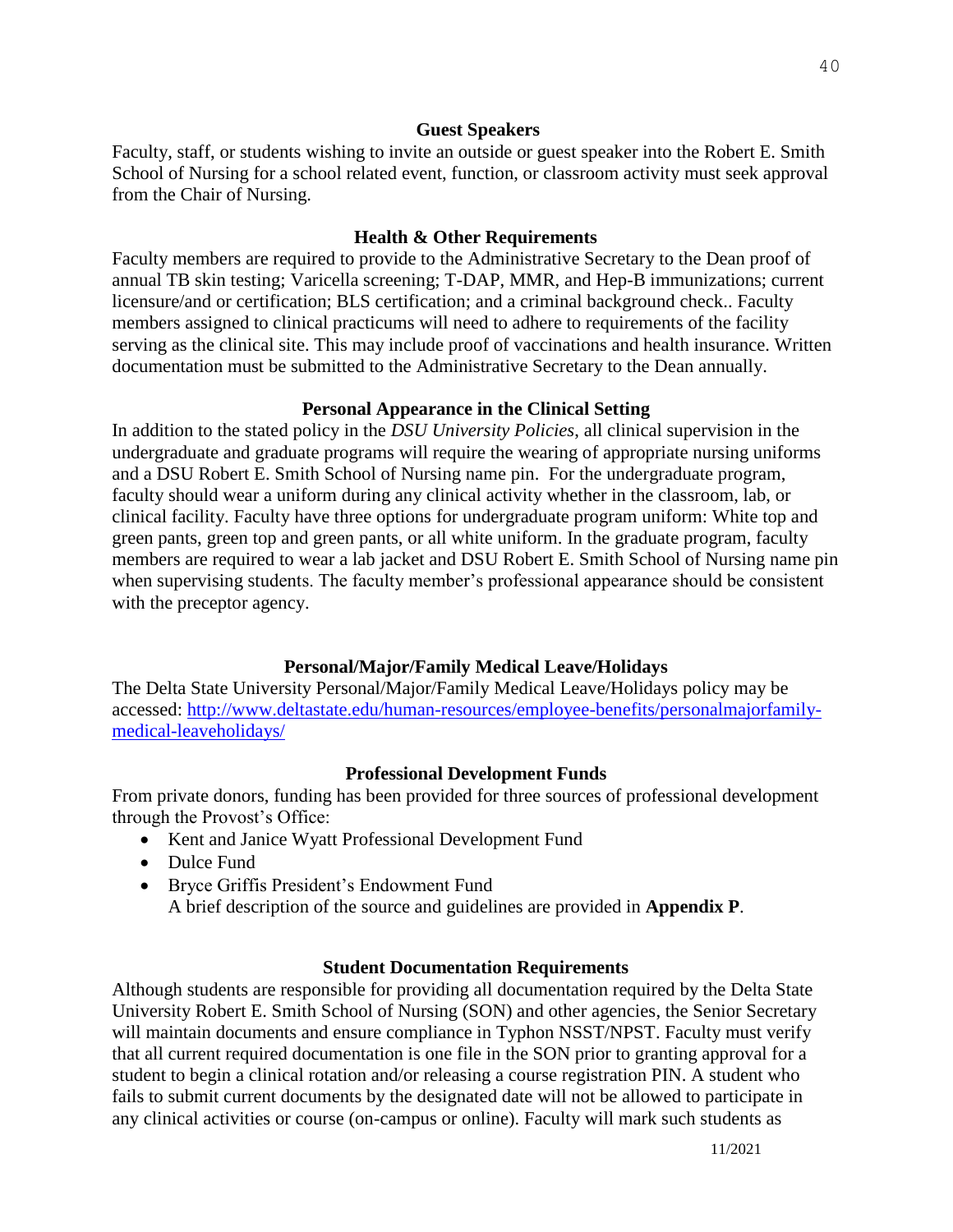#### absent. See Student Handbooks: Admission Requirements.

#### **Student Projects & Presentations**

Faculty members are responsible in ensuring materials used by students for projects and presentations in any course are removed from the classroom upon completion of the course. Posters, presentations, etc. that are deemed worthy of representing the Robert E. Smith School of Nursing and the particular topic may be shared with other university and/or community groups at the discretion of the course Instructor of Record. Due to limited storage space materials, posters, etc. left in the building at the end of the semester will be discarded.

#### **Student Leave of Absence**

Students may be granted a Leave of Absence for legitimate personal, medical, military, or other appropriate reasons. A student who has returned the acceptance letter and is admitted to the nursing program, but has never attended class is not eligible to take a Leave of Absence.

A Leave of Absence will not be granted without prior approval. Upon return from a Leave of Absence, the student will re-enroll and pay all tuition and fees appropriate for the period of reenrollment. Students who fail to return to the academic program within the specified time will be automatically withdrawn from the program. See Student Handbook: Leave of Absence [http://www.deltastate.edu/MSDocs/school-of-nursing/2019-2020-DSU-SON-Undergraduate-](http://www.deltastate.edu/MSDocs/school-of-nursing/2019-2020-DSU-SON-Undergraduate-Student-Handbook.pdf)[Student-Handbook.pdf](http://www.deltastate.edu/MSDocs/school-of-nursing/2019-2020-DSU-SON-Undergraduate-Student-Handbook.pdf)

#### **School of Nursing Forms**

A list of all School of Nursing Forms is available in **Appendix Q.** A hard copy of each form is available in the office of the Secretary to Faculty.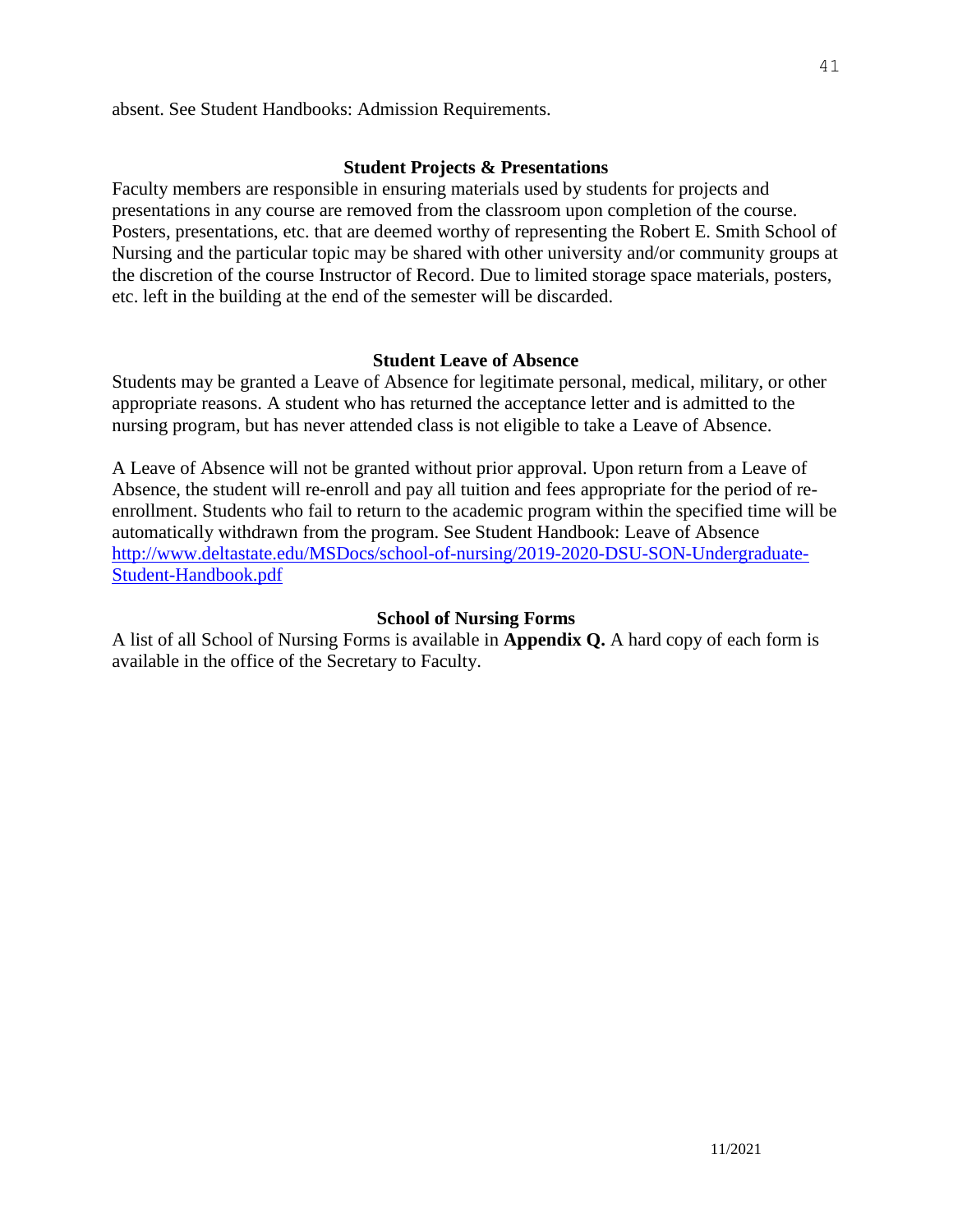# **Appendices**

- **Appendix A Course Syllabus Template**
- **Appendix B Course Revision Request Form**
- **Appendix C Testing/Assignment Procedures**
- **Appendix D Ethical Principles and Code of Conduct**
- **Appendix E Religious Accommodation Request Form**
- **Appendix F Recruitment & Marketing Plan**
- **Appendix G Request for Faculty Practice Day**
- **Appendix H Request for Faculty Development Day**
- **Appendix I SON Administration Position Descriptions**
- **Appendix J Rank Descriptions**
- **Appendix K Annual Evaluation Form**
- **Appendix L Faculty Benchmarks Reporting Form**
- **Appendix M SON Tenure/Promotion Rubric**
- **Appendix N Staff Position Descriptions**
- **Appendix O SON Evaluation Calendar for Programs**
- **Appendix P Professional Development Funds**
- **Appendix Q Robert E. Smith School of Nursing Forms**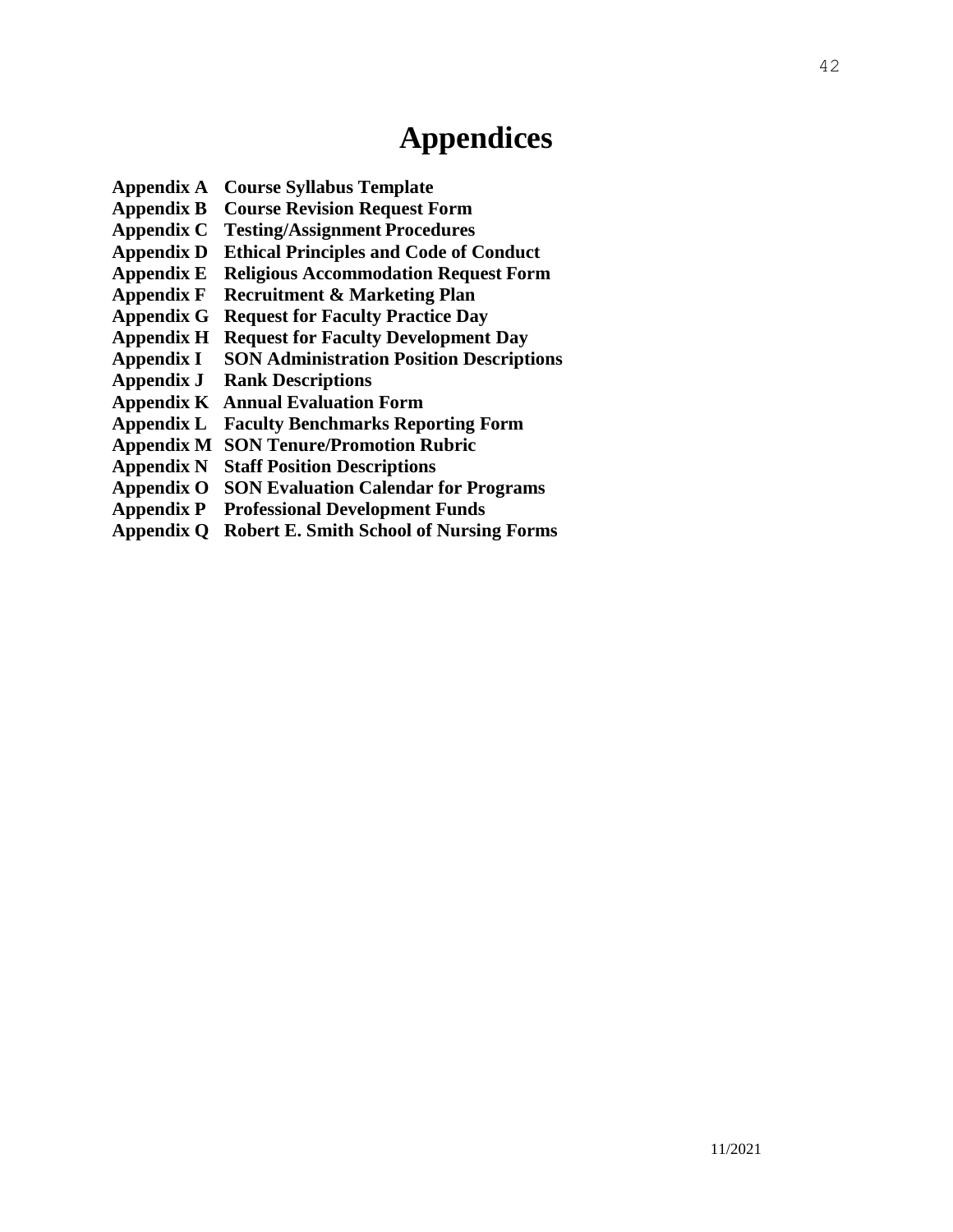# **Course Syllabus Template**

The university-approved Course Syllabus Template is available at the link below:

<https://www.deltastate.edu/fordctl/resources/>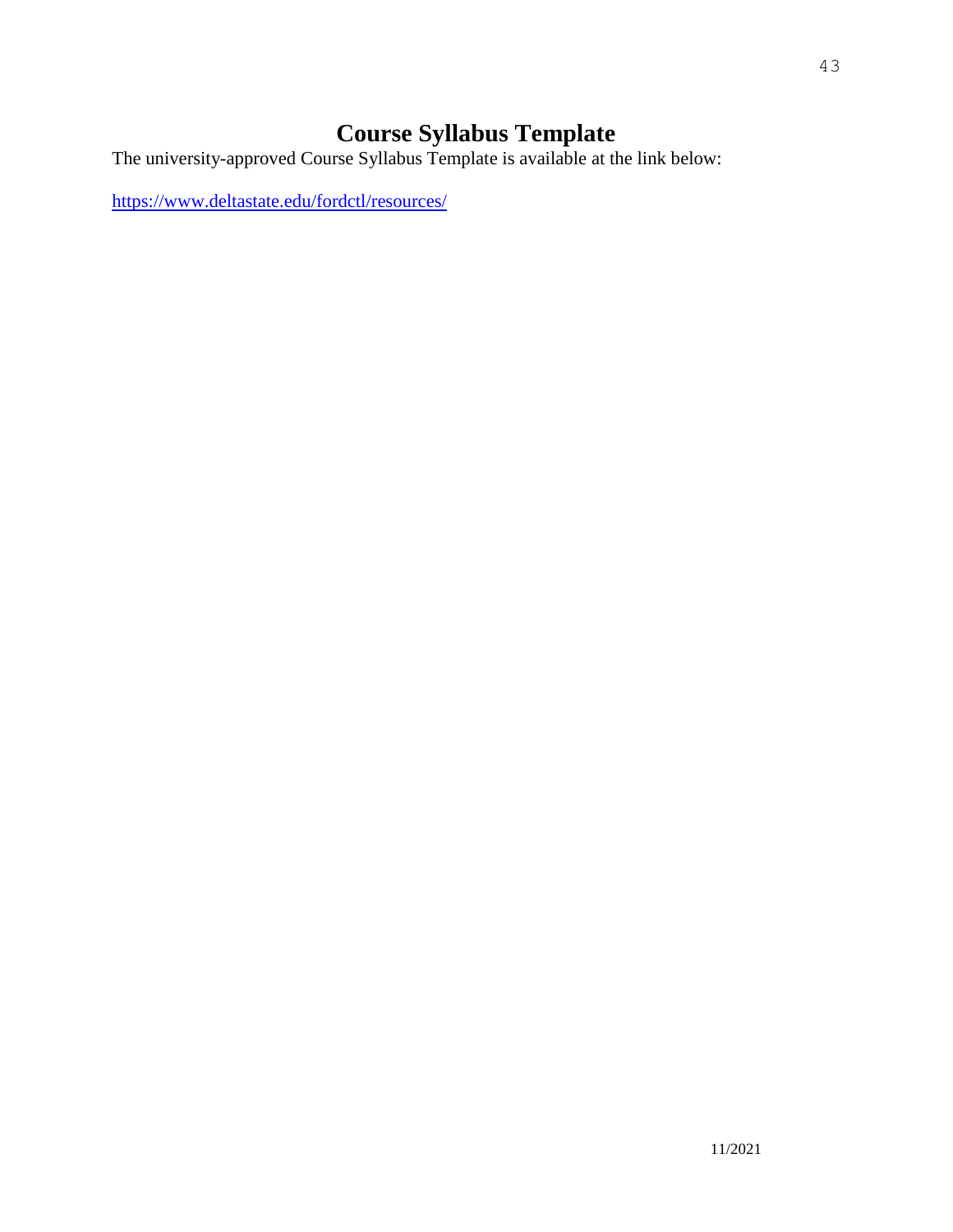# **Delta State University Robert E. Smith School of Nursing Course Revision Request Form**

**Directions:** This form is used to submit a request for course revision to the Curriculum Committee for review and recommendations. The current syllabus and topical outline must be attached to this form.

| Submitted by:                                                                     |                              |
|-----------------------------------------------------------------------------------|------------------------------|
| Date:                                                                             |                              |
| Course Number & Title:                                                            |                              |
|                                                                                   |                              |
| Proposed Change Category:                                                         |                              |
| Course Outcomes/Student Learning Outcomes<br>O.                                   |                              |
|                                                                                   |                              |
| <b>Course Evaluation Percentages</b><br>□                                         |                              |
| <b>Textbooks and Resources:</b><br>____Required<br>П                              | Recommended                  |
| Course Content/Topical Outline<br><b>Current Version:</b>                         | Proposed/Requested Revision: |
|                                                                                   |                              |
|                                                                                   |                              |
|                                                                                   |                              |
|                                                                                   |                              |
|                                                                                   |                              |
|                                                                                   |                              |
| Rationale:                                                                        |                              |
|                                                                                   |                              |
|                                                                                   |                              |
|                                                                                   |                              |
|                                                                                   |                              |
| Approved by Program Level Committee: □ Not Approved by Program Level Committee: □ |                              |
| Date:                                                                             |                              |
| Suggestions:                                                                      |                              |
|                                                                                   |                              |
|                                                                                   |                              |
| Attachments: 1. Syllabi □                                                         |                              |
| 2. Course Topical Outline $\Box$                                                  |                              |
|                                                                                   |                              |

Curriculum Committee, 01/2018, 9/2018; Approved FacOrg 02/2018, 09/2018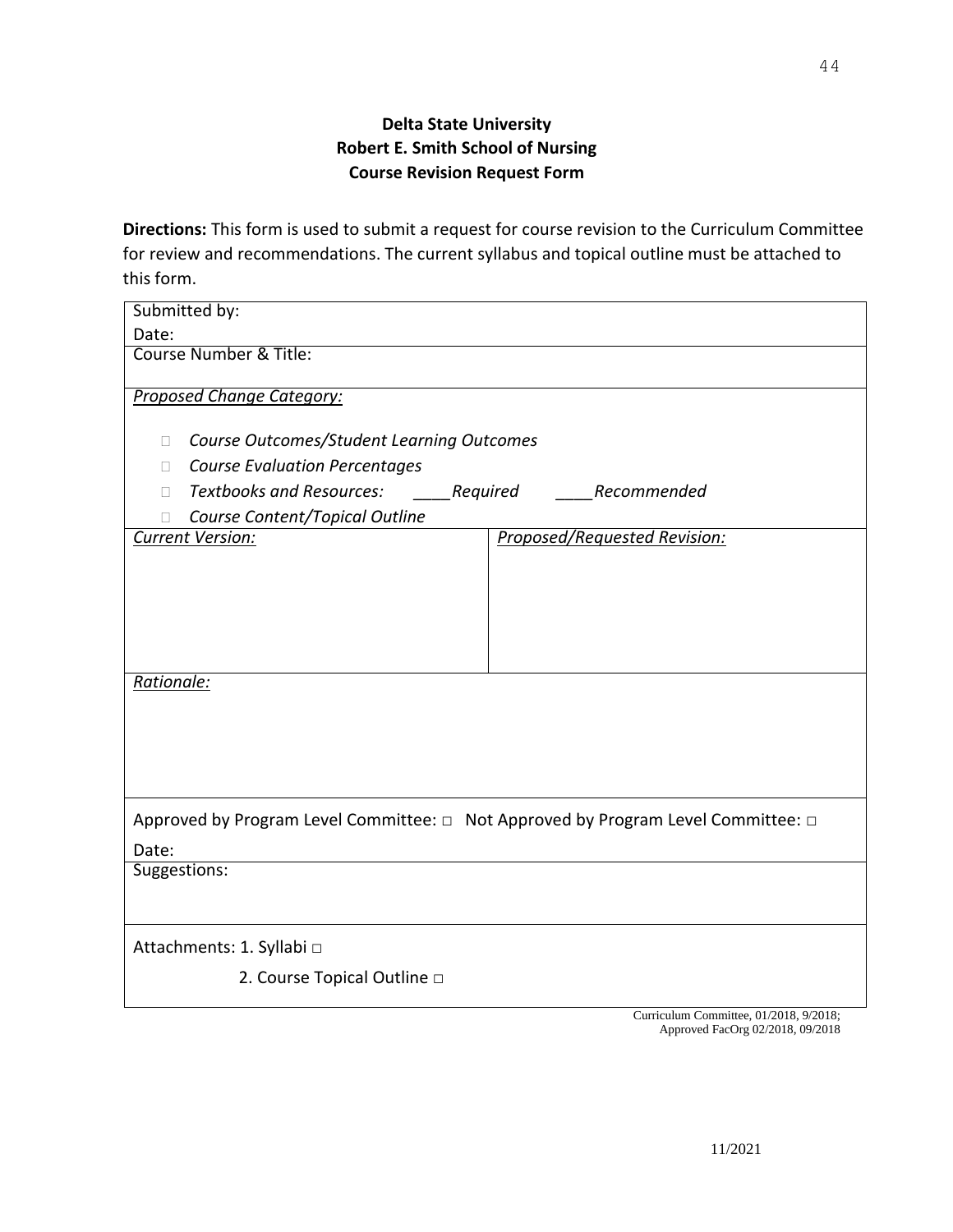# **Testing/Assignment Procedures**

The following pertains to all undergraduate nursing courses:

## Testing (Non-standardized) **[Generalist BSN only]**

1. Unit tests will contain 50 NCLEX-style questions as outlined by the test blueprint with one hour allowed for testing.

2. At least 2 drug calculation or mathematical questions will be included within the 50 questions on each test.

3. Units tests will include 1 to 4 bonus questions with a total bonus point value of up to 4.

## Test Administration

1. Test will be delivered in an online format at scheduled intervals throughout various courses in the undergraduate program. Prior to the test, students are sent testing notifications and administration procedures through email. All tests will have pre-set time limits that will be announced prior to each test.

2. Headphones **may** be required for non-standardized tests and standardized tests. Students are responsible for the purchase and availability of headphones during testing.

## *Onsite Testing*

- Seats may be randomly assigned
- Students must sign-in and may be required to show picture ID
- Students are not to bring any personal items into the computer lab all belongings should be stored in a secured location
- No food or beverages are allowed in the computer lab
- Students will be granted permission to go to the restroom only one student at a time will be allowed to the restroom
- Scratch paper and writing utensils will be provided for each student as needed scratch paper and writing utensils will be returned to the proctor upon exiting the exam
- Books, written materials or electronic appliances such as cellular phones, Bluetooth or other hands-free type attachments and MP3 players/iPods are not allowed during tests. Faculty members have the right to confiscate such items as deemed necessary. Confiscated items may or may not be returned.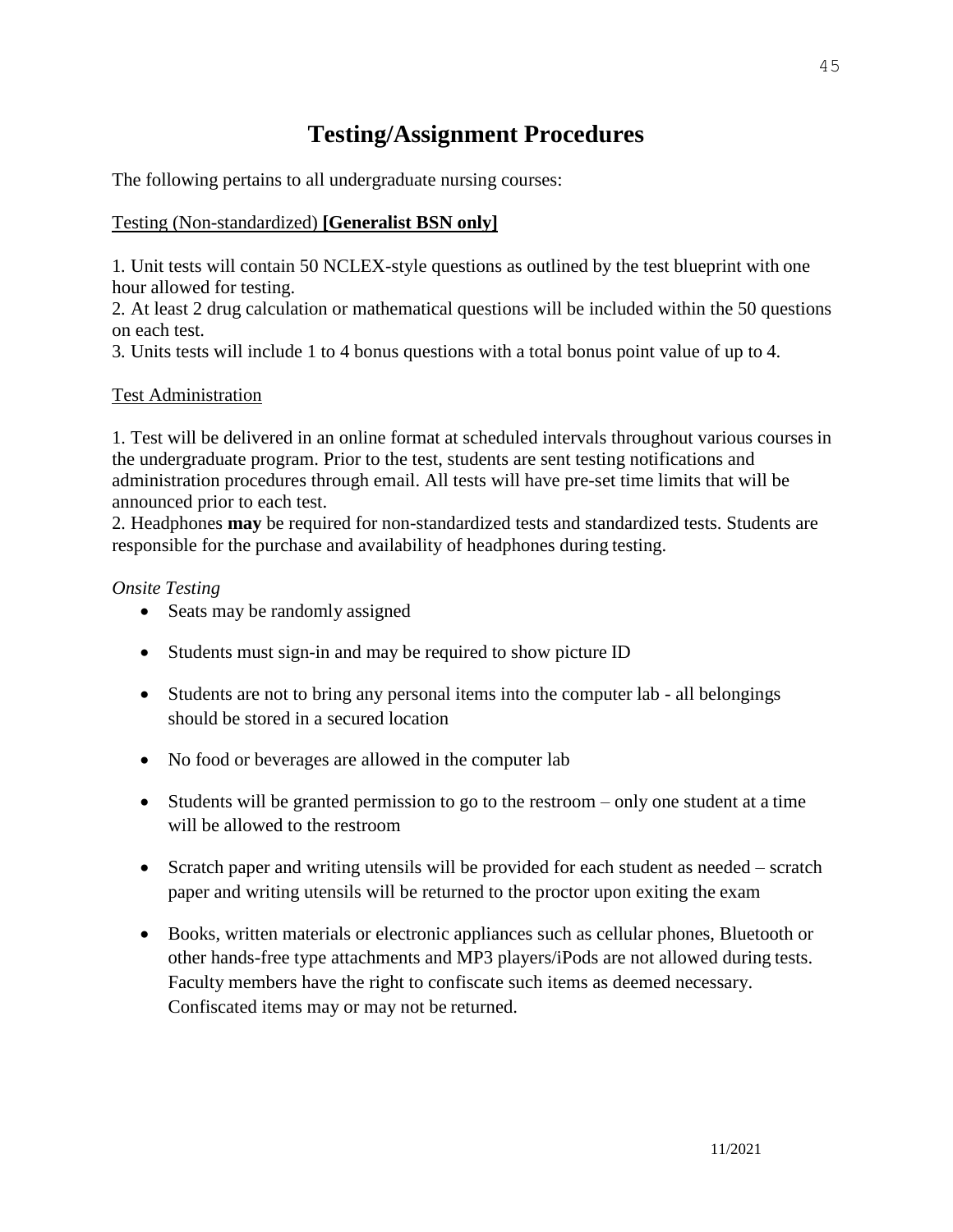## Test Review (Student)

- 1. Test review for unit tests will be held at scheduled times. Students will be given access to their individual results report and the *Individual Student Test Analysis* (if utilized) during the review (see Nursing Shared Drive for form).
- 2. Following test review, students may submit a written request for clarification of test item(s).
- 3. The faculty member will cover the identified test item(s) at the next scheduled class period or online according to the faculty member's preference.

## Assignments

- 1. All course assignments with weighted scoring criteria will have a grading rubric which may include APA and following directions.
- 2. For generalist BSN students: a zero-tolerance late assignment policy will be implemented for clinical paperwork, while a point-deduction last assignment policy will be implemented for all other assignments (10 points per day up to three days). For RN-BSN students, a point-deduction late assignment policy will be implemented for all assignments (five points per day up to five days). The policy will be notated in the course syllabus.
- 3. When changes in course assignments are made, students will be notified within the course.

The following pertains to all graduate nursing courses:

## Test Administration

1. Tests will be delivered in an online format at scheduled intervals throughout various courses in the graduate program. Prior to the test, students are sent testing notifications and administration procedures through email. All tests will have pre-set time limits that will be announced prior to each test.

2. Headphones **may** be required for tests. Students are responsible for the purchase and availability of headphones during testing.

# *Onsite Testing*

- Seats may be randomly assigned
- Students must sign-in and may be required to show picture ID
- Students are to bring only ID and keys into the computer lab all other belongings should be in a secured location
- No food or beverages are allowed in the computer lab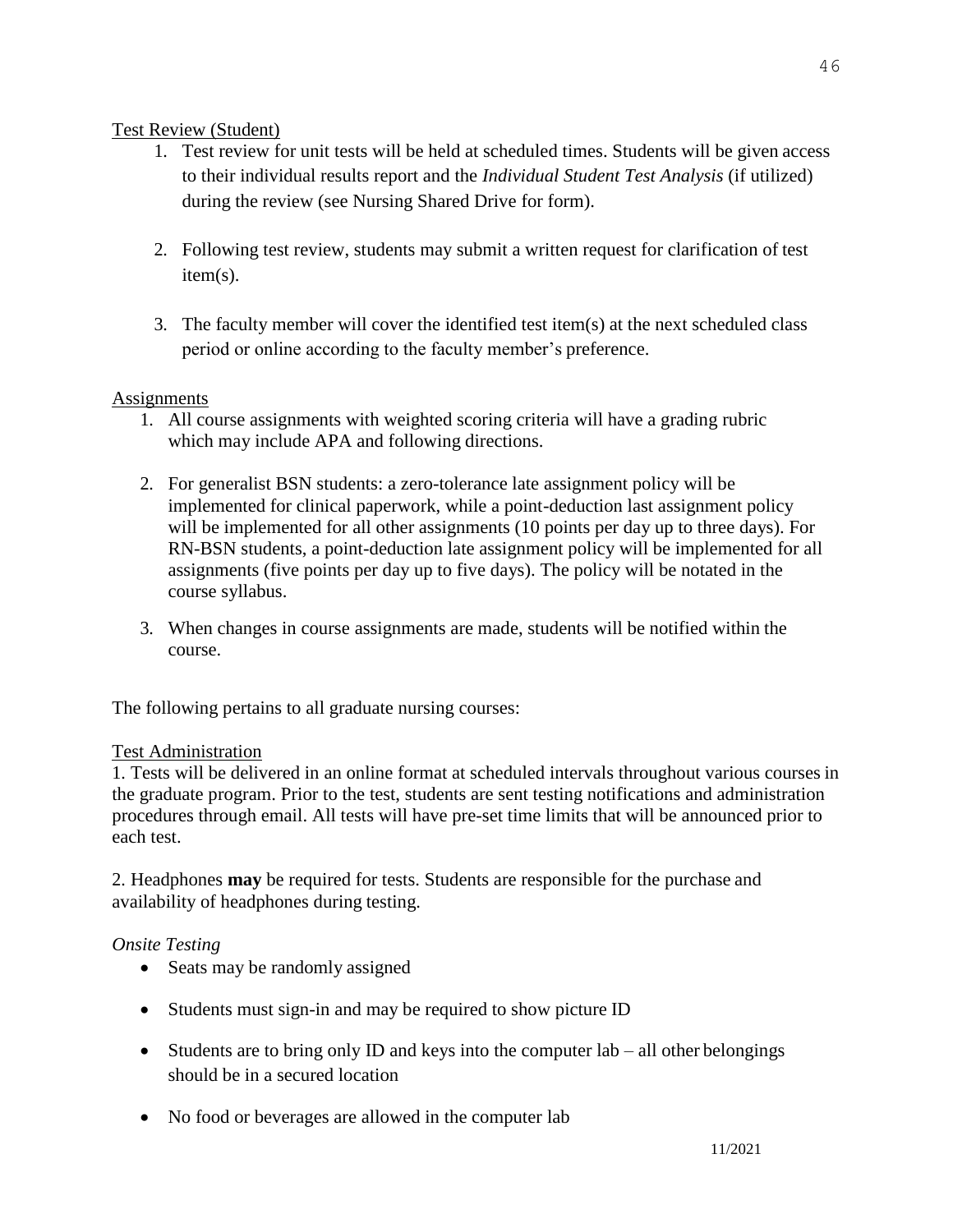- Students will be granted permission to go to the restroom only one student at a time will be allowed to the restroom
- Scratch paper and writing utensils will be provided for each student as needed scratch paper and writing utensils will be returned to the proctor upon exiting the exam
- Books, written materials or electronic appliances such as cellular phones, Bluetooth or other hands-free type attachments and MP3 players/iPods are not allowed during tests. Faculty members have the right to confiscate such items as deemed necessary. Confiscated items may or may not be returned.

## **Assignments**

- 1. All course assignments with weighted scoring criteria will have a grading rubric which may include APA and following directions.
- 1. A point-deduction late assignment policy will be implemented for all assignments (five points per day up to five days). The policy will be notated in the course syllabus.
- 2. When changes in course assignments are made, students will be notified within the course.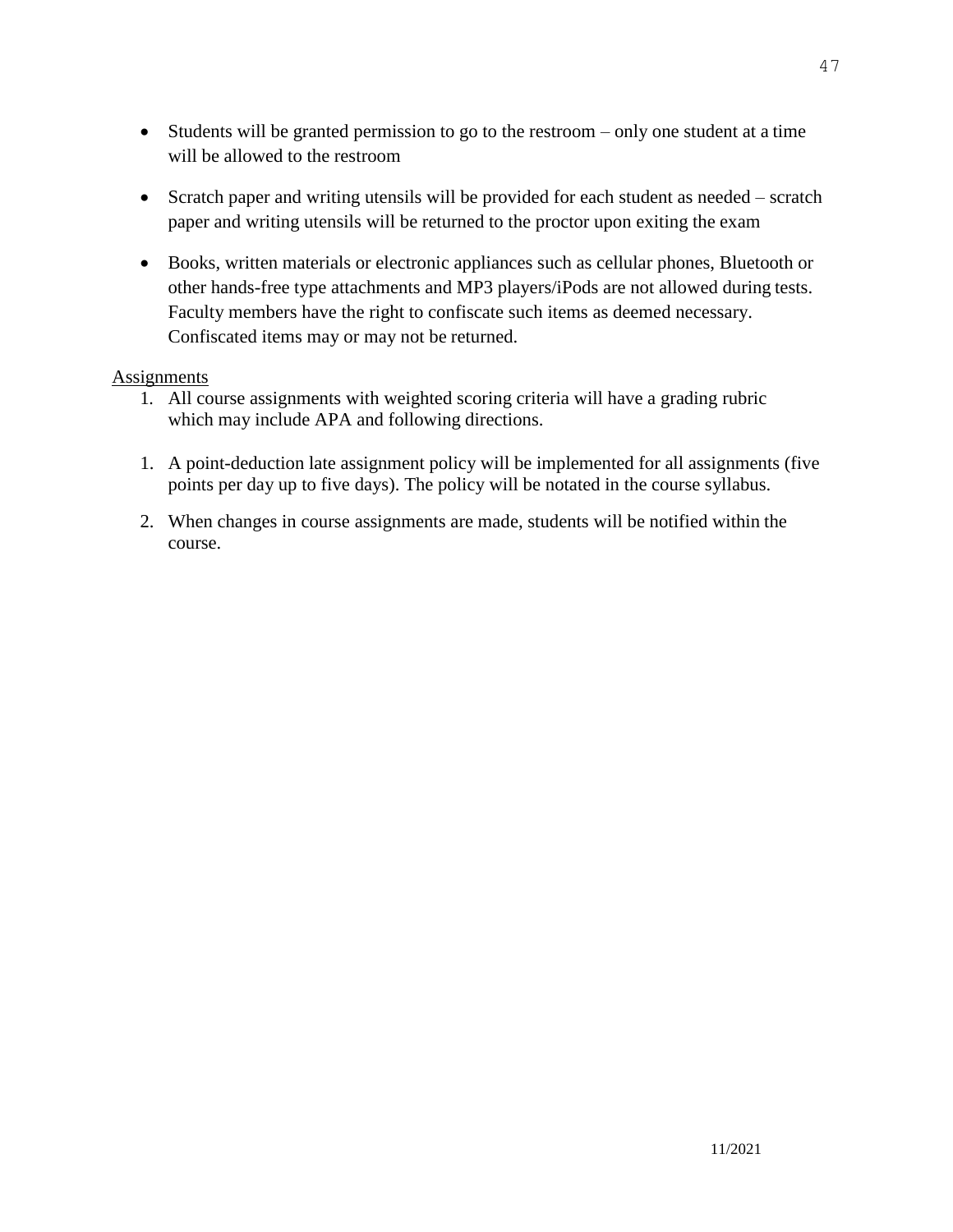## **Robert E. Smith School of Nursing Faculty and Staff Ethical Principles and Code of Conduct**

#### **PREAMBLE**

Professionalism is exhibited in the behaviors and attitudes of each individual nurse. The integration of core disciplinary values, knowledge, and personal reflection is the foundation of professionalism in nursing. Core disciplinary values include integrity, respect for human dignity, caring, and advocacy. All nurses must have current knowledge of legal, ethical, and practice standards. Personal reflection includes the integration of personal evaluation and self-care practices with lifelong career and personal goals. Nursing professionalism is the foundation for efficient and effective use and stewardship of human, physical, financial, intellectual, and technical resources to meet client needs and support organizational outcomes.

The Ethical Principles and Code of Conduct of the Robert E. Smith School of Nursing was developed to be congruent with The University's Work Performance and Code of Conduct. The Robert E. Smith School of Nursing recognizes clinical reasoning and critical inquiry, communication, experiential learning, global worldview, professionalism, and leadership are necessary to deliver nursing care to clients in a variety of environments to optimize health. The Robert E. Smith School of Nursing's ethical principles and code of conduct is based on four core values: integrity, civility, accountability and a commitment to excellence.

## **INTEGRITY**

Integrity can be described as an internal quality within oneself, manifesting externally as honesty and moral consistency or uprightness. Truth, honesty, and integrity must be demonstrated by all faculty and staff within the Robert E. Smith School of Nursing.

- a. Faculty and staff members, with no exceptions, *shall*:
	- i. Act with high ethical and professional standards of conduct.
	- ii. Be honest in performing their duties.
	- iii. Propose, conduct, and report any research or findings with integrity and honesty.
	- iv. Protect those individuals involved in research and teaching.
	- v. Inform their supervisors if there is suspicion of professional misconduct.
	- vi. Satisfy a criminal history background check per IHL standards. [http://www.mississippi.edu/nursing/downloads/procedure\\_manual\\_2](http://www.mississippi.edu/nursing/downloads/procedure_manual_2020.pdf)

[020.pdf](http://www.mississippi.edu/nursing/downloads/procedure_manual_2020.pdf)

- b. Faculty and staff members, with no exceptions, *shall not*:
	- i. Fabricate information.
	- ii. Change or knowingly omit information to misrepresent events, circumstances, results or outcomes in official University records or documents.
	- iii. Take credit for another's work or work product without appropriate permission.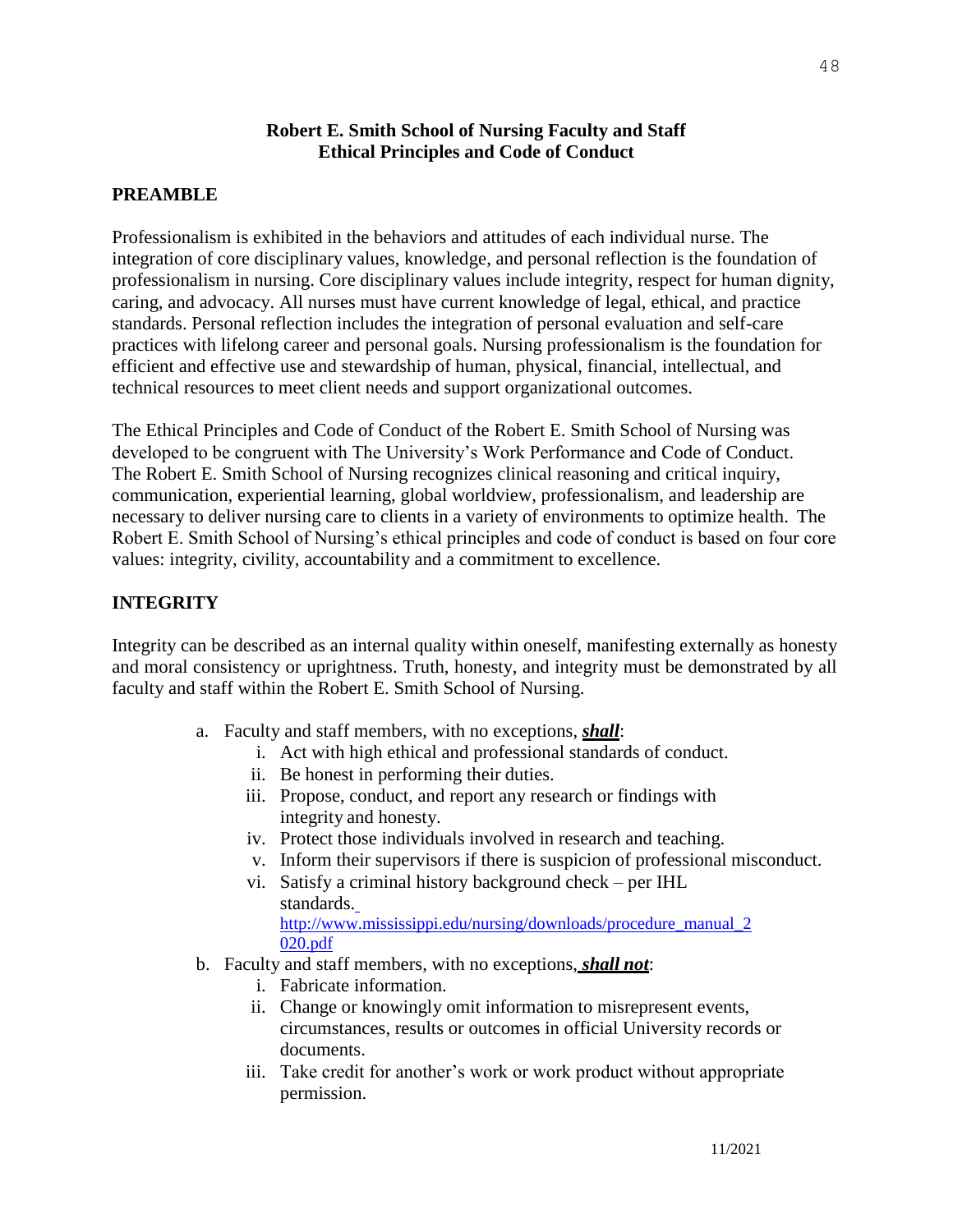#### **CIVILITY**

Civility is an authentic respect for others that requires time, presence, willingness to engage in genuine discourse and intention to seek common ground. Treating one another with respect is requisite to communicating effectively, building community and creating high-functioning teams. Without civility, we miss opportunities to really listen and understand other points of view.

This does *not* mean that University classrooms should be devoid of lively debate or spirited discussion. In fact, institutions of higher education exist to foster intellectual discovery, provoke critical thinking, inspire argument and challenge opinions. Requiring civility is not equivalent to censorship. Civility brings decorum to discourse. The University must foster a culture of civility where members of the campus community feel safe to express themselves, free from discrimination, harassment, threats and intimidation.

#### **ACCOUNTABILITY**

Accountability is the act of being answerable to oneself and others, for one's own choices, decisions and actions as measured against a standard such as that established by the *Code of Ethics for Nurses with Interpretive Statements.*

- a. Robert E. Smith faculty and staff members are expected to adhere to standard ethical principles and code of conduct.
- b. The behavior of licensed faculty and staff is governed by the *American Nurses Association Code of Ethics for Nurses with Interpretive Statements* (2015)*.* <https://www.nursingworld.org/coe-view-only>

#### **COMMITMENT TO EXCELLENCE**

Robert E. Smith School of Nursing faculty and staff are expected to consistently demonstrate professional conduct, mutual respect, and courtesy in their interactions. This expectation, which permeates all aspects of the faculty/staff role and is a marker of excellence, includes maintaining collegial work relationships with other faculty, students, staff, clients, and communities, maintaining high ethical standards, promoting effective teamwork, and stimulating others to reach their optimal performance. Professional conduct is demonstrated by collaboration with faculty/staff and students, mentorship without exploitation, and debate without attack. Faculty and staff who demonstrate high standards of professional conduct lead, foster consensus, and motivate others, and they are viewed as assets to the School, University, and profession.

All Professionals at Robert E. Smith School of Nursing have self-imposed obligations that exceed legal and regulatory requirements. Professionals have responsibility to the public, their colleagues, and those whom they serve. Our profession brings distinguished traditions of honorable and trustworthy conduct which helps create our distinctive professional reputation.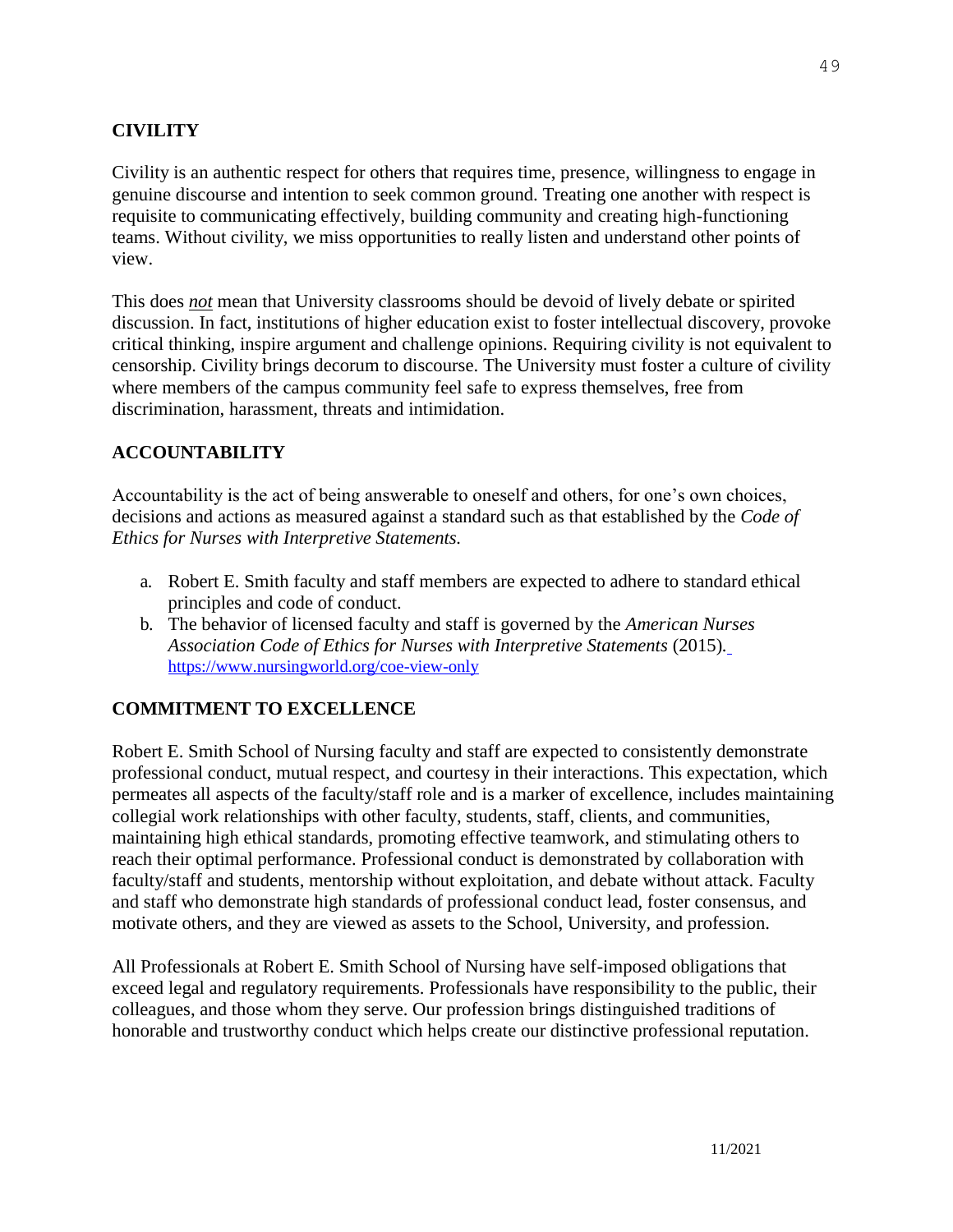# **Procedures**

## **Reporting Allegations of Professional Misconduct**

Faculty and staff have an obligation to inform their supervisors if they suspect professional misconduct on the part of any faculty or staff member within the Robert E. Smith School of Nursing. The suspicion should initially be discussed with the relevant department director in confidence; or if an allegation concerns a department director, it may be reported directly to the Dean's Office.

The initial responsibility to review complaints or allegations and to attempt to resolve the matter rests with the Chair of Nursing [CON] (or Dean if the complaint involves the CON). If the CON (or Dean) is unable to resolve the complaint to the satisfaction of either the accused person or the accuser, or believes further resolution is required, the complaint may be formally submitted in writing to the Dean (or Provost if the complaint involves the CON and has already been presented to the Dean) for review.

If corrective action is necessary, the progressive disciplinary steps outlined in the Work Performance and Code of Conduct from the University will be followed. The nature or severity of the offense will determine the first step.

## **Investigation/Disciplinary Action**

- 1. At the Dean's discretion, the Dean may initiate a formal investigation into charges of professional misconduct.
- 2. The Dean and/or CON will review all information provided and discuss the matter privately with the accused individual. The accused person and individuals who have information relevant to the charge will be given an opportunity to present information to the Dean and/or CON either in writing or through an interview process. .
- 3. The investigation should conclude whether professional misconduct occurred, as determined by the preponderance of evidence.
- 4. The Dean will follow the university Work Performance and Code of Conduct policy and the university Termination/Dismissal policy for determining the disciplinary action [http://www.deltastate.edu/policies/policy/university-policies/employment/employee](http://www.deltastate.edu/policies/policy/university-policies/employment/employee-performance-grievance-and-dismissal/terminationdismissal-non-faculty/)[performance-grievance-and-dismissal/terminationdismissal-non-faculty/](http://www.deltastate.edu/policies/policy/university-policies/employment/employee-performance-grievance-and-dismissal/terminationdismissal-non-faculty/)

## **Sanctions**

The progressive disciplinary steps can be found in the Work Performance and Code of Conduct Policy located at [http://www.deltastate.edu/policies/policy/university](http://www.deltastate.edu/policies/policy/university-policies/employment/employee-responsibilities-and-standards/work-performance-and-code-of-conduct/)[policies/employment/employee-responsibilities-and-standards/work-performance-and-code-of](http://www.deltastate.edu/policies/policy/university-policies/employment/employee-responsibilities-and-standards/work-performance-and-code-of-conduct/)[conduct/.](http://www.deltastate.edu/policies/policy/university-policies/employment/employee-responsibilities-and-standards/work-performance-and-code-of-conduct/)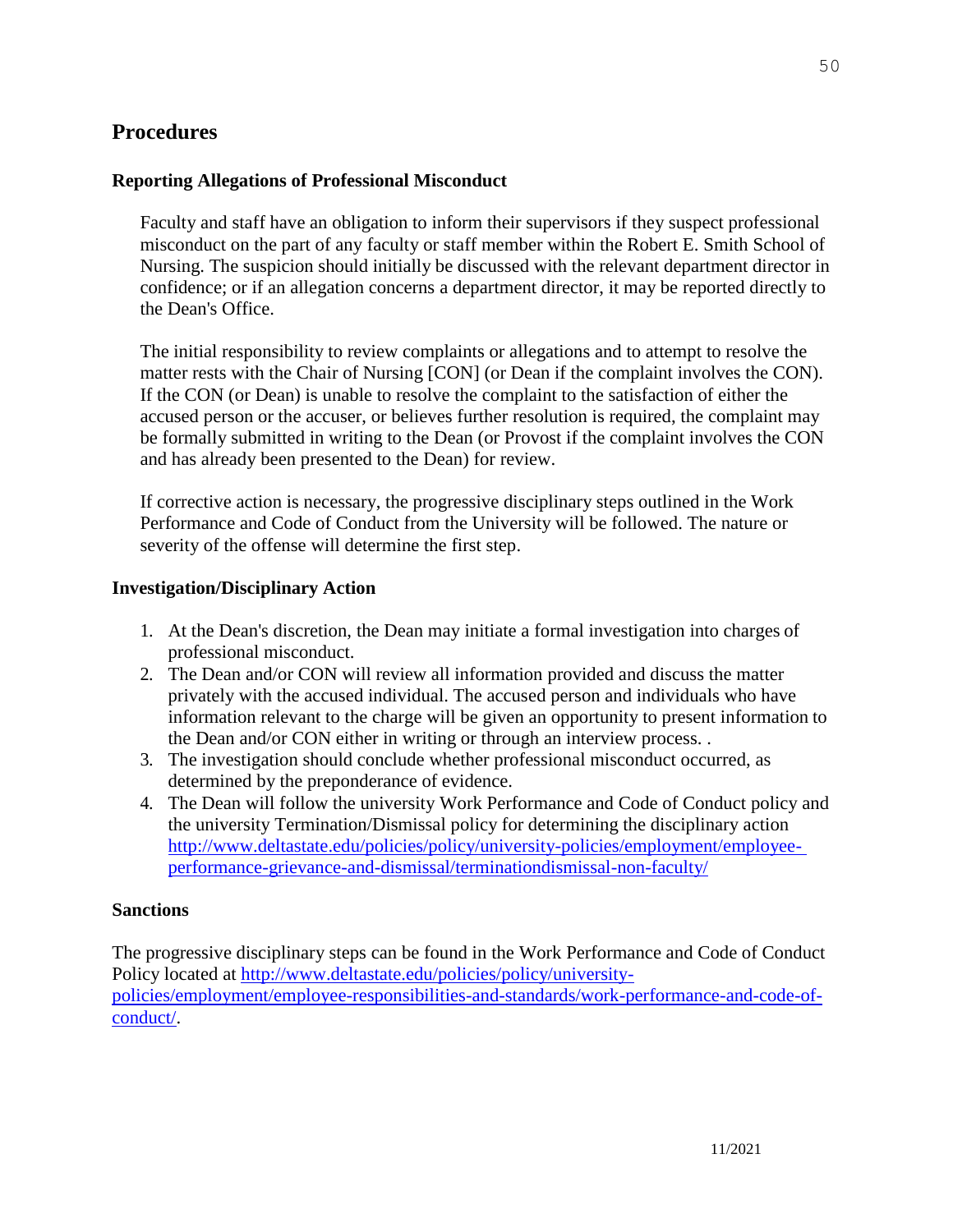# **Appeals**

The accused person may appeal the decision by following Faculty Grievance Process and Procedures policy or the Non-Faculty Grievance policy.

Faculty Grievance Policy: [http://www.deltastate.edu/policies/policy/university](http://www.deltastate.edu/policies/policy/university-policies/employment/faculty/faculty-grievances-process-and-procedures-policy/)[policies/employment/faculty/faculty-grievances-process-and-procedures-policy/](http://www.deltastate.edu/policies/policy/university-policies/employment/faculty/faculty-grievances-process-and-procedures-policy/) Non Faculty Grievance Policy: [http://www.deltastate.edu/policies/policy/university](http://www.deltastate.edu/policies/policy/university-policies/employment/employee-performance-grievance-and-dismissal/grievance-non-faculty/)[policies/employment/employee-performance-grievance-and-dismissal/grievance-non-faculty/](http://www.deltastate.edu/policies/policy/university-policies/employment/employee-performance-grievance-and-dismissal/grievance-non-faculty/)

Origination Date: 03/2016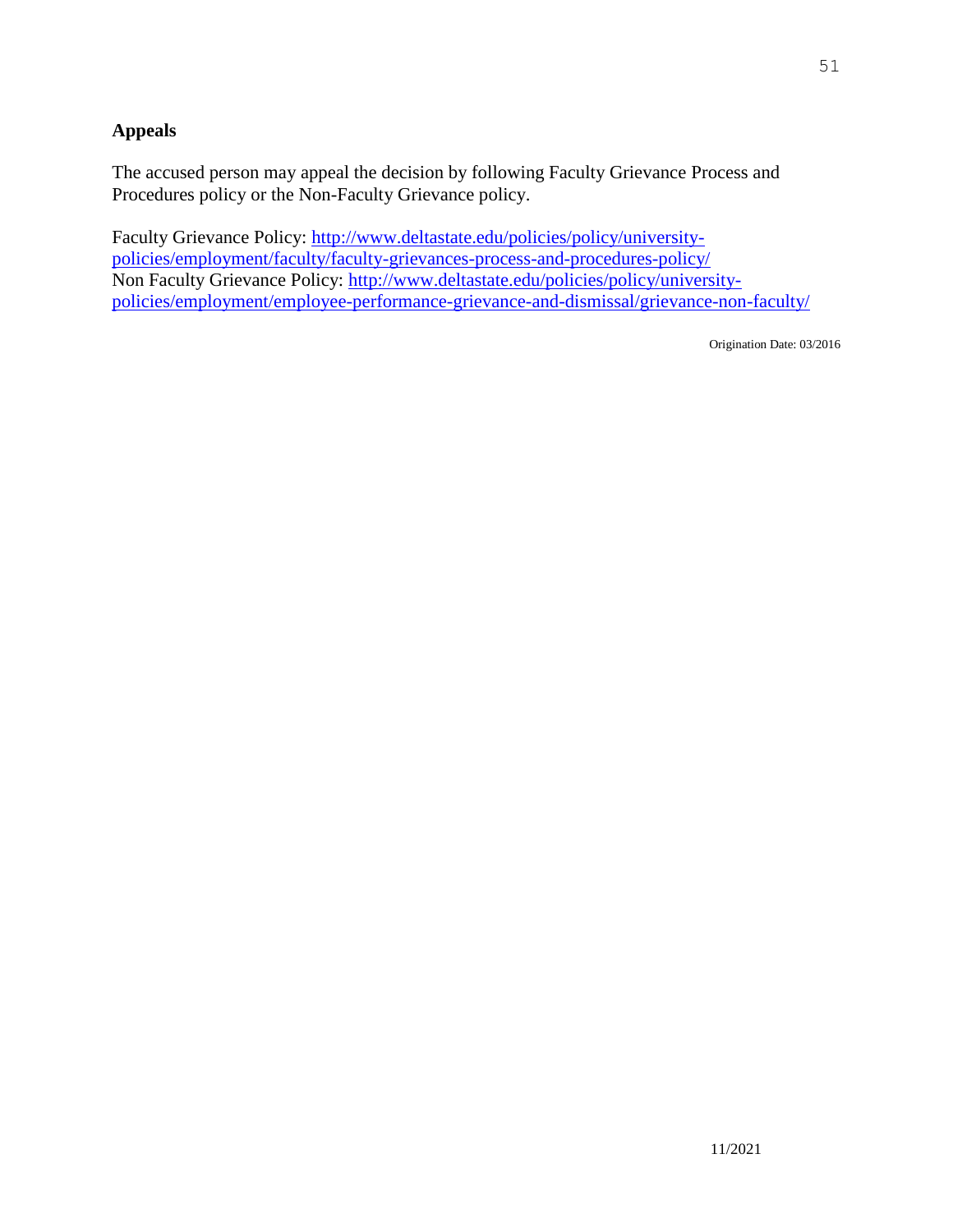#### **Delta State University Robert E. Smith School of Nursing Religious Accommodation Request Form**

| Date     | <b>Student Name</b><br><u> 1989 - John Stone, Amerikaans en Stone (</u> |         | 900# |
|----------|-------------------------------------------------------------------------|---------|------|
| Okramail |                                                                         | Phone # |      |
|          | Describe the religious accommodation you are requesting                 |         |      |

Specific Dates of Absence

List the course assignment, test, exam, clinical, or other School of Nursing (SON) requirements you are seeking religious accommodation

I understand if the accommodation is approved, the absence will be excused.

I understand I am not relieved from the responsibility of any part of the course/clinical requirements during the absence.

I understand it is my responsibility to complete missed assignments, tests, and/or exams, within the specified timeframe determined by the course Instructor of Record (IOR).

I understand one clinical make-up day is available for students to complete the clinical course requirements, if needed. I understand I will be unsuccessful in the clinical course if clinical requirements are not met.

Student Signature Date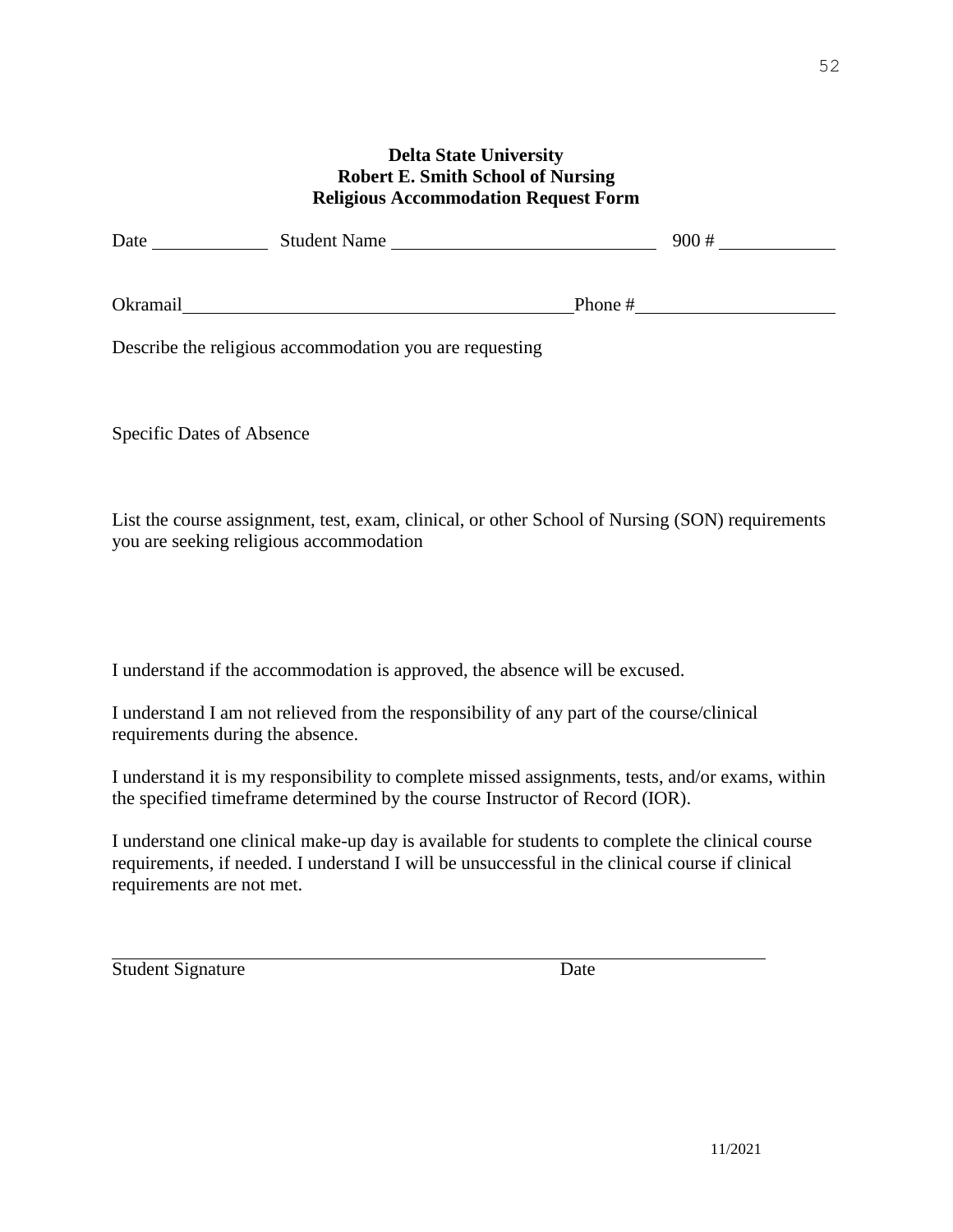## **Delta State University Robert E. Smith School of Nursing**

#### **Recruitment and Marketing Plan**

The Robert E. Smith School of Nursing recruiting and marketing efforts assist in enrollment growth of high quality and diverse applicants for all programs. Unique recruitment and marketing techniques continue to be explored to recruit and support the university goal of becoming the best regional university in the nation. All Faculty and Staff of the Robert E. Smith School of Nursing actively participate in recruitment and marketing efforts in various ways.

#### **Robert E. Smith School of Nursing Website**

An active internet domain<http://www.deltastate.edu/school-of-nursing/> is maintained for access by any interested individual**.** This website provides information on the programs of study and organizations, access to handbooks and resources, and ability for potential students to make application. In accordance with the Office of Information Technology (OIT) and Communications and Marketing, the Robert E. Smith School of Nursing website will be updated and maintained as appropriate.

#### **Recruitment**

#### **Brochures**

Recruitment flyers/brochures with the most current information on the programs of study (BSN, RN-BSN, MSN, & DNP) are available during recruitment efforts, and in various locations throughout the Robert E. Smith School of Nursing. Full program flyers are distributed to a variety of healthcare facilities, community colleges, and universities.

#### **Newsletter**

A newsletter is published electronically and as a hard copy once during the fall and spring for dissemination to donors, advisory council members, alumni, current and potential students, and community members. The newsletter highlights accomplishments of the Robert E. Smith School of Nursing faculty, students, and alumni, as well as events.

#### **Events/Efforts**

Participation at recruitment events occurs at the community, state, regional, and national levels. Some of these recruitment and marketing activities include sponsorship, exhibit and participation in health fairs, nursing conferences, counseling and educational conventions, workshops, alumni events, career fairs and campus visits for K-12 schools, community colleges, universities, festivals, healthcare agencies, campus and community events, camps, and programs.

Recruitment and marketing efforts extend to potential students and family members in areas not specified above through opportunities such as:

- Educational seminars by students within local K-12 schools (safety, hygiene, nutrition, exercise, diabetes, risky behaviors, etc.)
- Advertisement in convention programs, nursing publications [i.e. Mississippi RN,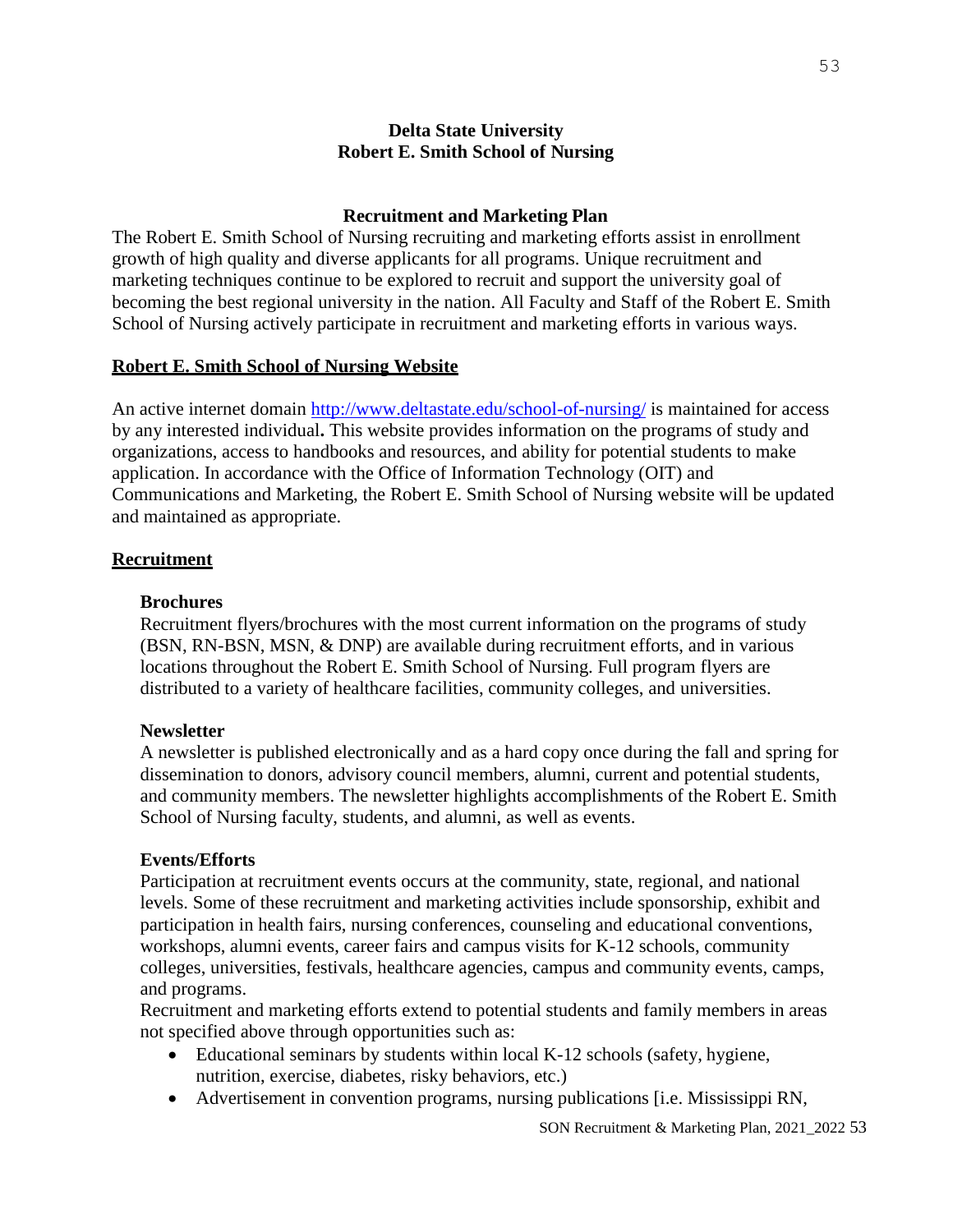Board of Nursing] and local newspapers.

- Community involvement by faculty and students through health presentations and fairs.
- Provision of program information to healthcare agencies and preceptors by SON faculty members.
- Development of promotional videos and advertisement through various media platforms

## **Social Media**

Facebook and Instagram are used to promote various events and the nursing programs, as well as to announce deadlines. A designated SON staff member oversees these accounts and posts as warranted.

## **Programs of Study**

BSN Generic

- Participate in high school and college career days through direct participation and by providing DSU Recruiters with brochures and recruitment materials.
- Sponsor and attend/exhibit at annual conventions [i.e. Mississippi Counselors Association Convention and Mississippi Science Teachers Convention] to target audiences that have direct contact/influence in student career choices.
- **•** Sponsor and attend alumni events to provide program information and distribute program materials to DSU Alumni working in healthcare agencies or education/school settings.
- Arrange and provide tours of the Robert E. Smith School of Nursing building for prospective generic nursing students and/or parents.
- **•** Participate in health fairs and other community-based events such as Annual Rice Luncheon, Octoberfest and Crosstie Festival – provide health screenings and program information to community members.

# RN-BSN Completion

- **•** Participate in community college career days through direct participation and by providing DSU Recruiters with brochures and recruitment materials.
- **•** Program information and applications are distributed to Associate Degree in Nursing (ADN) community colleges, and at healthcare agencies.
- **•** Program information is provided by Robert E. Smith School of Nursing faculty members to healthcare agencies and preceptors.
- Sponsor and attend/exhibit at annual conventions [Mississippi Organization of Associate Degree Nurses (M-OADN) Convention, MNA Convention, and Nursing Summit].
- Sponsor and attend alumni events to provide program information and distribute program materials to DSU Alumni who are associate degree nurses and/or who work in healthcare agencies or education/school settings.
- Arrange and provide tours of the Robert E. Smith School of Nursing building for prospective RN-BSN nursing students.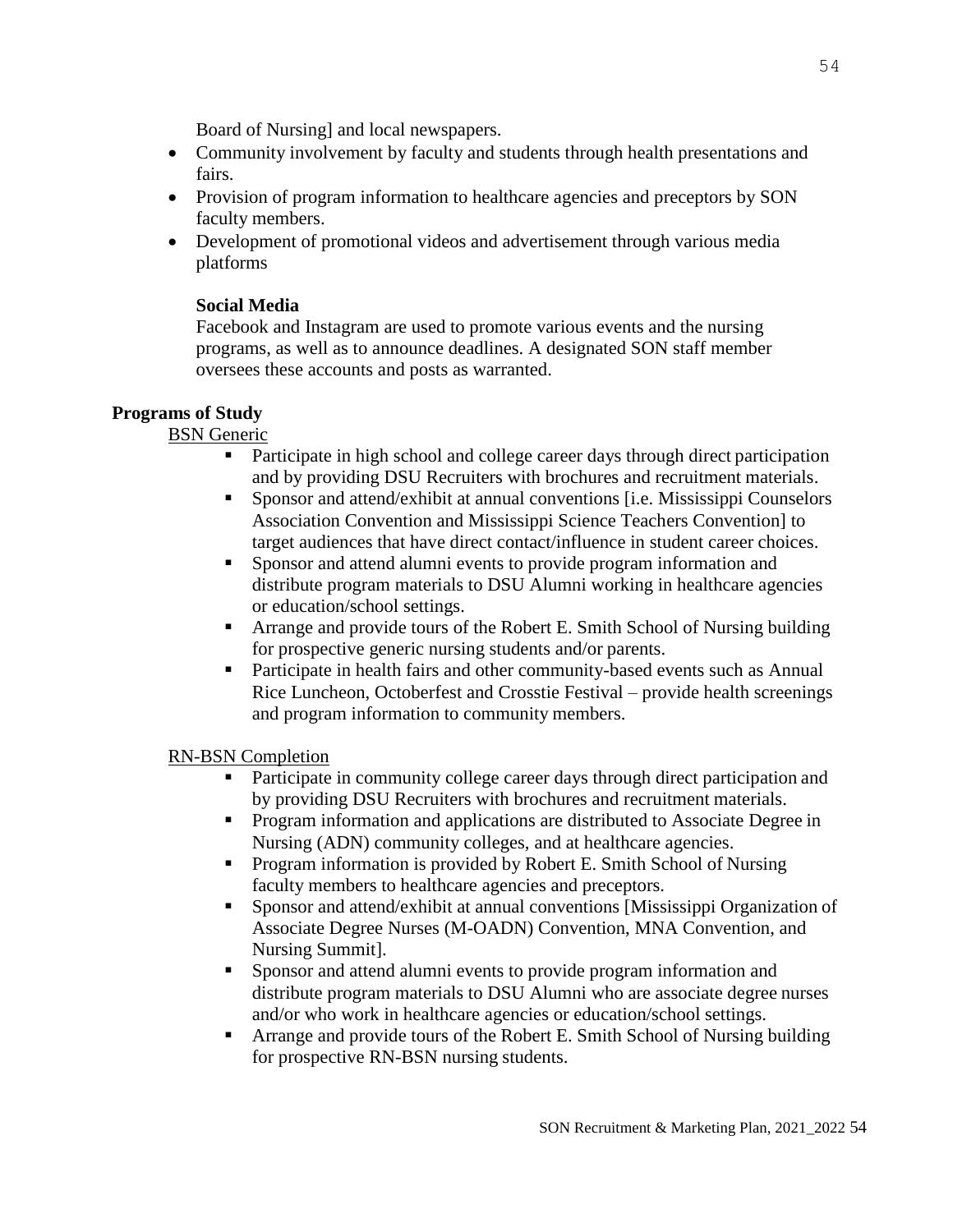#### MSN & DNP Programs

- Participate in community college and healthcare career fairs providing MSN & DNP program information and applications to nursing faculty and employees.
- **•** Program information and applications are distributed to Associate Degree in Nursing community colleges, and at healthcare agencies.
- Sponsor and attend/exhibit at annual conventions [MNA Convention, Nursing Summit, M-OADN Convention, and NP Conferences].
- **•** Sponsor and attend alumni events to provide program information and distribute program materials to DSU Alumni who are prospective MSN & DNP students and/or who work in healthcare agencies or education/school settings.
- **•** Arrange and provide tours of the SON building for prospective MSN  $&$  DNP students.
- Develop, coordinate and implement joint recruiting efforts with the DSU Graduate and Continuing Office.

## **Data Collection**

To monitor recruitment and marketing efforts, data will be collected of the following:

- Potential students advised during recruitment events
- Potential students advised from website, emails, phone calls, and face-to face
- **EXECUTE:** Distribution of recruitment materials to healthcare agencies and/or preceptors
- **EXECUTE:** Distribution of recruitment materials to high schools and community colleges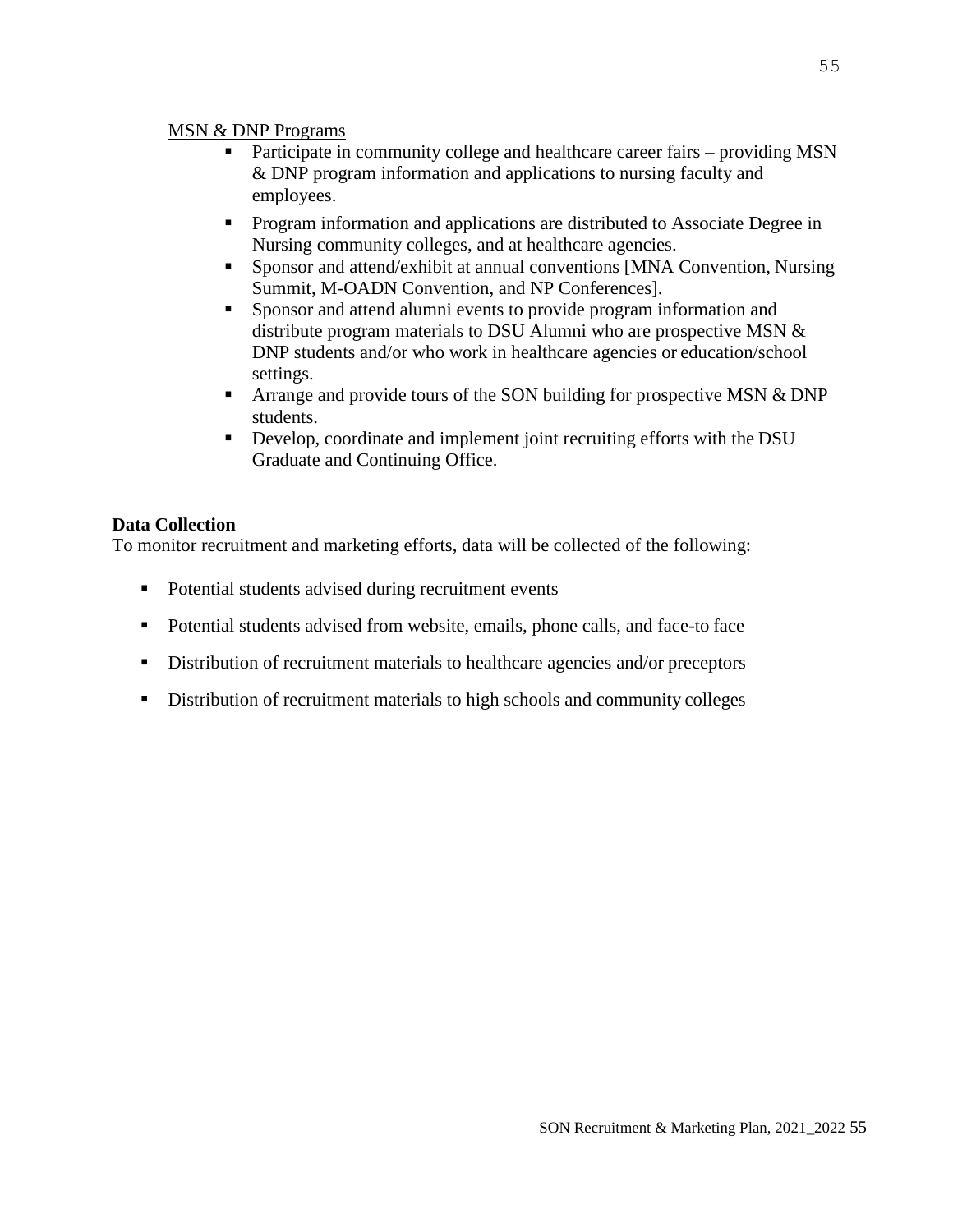56

# SON Recruitment & Marketing Plan, 2021\_2022 56

## **Delta State University**  Robert E. Smith School of Nursing **Request for Faculty Practice Day**

Faculty whose faculty practice opportunities cannot be completed outside of regular workweek hours (e.g., faculty who hold advanced practice certification and must maintain the certification to teach advanced practice students) will complete a request for one practice day. Submit this form to the Chair of Nursing no later than two weeks after a semester begins. When a change in practice occurs during a semester, submit a revised form.

| Practice Site Name                                           |          |
|--------------------------------------------------------------|----------|
|                                                              |          |
|                                                              |          |
| Request for Practice Day [will be out of office/off campus]: |          |
| Weekday: Monday Tuesday Wednesday Thursday Friday            |          |
| Time: $8a-5p$ $8a-12p$ $1p-5p$                               |          |
|                                                              | End Date |
| <b>Additional Comments/Information:</b>                      |          |
|                                                              |          |

Faculty members involved in outside employment [practice day] are expected to be accountable for their practice by submitting evidence of practice (evidence of practice in a hospital, clinical or community setting, serving as a preceptor for NP students, etc.) with annual evaluation documents.

*I understand the approved practice day is overload and is not included in the Delta State University 40 hour work week nor included in the School of Nursing Department instructional faculty workload hours*  [*i*FTE]*.*

Faculty Date

Chair **Date** 

Dean Date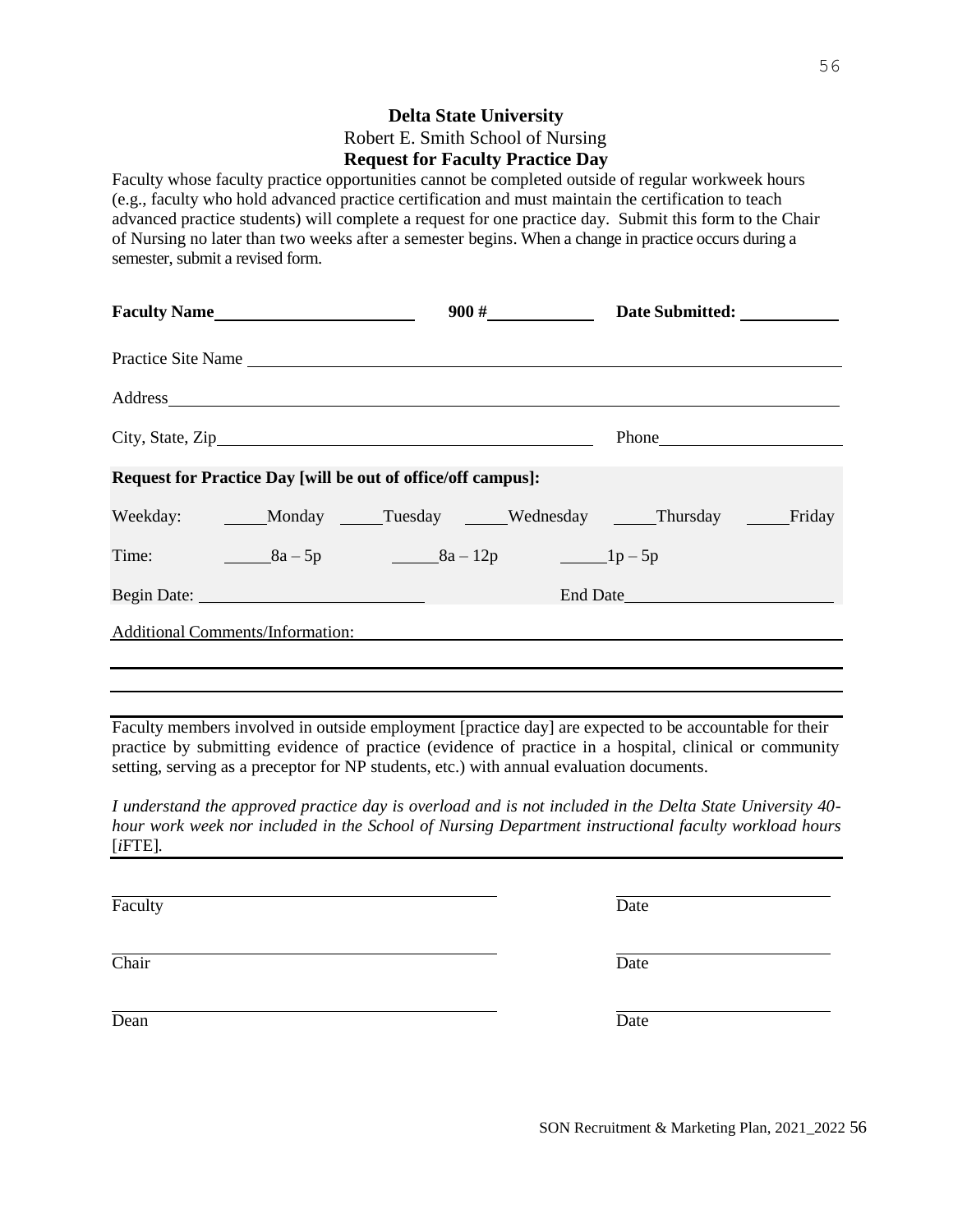#### **Delta State University Robert E. Smith School of Nursing**

#### **Request for Faculty Development Day**

Faculty whose faculty development opportunities cannot be completed outside of regular workweek hours (e.g., faculty who are attending conferences relevant to teaching and/or clinical practice, conducting research, writing manuscripts for publication, or other scholarly activities) will complete a request for one faculty development day. Submit this form to theChair of Nursing no later than two weeks after a semester begins. When a change occurs, submit a revised form.

| Faculty Name                                     |                                                                                      | $900 \#$                                                                |  |
|--------------------------------------------------|--------------------------------------------------------------------------------------|-------------------------------------------------------------------------|--|
| <b>Scholarly Activities</b>                      | Semester <u>Vear</u> <sub>Near</sub> <sub>Near</sub> <sub>Near</sub> <sub>Near</sub> |                                                                         |  |
| 1.<br>2.<br>$\overline{3}$ .<br>$\overline{4}$ . |                                                                                      |                                                                         |  |
|                                                  |                                                                                      | Request for Faculty Development Day [will be out of office/off campus]: |  |
|                                                  |                                                                                      |                                                                         |  |

| Weekday:    | Monday    | Tuesday    | _Wednesday | Thursday | Friday |
|-------------|-----------|------------|------------|----------|--------|
| Time:       | $8a - 5p$ | $8a - 12p$ | $1p-5p$    |          |        |
| Begin Date: |           |            | End Date:  |          |        |

Additional Comments/Information:

Faculty members involved in faculty development are expected to be accountable for their scholarly activities by submitting evidence/supporting documentation (progress of research, research outcomes, manuscripts, publications, etc.) with annual evaluation documents.

I understand the approved faculty development day is not included in the School of Nursing Department instructional faculty workload hours [iFTE].

| Faculty | Date |
|---------|------|
| Chair   | Date |
| Dean    | Date |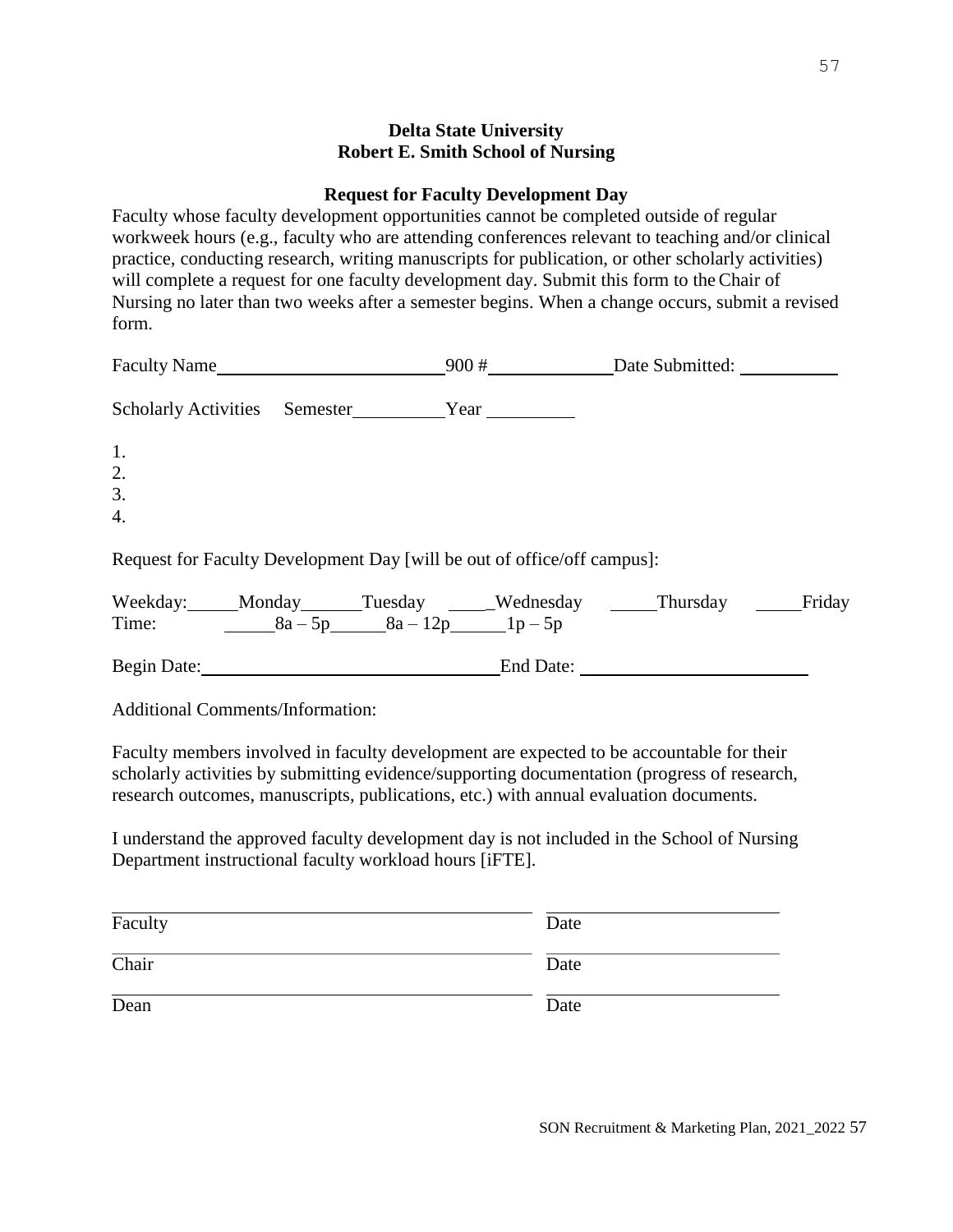## **SON Administration Position Descriptions**

*Chair of Nursing Graduate Program Coordinator Undergraduate Program Coordinator Simulation Lab Coordinator/Instructor in Nursing*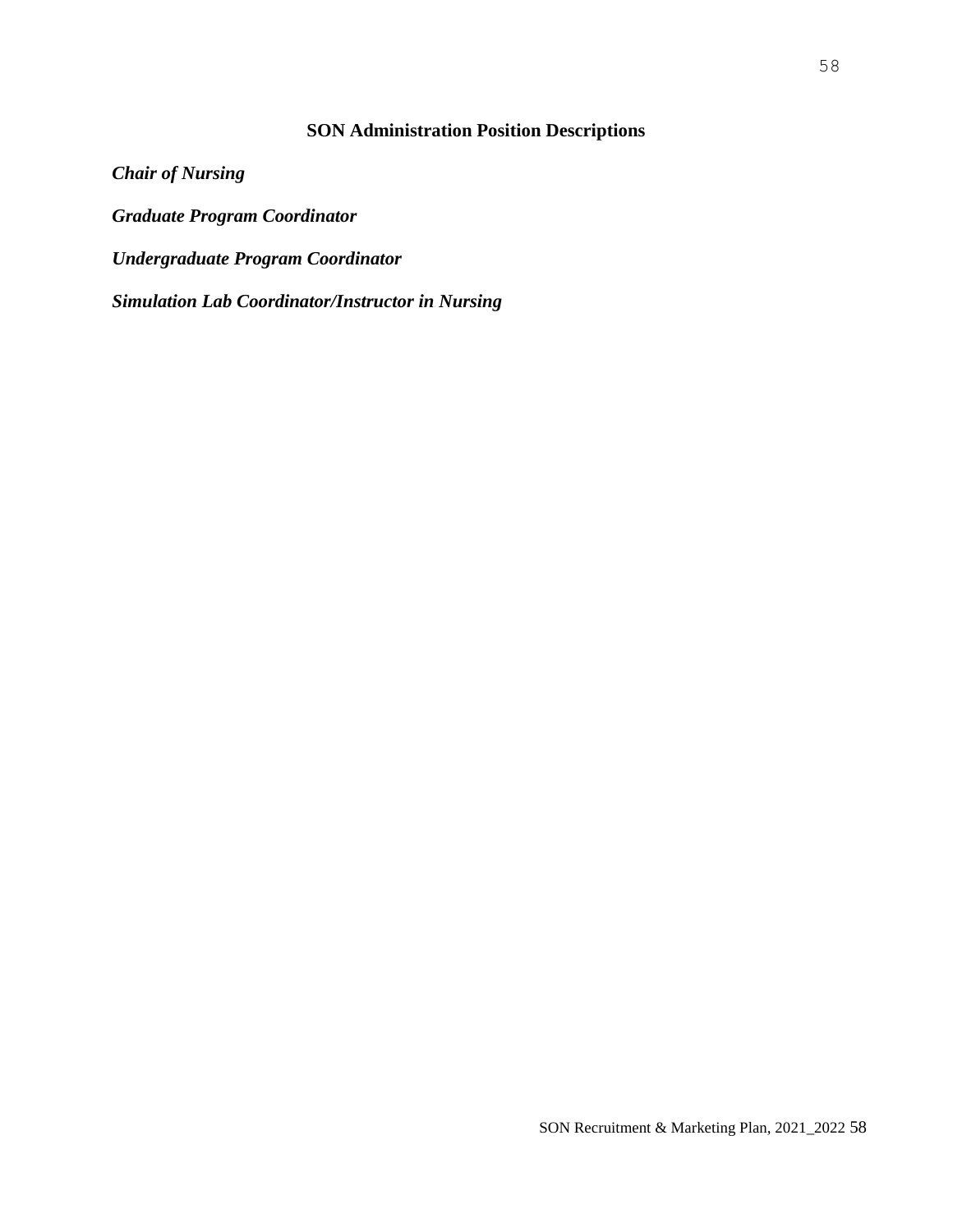#### **Title: Chair of Nursing**

(Full-time, 12 month position) Release Time (based on a 12 hour semester load)

## Qualifications:

- 1. Holds an earned doctorate in nursing or related field or enrolled in a doctorate program in nursing or a related field
- 2. Administrative experience in a nursing program of an institution of higher learning
- 3. Eligible for appointment to a professional rank

## Responsibilities:

## **Chair Summary**

- 1. Oversees the operations of academic programs
- 2. Coordinates curricular planning, implementation, evaluation, and revisions (as needed) based on data analysis to promote excellence in teaching, scholarship, service, and practice
- 3. Assures compliance with legal, regulatory, ethical, and professional standards in programs
- 4. Adheres and disseminates to faculty, students, and applicants the federal, state, institutional, school, and contractual policies and procedures
- 5. Ensures all faculty adheres to the Mississippi Nurse Practice Act
- 6. Participates in School of Nursing strategic planning
- 7. Plans for personnel and other resources needed and submits requests to the Dean for annual budget preparation
- 8. Facilitates communication among members of the school, institution, and community with regards to the needs, opportunities, and risks of the School of Nursing
- 9. Conducts correspondence related to the programs
- 10. Teaching: 75% teaching/25% administrative in Fall semesters and 50% teaching/50% administrative in Spring semesters
- 11. Participates in scholarly activities appropriate for rank and service to the School of Nursing, University, and community
- 12. Plans for personnel and other resources needed and submits requests to the Dean for annual budget preparation
- 13. Initiates and participates in preparing grant proposals, as appropriate
- 14. Seeks external-funding opportunities and forwards to faculty with appropriate interests
- 15. Oversees the Master Plan for Evaluation (MPE) for the School of Nursing
- 16. Coordinates implementation of policies for student admission, progression, retention, and graduation
- 17. Encourages and supports professional development through research and scholarly activities by faculty
- 18. Promotes a respectful and ethical climate within the School of Nursing [faculty, staff, students] and the external community of interest [preceptors, healthcare facilities, healthcare organizations]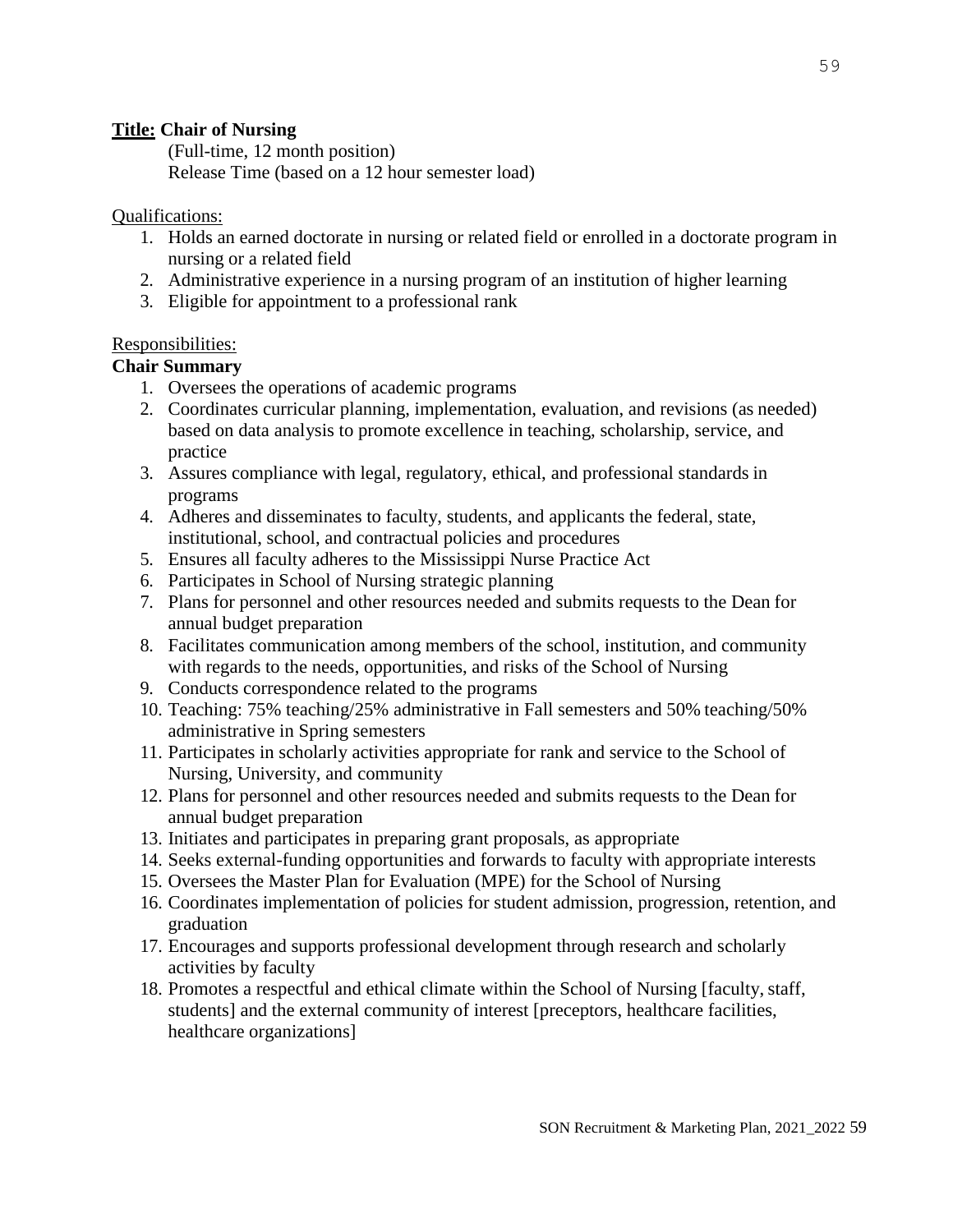## **Work with Students**

- 19. Participates in on-campus and off-campus recruitment events to promote the School of Nursing programs
- 20. Participates in retention activities to maintain or improve retention rates within the School of Nursing
- 21. Plans with faculty for student's clinical needs
- 22. Assures that needed agency contracts for clinical learning experiences are established, current, and on file in the School of Nursing
- 23. Assists students with academic and administrative questions and problems
- 24. Provides student counseling (academic) and referral to health and other services
- 25. Assists students with application for undergraduate, graduate, and/or post-graduate studies
- 26. Provides decisions to grievance appeals initiated by students
- 27. Coordinates ceremonial activities of the department/division

## **Academics/Curriculum**

- 28. Initiates the development of policies and procedures as needed
- 29. Performs service at the university, school, professional, and community levels
- 30. Participates in the Mississippi Council of Deans and Directors of Schools of Nursing and the Mississippi Baccalaureate and Higher Degree Nursing Council
- 31. Participates in state, regional, and national meetings to maintain professional development for state requirements and national certification
- 32. Assists in the advisement of all programs
- 33. Coordinates assignment of students to other faculty advisors within the School of Nursing
- 34. Ensures faculty adherence to advisement timeline and procedures
- 35. Coordinates teaching assignments for each semester
- 36. Oversees the maintenance of student files and program records

# **Administrative**

- 37. Serves as ex-officio to Undergraduate and Graduate Program Level meetings
- 38. Serves as ex-officio member of all standing/adhoc committees
- 39. Contributes editing to minutes and annual committee reports
- 40. Maintains current materials and submits revisions for appropriate publications (i.e., DSU Undergraduate and Graduate Catalogs)
- 41. Ensures all School of Nursing handbooks are reviewed, revised, and distributed annually
- 42. Provides leadership in program functioning, the process of accreditation, and continuing education program approval
- 43. Prepares program materials for annual reports, accreditation self-study reports, and other reports
- 44. Coordinates requests from faculty/staff in hiring and supervising graduate assistants
- 45. Oversees completion of Employment Action Forms (EAFs)
- 46. Recruits and selects clerical and technical staff to support the unit'sinstructional programs

# **Work with Faculty**

- 47. Completes an annual evaluation of faculty
- 48. Provides guidance to faculty and students in resolving academic concerns
- 49. Mentors faculty relative to teaching, scholarship/research, and service
- 50. Encourages and supports research and other scholarly activities by faculty

SON Recruitment & Marketing Plan, 2021\_2022 60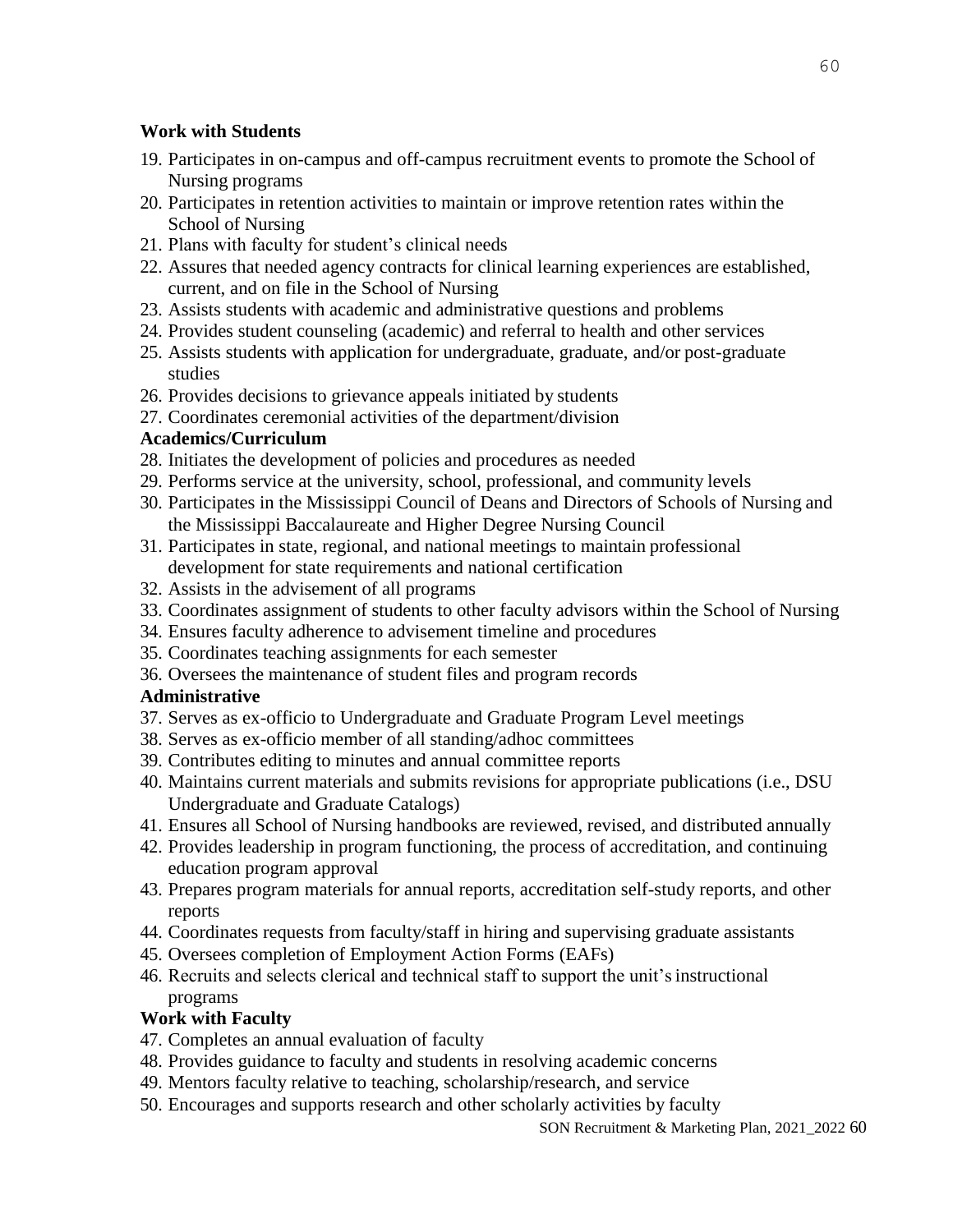51. Participates in orientation of new faculty members

52. Participates in recruiting and hiring prospective faculty **Other**

53. Coordinates special projects as requested by the Dean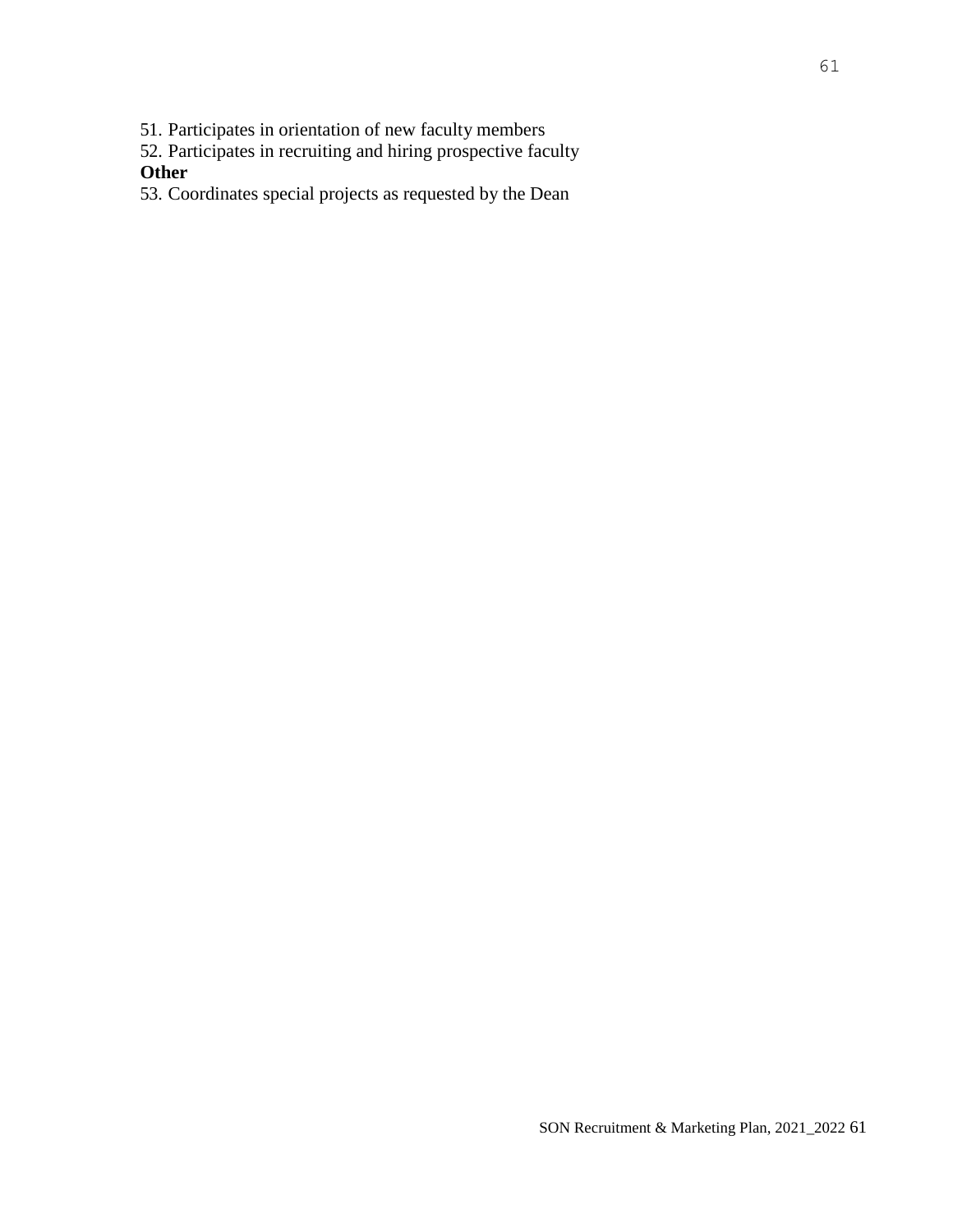#### **DELTA STATE UNIVERSITY Robert E. Smith School of Nursing Program Coordinators Position Descriptions**

| <b>POSITION TITLE</b>                | <b>Graduate Program Coordinator</b><br>(nine (9) month position - .25 release time of a Full-time faculty<br>workload [12 credit hours])                                                                                                                                                                                                                                                                                                                                                                                                          |
|--------------------------------------|---------------------------------------------------------------------------------------------------------------------------------------------------------------------------------------------------------------------------------------------------------------------------------------------------------------------------------------------------------------------------------------------------------------------------------------------------------------------------------------------------------------------------------------------------|
| <b>REPORTS TO</b><br>POSITON SUMMARY | Chair of Nursing<br>Assist the Chair of Nursing in overseeing the teaching, advisement,<br>clinical management, and student learning assessment of the<br>graduate nursing program.                                                                                                                                                                                                                                                                                                                                                               |
| <b>QUALIFICATIONS</b>                | <b>Required</b><br>Holds an earned doctorate in nursing or related field or enrolled in a<br>$\bullet$<br>doctorate program in nursing or a related field<br>Holds current national certification as a Nurse Practitioner in at least one<br>$\bullet$<br>population-focused area<br>Credentialed as a Nurse Practitioner in the state of Mississippi<br>$\bullet$<br>Holds current Advanced Practice Registered Nurse (APRN) licensure in<br>$\bullet$<br>the state of Mississippi<br>Eligible for appointment to a professional rank            |
|                                      | <b>Preferred</b><br>Leadership experience in Nurse Practitioner program(s)<br>Personal and professional integrity consistent with the mission of this<br>institution and department<br>Strong organizational skills and independent work initiative<br>Evidence of effective problem solving, critical thinking, and decision<br>٠<br>making skills<br>Demonstrated proactive approach in identifying problems<br>٠<br>Evidence of flexibility, willingness to change, open-mindedness,<br>fairness, accepting responsibility and personal growth |
|                                      | <b>ESSENTIAL DUTIES AND/OR RESPONSIBILITIES</b><br>1. Serve as administrator for Typhon NPST - annually ensure new faculty members and students are                                                                                                                                                                                                                                                                                                                                                                                               |

- added; graduated students are archived; and faculty resigned/retired are removed
- 2. Review and revise the graduate nursing student handbook for final approval and distribution by the end of the spring semester
- 3. Coordinate the development of comprehensive calendars and ensure distribution to students, faculty, and staff by the end of each semester
- 4. Recommend graduate program revisions based upon faculty feedback and evaluations each semester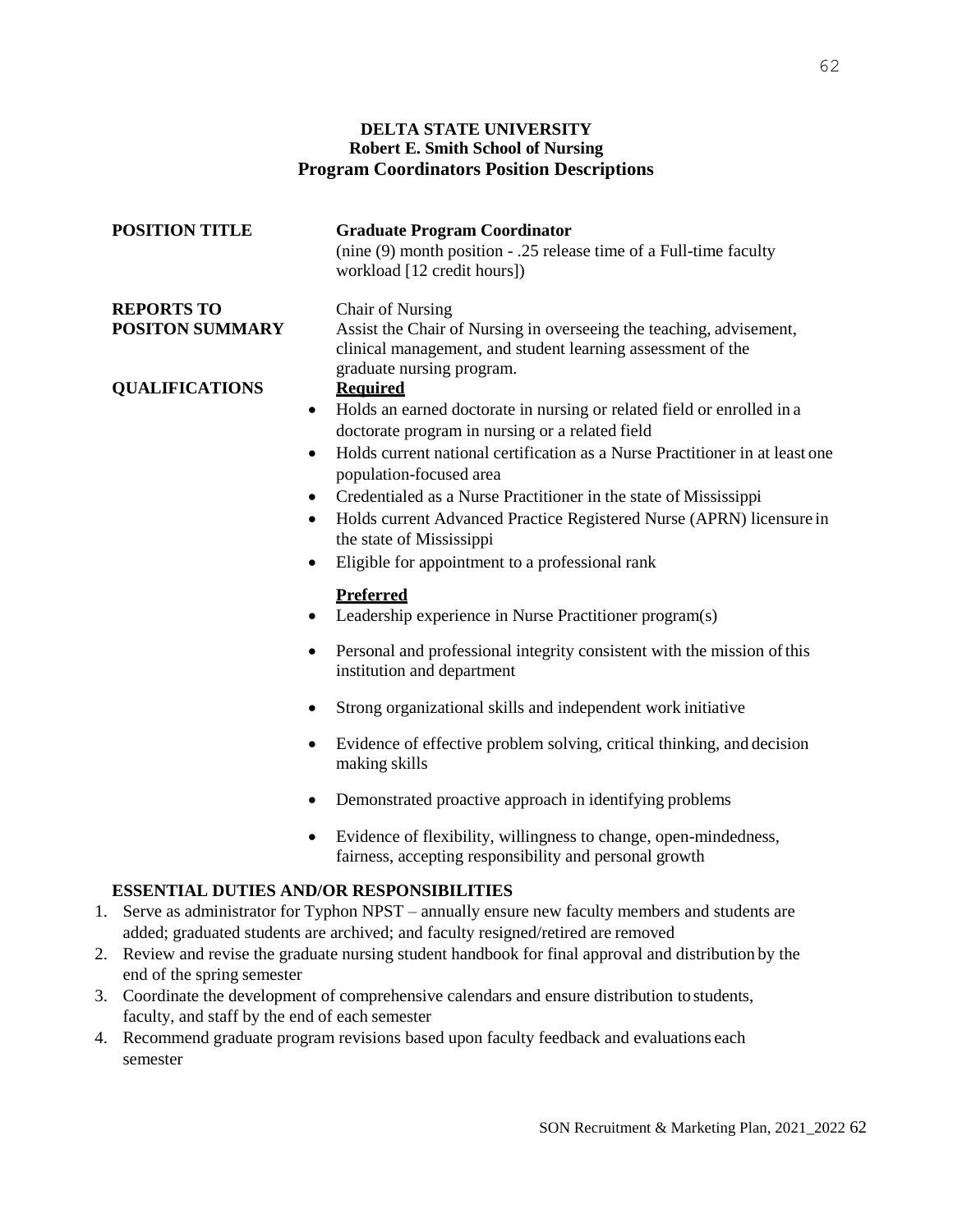- 5. Coordinate the review and revision of all graduate clinical and preceptor forms/handbook bythe end of the spring semester
- 6. Obtain clinical rotations and schedules for practicum courses from the course Instructor ofRecord (IOR) each semester prior to pre-registration week
- 7. Assist in the development of remediation (enhancement) strategies to improve ormaintain certification pass rates based on standardized exam scores for FNP students
- 8. Assist in the development of retention/success strategies to improve or maintain retention and graduation rates for all graduate nursing students
- 9. Assist faculty in the advisement of graduate students
- 10. Provide direction and counsel to faculty members and/or graduate students who need clarification regarding program of study, schedule, student issues, etc.
- 11. Assist faculty with academic and/or non-academic concerns, as needed, for graduate students
- 12. Participate in the graduate nursing student application and selection process
- 13. Coordinate the planning and delivery of orientations for newly admitted graduate nursing students
- 14. Recommend purchase of instructional resources (materials, equipment, and supplies) forthe graduate program
- 15. Assist in data collection for the Master Plan of Evaluation (MPE)
- 16. Assist in maintaining and generating documents for national/state nursing accreditation
- 17. Mentor new graduate faculty members in teaching, scholarship, service, and practice
- 18. Perform other duties as assigned by Chair of Nursing and/or Dean

#### **PERFORMANCE EVALUATION**

- Conducted annually by Chair to determine reappointment to position
- Based upon teaching, scholarship, service, and leadership [fulfilling the position's responsibilities – quality of work, meeting deadlines, being self-directed, promotion of a positivework environment, and respectful of others' thoughts and ideas]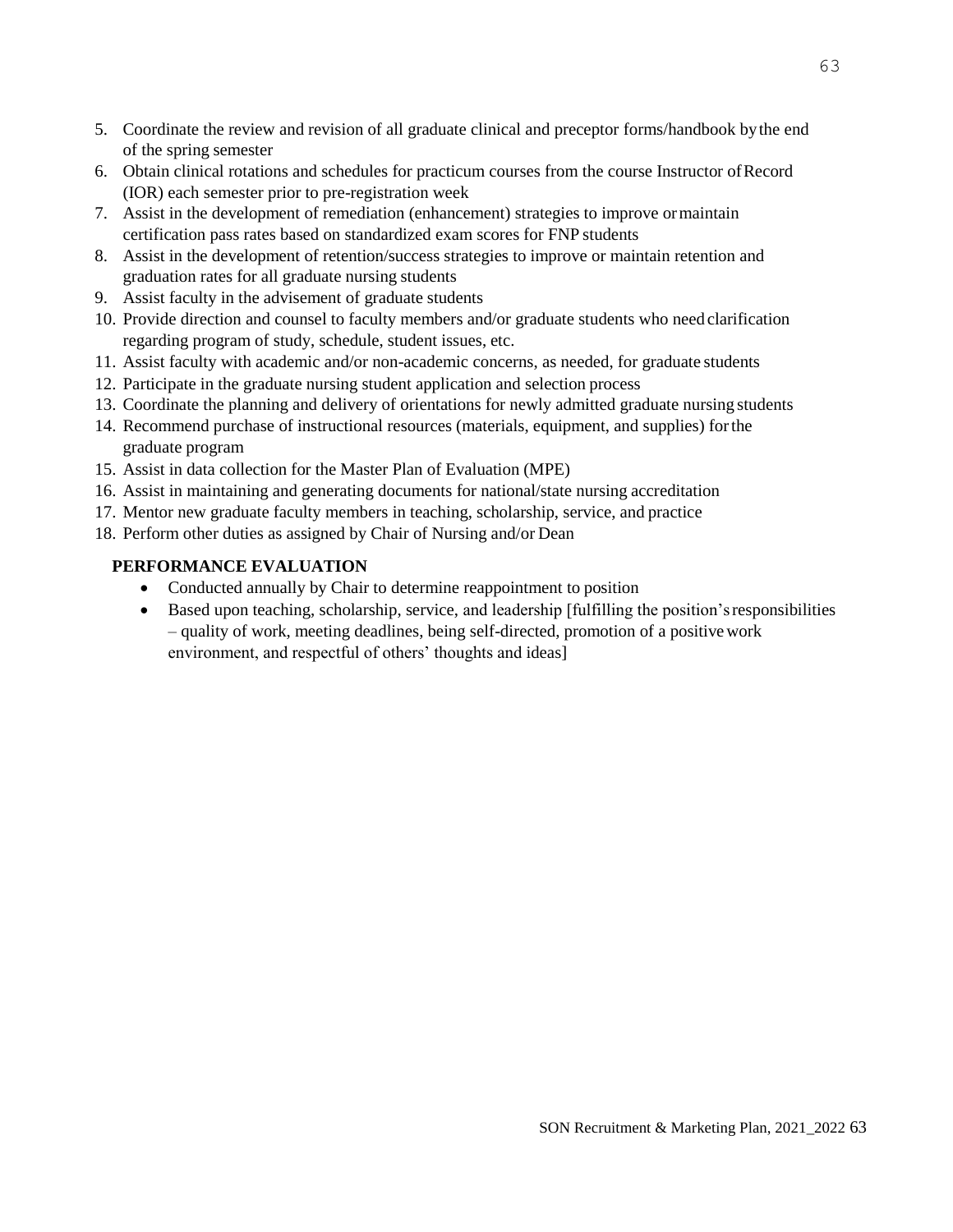#### **DELTA STATE UNIVERSITY Robert E. Smith School of Nursing**

| <b>POSITION TITLE</b>  | <b>Undergraduate Program Coordinator</b><br>(nine $(9)$ month position – .25 release time of a Full-time faculty<br>workload [12 credit hours])                      |
|------------------------|----------------------------------------------------------------------------------------------------------------------------------------------------------------------|
| <b>REPORTS TO</b>      | <b>Chair of Nursing</b>                                                                                                                                              |
| <b>POSITON SUMMARY</b> | Assist the Chair of Nursing in overseeing the teaching, advisement,<br>clinical management, and student learning assessment of the<br>baccalaureate-nursing program. |
| <b>QUALIFICATIONS</b>  | <b>Required</b>                                                                                                                                                      |
|                        | Holds an earned doctorate in nursing or related field or enrolled in a<br>$\bullet$<br>doctorate program in nursing or a related field                               |
|                        | Holds current Registered Nurse license to practice in the state of<br>$\bullet$<br>Mississippi                                                                       |
|                        | Eligible for appointment to a professional rank                                                                                                                      |
|                        | <b>Preferred</b>                                                                                                                                                     |
|                        | Leadership experience in nursing program(s)                                                                                                                          |
|                        | Personal and professional integrity consistent with the mission of this<br>institution and department                                                                |

- Strong organizational skills and independent work initiative
- Evidence of effective problem solving, critical thinking, and decision making skills
- Demonstrated proactive approach in identifying problems
- Evidence of flexibility, willingness to change, open-mindedness, fairness, accepting responsibility and personal growth

## **ESSENTIAL DUTIES AND/OR RESPONSIBILITIES**

- 1. Serve as administrator for the following technologies:
	- i. Typhon NSST annually ensure new faculty members and students are added; graduated students are archived; and faculty resigned/retired are removed
	- ii. Clinical Placement Pro each semester ensure clinical rotations are requested, as appropriate ExamSoft – each semester ensure courses, students, and course(s)/students are uploaded
- 2. Review and revise the undergraduate nursing student handbook for final approval and distribution by the end of the spring semester
- 3. Coordinate the development of comprehensive calendars and ensure distribution to students, faculty, and staff by the end of each semester
- 4. Recommend undergraduate program revisions based upon faculty feedback and evaluations each semester
- 5. Coordinate the review and revision of all undergraduate clinical and preceptor forms/handbook by the end of the spring semester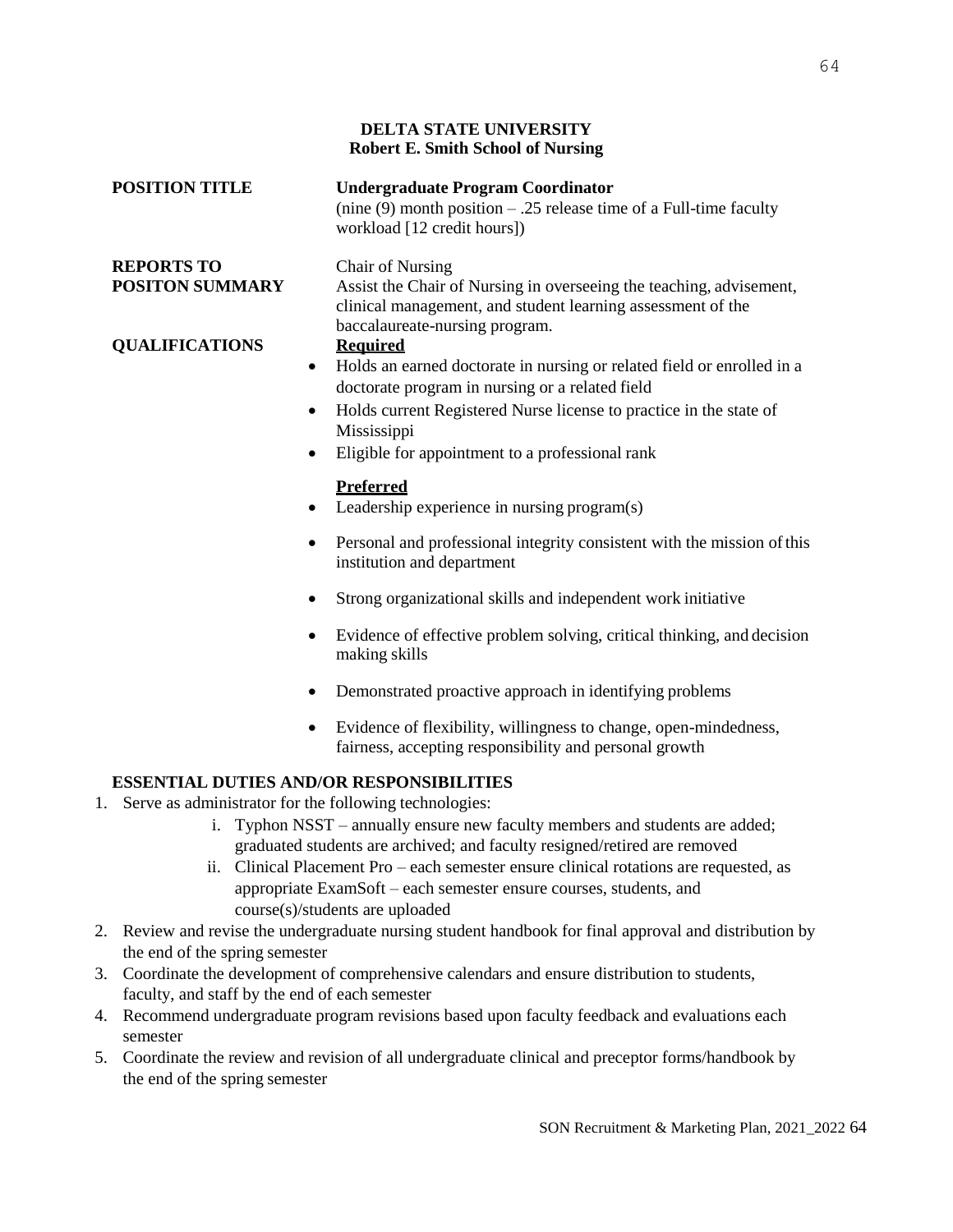- 6. Obtain clinical rotations and schedules for practicum courses from the course Instructorof Record (IOR) each semester prior to pre-registration week
- 7. Assist in the development of remediation (enhancement) strategies to improve or maintain NCLEX pass rates based on standardized exam scores for BSN [generic] students
- 8. Assist in the development of retention/success strategies to improve or maintain retention and graduation rates for all baccalaureate nursing students
- 9. Assist faculty in the advisement of undergraduate students [pre-nursing & nursing]
- 10. Provide direction and counsel to faculty members and/or undergraduate students [pre-nursing & nursing] who need clarification regarding program of study, schedule, student issues, etc.
- 11. Assist faculty with academic and/or non-academic concerns, as needed, for undergraduate nursing students
- 12. Participate in the undergraduate nursing student application and selection process
- 13. Coordinate in the planning and delivery of orientations for newly admitted undergraduate nursing students
- 14. Recommend purchase of instructional resources (materials, equipment, and supplies) forthe undergraduate program
- 15. Assist in data collection for the Master Plan of Evaluation (MPE)
- 16. Assist in maintaining and generating documents for national/state nursing accreditation
- 17. Mentor new undergraduate faculty members in teaching, scholarship, service, and practice
- 18. Perform other duties as assigned by Chair of Nursing and/or Dean

#### **PERFORMANCE EVALUATION**

- Conducted annually by Chair to determine reappointment to position
- Based upon teaching, scholarship, service, and leadership [fulfilling the position's responsibilities – quality of work, meeting deadlines, being self-directed, promotion of a positivework environment, and respectful of others' thoughts and ideas]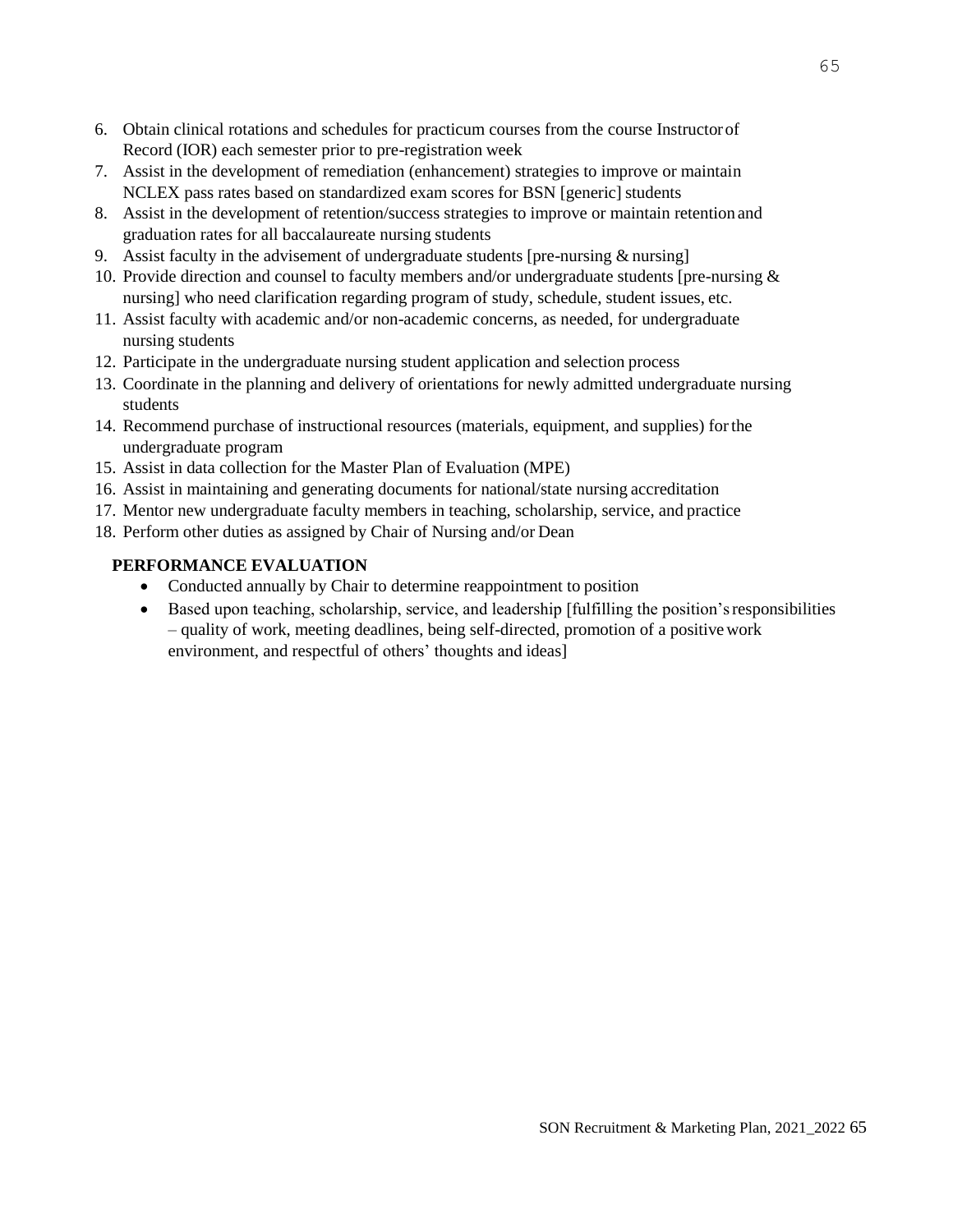#### **DELTA STATE UNIVERSITY Robert E. Smith School of Nursing**

| <b>POSITION TITLE</b>                        | <b>Instructor in Nursing/Simulation Educator</b><br>(Full-time, nine (9) month position)                                                                                                                                                                                                                                                                                                                                                                                                                                                                                                                                         |  |
|----------------------------------------------|----------------------------------------------------------------------------------------------------------------------------------------------------------------------------------------------------------------------------------------------------------------------------------------------------------------------------------------------------------------------------------------------------------------------------------------------------------------------------------------------------------------------------------------------------------------------------------------------------------------------------------|--|
| <b>REPORTS TO</b><br><b>POSITION SUMMARY</b> | <b>Chair of Nursing</b><br>Coordinates educational activities and practice for students in the<br>simulation lab. Provides training and assistance to faculty members in<br>the simulation environment. Assist in the assessment, design,<br>implementation, and evaluation of simulation throughout the nursing<br>curriculum in both undergraduate and graduate programs. Coordinates<br>community training and service opportunities available through the<br>simulation lab. Promotes and ensures a safe simulation environment.<br>Coordinates daily operations of the simulation lab to maintain regulatory<br>activities. |  |
| <b>QUALIFICATIONS Required</b>               |                                                                                                                                                                                                                                                                                                                                                                                                                                                                                                                                                                                                                                  |  |
| $\bullet$                                    | Master of Science Degree in Nursing OR Bachelor of Science In Nursing<br>and enrolled in an accredited graduate nursing program                                                                                                                                                                                                                                                                                                                                                                                                                                                                                                  |  |
| ٠                                            | Current unrestricted license to practice as a Registered Nurse (RN) or<br>Family Nurse Practitioner (FNP) in Mississippi                                                                                                                                                                                                                                                                                                                                                                                                                                                                                                         |  |
| $\bullet$                                    | Current certification as American Heart Association Healthcare Provider                                                                                                                                                                                                                                                                                                                                                                                                                                                                                                                                                          |  |
| $\bullet$                                    | Minimum of 1-2 years clinical experience in healthcare                                                                                                                                                                                                                                                                                                                                                                                                                                                                                                                                                                           |  |
| $\bullet$                                    | Proficient in word processing, spreadsheets, and databases                                                                                                                                                                                                                                                                                                                                                                                                                                                                                                                                                                       |  |
| $\bullet$                                    | Proven ability to communicate effectively in both oral and written<br>formats                                                                                                                                                                                                                                                                                                                                                                                                                                                                                                                                                    |  |
| $\bullet$                                    | Ability to work and maintain confidential information                                                                                                                                                                                                                                                                                                                                                                                                                                                                                                                                                                            |  |
| ٠                                            | Ability to relate to diverse age and demographic backgrounds                                                                                                                                                                                                                                                                                                                                                                                                                                                                                                                                                                     |  |
| $\bullet$                                    | Proven capability in teaching and utilizing adult learning principles                                                                                                                                                                                                                                                                                                                                                                                                                                                                                                                                                            |  |
| ٠                                            | Knowledge of related theories and instruction media including<br>simulation                                                                                                                                                                                                                                                                                                                                                                                                                                                                                                                                                      |  |
| <b>Preferred</b>                             | Current Certification as Certified Healthcare in Simulation Educator<br>(CHSE)                                                                                                                                                                                                                                                                                                                                                                                                                                                                                                                                                   |  |
| $\bullet$                                    | Certification as Basic Life Support (BLS) Instructor                                                                                                                                                                                                                                                                                                                                                                                                                                                                                                                                                                             |  |
|                                              | Demonstrated leadership within the field of education and technology                                                                                                                                                                                                                                                                                                                                                                                                                                                                                                                                                             |  |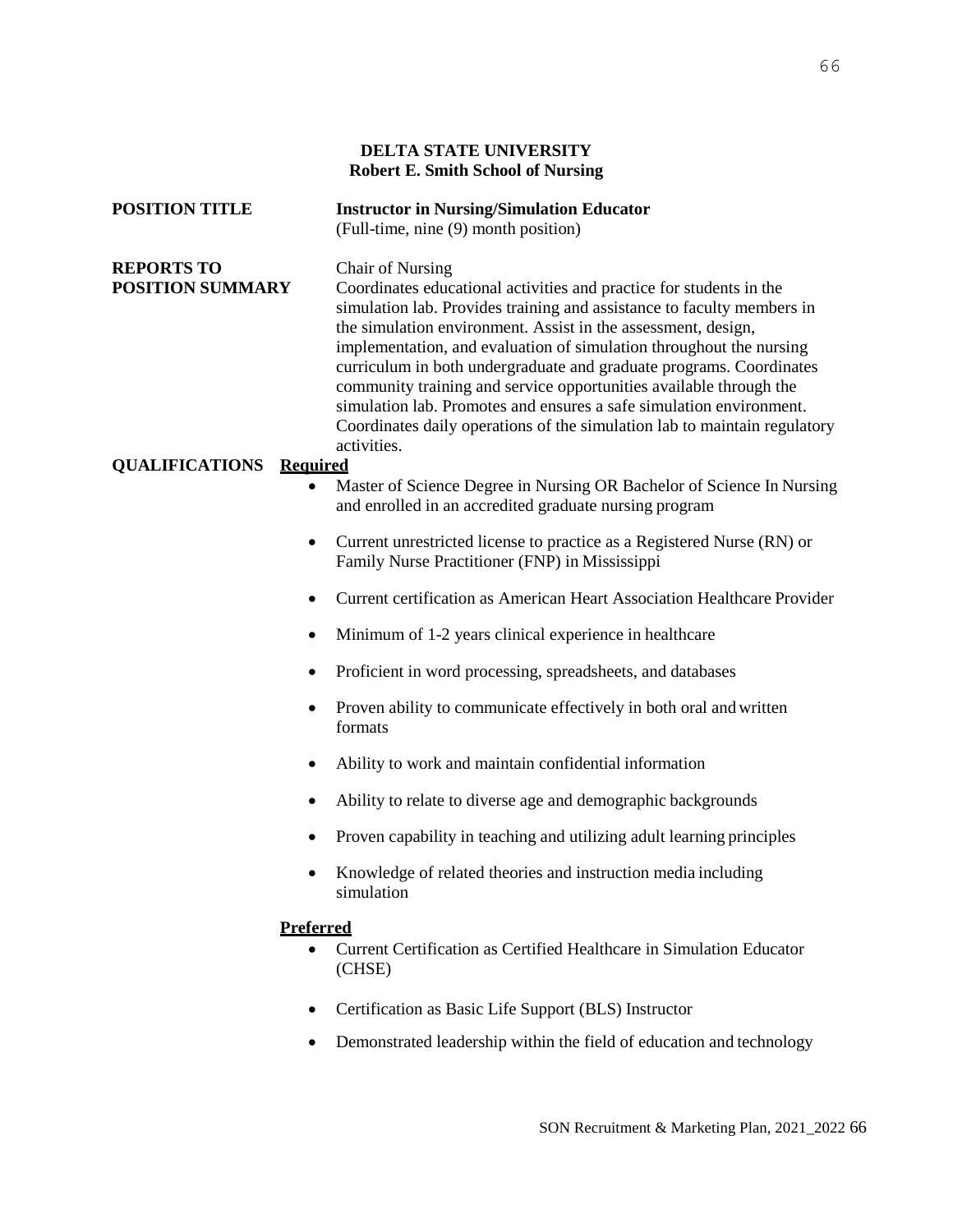- Personal and professional integrity consistent with the mission of this institution and department
- Strong organizational skills and independent work initiative
- Evidence of effective problem solving, critical thinking, and decision making skills
- Demonstrated proactive approach in identifying problems
- Experience with utilizing technology in the instruction process to enhance learning
- Evidence of flexibility, willingness to change, open-mindedness, fairness, accepting responsibility and personal growth

#### **ESSENTIAL DUTIES AND/OR RESPONSIBILITIES**

- Develop and review policies and procedures that guide and support the implementation of the simulation lab
- Adhere to current written standards in addressing the function of the simulation lab and the development of course curriculum for simulations
- Coordinate lab activities and services, including proper storage, preparation, set-up, take down and clean-up of equipment and supplies needed for scheduled simulations.
- Provide assistance to students and instructors in the simulation lab environment
- Participate in appropriate educational opportunities as indicated to be aware of current practices and equipment in the field of simulation
- Promote and ensure safe lab practices
- Work effectively as a member of faculty, advisory, and leadership teams
- Use effective communication to work with diverse student and faculty groups
- Maintain confidentiality of work related information and materials
- Research, evaluate, and recommend new lab equipment and materials
- Maintain an appropriate inventory of equipment and supplies to meet simulation implementation needs
- Supervise preventive and corrective maintenance of equipment according to manufacturers' recommendations
- Maintain a scheduling system for simulation/skill lab activities
- Assist with faculty development and training related to the use of simulation equipment and curriculum integration
- Develop and execute a professional development plan to maintain competency
- Serve as Chair of the Simulation Committee
- Serve as simulation representative for marketing and university/community services
- Coordinate community training and service opportunities available through the simulation lab
- Serve as lead on accreditation and/or other regulatory activities related to the simulation lab
- Adhere to university and department policies, procedures, and regulations
- Perform other duties as may be assigned by the appropriate authority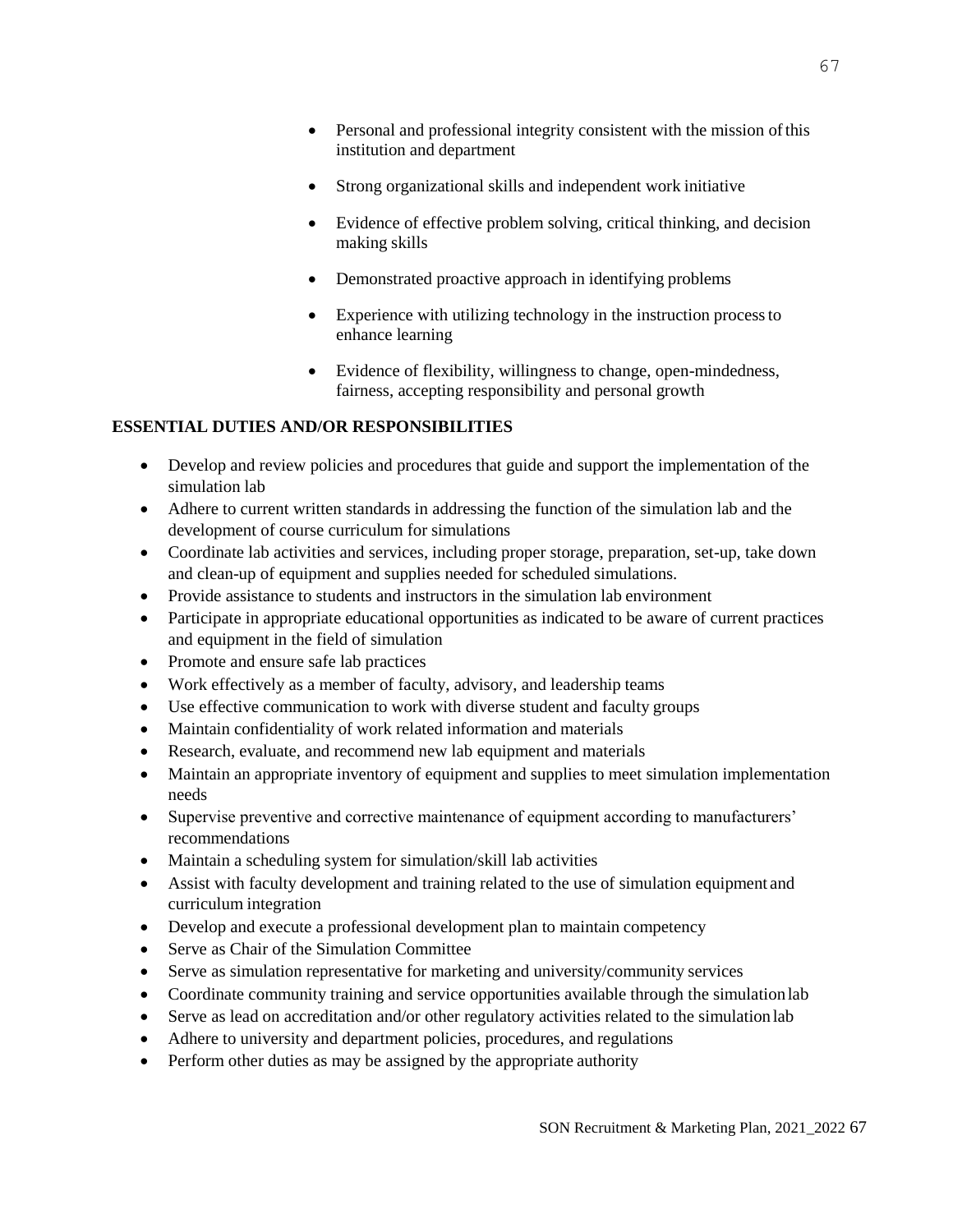# **Rank Descriptions**

| <b>Standards</b>                                                                                                                                                    | <b>Instructor</b>                                                            | <b>Assistant Professor</b>                                                                                                               | <b>Associate Professor</b>                                                                                                                                                                                                                                                                                                                                                                                                                                     | <b>Professor</b>                                                                                                                                                                                                                                                                                                                                                                                                                                                                                                                                                                                                                                                               |
|---------------------------------------------------------------------------------------------------------------------------------------------------------------------|------------------------------------------------------------------------------|------------------------------------------------------------------------------------------------------------------------------------------|----------------------------------------------------------------------------------------------------------------------------------------------------------------------------------------------------------------------------------------------------------------------------------------------------------------------------------------------------------------------------------------------------------------------------------------------------------------|--------------------------------------------------------------------------------------------------------------------------------------------------------------------------------------------------------------------------------------------------------------------------------------------------------------------------------------------------------------------------------------------------------------------------------------------------------------------------------------------------------------------------------------------------------------------------------------------------------------------------------------------------------------------------------|
| <b>Minimal</b><br><u>Educational</u><br><b>Preparation</b><br>(Approved by the DSU<br>Academic Council, June 10,<br>2013)<br><b>DSU</b> Faculty Promotion<br>Policy | <b>Masters in appropriate</b><br>field.                                      | <b>Terminal Degree</b> in the<br>appropriate field; and<br><b>Potential for achievement</b><br>in teaching, scholarship,<br>and service. | <b>Terminal Degree</b> in the<br>appropriate field and<br>Six (6) years of<br>$\bullet$<br>university teaching<br>experience or<br>equivalent professional<br>experience.<br>A minimum of three<br>(3) years experience at<br>rank of Assistant<br>Professor.<br>Documentation of<br>effectiveness in<br>teaching.<br>Documentation of<br>scholarship or creative<br>activities.<br>Documentation of<br>professional,<br>university, and<br>community service. | <b>Terminal Degree in</b><br>appropriate field and<br>Twelve (12) years of<br>university teaching<br>experience or<br>equivalent professional<br>experience.<br>A minimum of five $(5)$<br>years at rank of<br>Associate Professor.<br>Documentation of<br>$\bullet$<br>sustained effectiveness<br>in teaching.<br>Documentation of<br>$\bullet$<br>substantial<br>accomplishment in<br>scholarship or creative<br>activities which has led<br>to recognition in<br>professional circles at<br>the state, regional or<br>national level<br>Documentation of<br>$\bullet$<br>leadership in the form<br>of service to the<br>community, the<br>profession and the<br>university. |
| <b>IHL Standards</b><br>#II., 2, pp. 5<br>(December 2015)                                                                                                           | (a.) All faculty in<br>$\bullet$<br>nursing programs<br>must have a master's | (a.) All faculty in<br>$\bullet$<br>nursing programs<br>must have a master's                                                             | (a.) All faculty in<br>$\bullet$<br>nursing programs<br>must have a master's                                                                                                                                                                                                                                                                                                                                                                                   | (a.) All faculty in<br>$\bullet$<br>nursing programs<br>must have a master's                                                                                                                                                                                                                                                                                                                                                                                                                                                                                                                                                                                                   |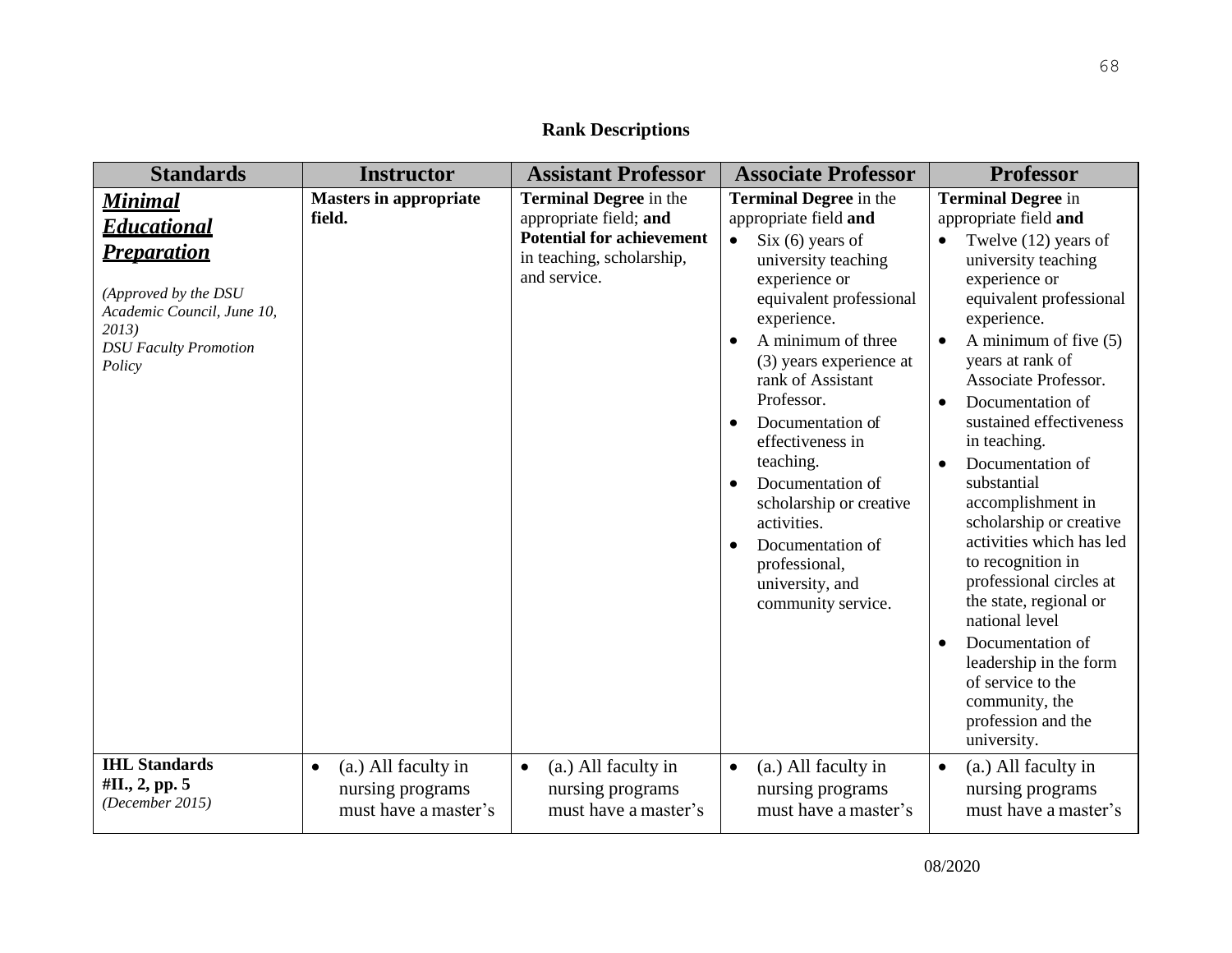| <b>Standards</b> | <b>Instructor</b>                                                                                                                                                                                                                                                                                                                                                                                                                                                                                                                                                                                                                                                                           | <b>Assistant Professor</b>                                                                                                                                                                                                                                                                                                                                                                                                                                                                                                                                                                                                                                                                    | <b>Associate Professor</b>                                                                                                                                                                                                                                                                                                                                                                                                                                                                                                                                                                                                                                                                    | <b>Professor</b>                                                                                                                                                                                                                                                                                                                                                                                                                                                                                                                                                                                                                                                                              |
|------------------|---------------------------------------------------------------------------------------------------------------------------------------------------------------------------------------------------------------------------------------------------------------------------------------------------------------------------------------------------------------------------------------------------------------------------------------------------------------------------------------------------------------------------------------------------------------------------------------------------------------------------------------------------------------------------------------------|-----------------------------------------------------------------------------------------------------------------------------------------------------------------------------------------------------------------------------------------------------------------------------------------------------------------------------------------------------------------------------------------------------------------------------------------------------------------------------------------------------------------------------------------------------------------------------------------------------------------------------------------------------------------------------------------------|-----------------------------------------------------------------------------------------------------------------------------------------------------------------------------------------------------------------------------------------------------------------------------------------------------------------------------------------------------------------------------------------------------------------------------------------------------------------------------------------------------------------------------------------------------------------------------------------------------------------------------------------------------------------------------------------------|-----------------------------------------------------------------------------------------------------------------------------------------------------------------------------------------------------------------------------------------------------------------------------------------------------------------------------------------------------------------------------------------------------------------------------------------------------------------------------------------------------------------------------------------------------------------------------------------------------------------------------------------------------------------------------------------------|
|                  | degree with a major<br>in nursing and a<br>minimum of one year<br>of clinical experience<br>as a registered nurse.<br>(b.) The majority of<br>$\bullet$<br>faculty in graduate<br>nursing programs<br>must have earned<br>doctorates in nursing<br>or a related field from<br>regionally accredited<br>institutions.<br>(c.) All nursing<br>$\bullet$<br>faculty (full-time,<br>part-time, and<br>adjunct) must hold an<br>unencumbered<br>license to practice in<br>Mississippi.<br>(d.) All nursing<br>$\bullet$<br>faculty (full-time,<br>part-time and<br>adjunct) must satisfy<br>a criminal history<br>background check.<br>(e.) All faculty must<br>$\bullet$<br>implement an annual | degree with a major<br>in nursing and a<br>minimum of one year<br>of clinical experience<br>as a registered nurse.<br>(b.) The majority of<br>$\bullet$<br>faculty in graduate<br>nursing programs<br>must have earned<br>doctorates in nursing<br>or a related field from<br>regionally accredited<br>institutions.<br>(c.) All nursing<br>$\bullet$<br>faculty (full-time,<br>part-time, and<br>adjunct) must hold an<br>unencumbered<br>license to practice in<br>Mississippi.<br>$(d.)$ All nursing<br>$\bullet$<br>faculty (full-time,<br>part-time and<br>adjunct) must satisfy<br>a criminal history<br>background check.<br>(e.) All faculty must<br>$\bullet$<br>implement an annual | degree with a major<br>in nursing and a<br>minimum of one year<br>of clinical experience<br>as a registered nurse.<br>(b.) The majority of<br>$\bullet$<br>faculty in graduate<br>nursing programs<br>must have earned<br>doctorates in nursing<br>or a related field from<br>regionally accredited<br>institutions.<br>$(c.)$ All nursing<br>$\bullet$<br>faculty (full-time,<br>part-time, and<br>adjunct) must hold an<br>unencumbered<br>license to practice in<br>Mississippi.<br>(d.) All nursing<br>$\bullet$<br>faculty (full-time,<br>part-time and<br>adjunct) must satisfy<br>a criminal history<br>background check.<br>(e.) All faculty must<br>$\bullet$<br>implement an annual | degree with a major<br>in nursing and a<br>minimum of one year<br>of clinical experience<br>as a registered nurse.<br>(b.) The majority of<br>$\bullet$<br>faculty in graduate<br>nursing programs<br>must have earned<br>doctorates in nursing<br>or a related field from<br>regionally accredited<br>institutions.<br>(c.) All nursing<br>$\bullet$<br>faculty (full-time,<br>part-time, and<br>adjunct) must hold an<br>unencumbered<br>license to practice in<br>Mississippi.<br>$(d.)$ All nursing<br>$\bullet$<br>faculty (full-time,<br>part-time and<br>adjunct) must satisfy<br>a criminal history<br>background check.<br>(e.) All faculty must<br>$\bullet$<br>implement an annual |
|                  | professional<br>development plan.                                                                                                                                                                                                                                                                                                                                                                                                                                                                                                                                                                                                                                                           | professional<br>development plan.                                                                                                                                                                                                                                                                                                                                                                                                                                                                                                                                                                                                                                                             | professional<br>development plan.                                                                                                                                                                                                                                                                                                                                                                                                                                                                                                                                                                                                                                                             | professional<br>development plan.                                                                                                                                                                                                                                                                                                                                                                                                                                                                                                                                                                                                                                                             |
|                  | Nursing faculty are                                                                                                                                                                                                                                                                                                                                                                                                                                                                                                                                                                                                                                                                         | Nursing faculty are                                                                                                                                                                                                                                                                                                                                                                                                                                                                                                                                                                                                                                                                           | Nursing faculty are                                                                                                                                                                                                                                                                                                                                                                                                                                                                                                                                                                                                                                                                           | Nursing faculty are                                                                                                                                                                                                                                                                                                                                                                                                                                                                                                                                                                                                                                                                           |
| <u>Teaching</u>  | responsible for:                                                                                                                                                                                                                                                                                                                                                                                                                                                                                                                                                                                                                                                                            | responsible for:                                                                                                                                                                                                                                                                                                                                                                                                                                                                                                                                                                                                                                                                              | responsible for:                                                                                                                                                                                                                                                                                                                                                                                                                                                                                                                                                                                                                                                                              | responsible for:                                                                                                                                                                                                                                                                                                                                                                                                                                                                                                                                                                                                                                                                              |

08/2020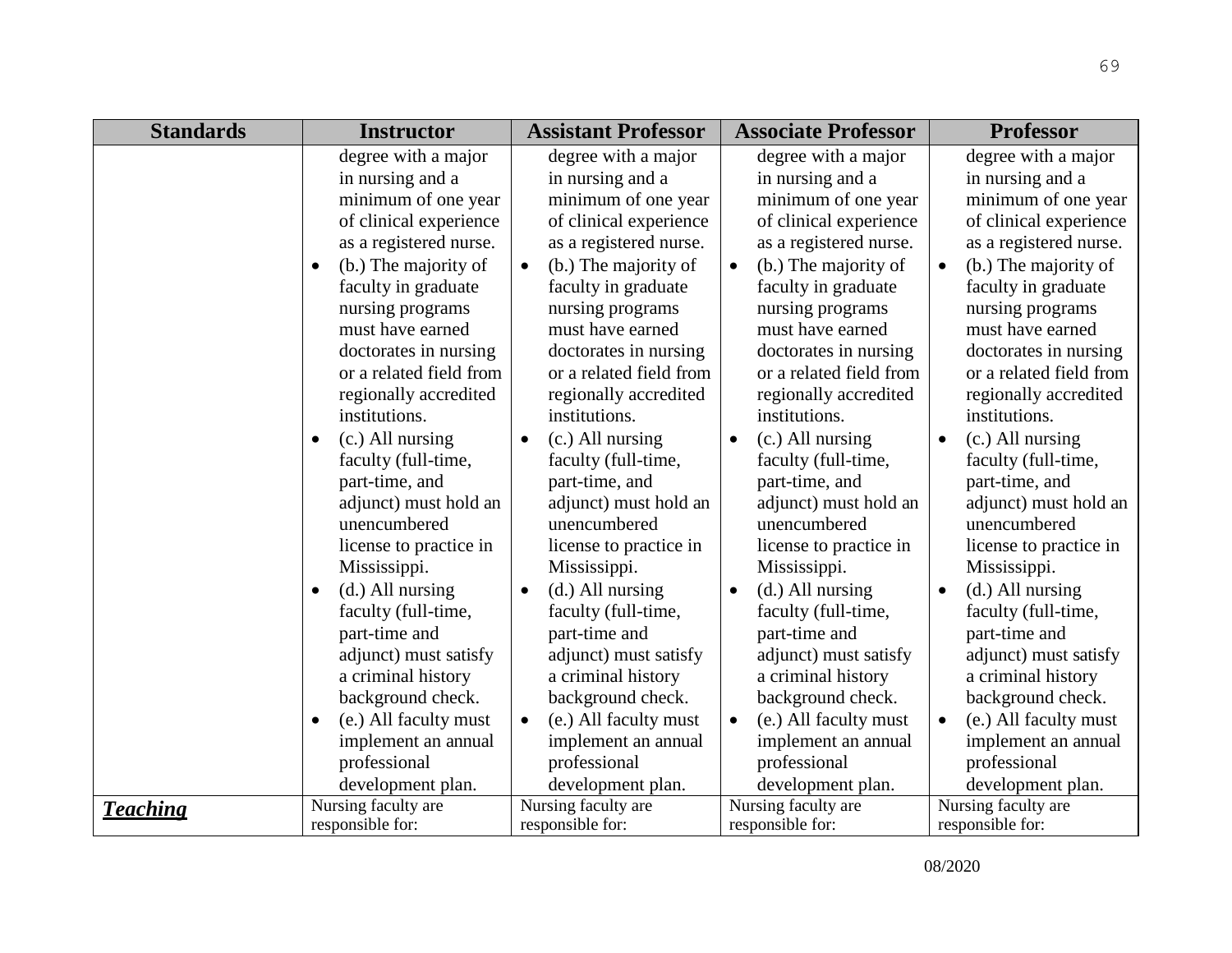| <b>Standards</b>                                                       | <b>Instructor</b>                                                                                                                                                                                                                                                                                                                                                                                                                                                                                                                                                                                                    | <b>Assistant Professor</b>                                                                                                                                                                                                                                                                                                                                                                                                                                                                                                                                                                                           | <b>Associate Professor</b>                                                                                                                                                                                                                                                                                                                                                                                                                                                                                                                                                                                           | <b>Professor</b>                                                                                                                                                                                                                                                                                                                                                                                                                                                                                                                                                                                                     |
|------------------------------------------------------------------------|----------------------------------------------------------------------------------------------------------------------------------------------------------------------------------------------------------------------------------------------------------------------------------------------------------------------------------------------------------------------------------------------------------------------------------------------------------------------------------------------------------------------------------------------------------------------------------------------------------------------|----------------------------------------------------------------------------------------------------------------------------------------------------------------------------------------------------------------------------------------------------------------------------------------------------------------------------------------------------------------------------------------------------------------------------------------------------------------------------------------------------------------------------------------------------------------------------------------------------------------------|----------------------------------------------------------------------------------------------------------------------------------------------------------------------------------------------------------------------------------------------------------------------------------------------------------------------------------------------------------------------------------------------------------------------------------------------------------------------------------------------------------------------------------------------------------------------------------------------------------------------|----------------------------------------------------------------------------------------------------------------------------------------------------------------------------------------------------------------------------------------------------------------------------------------------------------------------------------------------------------------------------------------------------------------------------------------------------------------------------------------------------------------------------------------------------------------------------------------------------------------------|
| <b>Effectiveness</b><br>(1)<br>(DSU Tenure and Promotion<br>Standards) | Providing tangible<br>$\bullet$<br>evidence of<br>performance in<br>teaching. This can<br>include such things as<br>summaries of student<br>evaluations,<br>awards/recognition of<br>teaching excellence,<br>citations from peers,<br>and chair/dean<br>evaluations of<br>teaching.<br>Indirect measures can<br>$\bullet$<br>be included, such as<br>changes in course<br>syllabi, creative<br>teaching methods,<br>faculty development,<br>use of technology,<br>testing, instructional<br>support of students<br>outside of class, and<br>evidence of student<br>initiative and/or<br>success after<br>graduation. | Providing tangible<br>$\bullet$<br>evidence of<br>performance in<br>teaching. This can<br>include such things as<br>summaries of student<br>evaluations,<br>awards/recognition of<br>teaching excellence,<br>citations from peers,<br>and chair/dean<br>evaluations of<br>teaching.<br>Indirect measures can<br>$\bullet$<br>be included, such as<br>changes in course<br>syllabi, creative<br>teaching methods,<br>faculty development,<br>use of technology,<br>testing, instructional<br>support of students<br>outside of class, and<br>evidence of student<br>initiative and/or<br>success after<br>graduation. | Providing tangible<br>$\bullet$<br>evidence of<br>performance in<br>teaching. This can<br>include such things as<br>summaries of student<br>evaluations,<br>awards/recognition of<br>teaching excellence,<br>citations from peers,<br>and chair/dean<br>evaluations of<br>teaching.<br>Indirect measures can<br>$\bullet$<br>be included, such as<br>changes in course<br>syllabi, creative<br>teaching methods,<br>faculty development,<br>use of technology,<br>testing, instructional<br>support of students<br>outside of class, and<br>evidence of student<br>initiative and/or<br>success after<br>graduation. | Providing tangible<br>$\bullet$<br>evidence of<br>performance in<br>teaching. This can<br>include such things as<br>summaries of student<br>evaluations,<br>awards/recognition of<br>teaching excellence,<br>citations from peers,<br>and chair/dean<br>evaluations of<br>teaching.<br>Indirect measures can<br>$\bullet$<br>be included, such as<br>changes in course<br>syllabi, creative<br>teaching methods,<br>faculty development,<br>use of technology,<br>testing, instructional<br>support of students<br>outside of class, and<br>evidence of student<br>initiative and/or<br>success after<br>graduation. |
| (Approved DSU RESSON<br>FacOrg, 08/05/2003)                            | In addition, faculty should:<br>Seek assistance and/or<br>$\bullet$<br>participate in applying<br>the principles of<br>teaching/learning                                                                                                                                                                                                                                                                                                                                                                                                                                                                             | In addition, faculty should:<br>Independently apply<br>$\bullet$<br>the principles of<br>teaching/learning<br>Establish<br>collaboration with                                                                                                                                                                                                                                                                                                                                                                                                                                                                        | In addition, faculty should:<br>Apply and assist<br>others to use<br>principles of<br>teaching/learning                                                                                                                                                                                                                                                                                                                                                                                                                                                                                                              | In addition, faculty should:<br>Develop and guide<br>innovative measures<br>in applying principles<br>of teaching/learning                                                                                                                                                                                                                                                                                                                                                                                                                                                                                           |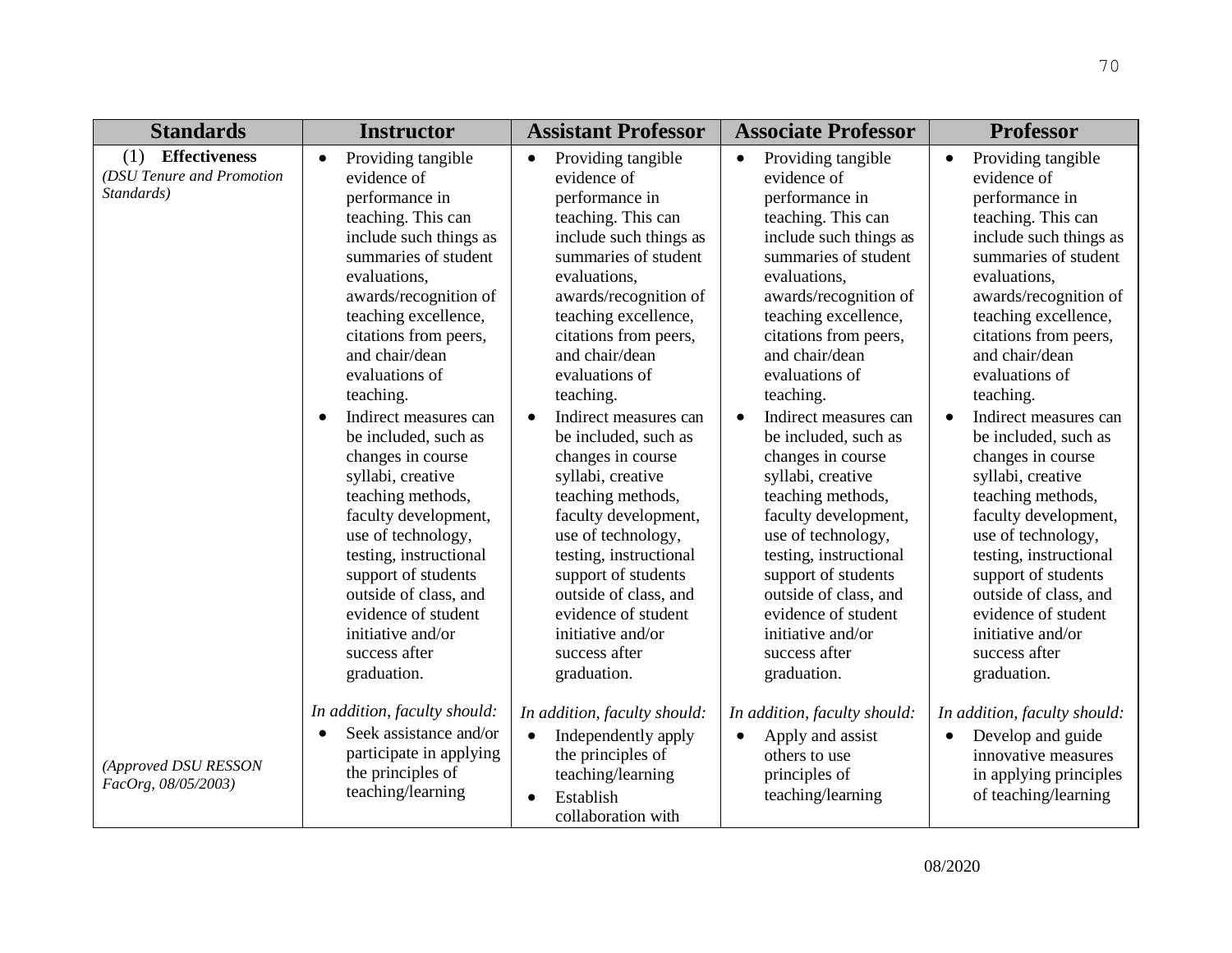| <b>Standards</b>                                                                                                                                                             | <b>Instructor</b>                                                                                                                                             | <b>Assistant Professor</b>                                                                                | <b>Associate Professor</b>                                                                                | <b>Professor</b>                                                                                                                    |
|------------------------------------------------------------------------------------------------------------------------------------------------------------------------------|---------------------------------------------------------------------------------------------------------------------------------------------------------------|-----------------------------------------------------------------------------------------------------------|-----------------------------------------------------------------------------------------------------------|-------------------------------------------------------------------------------------------------------------------------------------|
|                                                                                                                                                                              | Seek assistance and/or<br>$\bullet$<br>participate in<br>establishing<br>collaboration with<br>clinical entities to<br>promote student<br>learning activities | clinical entities to<br>promote student<br>learning activities                                            | Enhance collaboration<br>$\bullet$<br>with clinical entities to<br>promote student<br>learning activities | Facilitate other faculty<br>in establishing<br>collaboration with<br>clinical entities to<br>promote student<br>learning activities |
| Program<br>(2)<br><b>Development</b><br>(Approved DSU RESSON<br>FacOrg, 08/05/2003)                                                                                          | Participates in the<br>$\bullet$<br>evaluation process                                                                                                        | Assists in the<br>$\bullet$<br>development of the<br>evaluation process                                   | Initiates and reviews<br>$\bullet$<br>the systematic<br>evaluation process                                | Provides leadership in<br>the systematic<br>evaluation process                                                                      |
| <u>Service</u><br>(1)<br>Academic<br><b>Profession</b><br>(based on DSU Tenure and<br><b>Promotion Standards</b> )                                                           | Participates in<br>$\bullet$<br>professional and/or<br>leadership<br>development activities                                                                   | Assist colleagues in<br>$\bullet$<br>offering professional<br>and/or leadership<br>development activities | Develops professional<br>$\bullet$<br>and/or leadership<br>development activities                         | Coordinates<br>professional and/or<br>leadership<br>development activities                                                          |
| University &<br>(2)<br><b>RESSON</b><br>(based on DSU Tenure and<br><b>Promotion Standards</b> )                                                                             | Serves on University<br>$\bullet$<br>and School of Nursing<br>committees                                                                                      | Actively participates<br>$\bullet$<br>on University and<br>School of Nursing<br>committees                | Assumes a leadership<br>role on the University<br>and School of Nursing<br>committees                     | Assumes an evaluative<br>role on the University<br>and School of Nursing<br>committees                                              |
| (3)<br>Community $\&$<br><b>Discipline of</b><br><b>Nursing</b><br>(based on the DSU Tenure<br>and Promotion Standards;<br><b>Approved DSU RESSON</b><br>FacOrg, 08/05/2003) | Participates in<br>$\bullet$<br>community activities                                                                                                          | Shares expertise in<br>$\bullet$<br>community and<br>professional activities                              | Serves as a consultant<br>$\bullet$<br>with individuals at the<br>local and state level                   | Provides leadership<br>$\bullet$<br>through consultation<br>with individuals at the<br>regional and national<br>level               |
| <u>Scholarship/</u><br><u>Research</u>                                                                                                                                       | Participates in<br>$\bullet$<br>collaborative research                                                                                                        | Conducts independent<br>$\bullet$<br>or collaborative<br>research                                         | Initiates independent<br>$\bullet$<br>and/or collaborative<br>research                                    | Coordinates research<br>$\bullet$<br>programs<br>with colleagues                                                                    |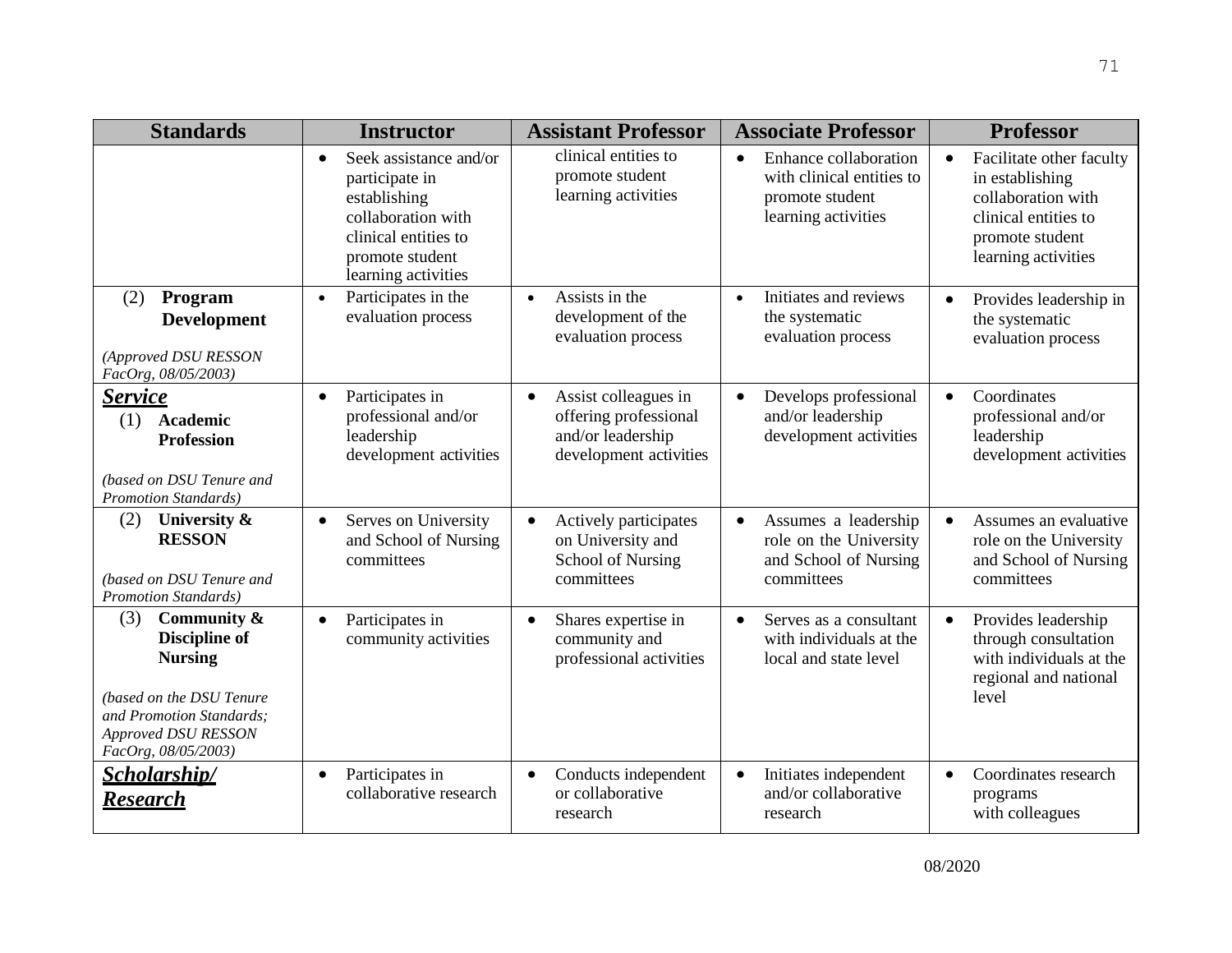| <b>Standards</b>                                                                                                                                                              | <b>Instructor</b>                                                                                                                                                                                                                                                        | <b>Assistant Professor</b>                                                                                                                                                                                                                                  | <b>Associate Professor</b>                                                                                                                                                                                                              | <b>Professor</b>                                                                                                                                                                                                                                                                                                                                                                       |
|-------------------------------------------------------------------------------------------------------------------------------------------------------------------------------|--------------------------------------------------------------------------------------------------------------------------------------------------------------------------------------------------------------------------------------------------------------------------|-------------------------------------------------------------------------------------------------------------------------------------------------------------------------------------------------------------------------------------------------------------|-----------------------------------------------------------------------------------------------------------------------------------------------------------------------------------------------------------------------------------------|----------------------------------------------------------------------------------------------------------------------------------------------------------------------------------------------------------------------------------------------------------------------------------------------------------------------------------------------------------------------------------------|
| (based on the DSU Tenure)<br>and Promotion Standards;<br><b>Approved DSU RESSON</b><br>FacOrg, 08/05/2003)                                                                    | Serves as co-author in<br>$\bullet$<br>dissemination of<br>paper(s), poster<br>$presentation(s)$ or<br>creative works at local<br>level                                                                                                                                  | Presents paper(s),<br>$\bullet$<br>poster presentation(s)<br>or creative works at<br>the state level<br>Submits paper(s) for<br>publication                                                                                                                 | Presents paper(s),<br>$\bullet$<br>poster presentation(s)<br>or creative works at<br>the regional level<br>Submits paper(s) for<br>publication                                                                                          | Sustains own program<br>$\bullet$<br>of research<br>Provides leadership in<br>$\bullet$<br>promoting research<br>involvement and<br>developing research<br>programs<br>Presents paper(s),<br>$\bullet$<br>poster presentations(s)<br>or creative works at<br>the national and/or<br>international level<br>Submits paper $(s)$ for<br>$\bullet$<br>publication in referred<br>journals |
| <b>Professional</b><br><b>Development</b><br>(IHL Standard<br>#II., 2, p. 5; July 2013; MS<br><b>BON Rules and Regulations,</b><br>May, 2009; DSU RESSON<br>FacOrg 11/09/2009 | Maintains current RN<br>$\bullet$<br>licensure and/or<br>licensure in advanced<br>practice<br>Maintains<br>$\bullet$<br>competencies as a<br>professional nurse<br>through clinical<br>practice, continuing<br>education and/or<br>certification in<br>specialty area(s) | Maintains current RN<br>licensure and/or<br>licensure in advanced<br>practice<br>Maintains<br>$\bullet$<br>competencies as a<br>professional nurse<br>through clinical<br>practice, continuing<br>education and/or<br>certification in<br>specialty area(s) | Maintains current RN<br>$\bullet$<br>licensure and/or<br>licensure in advanced<br>practice<br>Maintains<br>$\bullet$<br>competencies as a<br>professional nurse<br>through consultation<br>and/or certification in<br>specialty area(s) | Maintains current RN<br>$\bullet$<br>licensure and/or<br>licensure in advanced<br>practice<br>Maintains<br>$\bullet$<br>competencies as a<br>professional nurse<br>through consultation<br>and/or leadership roles<br>in professional<br>organizations and/or<br>certification within<br>specialty area(s)                                                                             |

*Origination Date:05/0*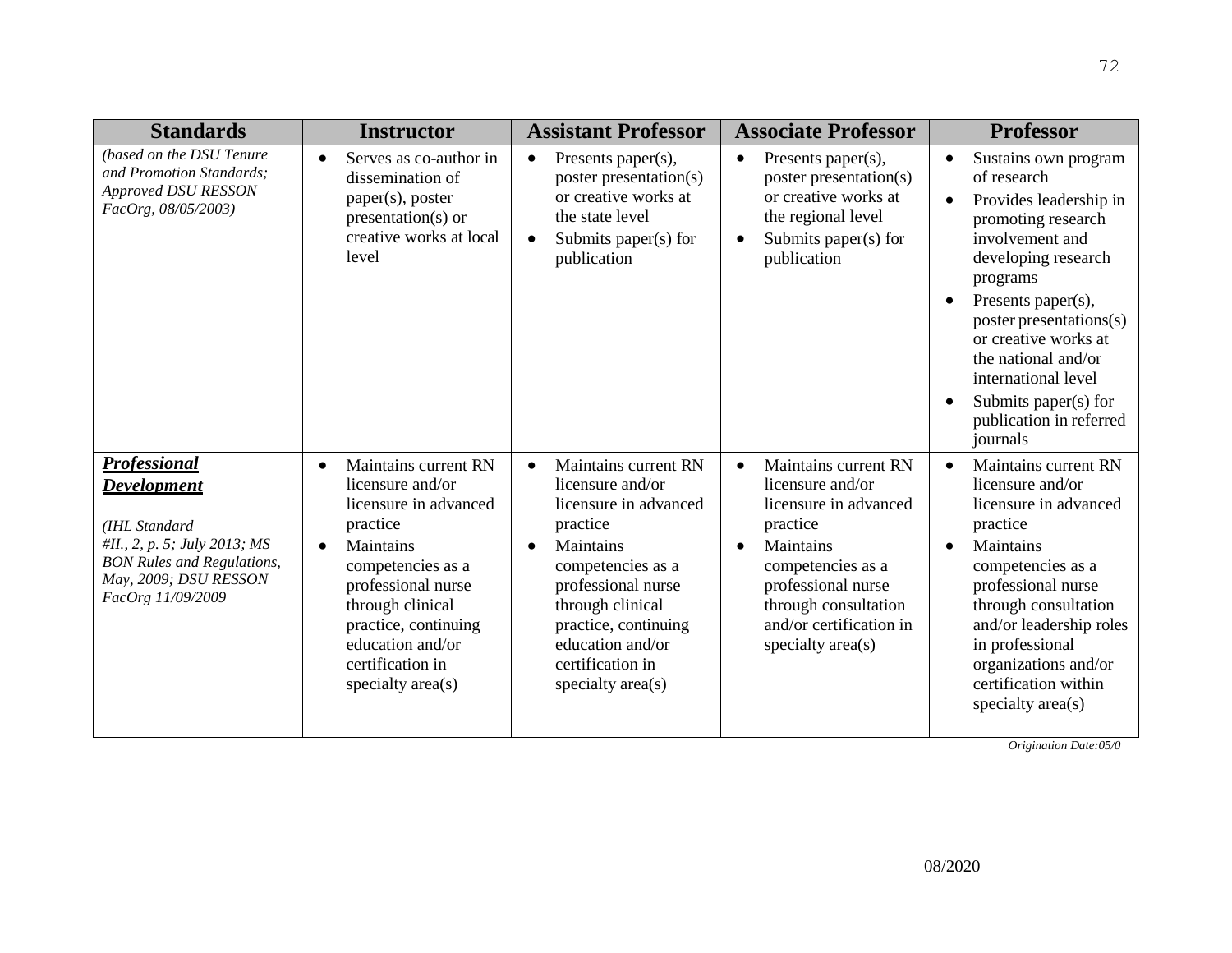# **Faculty Annual Evaluation For the time period January 1, 2021 – December 31, 2021 [Date of Submission]**

Name: Title/Academic Rank: College: Department/Division: Program: *Colleges may require additional information or documentation from faculty to meet specific accreditation requirements.*

# **Teaching**

1. List all courses taught:

| <b>Courses Taught</b> | Date/Semester | Number of<br><b>Enrolled Students</b> | Number of<br><b>Survey Responses</b> | Average Scores from Student<br>Course Evaluations |
|-----------------------|---------------|---------------------------------------|--------------------------------------|---------------------------------------------------|
|                       |               |                                       |                                      |                                                   |
|                       |               |                                       |                                      |                                                   |
|                       |               |                                       |                                      |                                                   |
|                       |               |                                       |                                      |                                                   |
|                       |               |                                       |                                      |                                                   |
|                       |               |                                       |                                      |                                                   |
|                       |               |                                       |                                      |                                                   |

- 2. List advising activities for the year:
- 3. List any program duties outside the classroom (e.g. program coordination, lead instructor, etc.):

#### 4. List Professional Development activities and outcomes below:

| レー<br>l Development i<br>Activity<br>sional<br>، ה ה־ | Date | <b>Wh</b><br>-<br><b>Activity</b><br>l the<br>Provided | Outcome/<br>/Benetit |
|-------------------------------------------------------|------|--------------------------------------------------------|----------------------|
|                                                       |      |                                                        |                      |
|                                                       |      |                                                        |                      |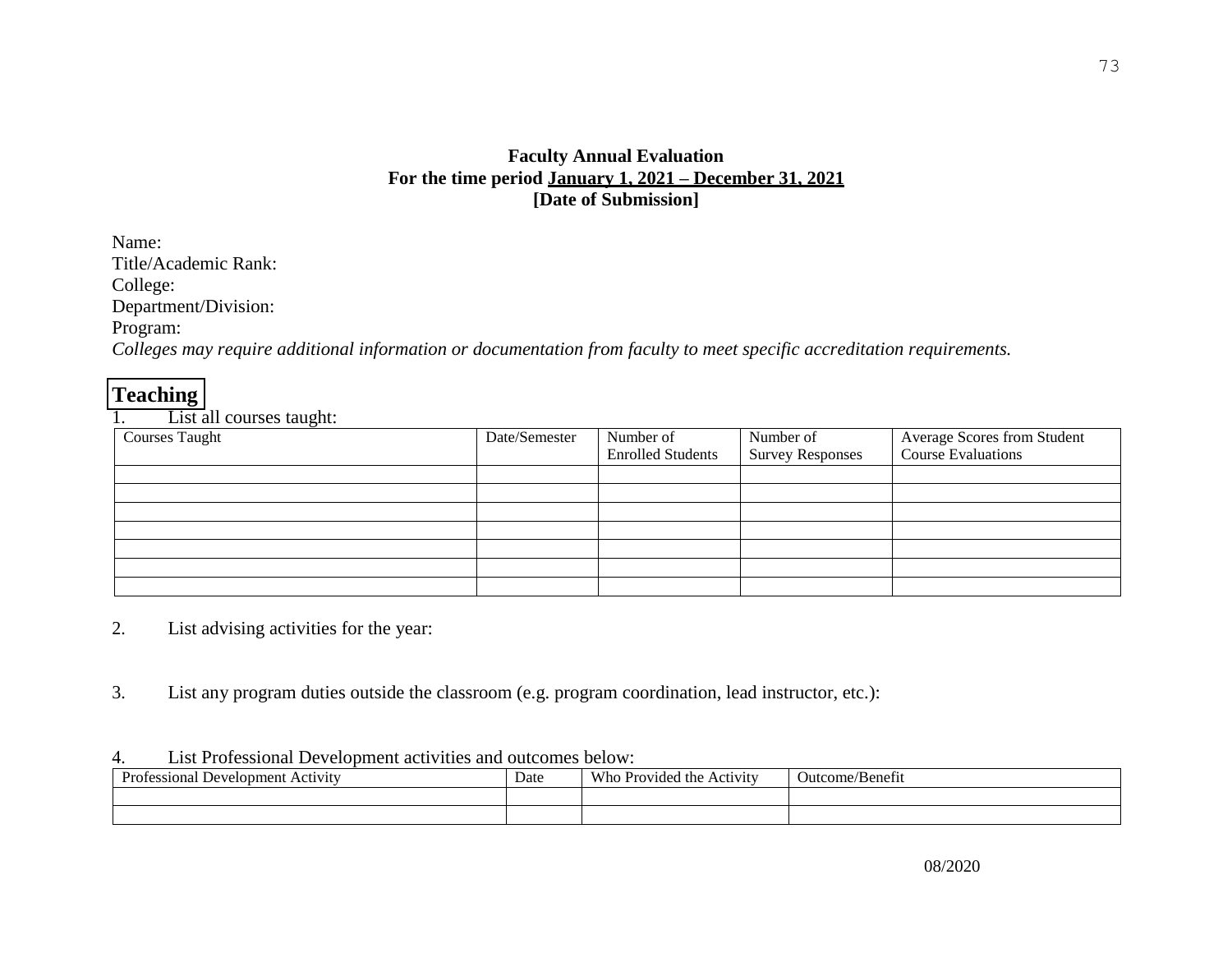5. Describe other activities or evidence that contributed to your teaching effectiveness (use of technology, creative teaching methods, etc.):

6. List any awards received for teaching:

#### 7. Evaluate teaching goals for this academic year:

| Teaching Goals for current Academic Year | Activity | Jutcome |
|------------------------------------------|----------|---------|
|                                          |          |         |
|                                          |          |         |
|                                          |          |         |

8. Proposed teaching goal(s) for next year:

9. Self-assessment of teaching should include: 1) strengths/weaknesses in the classroom; 2) discussion of student course evaluations; 3) discussion of previous improvements and their effectiveness; 4) strategies/plans for improvement; and 5) other considerations if applicable:

# **Scholarship**

List publications, presentations, grants/contracts, other, and any awards received for scholarship: (Use formal citation where appropriate and indicate if the article or presentation was selected through peer review.)

2. Evaluate scholarship goals for current academic year:

| <b>Scholarship Goals for current Academic Year</b> | Activity | Jutcome |
|----------------------------------------------------|----------|---------|
|                                                    |          |         |
|                                                    |          |         |
|                                                    |          |         |

# 3. Proposed scholarship goal(s) for next year:

4. Self-assessment of publications, presentations, grants/contracts, other: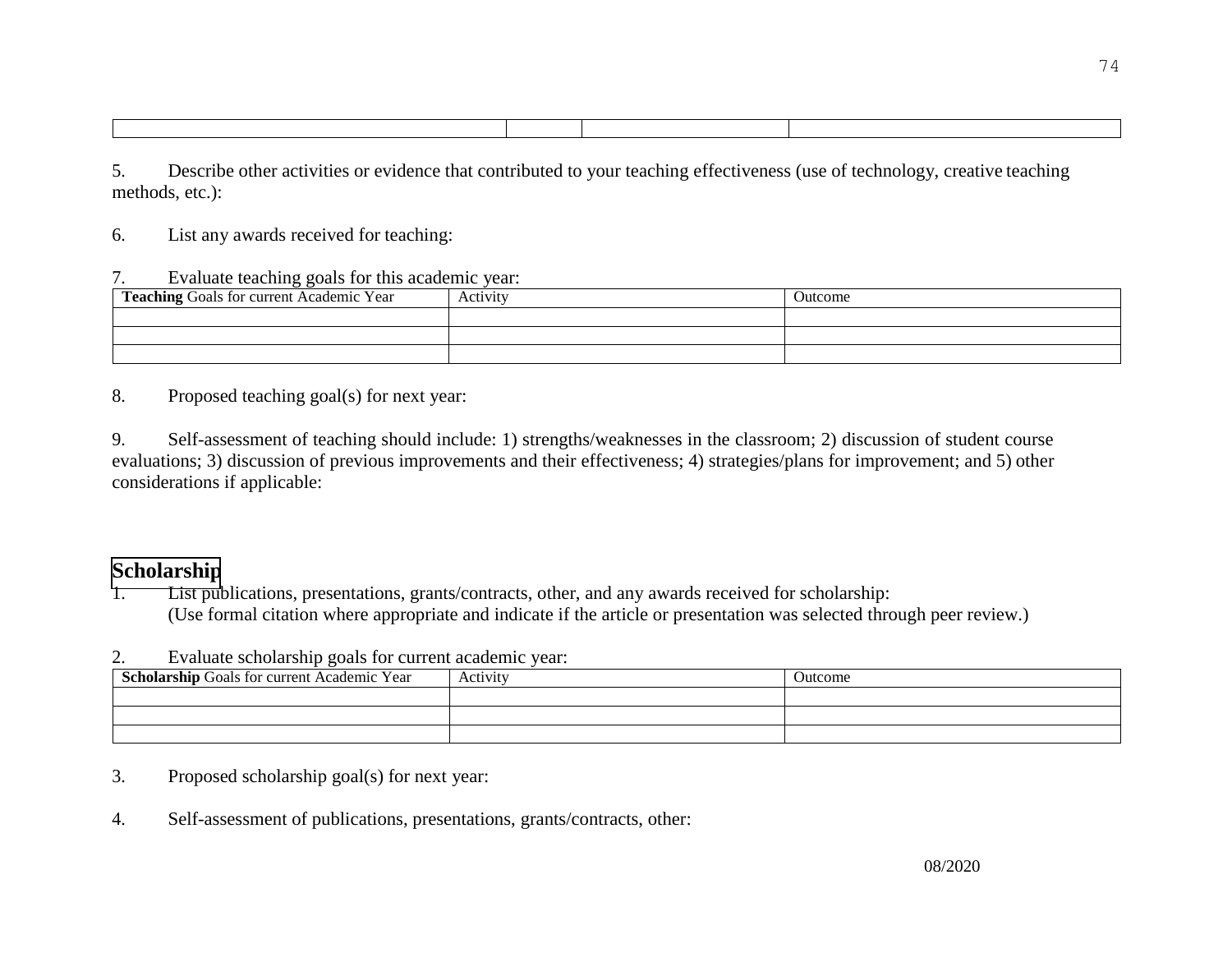# **Service**

1. List departmental, university, or professional service, and any awards received for service. Indicate the amount of activity and time the commitments required.

#### 2. Evaluate service goals for current academic year:

| <b>Service</b> Goals for current Academic Year | Activity | Outcome |
|------------------------------------------------|----------|---------|
|                                                |          |         |
|                                                |          |         |
|                                                |          |         |

- 3. Proposed service goal(s) for next year:
- 4. Self-assessment of departmental, university, and professional service:

# **Summary table**

| Total number of publications | Total number of presentations | Total number of awards and<br>recognitions | Total number of<br>grants/contracts |
|------------------------------|-------------------------------|--------------------------------------------|-------------------------------------|
|                              |                               |                                            |                                     |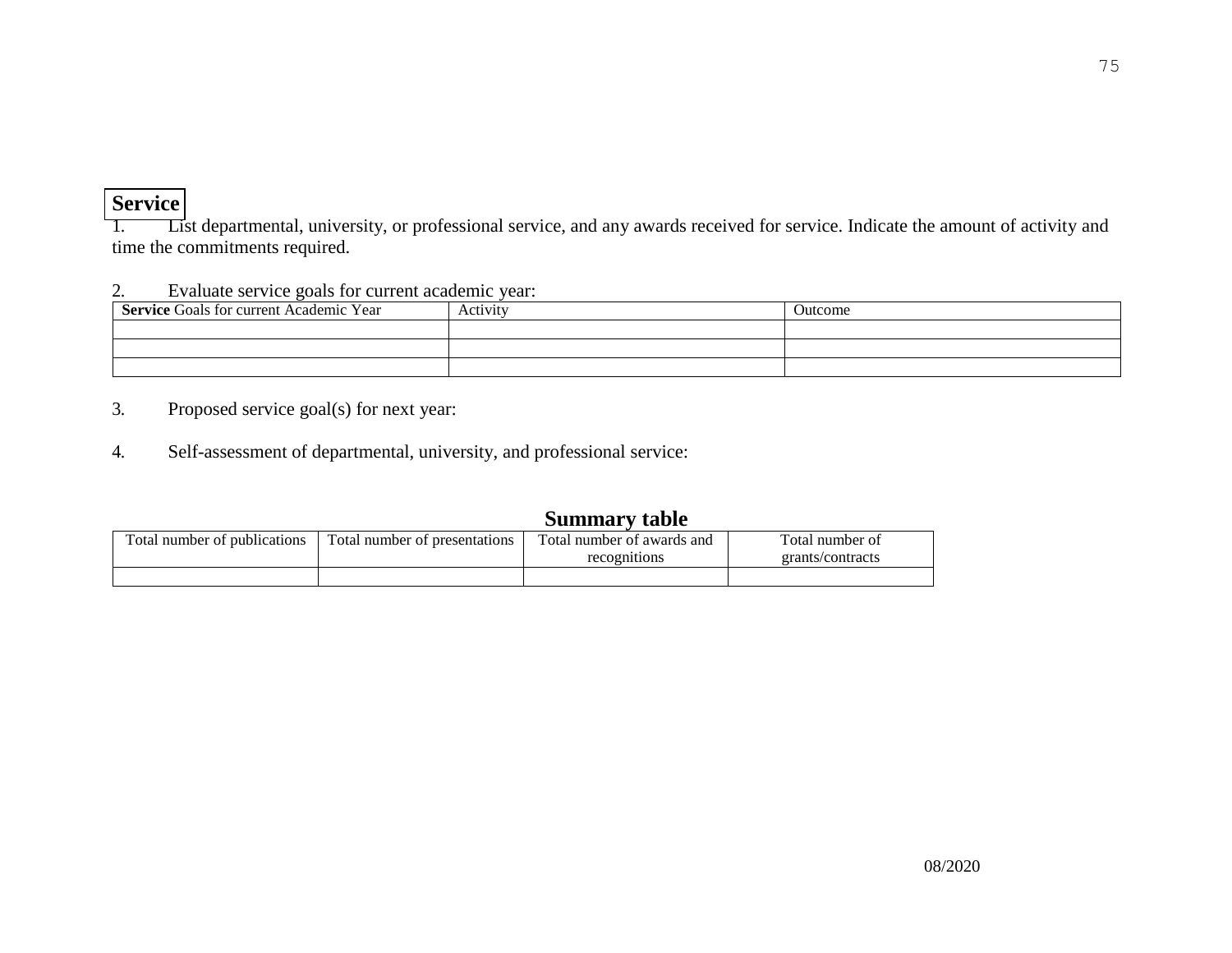# **Chair's Evaluation:**

Areas to be evaluated and rated are (1) teaching, (2) research/scholarship/creative activity, (3) service, and (4) overall performance. In each area, the department chair rates faculty performance, as set forth below, relative to expectations for his or her rank, based on previously established objectives for that faculty member (including goals for the previous year). Each academic department will determine specific descriptors as to what each evaluation category entails. Chair will comment on areas that need improvement, if any.

1. Narrative evaluation:

| <b>Chair</b> Goals for Faculty for Next Academic Year | <b>Suggested Activity</b> | <b>Suggested Outcome</b> |
|-------------------------------------------------------|---------------------------|--------------------------|
|                                                       |                           |                          |
|                                                       |                           |                          |
|                                                       |                           |                          |
|                                                       |                           |                          |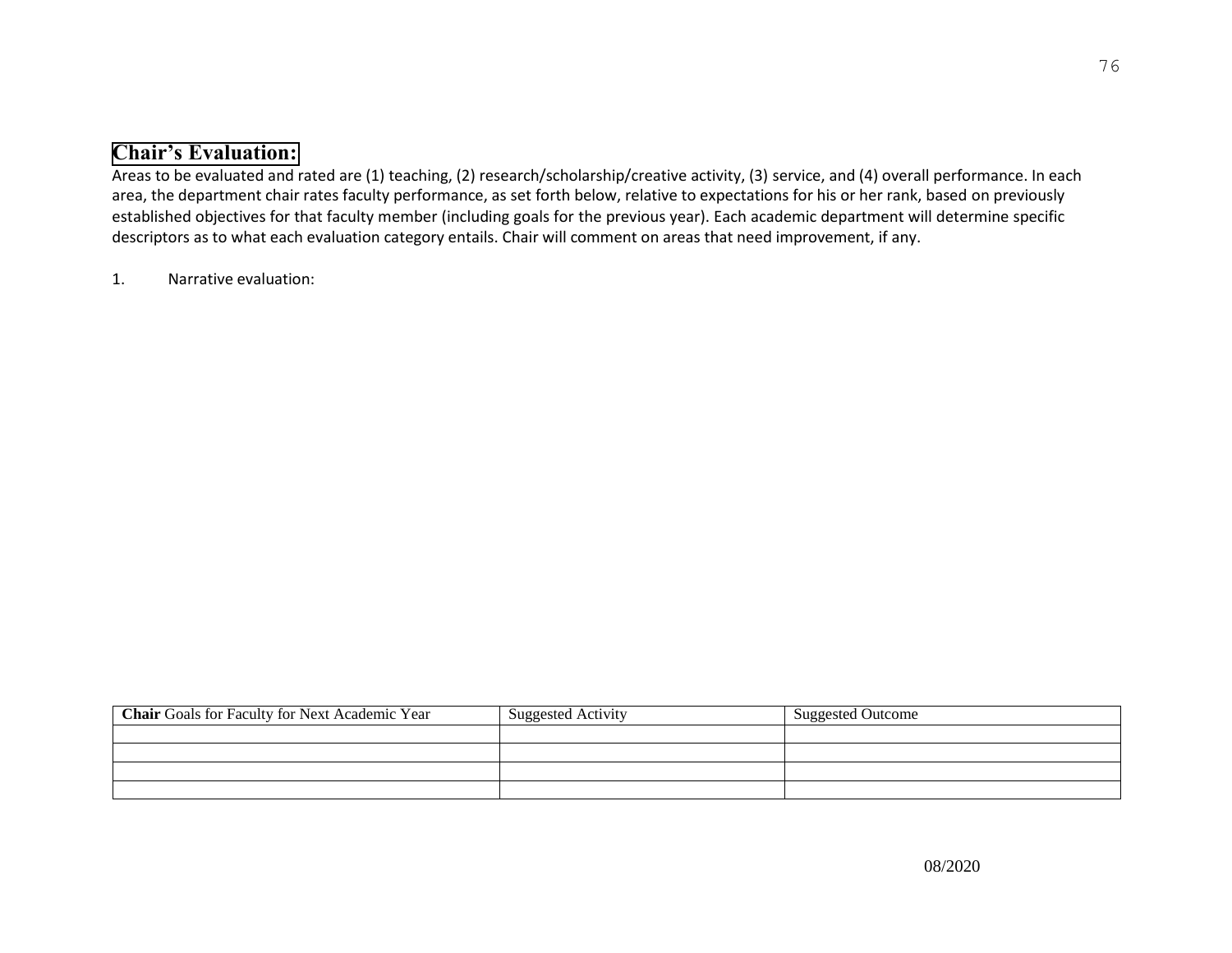2. If a written Professional Improvement Plan is necessary, what items and outcomes should be addressed?

| Item<br>Weight <sup>^</sup> |                  | Outstanding | <b>Exceeds Expectations</b>                                                                                                                                                                                                                                                                                   | <b>Meets Expectations</b> | Needs Improvement*                                                                                                                                                                                                             | Unsatisfactory* |     |
|-----------------------------|------------------|-------------|---------------------------------------------------------------------------------------------------------------------------------------------------------------------------------------------------------------------------------------------------------------------------------------------------------------|---------------------------|--------------------------------------------------------------------------------------------------------------------------------------------------------------------------------------------------------------------------------|-----------------|-----|
| 60%                         | <b>Teaching</b>  | 0           | O                                                                                                                                                                                                                                                                                                             | O                         | O                                                                                                                                                                                                                              | O               | N/A |
| 20%                         | Scholarship      | 0           |                                                                                                                                                                                                                                                                                                               |                           |                                                                                                                                                                                                                                | O               | N/A |
| 20%                         | Service          |             |                                                                                                                                                                                                                                                                                                               |                           |                                                                                                                                                                                                                                | O               | N/A |
|                             | <b>Overall</b>   | O           | O                                                                                                                                                                                                                                                                                                             | O                         |                                                                                                                                                                                                                                | O               |     |
|                             |                  |             | Faculty Signature: The Contract of the Contract of the Contract of the Contract of the Contract of the Contract of the Contract of the Contract of the Contract of the Contract of the Contract of the Contract of the Contrac<br>[Faculty signature represents awareness of this evaluation, not agreement.] |                           | Date: the contract of the contract of the contract of the contract of the contract of the contract of the contract of the contract of the contract of the contract of the contract of the contract of the contract of the cont |                 |     |
|                             | Chair Signature: |             |                                                                                                                                                                                                                                                                                                               | Date:                     |                                                                                                                                                                                                                                |                 |     |
|                             | Dean Signature:  |             |                                                                                                                                                                                                                                                                                                               | Date:                     |                                                                                                                                                                                                                                |                 |     |

\*An improvement plan is required.

^Non-tenure track faculty may use the following weights: 60 – 80% teaching; 0 – 20% scholarship; 0 – 20% service.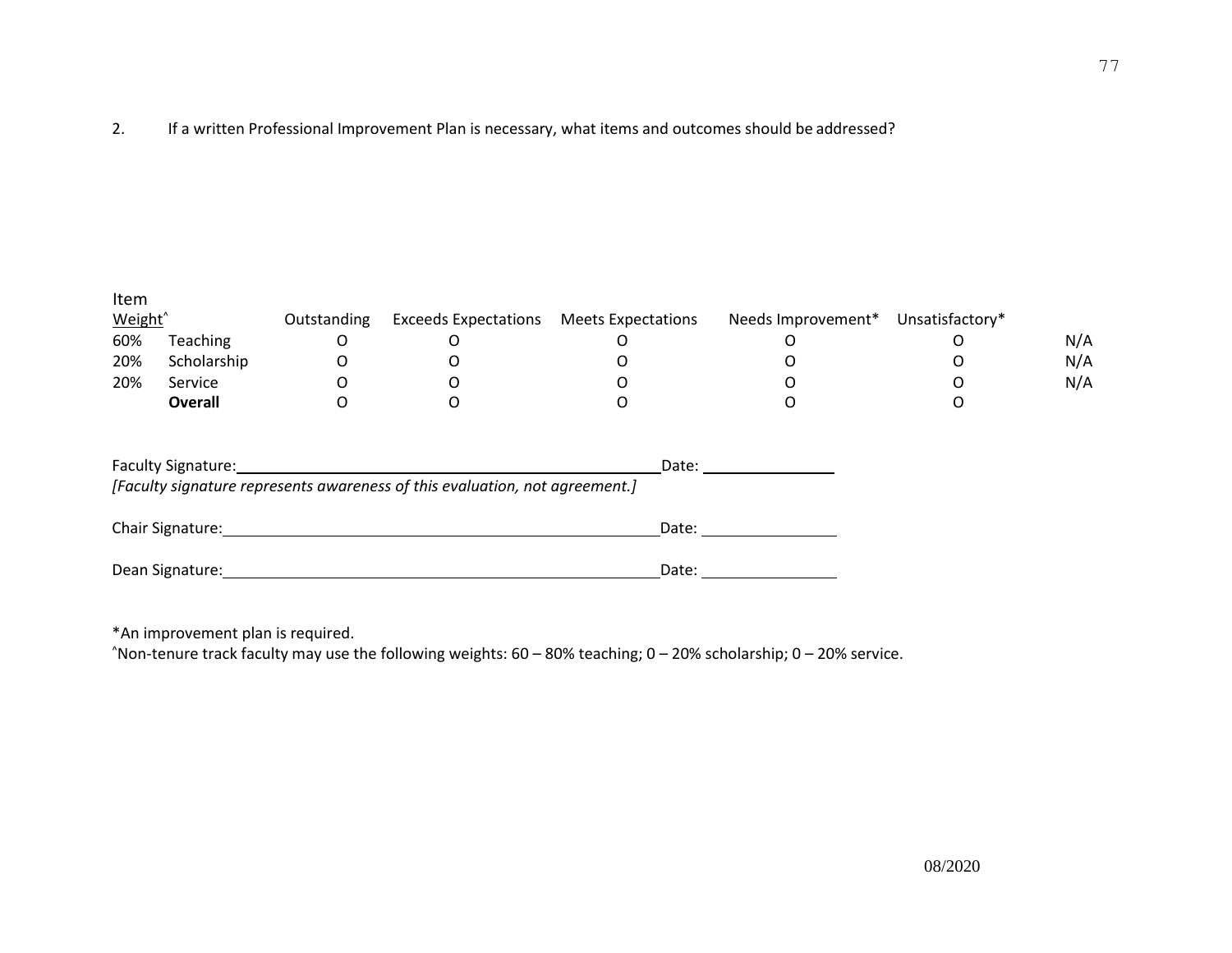# **DELTA STATE UNIVERSITY ROBERT E. SMITH SCHOOL OF NURSING**

#### **FACULTY BENCHMARKS REPORTING FORM JANUARY 1 – DECEMBER 31**

# **FACULTY NAME CALENDAR YEAR**

# **TEACHING BENCHMARKS**

#### **Benchmark #1**

# **100% of nursing faculty attain at least 10 contact hours annually**

| <b>Name of Continuing Education with</b><br><b>Contact Hours</b> | # Agency Approved<br><b>Contact Hours</b><br><b>Awarded</b> | <b>Copy of Certificate</b><br>on file in the Dean's<br><b>Secretary office?</b> |
|------------------------------------------------------------------|-------------------------------------------------------------|---------------------------------------------------------------------------------|
| <b>Name of Continuing Education</b><br>without Contact Hours     | # Training Hours                                            | <b>Copy of Certificate</b><br>on file in the Dean's<br><b>Secretary office?</b> |
|                                                                  |                                                             |                                                                                 |

#### **Benchmark #2**

#### **80% of nursing faculty attain mean scores of 3.0 or above on all course/faculty/clinical evaluations each semester**

| <b>Semester</b><br>Spring, Fall | <b>Overall Mean</b><br><b>Score</b> | <b>Response Rate</b><br>$(H$ responses $\div$ total<br>students x $100$ ) = % |
|---------------------------------|-------------------------------------|-------------------------------------------------------------------------------|
|                                 |                                     |                                                                               |
|                                 |                                     |                                                                               |
|                                 |                                     |                                                                               |
|                                 |                                     |                                                                               |
|                                 |                                     |                                                                               |
|                                 |                                     |                                                                               |
|                                 |                                     |                                                                               |
|                                 |                                     |                                                                               |
|                                 | Summer I&II                         |                                                                               |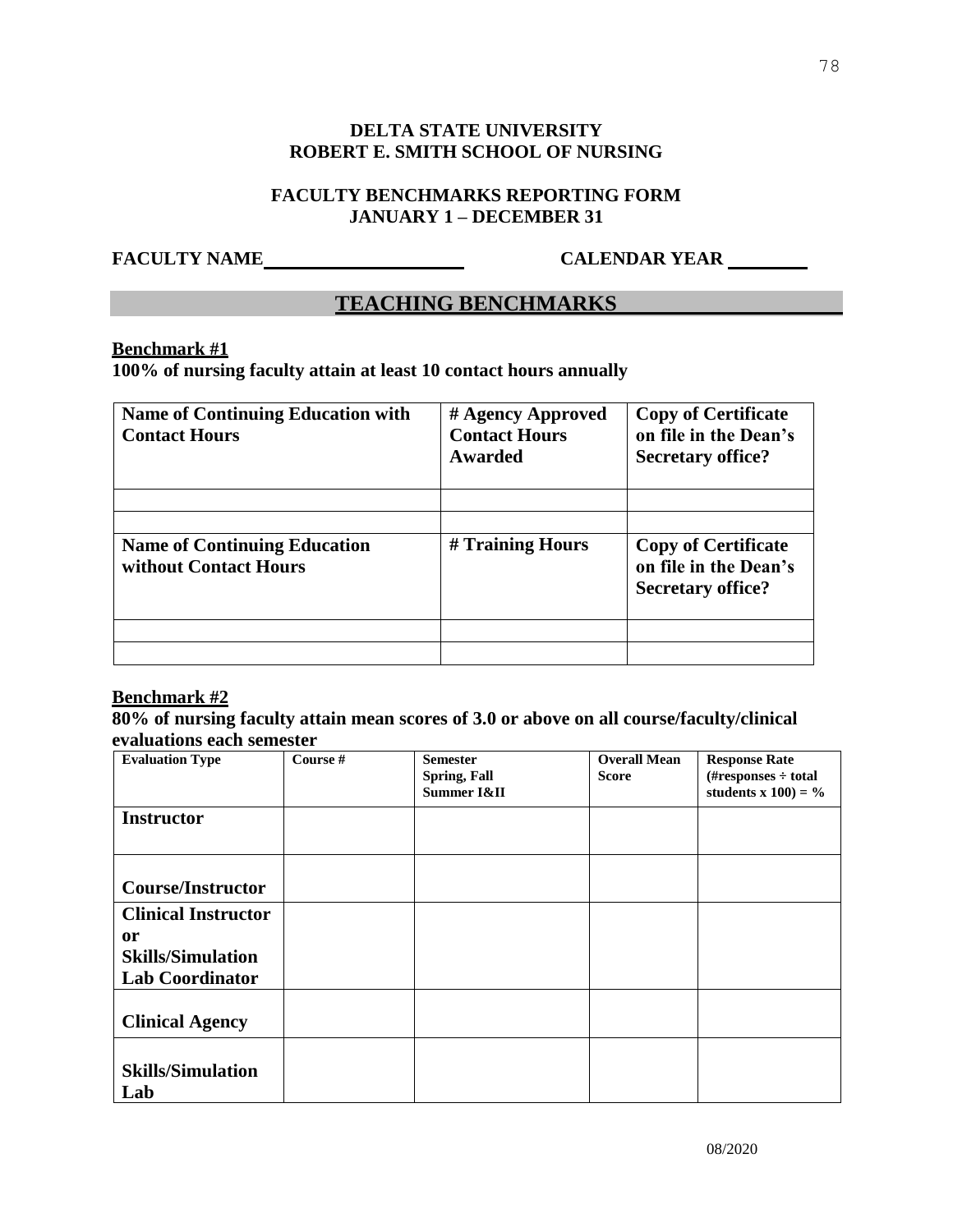#### **Benchmark #3**

**100% of nursing faculty participate in academic advisement each semester for students enrolled and/or pursuing enrollment in nursing programs**

| <b>Semester</b>           | <b>Spring</b> |              | <b>Summer</b> |       | Fall       |              |
|---------------------------|---------------|--------------|---------------|-------|------------|--------------|
|                           |               |              |               |       |            |              |
| # of Students<br>Advised* |               |              |               |       |            |              |
| <b>Advisement</b>         | CRM           | <b>Paper</b> | <b>CRM</b>    | Paper | <b>CRM</b> | <b>Paper</b> |
| <b>Documentation</b>      |               |              |               |       |            |              |

**\*Submit** *Faculty Advisement Documentation Form* (located on Nursing Shared Drive) **if Advisement documented on paper.** 

# **Benchmark #4**

**40% of nursing faculty incorporate simulation activities into the Clinical/Practicum courses in which they teach**

| <b>Course Number &amp;</b><br><b>Name</b> | <b>Simulation Type</b> | # of Simulation<br><b>Activities included</b><br>in the course | # of Simulation<br><b>Hours participated</b><br>in with students<br>during the course |
|-------------------------------------------|------------------------|----------------------------------------------------------------|---------------------------------------------------------------------------------------|
|                                           |                        |                                                                |                                                                                       |
|                                           |                        |                                                                |                                                                                       |
|                                           |                        |                                                                |                                                                                       |
|                                           |                        |                                                                |                                                                                       |
|                                           |                        |                                                                |                                                                                       |

# **SCHOLARSHIP BENCHMARKS**

**Benchmark #5**

**40% of tenure track nursing faculty present peer-reviewed research at the state, regional, national, or international level**

| <b>Name of Presentation</b> | <b>State</b> | <b>Regional</b> | National   International |
|-----------------------------|--------------|-----------------|--------------------------|
|                             |              |                 |                          |
|                             |              |                 |                          |
|                             |              |                 |                          |
|                             |              |                 |                          |
|                             |              |                 |                          |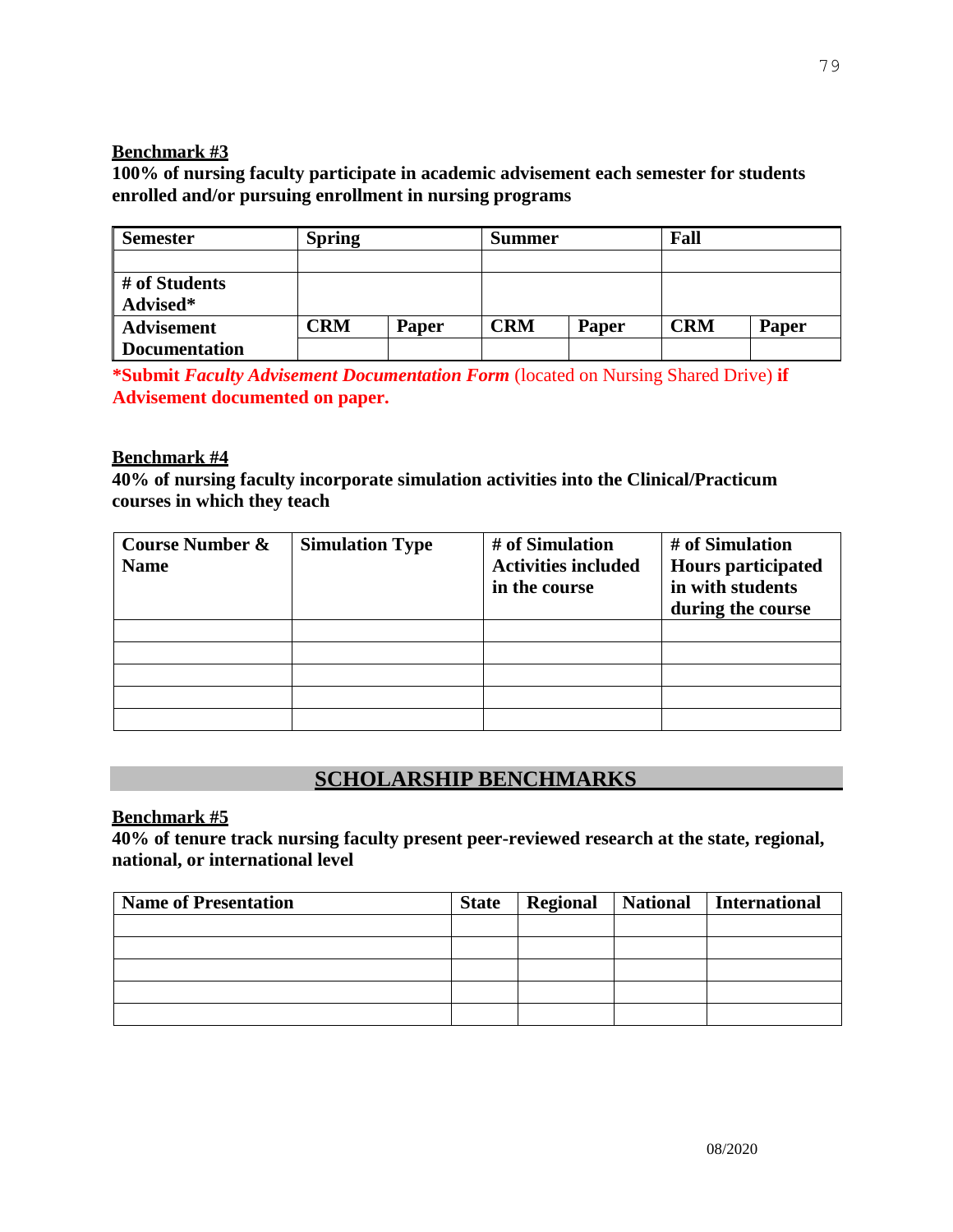#### **Benchmark #6**

**10% of nursing faculty are published in a peer reviewed journal/book/other as an author, reviewer, or editor.**

| <b>TYPE</b>    | <b>Published</b> | <b>Author</b> | <b>Reviewer</b> | <b>Editor</b> |
|----------------|------------------|---------------|-----------------|---------------|
| <b>Journal</b> |                  |               |                 |               |
| <b>Book</b>    |                  |               |                 |               |
| Other          |                  |               |                 |               |

#### **Benchmark #7**

**10% of nursing faculty submit a grant or serve as a grant reviewer**

| # Grants Submitted<br>(name of organization – HRSA, USDA,<br>etc) | $#$ Grants<br>Awarded | \$ Amount<br>Awarded | # of Grants<br><b>Reviewed</b> |
|-------------------------------------------------------------------|-----------------------|----------------------|--------------------------------|
|                                                                   |                       |                      |                                |
|                                                                   |                       |                      |                                |

# **SERVICE BENCHMARKS**

# **Benchmark #8**

**100% of nursing faculty serve on two or more SON committees**

| <b>SON Committee Name</b> |  |
|---------------------------|--|
| <b>SON Committee Name</b> |  |
| <b>SON Committee Name</b> |  |
|                           |  |

#### **Benchmark #9**

**75% of nursing faculty serve on one or more University committees, council, taskforce, or other appointed/elected positions**

| <b>University Committee Name</b> |  |
|----------------------------------|--|
| <b>University Committee Name</b> |  |
| <b>University Committee Name</b> |  |
|                                  |  |

## **Benchmark #10**

**100% of nursing faculty participate in two or more recruitment events annually**

| <b>Date</b> | <b>Recruitment Event</b> | Location | # Participants |
|-------------|--------------------------|----------|----------------|
|             |                          |          |                |
|             |                          |          |                |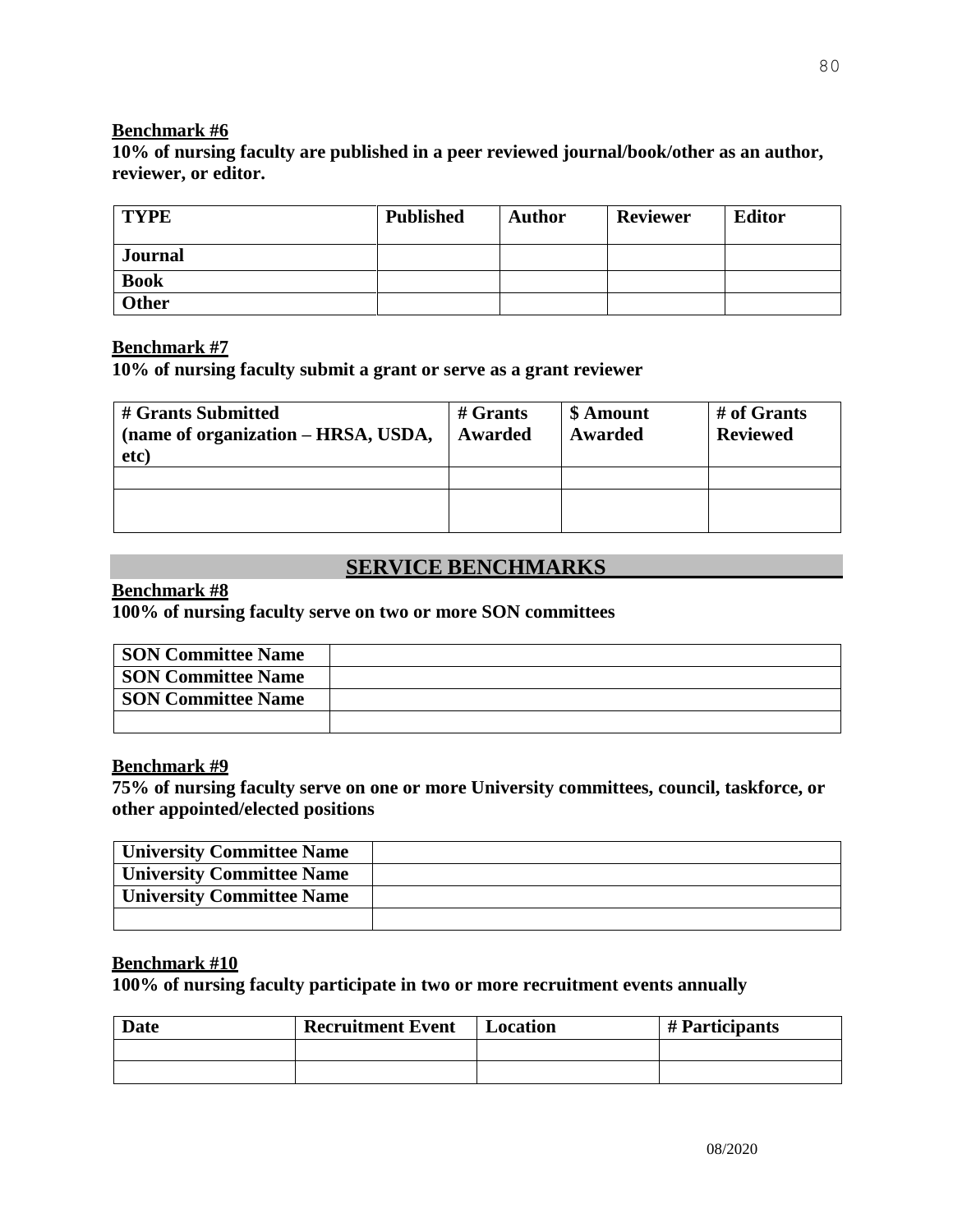#### **Benchmark #11**

**75% of nursing faculty hold membership in professional organizations at state, national, or international levels**

| <b>Professional Organization</b> |
|----------------------------------|
|                                  |
|                                  |
|                                  |
|                                  |

# **Benchmark #12**

**40% of nursing faculty hold leadership positions in professional organizations at state, regional, national, or international levels**

| <b>Professional</b><br>Organization | <b>Leadership Position</b> | <b>State</b> | <b>Regional</b>   National | <b>International</b> |
|-------------------------------------|----------------------------|--------------|----------------------------|----------------------|
|                                     |                            |              |                            |                      |
|                                     |                            |              |                            |                      |
|                                     |                            |              |                            |                      |
|                                     |                            |              |                            |                      |

## **Benchmark #13**

**60% of nursing faculty participate in community services relevant to the profession**

| <b>Name of Community</b><br><b>Service Event</b> | Location | # Participants | <b>Did Students</b><br>Participate<br>in<br>Event? |
|--------------------------------------------------|----------|----------------|----------------------------------------------------|
|                                                  |          |                |                                                    |
|                                                  |          |                |                                                    |
|                                                  |          |                |                                                    |
|                                                  |          |                |                                                    |
|                                                  |          |                |                                                    |
|                                                  |          |                |                                                    |
|                                                  |          |                |                                                    |

# **PRACTICE BENCHMARKS**

#### **Benchmark #14**

| 60% of nursing faculty engage in faculty practice to maintain nursing competency |                              |
|----------------------------------------------------------------------------------|------------------------------|
| <b>Name of Practice Site</b>                                                     | <b>Role at Practice Site</b> |
|                                                                                  |                              |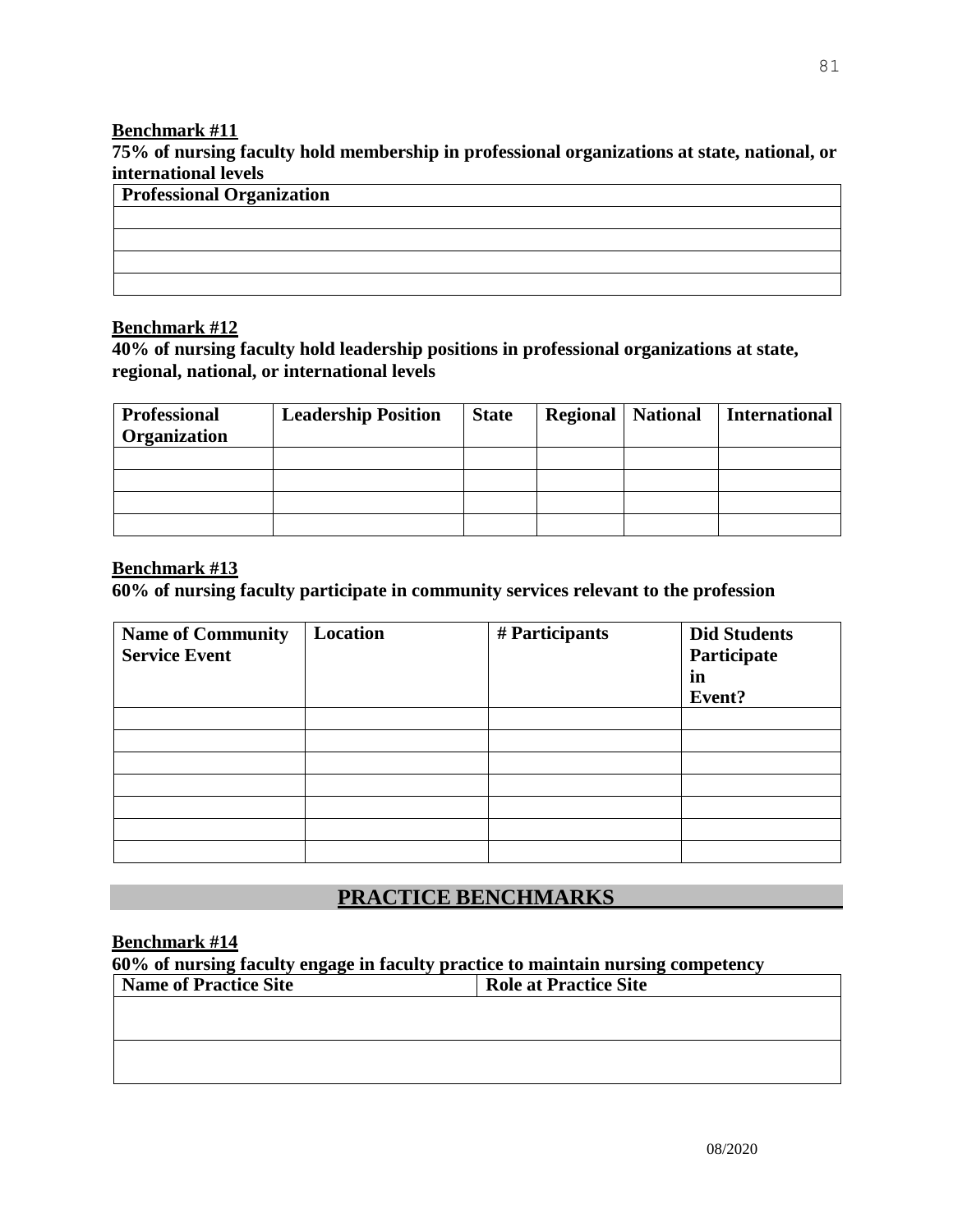# **Delta State University Robert E. Smith School of Nursing Tenure/Promotion Portfolio Rubric**

| Criteria                                            | <b>Excellent</b> | Good  | Average | Poor  | <b>Very</b> | <b>Not</b>       |
|-----------------------------------------------------|------------------|-------|---------|-------|-------------|------------------|
|                                                     |                  |       |         |       | Poor        | <b>Completed</b> |
|                                                     | 5 pts            | 4 pts | 3 pts   | 2 pts | $1$ pt      |                  |
| <b>Section 1 - Professional</b>                     |                  |       |         |       |             |                  |
| <b>Curriculum Vita</b>                              |                  |       |         |       |             |                  |
| Is the Vita current?                                |                  |       |         |       |             |                  |
| Does the educational background                     |                  |       |         |       |             |                  |
| support the teaching assignment?                    |                  |       |         |       |             |                  |
| Is the Vita complete?                               |                  |       |         |       |             |                  |
| <b>Section 2 Personal</b>                           |                  |       |         |       |             |                  |
| Philosophy/Theory of teaching                       |                  |       |         |       |             |                  |
| Organization and written                            |                  |       |         |       |             |                  |
| communication                                       |                  |       |         |       |             |                  |
| Are attitudes and beliefs                           |                  |       |         |       |             |                  |
| clarified?                                          |                  |       |         |       |             |                  |
| Is there good reflection on issues                  |                  |       |         |       |             |                  |
| related to good teaching as well                    |                  |       |         |       |             |                  |
| as ethical and professional                         |                  |       |         |       |             |                  |
| leadership?                                         |                  |       |         |       |             |                  |
| Are all important components                        |                  |       |         |       |             |                  |
| included?                                           |                  |       |         |       |             |                  |
|                                                     |                  |       |         |       |             |                  |
| <b>Section 3 – Self Reflection and</b>              |                  |       |         |       |             |                  |
| <b>Goal setting</b>                                 |                  |       |         |       |             |                  |
| Is there appropriate evidence of                    |                  |       |         |       |             |                  |
| self-reflection as it relates to                    |                  |       |         |       |             |                  |
| professional goal setting?                          |                  |       |         |       |             |                  |
| Do goals provide for a means of                     |                  |       |         |       |             |                  |
| continuous evaluation and                           |                  |       |         |       |             |                  |
| improvement?                                        |                  |       |         |       |             |                  |
| Are methods for improvement of<br>teaching evident? |                  |       |         |       |             |                  |
| Are goals for current and                           |                  |       |         |       |             |                  |
| previous years included?                            |                  |       |         |       |             |                  |
| Is there evidence of goal                           |                  |       |         |       |             |                  |
| attainment year to year?                            |                  |       |         |       |             |                  |
|                                                     |                  |       |         |       |             |                  |
| <b>Section 4 – Teaching</b>                         |                  |       |         |       |             |                  |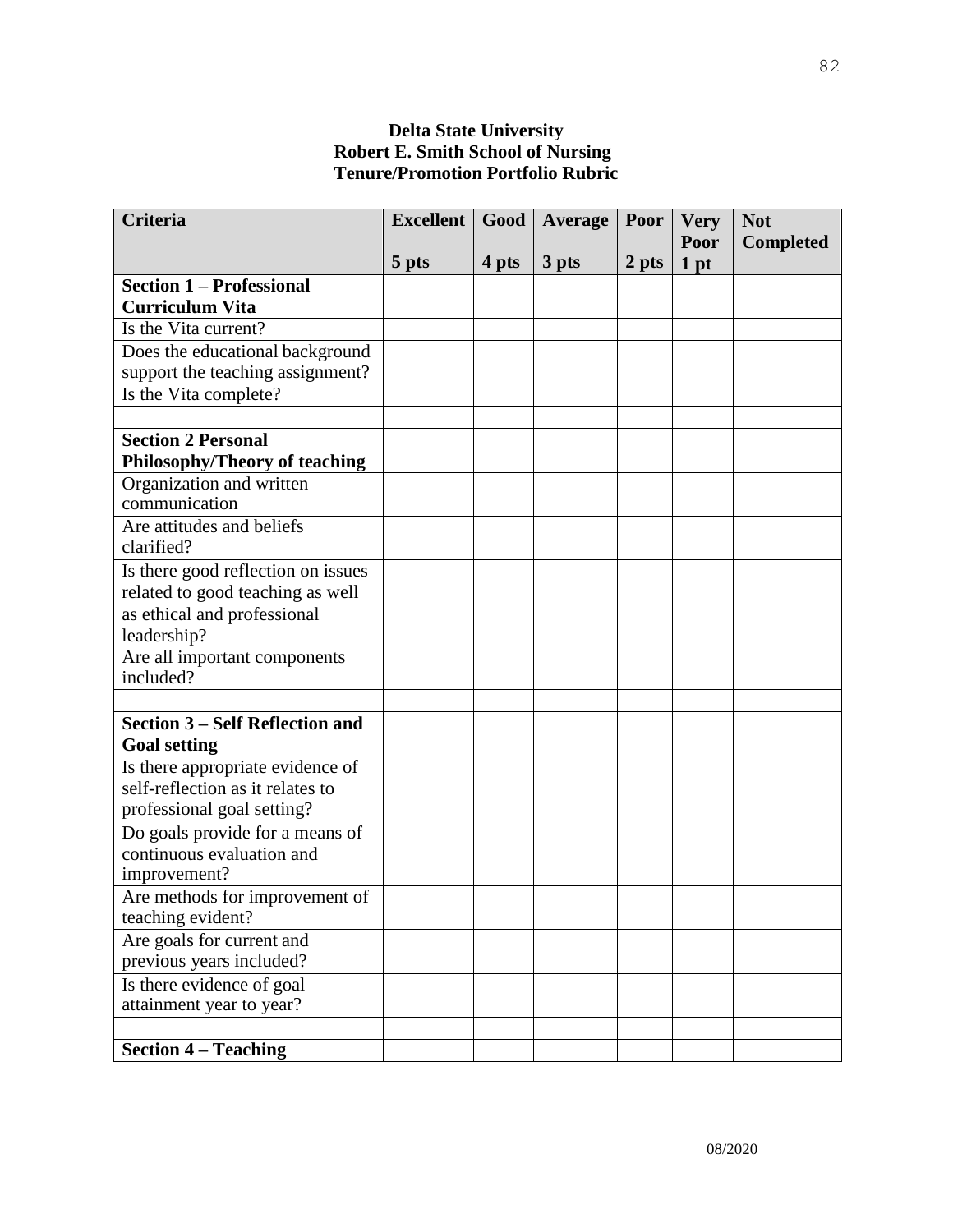| <b>Criteria</b>                                      | <b>Excellent</b> | Good  | Average | Poor  | <b>Very</b>  | <b>Not</b>       |
|------------------------------------------------------|------------------|-------|---------|-------|--------------|------------------|
|                                                      | 5 pts            | 4 pts | 3 pts   | 2 pts | Poor<br>1 pt | <b>Completed</b> |
| Is there documentation or                            |                  |       |         |       |              |                  |
| demonstration of qualities and                       |                  |       |         |       |              |                  |
| achievements related to effective                    |                  |       |         |       |              |                  |
| teaching?                                            |                  |       |         |       |              |                  |
| Is there documentation of                            |                  |       |         |       |              |                  |
| continued growth as a teacher?                       |                  |       |         |       |              |                  |
| Is the faculty member available                      |                  |       |         |       |              |                  |
| to students for advisement and                       |                  |       |         |       |              |                  |
| other areas related to classroom                     |                  |       |         |       |              |                  |
| performance?                                         |                  |       |         |       |              |                  |
| Does the faculty member show                         |                  |       |         |       |              |                  |
| evidence of conducting class in a                    |                  |       |         |       |              |                  |
| manner that is fair and                              |                  |       |         |       |              |                  |
| encouraging for all learners?                        |                  |       |         |       |              |                  |
| Is there evidence of competency                      |                  |       |         |       |              |                  |
| as indicated by the faculty                          |                  |       |         |       |              |                  |
| member's yearly student<br>evaluation?               |                  |       |         |       |              |                  |
| Other accomplishments related to                     |                  |       |         |       |              |                  |
| teaching not covered above                           |                  |       |         |       |              |                  |
|                                                      |                  |       |         |       |              |                  |
| <b>Section 5 - Scholarship</b>                       |                  |       |         |       |              |                  |
| Is there evidence of scholarly                       |                  |       |         |       |              |                  |
| activity?                                            |                  |       |         |       |              |                  |
| Is there evidence of honors or                       |                  |       |         |       |              |                  |
| awards for scholarly activities?                     |                  |       |         |       |              |                  |
| Is there documentation of                            |                  |       |         |       |              |                  |
| presentations or trainings for                       |                  |       |         |       |              |                  |
| professional organizations?                          |                  |       |         |       |              |                  |
| Is there evidence of ongoing                         |                  |       |         |       |              |                  |
| research?                                            |                  |       |         |       |              |                  |
| Is there evidence of scholarly                       |                  |       |         |       |              |                  |
| publications?                                        |                  |       |         |       |              |                  |
| Is there evidence of other                           |                  |       |         |       |              |                  |
| involvement in professional                          |                  |       |         |       |              |                  |
| organizations? (reviews, serving                     |                  |       |         |       |              |                  |
| as officers, etc.)<br>Other scholarly activities not |                  |       |         |       |              |                  |
| included above                                       |                  |       |         |       |              |                  |
|                                                      |                  |       |         |       |              |                  |
| <b>Section 6 – Service</b>                           |                  |       |         |       |              |                  |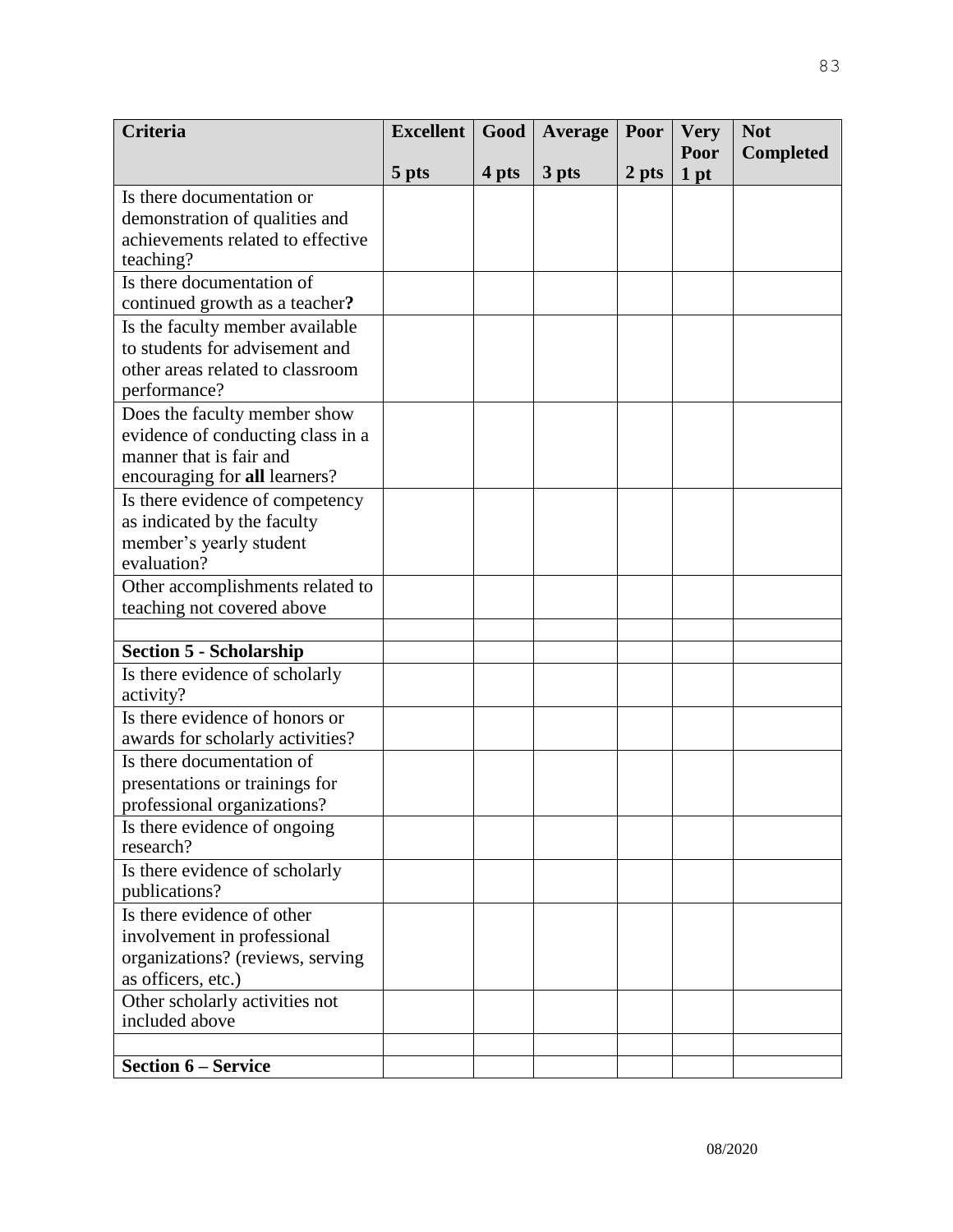| <b>Criteria</b>                                                   | <b>Excellent</b> | Good  | <b>Average</b> | Poor  | <b>Very</b>  | <b>Not</b>       |
|-------------------------------------------------------------------|------------------|-------|----------------|-------|--------------|------------------|
|                                                                   | 5 pts            | 4 pts | 3 pts          | 2 pts | Poor<br>1 pt | <b>Completed</b> |
| Is there evidence of membership                                   |                  |       |                |       |              |                  |
| in professional organizations                                     |                  |       |                |       |              |                  |
| related to teaching area?                                         |                  |       |                |       |              |                  |
| Is there evidence of other                                        |                  |       |                |       |              |                  |
| involvement in professional                                       |                  |       |                |       |              |                  |
| organizations related to teaching                                 |                  |       |                |       |              |                  |
| area?                                                             |                  |       |                |       |              |                  |
| Does the faculty make an effort                                   |                  |       |                |       |              |                  |
| to be a part of the unit team by                                  |                  |       |                |       |              |                  |
| cooperating and being willing to                                  |                  |       |                |       |              |                  |
| participate in activities outside                                 |                  |       |                |       |              |                  |
| the classroom?                                                    |                  |       |                |       |              |                  |
| Is there a willingness to work                                    |                  |       |                |       |              |                  |
| with all programs within the<br>division?                         |                  |       |                |       |              |                  |
| Is there a willingness to                                         |                  |       |                |       |              |                  |
| participate in accreditation                                      |                  |       |                |       |              |                  |
| activities or other activities                                    |                  |       |                |       |              |                  |
| sponsored by the unit when                                        |                  |       |                |       |              |                  |
| appropriate?                                                      |                  |       |                |       |              |                  |
| Is there a willingness to act as an                               |                  |       |                |       |              |                  |
| advisor when needed?                                              |                  |       |                |       |              |                  |
| Is there evidence of a positive                                   |                  |       |                |       |              |                  |
| and willing attitude?                                             |                  |       |                |       |              |                  |
| Is there participation in activities                              |                  |       |                |       |              |                  |
| sponsored by the division?                                        |                  |       |                |       |              |                  |
| Is there a willingness to serve on                                |                  |       |                |       |              |                  |
| committees and task forces or                                     |                  |       |                |       |              |                  |
| coordinate other activities within                                |                  |       |                |       |              |                  |
| the college?                                                      |                  |       |                |       |              |                  |
| Is there a willingness to serve on                                |                  |       |                |       |              |                  |
| university committees or as<br>advisors for student organizations |                  |       |                |       |              |                  |
| on campus?                                                        |                  |       |                |       |              |                  |
| Is there evidence of willingness                                  |                  |       |                |       |              |                  |
| to serve in other university                                      |                  |       |                |       |              |                  |
| capacities when asked?                                            |                  |       |                |       |              |                  |
| Is there evidence of a dedication                                 |                  |       |                |       |              |                  |
| to the involvement in an                                          |                  |       |                |       |              |                  |
| environment dedicated to the                                      |                  |       |                |       |              |                  |
| whole student?                                                    |                  |       |                |       |              |                  |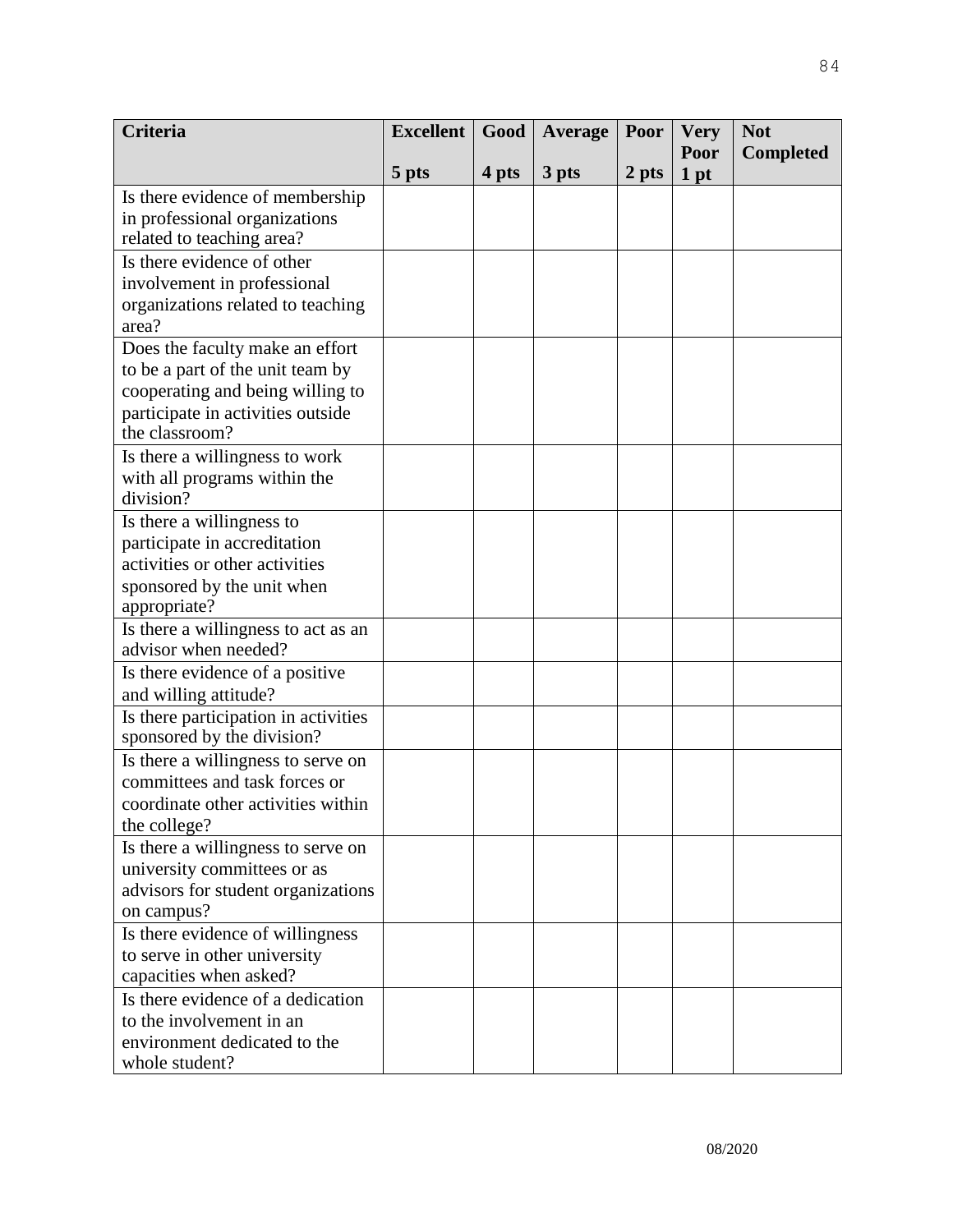| <b>Criteria</b>                              | <b>Excellent</b> | Good  | Average | Poor  | <b>Very</b>  | <b>Not</b>       |
|----------------------------------------------|------------------|-------|---------|-------|--------------|------------------|
|                                              | 5 pts            | 4 pts | 3 pts   | 2 pts | Poor<br>1 pt | <b>Completed</b> |
| Is there evidence of community               |                  |       |         |       |              |                  |
| service related to the academic<br>division? |                  |       |         |       |              |                  |
| Is there a willingness to work               |                  |       |         |       |              |                  |
| with local schools and educators             |                  |       |         |       |              |                  |
| when asked?                                  |                  |       |         |       |              |                  |
| Is there evidence of other types             |                  |       |         |       |              |                  |
| of service activities not listed             |                  |       |         |       |              |                  |
| above?                                       |                  |       |         |       |              |                  |
| <b>Supplemental Materials</b>                |                  |       |         |       |              |                  |
|                                              |                  |       |         |       |              |                  |
|                                              |                  |       |         |       |              |                  |
|                                              |                  |       |         |       |              |                  |
|                                              |                  |       |         |       |              |                  |
|                                              |                  |       |         |       |              |                  |

Reviewed 11/14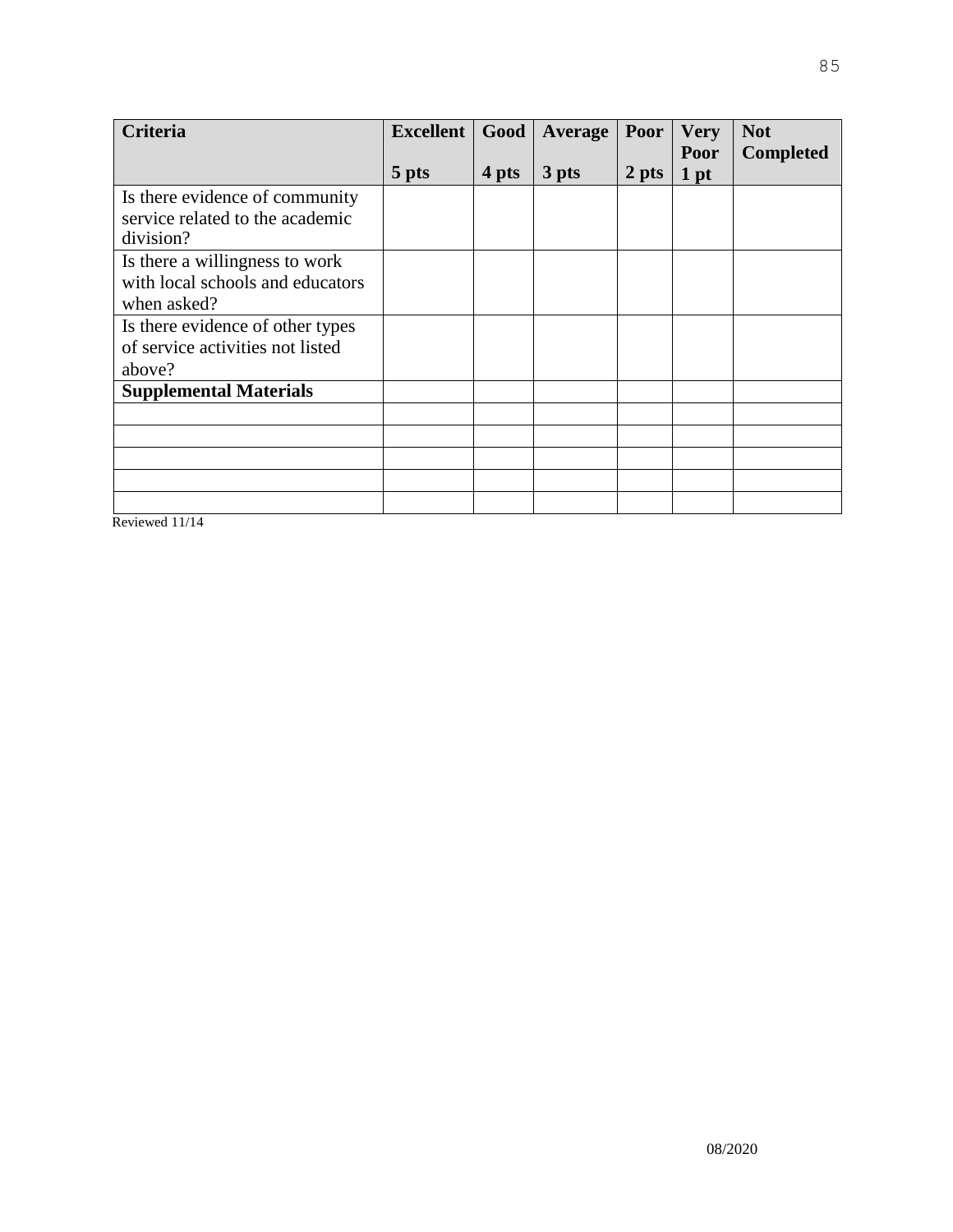# **Staff Position Descriptions**

# **DELTA STATE UNIVERSITY Robert E. Smith School of Nursing**

# **POSITION TITLE Administrative Secretary (Dean of Nursing)**

(Full-time, twelve (12) month position)

# **REPORTS TO** Dean of Nursing

**POSITION SUMMARY** Assist the Dean by performing administrative and secretarial duties with considerable latitude for exercising judgment and discretion in the handling of complex and sensitive material to ensure the smooth and efficient operation of the office

# **QUALIFICATIONS Required**

- High school diploma or GED
- Proficient in word processing, spreadsheets, and databases
- Proven ability to communicate effectively in both oral and written formats
- Ability to work and maintain confidential information
- Ability to relate to diverse age and demographic backgrounds
- Demonstrates a strong work ethic, integrity, quality work, pleasant attitude, positive, self-starter, and open to new and different perspectives
- Ability to prioritize and manage chaos

# **Preferred**

- Strong organizational skills and independent work initiative
- Evidence of effective problem solving, critical thinking, and decision-making skills
- Demonstrates proactive approach in identifying problems
- Evidence of flexibility, willingness to change, open-mindedness, fairness, accepting responsibility and personal growth

# **ESSENTIAL DUTIES AND/OR RESPONSIBILITIES**

- Provides administrative support and office reception to the Dean's office
- Maintains a comprehensive administrative filing system for the Dean and School of Nursing in accordance with university records management and archiving
- Performs general administrative duties such as word processing, filing, answering phones, photocopying, faxing, creating and retrieving correspondence
- Manages extensive and constantly changing schedules for the Dean; responds to meeting requests, and handles scheduling conflicts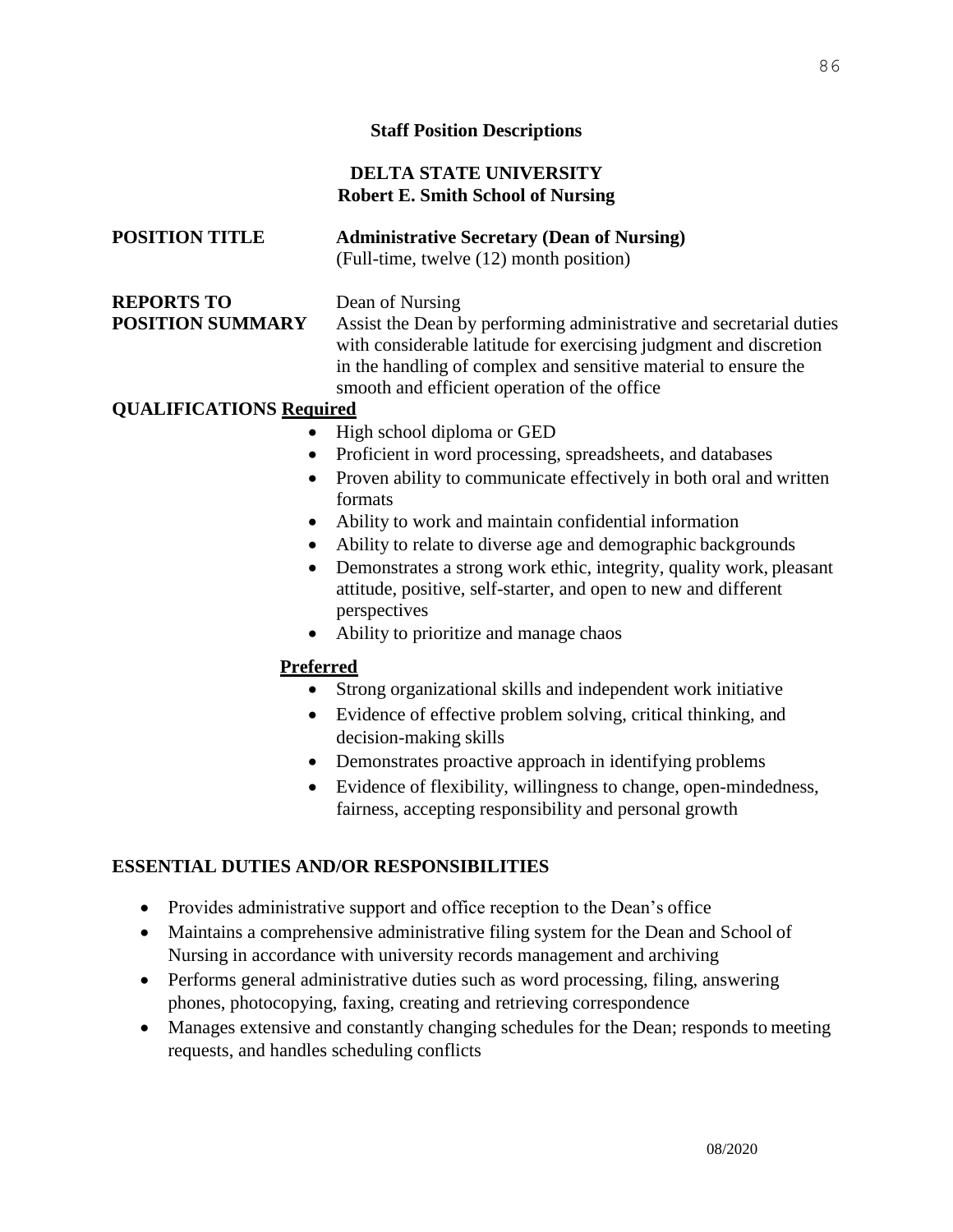- Organizes travel arrangements and workshop/conference registration for the Dean; submits travel authorization/reimbursement forms for SON faculty
- Assists in data collection and tabulation for reports /surveys to the university, accreditation, and professional organizations
- Provides accurate fiscal information for preparation of annual SON budget
- Oversees the administration and file records of SON funds (all purchase requisitions  $\&$ receiving, purchasing card statements, travel and expense claims) to ensure accuracy and availability of funds
- Oversees end of year fiscal reports & maintenance contracts
- Ensures supplies, materials, and services are ordered as necessary and received as requested
- Maintains student information database and faculty files
- Prepares and submits lab fees [each semester] to the Student Business Services
- Assists with recruiting efforts (i.e. providing overview of programs, tours, printing of recruitment materials) as needed
- Serves as Webmaster for SON
- Manages all clinical agency contracts for student learning
- Submits work orders to various departments (i.e. facilities management, technology, communications/marketing) as needed
- Maintains inventory for all of SON property
- Assists in the distribution of incoming and outgoing internal and external mail
- Assists in dissemination of information to internal and external stakeholders
- Provides support to Faculty Organization committee by serving as official recorder, transcriber, and distributor of minutes; maintains decision/action tracking form to ensure task completed
- Assists Dean with special projects related to student data
- Assists in meeting deadlines for various tasks and in the planning of events, as required
- Records and monitors leave time for Dean, faculty, and staff
- Performs other duties as may be assigned by the Dean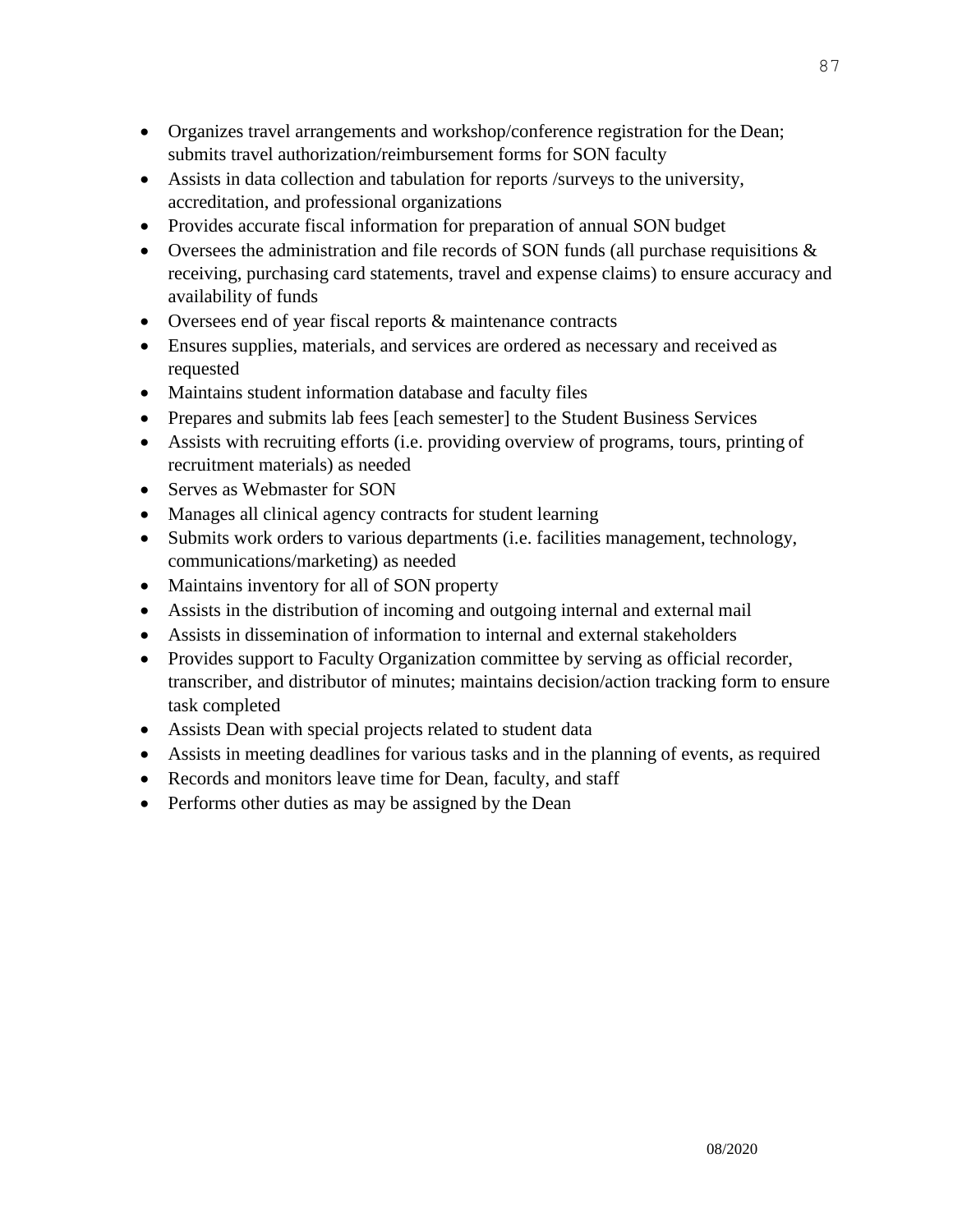#### **DELTA STATE UNIVERSITY Robert E. Smith School of Nursing**

| <b>POSITION TITLE</b>   | Senior Secretary (Chair of Nursing & Secretary to Faculty)<br>(Full-time, twelve (12) month position)                                                                                                                                                                                                                                                                                                                                                                                                                                                                                                 |  |  |  |
|-------------------------|-------------------------------------------------------------------------------------------------------------------------------------------------------------------------------------------------------------------------------------------------------------------------------------------------------------------------------------------------------------------------------------------------------------------------------------------------------------------------------------------------------------------------------------------------------------------------------------------------------|--|--|--|
| <b>REPORTS TO</b>       | <b>Chair of Nursing</b>                                                                                                                                                                                                                                                                                                                                                                                                                                                                                                                                                                               |  |  |  |
| <b>POSITION SUMMARY</b> | Assist the Chair of Nursing (CON) and faculty members by performing<br>secretarial duties to manage the programs within the School of Nursing<br>(SON). Serve as a receptionist and point of first contact for students<br>(current and potential) and the public.                                                                                                                                                                                                                                                                                                                                    |  |  |  |
| <b>QUALIFICIATIONS</b>  | <b>Required</b><br>High School Diploma or GED<br>٠<br>Proficient in computer skills (i.e. word processing)<br>$\bullet$<br>Proven ability to communicate effectively in both oral and<br>$\bullet$<br>written formats<br>Ability to work and maintain confidential information<br>٠<br>Ability to relate to diverse age and demographic backgrounds<br>$\bullet$<br>Demonstrates a strong work ethic, integrity, punctuality, quality<br>$\bullet$<br>work, pleasant attitude, positive, self-starter, open to new &<br>different perspectives<br>Ability to prioritize and manage chaos<br>$\bullet$ |  |  |  |
|                         | <b>Preferred</b><br>Strong organizational skills and independent work initiative<br>Evidence of effective problem solving decision making and                                                                                                                                                                                                                                                                                                                                                                                                                                                         |  |  |  |

- Evidence of effective problem solving, decision making, and time management skills
- Demonstrates proactive approach in identifying problems
- Evidence of flexibility, willingness to change, open-mindedness, fairness, accepting responsibility and personal growth

#### **ESSENTIAL DUTIES AND/OR RESPONSIBILITIES**

- 1. Maintains student files for all programs (i.e. health and clinical agency requirements, correspondence, and academic information for advisement)
- 2. Manages Pre-Nursing, Undergraduate [BSN & RN-BSN Completion] and Graduate [nondegree seeking, MSN, and DNP] application information
- 3. Provides overview of the various nursing programs to potential applicants (via telephone, e-mail, postal mail, & tours)
- 4. Schedules appointments for advisement during pre(early) registration
- 5. Oversees course syllabi on nursing shared drive
- 6. Schedules room assignments for all classes, meetings, workshops, etc. in the SON
- 7. Performs fingerprinting on students and faculty for criminal background checks
- 8. Assists in evaluating student transcripts and calculating GPAs
- 9. Organizes work to prioritize and meet deadlines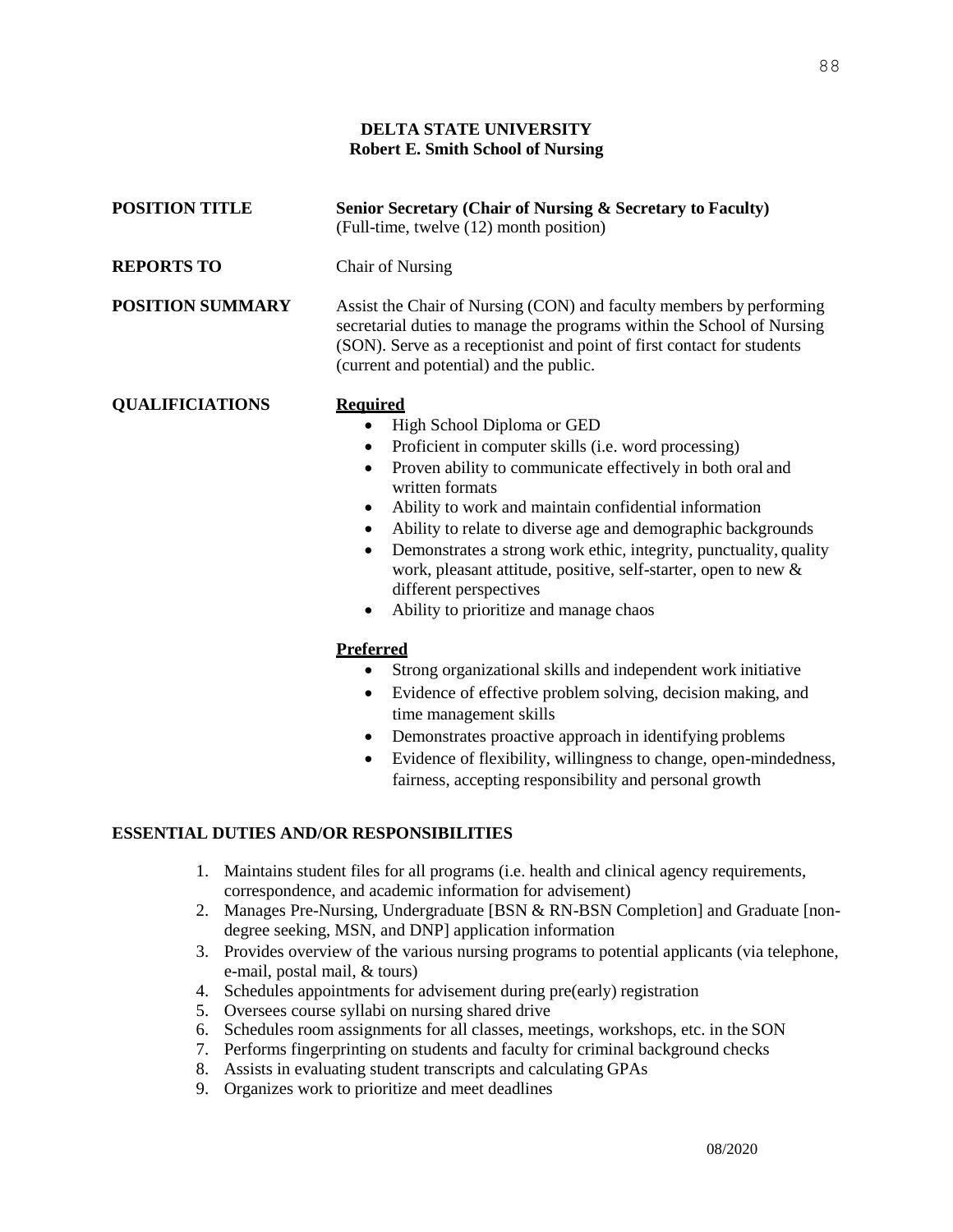- 10. Serves as contact person (through website) for potential students of all nursing programs
- 11. Prepares undergraduate and graduate applicant files for the SON Admissions and Progression committee to review
- 12. Assists in the distribution of admission letters to undergraduate and graduate students
- 13. Submits textbook information to the bookstore (*Faculty Enlight*) portal for all faculty members and prepares textbook list for students
- 14. Responsible for daily incoming and outgoing mail
- 15. Hires and supervises work-study students
- 16. Provides data as needed to CON/Dean for reports/surveys to the university, state, and national organizations
- 17. Keeps current with DSU policies and admission requirements in order to better assist faculty and students
- 18. Uses approved university software to assist students and faculty
- 19. Corresponds with prospective students following recruitment events
- 20. Performs other duties as may be assigned by the Dean/CON/Faculty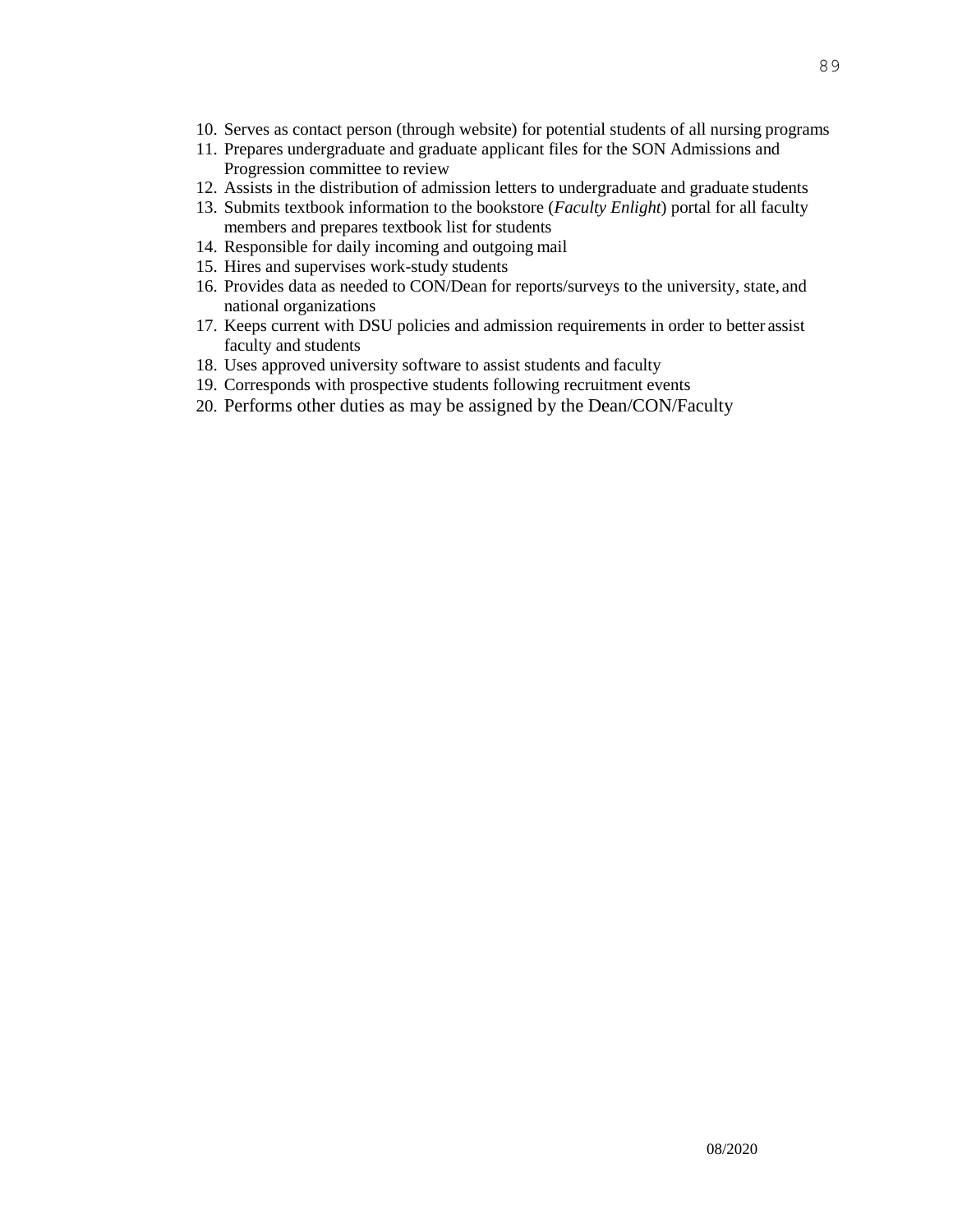| <b>Evaluation Area &amp;</b>                        | <b>Term</b>             |                         |                               |
|-----------------------------------------------------|-------------------------|-------------------------|-------------------------------|
| <b>Evaluators</b>                                   | Fa<br>$\mathbf{u}$      | <b>Spring</b>           | <b>Summer</b>                 |
| <b>Faculty Evaluations</b>                          |                         |                         |                               |
| Self                                                |                         | X                       |                               |
| Students                                            | $\overline{\mathbf{X}}$ | $\overline{\mathbf{X}}$ | X (as indicated)              |
| <b>Chair of Nursing</b>                             |                         | $\mathbf X$             |                               |
| Dean                                                |                         | $\mathbf X$             |                               |
| <b>Course/Clinical Evaluations</b>                  |                         |                         |                               |
| <b>Students</b>                                     | $\mathbf X$             | $\mathbf X$             | X                             |
| Faculty                                             | $\overline{\mathbf{X}}$ | $\overline{\mathbf{X}}$ | $\mathbf X$                   |
| <b>Clinical Agencies</b>                            |                         |                         |                               |
| <b>Students</b>                                     | $\mathbf X$             | $\mathbf X$             | $\mathbf X$                   |
| Faculty                                             | $\overline{\mathbf{X}}$ | $\overline{\mathbf{X}}$ | $\overline{\mathbf{X}}$       |
| <b>Simulation/ Skills Lab</b>                       |                         |                         |                               |
| <b>Students</b>                                     | $\mathbf X$             | $\mathbf X$             |                               |
| Faculty                                             | $\overline{\mathbf{X}}$ | $\mathbf X$             |                               |
| <b>Environmental &amp; Faculty Needs Assessment</b> |                         |                         |                               |
| Faculty                                             | $\mathbf X$             |                         |                               |
| <b>Budgetary Needs Assessment</b>                   |                         |                         |                               |
| Dean                                                |                         | $\mathbf X$             |                               |
| <b>Programs</b>                                     |                         |                         |                               |
| <i><b>*Program Satisfaction: (Students)</b></i>     |                         |                         |                               |
| <b>BSN</b>                                          | $\mathbf X$             |                         | $X$ (as indicated)            |
| RN-BSN                                              |                         | $\mathbf X$             | $X$ (as indicated)            |
| <b>MSN</b>                                          |                         | $\mathbf X$             | $\overline{X}$ (as indicated) |
| <b>DNP</b>                                          | $\overline{\mathbf{X}}$ | $\mathbf X$             | X (as indicated)              |
| <b>Library Services</b>                             |                         |                         |                               |
| Students                                            |                         | $\mathbf X$             |                               |
| Faculty                                             |                         | $\mathbf X$             |                               |
| <b>Community of Interest (COI)</b>                  |                         |                         |                               |
| Alumni [1 year graduates]                           | X                       | $\mathbf X$             | $X$ (as indicated)            |
| (All programs)                                      |                         |                         |                               |
| Employers                                           | $\overline{\mathbf{X}}$ |                         |                               |
| <b>Advisory Council</b>                             |                         | $\overline{\mathbf{X}}$ |                               |
| <b>Strategic Planning</b>                           |                         |                         |                               |
| Vision                                              |                         | $\mathbf X$             |                               |
| Mission                                             |                         | $\overline{\mathbf{X}}$ |                               |
| Philosophy                                          |                         | $\overline{\mathbf{X}}$ |                               |
| Program Learning [Students] Outcomes                |                         | $\overline{\mathbf{X}}$ |                               |
| <b>Faculty Benchmarks</b>                           | $\overline{\mathbf{X}}$ |                         |                               |
| SON Goals: 5 year (2019-2024)                       | $\overline{\mathbf{X}}$ |                         |                               |
| Program Goals                                       |                         | $\overline{\mathbf{X}}$ |                               |
| <b>Bylaws</b>                                       | $\overline{\mathbf{X}}$ |                         |                               |
| <b>Rank Description</b>                             |                         | $\overline{\mathbf{X}}$ |                               |
| <b>MPE</b>                                          |                         | $\mathbf{X}$            |                               |

#### **SON Evaluation Calendar**

 $*$  = Program survey is during the final semester of study.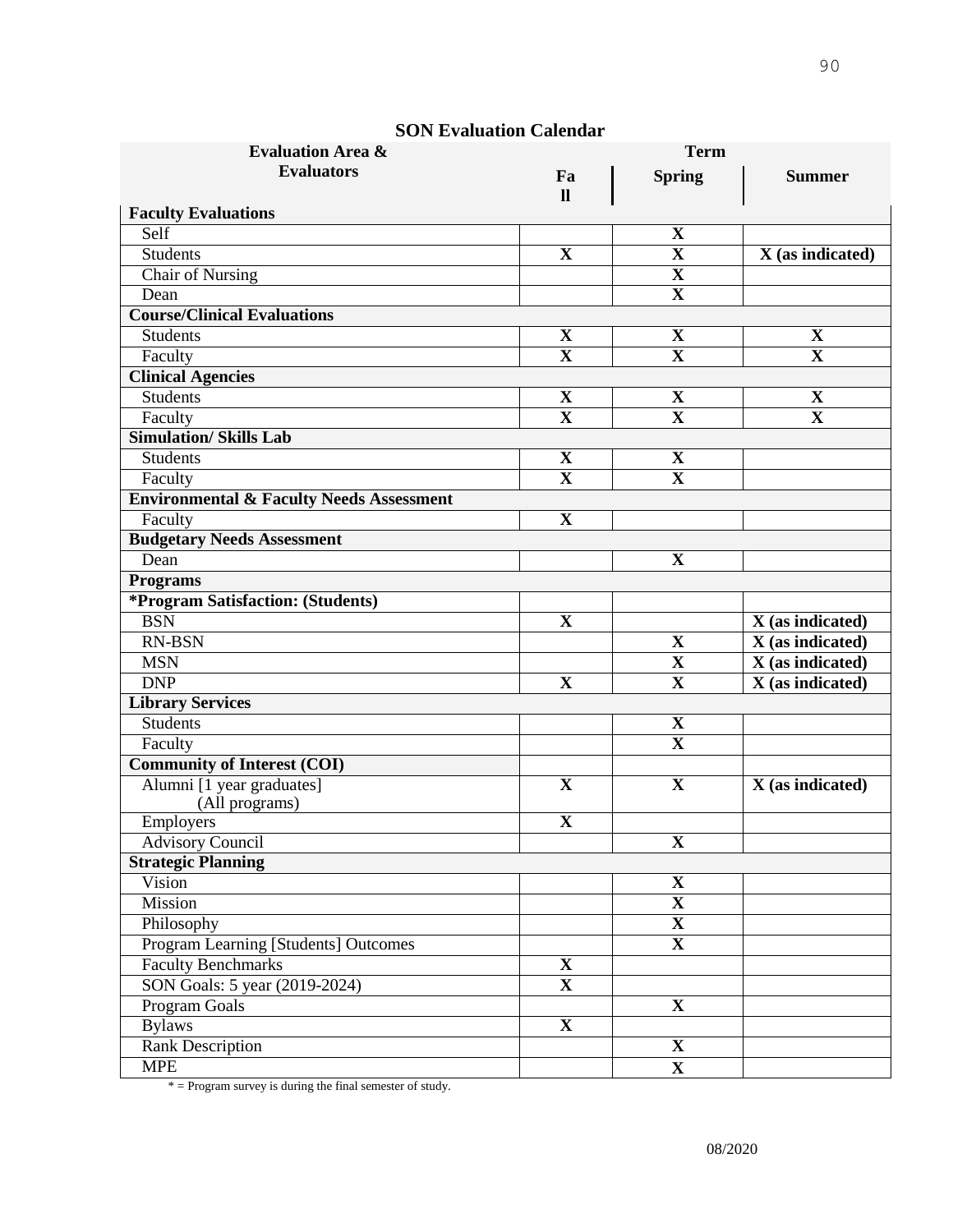# **Professional Development Funds**

- Kent /Janice Wyatt Faculty Development Funds
	- o 3 due dates throughout the year—watch Academic Reminders for exact dates (usually in September, January, and April)
	- o There must be a link to teaching responsibilities
	- o Will cover annual convention IF you are presenting
	- o The fund will pay a percentage of overall cost. There is no monetary cap; however, the department is expected to pay a percentage of the overall cost as well as the University
	- o A Follow-up Report (Form available online) must be completed
- Bryce Griffis President's Endowment
	- o Intended for classroom equipment, speakers, guests
	- o Must show how the money will be used to impact your work, the well-being of the students, or benefit the department/school
	- o Available to faculty and staff
	- $\circ$  \$100-500
	- o Available once annually with a due date at the beginning of the fall semester
- Dulce Fund
	- o Intended for classroom equipment, speakers, guests
	- o Must show how the money will be used to impact your work, the well-being of the students, or benefit the department/school
	- o Available to faculty only
	- o \$100-500
	- o Available once annually with a due date at the beginning of the fall semester
- Research Funds
	- o Intended for research endeavors. Can be used for professional meeting presentations
	- o Department is expected to match the awarded amount
	- $\circ$  \$250 or  $\frac{1}{2}$  the cost of the trip; whichever is LESS
	- o *Travel request* must also be submitted and received at least 1 week before the meeting
	- o At current, little funding is available.

Guidelines for all funds:

- Annual conventions and meetings in the state are not eligible.
- Only full-time faculty and staff are eligible.
- Expenses related to pursuit of a degree are not eligible.